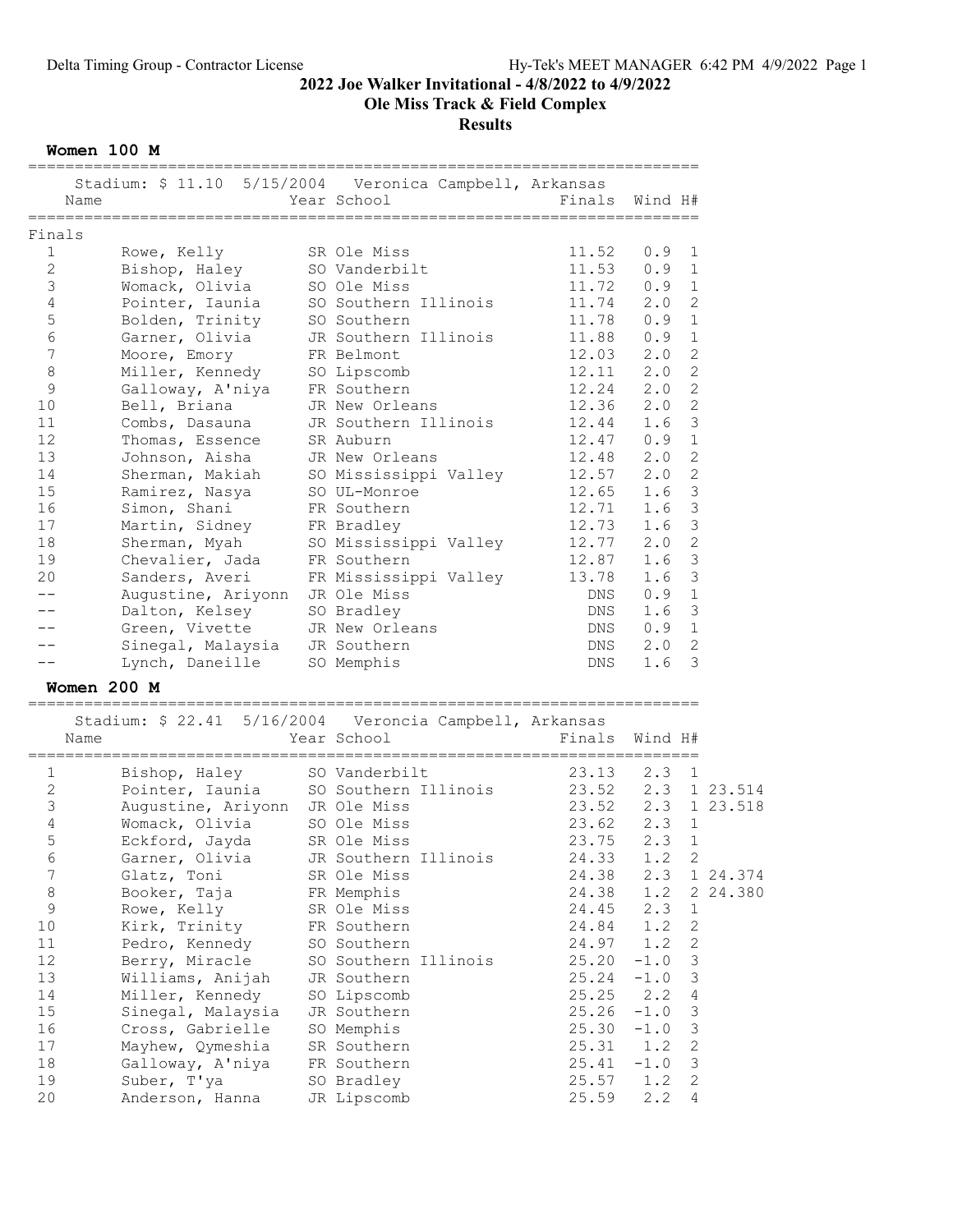Ole Miss Track & Field Complex

Results

|       | $\ldots$ Women 200 M                        |            |                 |                  |   |
|-------|---------------------------------------------|------------|-----------------|------------------|---|
| 21    | Okusagah, Chelsea - FR Mississippi Valley   |            | $25.62$ $2.7$ 5 |                  |   |
| 22    | Ford, Kayla                                 | SO Memphis | $25.66$ $2.2$ 4 |                  |   |
| 23    | Martin, Sidney FR Bradley                   |            | 25.85           | $-1.0$           | 3 |
| 24    | Simon, Shani FR Southern                    |            | $26.01$ $2.7$ 5 |                  |   |
| 25    | Konstantinidou, St SO UL-Monroe             |            | $26.04$ $2.2$ 4 |                  |   |
| 26    | Sherman, Myah         SO Mississippi Valley |            | $26.06$ $2.2$ 4 |                  |   |
| 27    | Sherman, Makiah SO Mississippi Valley       |            | $26.07$ $2.2$ 4 |                  |   |
| 28    | Smith, Jordan SR Vanderbilt                 |            | 26.13           | $-1.0$           | 3 |
| 29    | Chevalier, Jada FR Southern                 |            | 26.27 2.0 6     |                  |   |
| 30    | Alvarado, Abigail FR Lipscomb               |            | 26.63           | 2.0              | 6 |
| 31    | Session, Sierra JR Southern                 |            | 27.25           | 2.0              | 6 |
| $- -$ | Diedicke, Lea JR Memphis                    |            | DNF             | 2.0              | 6 |
|       | Schubert, Rebekka SR UL-Monroe              |            | DNS             | 2.7 <sub>5</sub> |   |
|       | Bolden, Trinity SO Southern                 |            |                 | DNS 1.2 2        |   |
|       | Kennard, Kourtney SO Memphis                |            | DNS             | $-1.0$ 3         |   |
|       | Long, Kendall SR Lipscomb                   |            | DNS             | $2.0\quad 6$     |   |
|       | Bergmann, Mi'Asia SO Memphis                |            | DNS             | $2.7 - 5$        |   |
|       | Moore, Emory FR Belmont                     |            | DNS             | $1.2 \quad 2$    |   |
|       | Richmond, Sarah                             | SO Belmont | DNS             | 2.7              | 5 |
|       | Balcerak, Savanah                           | SO Belmont | DNS             | 2.7 <sub>5</sub> |   |
|       | Bell, Briana JR New Orleans                 |            | DNS             | $2.2 \quad 4$    |   |
|       | Johnson, Aisha JR New Orleans               |            | DNS             | $2.7 - 5$        |   |
| ——    | Pitre, Aryn FR New Orleans                  |            | DNS             | 2.7 <sub>5</sub> |   |
|       | Green, Vivette JR New Orleans               |            | DNS             | $2.3 \quad 1$    |   |
|       | Nwanze, Esther FR New Orleans               |            | DNS             | $2.2$ 4          |   |

#### Women 400 M

=================================================================== Stadium: \$ 50.64 5/16/2004 Hazel-Ann Regis, LSU Name Year School Finals H# =================================================================== 1 Francis, Aalliyah FR Auburn 54.07 1 2 Fuller, Madison JR Vanderbilt 54.24 1 3 Ivy, Hannah JR Bradley 54.86 1 4 Smith, Nykah JR Miss State 54.89 1 5 Davis, Amiyah FR Bradley 55.47 2 6 Glatz, Toni SR Ole Miss 55.97 1 7 Kirk, Trinity FR Southern 56.36 2 8 Williams, Anijah JR Southern 56.39 1 9 Mayhew, Qymeshia SR Southern 56.99 2 10 Felder, Shayla JR Miss State 57.20 1 11 Anderson, Hanna JR Lipscomb 57.48 3 12 Pedro, Kennedy SO Southern 57.49 4 13 Shannon, Shamarah JR New Orleans 57.57 3 14 Berry, Miracle SO Southern Illinois 57.63 2 15 Dietrich, Jennifer SR Auburn 57.66 2 16 McMillan, Reina SO Bradley 57.77 3 17 Konstantinidou, St SO UL-Monroe 57.83 3 18 Galmore, Jhordin JR Southern Illinois 57.86 3 19 Sinegal, Malaysia JR Southern 58.13 4 20 Campbell, Brittney JR Auburn 58.51 2 21 Smith, Jordan SR Vanderbilt 58.54 1 22 Matthews, Jaden FR Lipscomb 58.58 4 23 Balcerak, Savanah SO Belmont 58.68 3 24 Nwanze, Esther FR New Orleans 59.49 2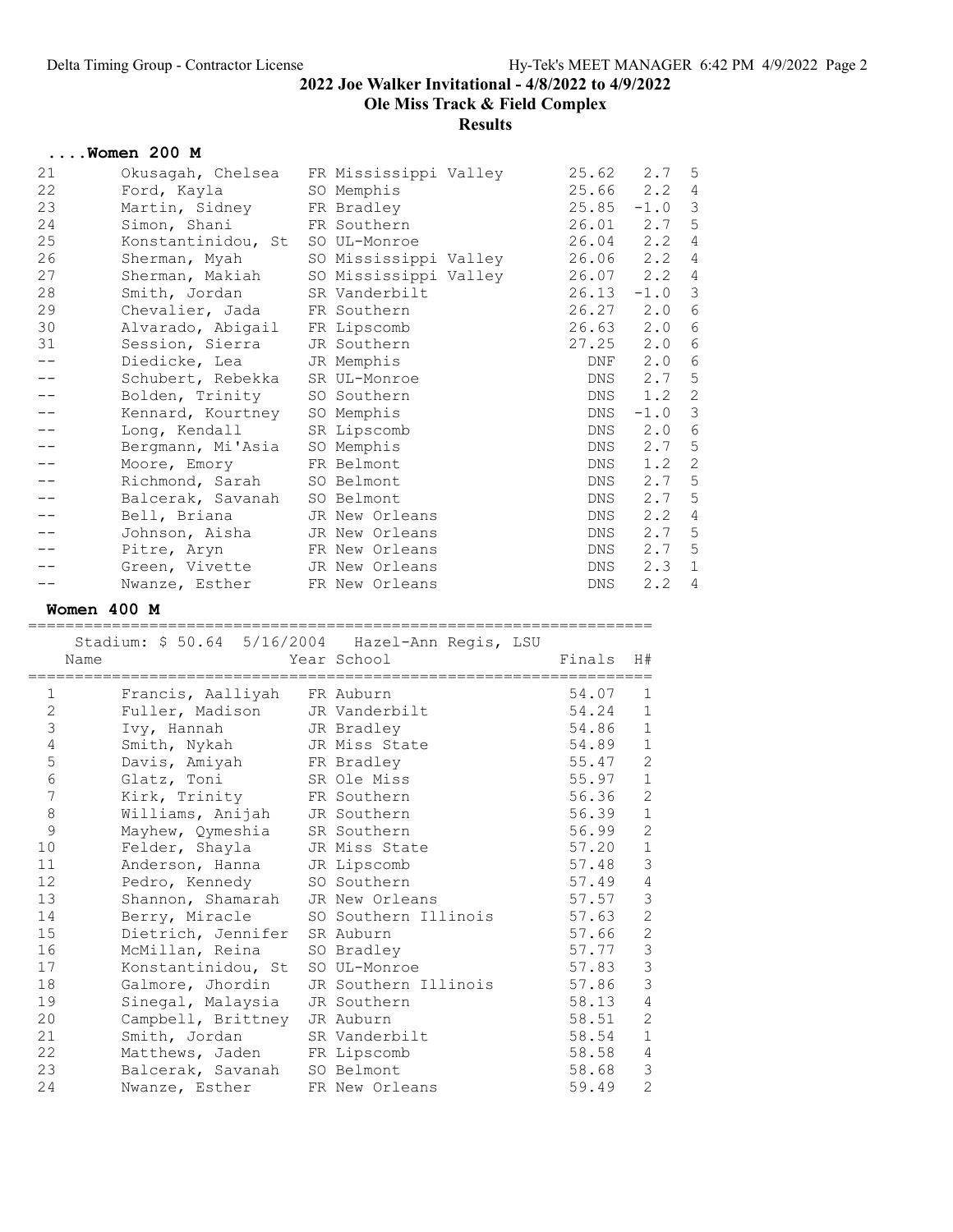# 2022 Joe Walker Invitational - 4/8/2022 to 4/9/2022 Ole Miss Track & Field Complex

|       | $\ldots$ Women 400 M                            |                                     |         |                |
|-------|-------------------------------------------------|-------------------------------------|---------|----------------|
| 25    | Radava, Amanda                                  | FR UL-Monroe                        | 59.53   | 2              |
| 26    | Alvarado, Abigail                               | FR Lipscomb                         | 59.65   | 4              |
| 27    | Casey, Reagan                                   | JR Memphis                          | 1:00.04 | 3              |
| 28    | Watts, Chanel                                   | SO Mississippi Valley               | 1:00.18 | $\overline{4}$ |
| 29    | Custer, Akira                                   | SO Southern Illinois                | 1:00.59 | $\overline{4}$ |
| 30    | Okusagah, Chelsea                               | FR Mississippi Valley               | 1:00.66 | 3              |
| 31    | Gibson, Terreka                                 | FR Mississippi Valley               | 1:01.41 | $\overline{4}$ |
| $- -$ | Winn, Chemyah                                   | JR Mississippi Valley               | DNF     | 3              |
| $-$   | Walker, Imani                                   | SR Mississippi Valley               | DNF     | $\overline{4}$ |
|       | Richmond, Sarah                                 | SO Belmont                          | DNS     | 4              |
|       |                                                 |                                     |         |                |
|       | Women 800 M                                     |                                     |         |                |
|       | Stadium: \$ 2:01.00 5/14/2004                   | Tiffany McWilliams, MSU             |         |                |
|       | Name                                            | Year School                         | Finals  | H#             |
|       |                                                 |                                     |         |                |
| 1     |                                                 | Galvydyte, Gabija FR Oklahoma State | 2:04.20 | 7              |
|       | $1:01.474$ $(1:01.474)$ $2:04.200$ $(1:02.727)$ |                                     |         |                |
| 2     | Schwinghamer, Jenn FR Kentucky                  |                                     | 2:04.67 | 7              |
|       | $1:01.720$ $(1:01.720)$                         | $2:04.662$ $(1:02.943)$             |         |                |
| 3     | Steely, Sydney                                  | SO Miss State                       | 2:05.07 | 7              |
|       | $1:01.746$ $(1:01.746)$                         | $2:05.069$ $(1:03.323)$             |         |                |
| 4     | Shelby, Taiya                                   | SR Vanderbilt                       | 2:05.16 | 6              |
|       | $1:00.588$ $(1:00.588)$                         | $2:05.158$ $(1:04.571)$             |         |                |
| 5     | Nielsen, Julia                                  | SO Bradley                          | 2:05.58 | 7              |
|       | 1:01.915(1:01.915)                              | $2:05.578$ $(1:03.663)$             |         |                |
| 6     | Nielsen, Wilma                                  | NA Unattached                       | 2:06.26 | 7              |
|       | $1:02.152$ $(1:02.152)$                         | $2:06.259$ $(1:04.108)$             |         |                |
| 7     | Howell, Michelle                                | GS TC                               | 2:06.51 | 7              |
|       | $1:01.598$ $(1:01.598)$                         | 2:06.506(1:04.908)                  |         |                |
| 8     | Martin, DeAnna                                  | SO Kentucky                         | 2:06.75 | 6              |
|       | $1:00.800$ $(1:00.800)$                         | 2:06.743(1:05.943)                  |         |                |
| 9     | Marvin, Megan                                   | SO Furman                           | 2:06.85 | 7              |
|       | $1:01.964$ $(1:01.964)$                         | $2:06.850$ $(1:04.886)$             |         |                |
| 10    | McCowan, Phoebe                                 | FR Kentucky                         | 2:06.89 | 6              |
|       | $1:01.280$ $(1:01.280)$                         | $2:06.882$ $(1:05.603)$             |         |                |
| 11    | Auerbach, Sivan                                 | SO Oklahoma State                   | 2:07.30 | 7              |
|       | $1:02.254$ $(1:02.254)$                         | $2:07.293$ $(1:05.040)$             |         |                |
| 12    | McCallon, Jaidah                                | SR Tulsa                            | 2:07.31 | 6              |
|       | 1:00.985(1:00.985)                              | $2:07.304$ $(1:06.320)$             |         |                |
| 13    | Sullivan, Erin                                  | SR Notre Dame                       | 2:07.82 | 6              |
|       | $1:01.335$ $(1:01.335)$                         | $2:07.818$ $(1:06.484)$             |         |                |
| 14    | Dinneen, Sierra                                 | SO Georgetown                       | 2:08.04 | 6              |
|       | 1:01.775(1:01.775)                              | $2:08.040$ $(1:06.265)$             |         |                |
| 15    | Gonzalez, Chloe                                 | SO Georgetown                       | 2:08.37 | 4              |
|       | $1:02.514$ $(1:02.514)$                         | $2:08.368$ $(1:05.855)$             |         |                |
| 16    | Corman, Sami                                    | JR Georgetown                       | 2:08.57 | 6              |
|       | $1:01.137$ $(1:01.137)$                         | $2:08.562$ $(1:07.425)$             |         |                |
| 17    | Clark, Krystal                                  | FR Toledo                           | 2:08.91 | 4              |
|       | $1:03.019$ $(1:03.019)$                         | $2:08.903$ $(1:05.884)$             |         |                |
| 18    | Carter, Kiara                                   | SO Lipscomb                         | 2:08.93 | 5              |
|       | $1:03.985$ $(1:03.985)$                         | $2:08.924$ $(1:04.940)$             |         |                |
| 19    | Trois, Lou                                      | SO Toledo                           | 2:09.14 | 4              |
|       | $1:03.288$ $(1:03.288)$                         | 2:09.137 (1:05.849)                 |         |                |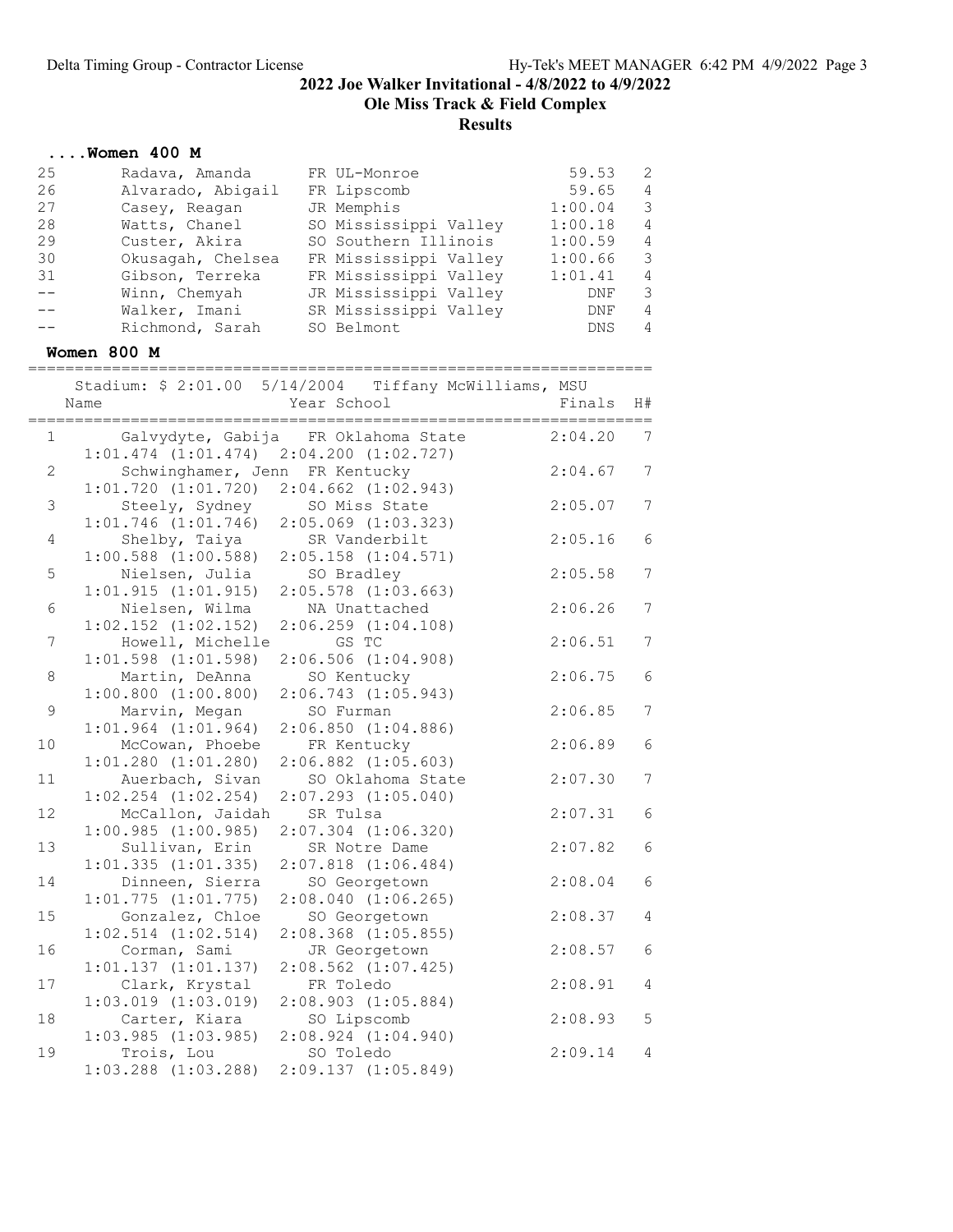Ole Miss Track & Field Complex

|    | $\ldots$ Women 800 M                                                                                                            |         |                |
|----|---------------------------------------------------------------------------------------------------------------------------------|---------|----------------|
| 20 | 2:09.23<br>Hulsey, Madison FR Ole Miss<br>$1:02.839$ $(1:02.839)$<br>2:09.227 (1:06.389)                                        |         | 4              |
| 21 | Lucas, Bryanna<br>SO Kentucky<br>$1:01.459$ $(1:01.459)$<br>2:09.271(1:07.812)                                                  | 2:09.28 | 6              |
| 22 | Roe, Taylor<br>SO Oklahoma State<br>1:04.127(1:04.127)<br>$2:09.374$ $(1:05.247)$                                               | 2:09.38 | 5              |
| 23 | Nagwandala, Merabu SR Lipscomb<br>$1:02.971$ $(1:02.971)$<br>2:09.459(1:06.488)                                                 | 2:09.46 | $\overline{4}$ |
| 24 | Mickens-Malik, Jin FR Oklahoma State<br>2:09.583(1:08.100)<br>$1:01.483$ $(1:01.483)$                                           | 2:09.59 | 4 2:09.583     |
| 25 | Sessa, Rachel<br>JR Georgetown<br>$2:09.584$ $(1:06.866)$<br>$1:02.719$ $(1:02.719)$                                            | 2:09.59 | 4 2:09.584     |
| 26 | LoStracco, Tiana<br>SO Bradley<br>$1:04.153$ $(1:04.153)$ $2:09.847$ $(1:05.695)$                                               | 2:09.85 | 5              |
| 27 | Karaslan, Semra<br>SR Toledo<br>$1:04.486$ $(1:04.486)$<br>$2:10.021$ $(1:05.536)$                                              | 2:10.03 | 5              |
| 28 | Lavier, Lilly<br>SO Oklahoma State<br>$1:03.854$ $(1:03.854)$ $2:10.618$ $(1:06.765)$                                           | 2:10.62 | 5              |
| 29 | Brito-Babapulle, Z SO Miss State<br>$1:07.566$ $(1:07.566)$<br>$2:11.841$ $(1:04.276)$                                          | 2:11.85 | $\mathbf 1$    |
| 30 | Ogle, Hayley FR Miss State<br>2:12.01<br>$1:04.041$ $(1:04.041)$<br>2:12.007(1:07.966)                                          |         | $\mathcal{S}$  |
| 31 | 1:04.106 (1:04.106) SR Ole Miss 2:12.16<br>Matt, Margrett FR Tolods 1.04.052)                                                   |         | 5              |
| 32 | $1:03.466$ $(1:03.466)$<br>2:12.233 (1:08.768)                                                                                  |         | $\mathcal{S}$  |
| 33 | Sullivan, Sarah-Ro SO Toledo<br>Sullivan, Saran-Ro Contractor<br>1:04.958 (1:04.958) 2:13.183 (1:08.225)<br>The Polmont 2:13.53 | 2:13.19 | $\mathbf{2}$   |
| 34 | $1:03.772$ $(1:03.772)$ $2:13.523$ $(1:09.752)$                                                                                 |         | $\mathcal{S}$  |
| 35 | Anderson, Nicole<br>SO Vanderbilt<br>$1:04.053$ $(1:04.053)$<br>$2:13.601$ $(1:09.549)$                                         | 2:13.61 | $\mathfrak{Z}$ |
| 36 | Stegmann, Colleen FR Oklahoma State<br>$1:04.647$ $(1:04.647)$ $2:13.624$ $(1:08.977)$                                          | 2:13.63 | $\mathbf{2}$   |
| 37 | Rodriguez, Krystal FR Oklahoma State<br>$1:03.207$ $(1:03.207)$ $2:13.697$ $(1:10.490)$                                         | 2:13.70 | $\overline{4}$ |
| 38 | Brown, Kaira<br>JR Vanderbilt<br>$1:03.797$ $(1:03.797)$ $2:13.967$ $(1:10.170)$                                                | 2:13.97 | $\mathcal{S}$  |
| 39 | 2:14.08<br>Williams, Julz FR Kentucky<br>$1:04.817$ $(1:04.817)$ $2:14.074$ $(1:09.257)$                                        |         | $\mathbf{2}$   |
| 40 | Melcherts, Ashley SR Miss State<br>$1:04.055$ $(1:04.055)$ $2:14.236$ $(1:10.182)$                                              | 2:14.24 | 3              |
| 41 | Louis, Allie<br>SR New Orleans<br>$1:05.091$ $(1:05.091)$<br>2:15.675(1:10.584)                                                 | 2:15.68 | $\mathbf{2}$   |
| 42 | Vining, Madeline<br>SO Toledo<br>$1:05.224$ $(1:05.224)$<br>$2:15.926$ $(1:10.703)$                                             | 2:15.93 | 2              |
| 43 | Michael, Mackenzie FR Oklahoma State<br>$1:04.258$ $(1:04.258)$<br>$2:16.059$ $(1:11.801)$                                      | 2:16.06 | 5              |
| 44 | Klamorick, Allena<br>FR Lipscomb<br>$2:17.505$ $(1:12.084)$<br>$1:05.422$ $(1:05.422)$                                          | 2:17.51 | $\mathbf{2}$   |
| 45 | Drakes, Jantrell<br>SR New Orleans<br>$1:09.576$ $(1:09.576)$<br>$2:18.804$ $(1:09.228)$                                        | 2:18.81 | 1              |
| 46 | Clayton, Kalliope FR Lipscomb<br>$1:08.414$ $(1:08.414)$ $2:19.517$ $(1:11.104)$                                                | 2:19.52 | $\mathbf 1$    |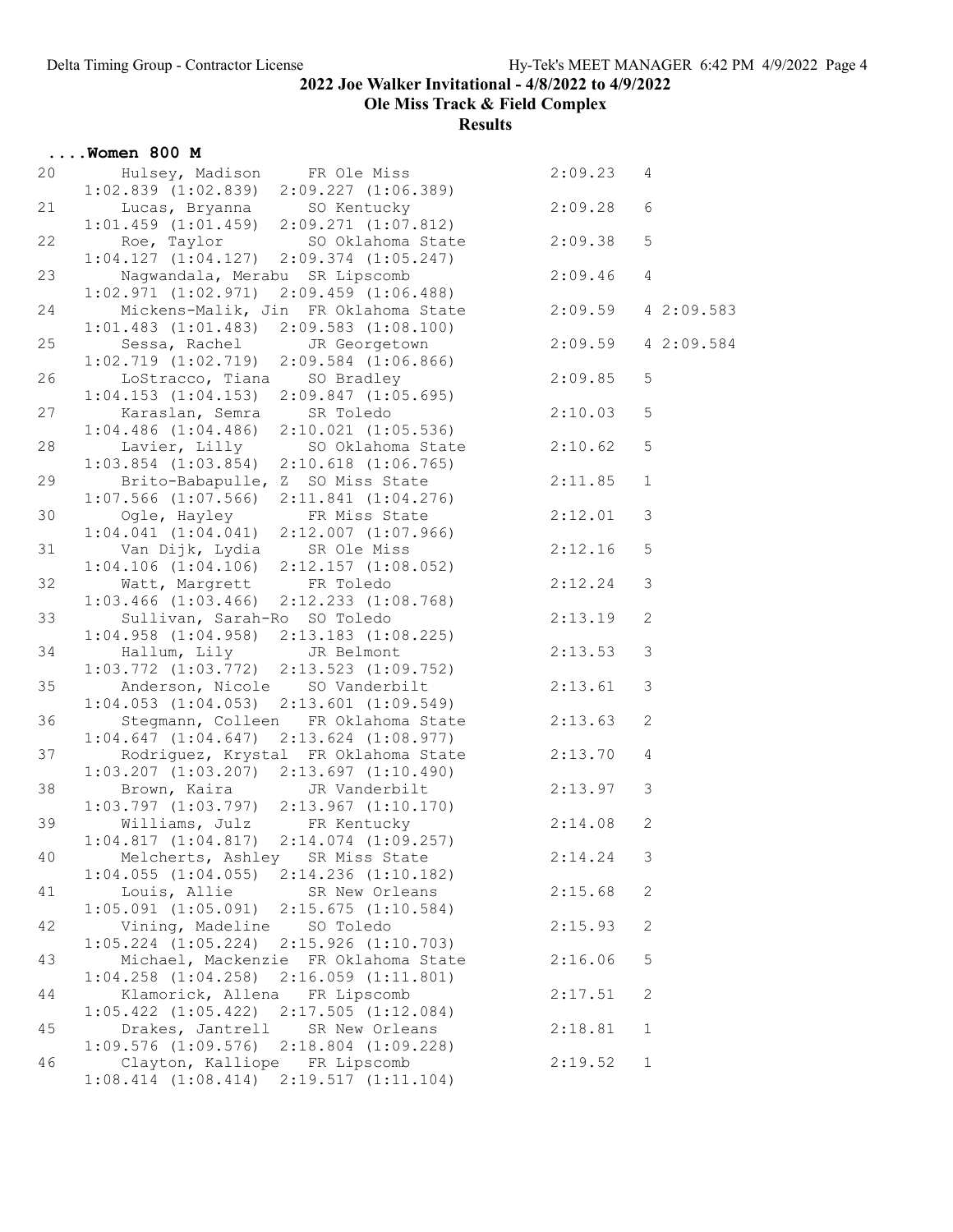Ole Miss Track & Field Complex

|             | $\ldots$ Women 800 M                                                  |                                                                                                             |                                    |              |                         |
|-------------|-----------------------------------------------------------------------|-------------------------------------------------------------------------------------------------------------|------------------------------------|--------------|-------------------------|
| 47          | $1:05.671$ $(1:05.671)$ $2:19.792$ $(1:14.122)$                       | Nieset, Brianna FR Southern Illinois                                                                        | 2:19.80                            | 2            |                         |
| 48          | Liddle, Ashlyn SO Lipscomb<br>1:09.490 (1:09.490) 2:21.045 (1:11.555) |                                                                                                             | 2:21.05                            | $\mathbf{1}$ |                         |
| 49          | Reezon, Eke FR Memphis<br>1:09.325 (1:09.325) 2:23.080 (1:13.755)     |                                                                                                             | 2:23.08                            | $\mathbf{1}$ |                         |
| 50          | Gibson, Gracie                                                        | FR Miss State                                                                                               | 2:24.52                            | $\mathbf 1$  |                         |
|             |                                                                       | $1:09.432$ $(1:09.432)$ $2:24.515$ $(1:15.084)$                                                             |                                    |              |                         |
| 51          | Ritchie, Grace<br>$1:09.789$ $(1:09.789)$ $2:26.783$ $(1:16.995)$     | FR Miss State                                                                                               | 2:26.79                            | $\mathbf 1$  |                         |
| 52          |                                                                       |                                                                                                             | 2:29.55                            | 1            |                         |
|             |                                                                       | Ray, Madi SR Memphis<br>1:10.012 (1:10.012) 2:29.545 (1:19.534)                                             |                                    |              |                         |
| $- -$       | Weir, Alexandra                                                       | JR New Orleans                                                                                              | DNF                                | 3            |                         |
|             | $1:03.354$ $(1:03.354)$                                               |                                                                                                             |                                    |              |                         |
| $- -$       | Vissa, Sintayehu<br>$1:01.290$ $(1:01.290)$                           | SO Ole Miss                                                                                                 | DNF                                | 7            |                         |
| $-\,-$      | Miller, Lydia<br>$1:02.306$ $(1:02.306)$                              | SO Lipscomb                                                                                                 | DNF                                | 4            |                         |
| $- -$       | Winn, Loral<br>$1:00.399$ $(1:00.399)$                                | SO Ole Miss                                                                                                 | DNF                                | 6            |                         |
|             | Fick, Makayla<br>$1:03.922$ $(1:03.922)$                              | SO Ole Miss                                                                                                 | DNF                                | 5            |                         |
| $- -$       |                                                                       |                                                                                                             | DNS                                | 3            |                         |
|             |                                                                       | Jones, Baylee JR Georgetown<br>1:03.793 (1:03.793) 2:13.583 (1:09.790)                                      |                                    |              |                         |
|             | Narciso, Alice FR Bradley                                             |                                                                                                             | DNS                                | 2            |                         |
|             |                                                                       |                                                                                                             |                                    |              |                         |
|             |                                                                       |                                                                                                             |                                    |              |                         |
|             | <b>Women 1500 M</b>                                                   |                                                                                                             |                                    |              |                         |
|             | FRIDAY NIGHT: Sections 1-5                                            |                                                                                                             |                                    |              |                         |
|             | SATURDAY: Sections 6-7                                                |                                                                                                             |                                    |              |                         |
|             | Stadium: \$ 4:09.19 5/16/2004 Tiffany McWilliams, MSU                 |                                                                                                             |                                    |              |                         |
|             | Name                                                                  | Year School                                                                                                 | Finals H#                          |              |                         |
|             |                                                                       |                                                                                                             |                                    |              |                         |
| 1           |                                                                       | Riggins, Melissa FR Georgetown 4:17.53 5                                                                    |                                    |              |                         |
|             |                                                                       | 51.641 (51.641) 2:04.335 (1:12.695) 3:12.744 (1:08.409) 4:17.529 (1:04.786)                                 |                                    |              |                         |
| 2           |                                                                       | Vissa, Sintayehu SO Ole Miss<br>51.317 (51.317) 2:04.039 (1:12.722) 3:12.454 (1:08.416) 4:17.562 (1:05.108) | 4:17.57 5                          |              |                         |
| 3           |                                                                       | Galvydyte, Gabija FR Oklahoma State 4:19.57 4                                                               |                                    |              |                         |
|             |                                                                       | 49.728 (49.728) 2:02.012 (1:12.284) 3:12.118 (1:10.107) 4:19.564 (1:07.446)                                 |                                    |              |                         |
| 4           | Roe, Taylor                                                           | SO Oklahoma State                                                                                           | 4:19.78                            | $-5$         |                         |
|             | 51.235 (51.235)                                                       | $2:03.809$ $(1:12.575)$                                                                                     | $3:12.277$ $(1:08.468)$            |              | $4:19.778$ $(1:07.501)$ |
| 5           | Kimeli, Joyce                                                         | SR Auburn                                                                                                   | 4:19.92                            | - 5          |                         |
|             | 51.389 (51.389)                                                       | $2:04.033$ $(1:12.645)$                                                                                     | $3:12.657$ $(1:08.624)$            |              | 4:19.916(1:07.260)      |
| 6           | Asekol, Flomena                                                       | SO Alabama                                                                                                  | 4:20.45                            | - 4          |                         |
|             | 49.553 (49.553)                                                       | $2:02.022$ $(1:12.469)$                                                                                     | $3:12.098$ $(1:10.076)$            | - 5          | $4:20.444$ $(1:08.347)$ |
| 7           | Marvin, Megan                                                         | SO Furman                                                                                                   | 4:20.55                            |              |                         |
| $\,8\,$     | 51.729 (51.729)<br>Boogerd, Skylar                                    | 2:04.133(1:12.404)<br>SO Ole Miss                                                                           | 3:12.890(1:08.758)<br>4:21.40      | - 4          | $4:20.545$ $(1:07.656)$ |
|             | $50.106$ (50.106)                                                     | $2:02.606$ $(1:12.500)$                                                                                     | $3:13.632$ $(1:11.027)$            |              | $4:21.392$ $(1:07.760)$ |
| $\mathsf 9$ | Gearing, Jenna                                                        | SR Kentucky                                                                                                 | 4:22.02                            | $-5$         |                         |
|             | 51.561(51.561)                                                        | $2:04.678$ $(1:13.117)$                                                                                     | $3:14.158$ $(1:09.480)$            |              | $4:22.013$ $(1:07.856)$ |
| 10          | Auerbach, Sivan                                                       | SO Oklahoma State                                                                                           | 4:22.70                            | - 4          |                         |
| 11          | 49.888 (49.888)<br>Winn, Loral                                        | $2:02.223$ $(1:12.336)$<br>SO Ole Miss                                                                      | $3:12.346$ $(1:10.124)$<br>4:23.35 | $-5$         | $4:22.700$ $(1:10.355)$ |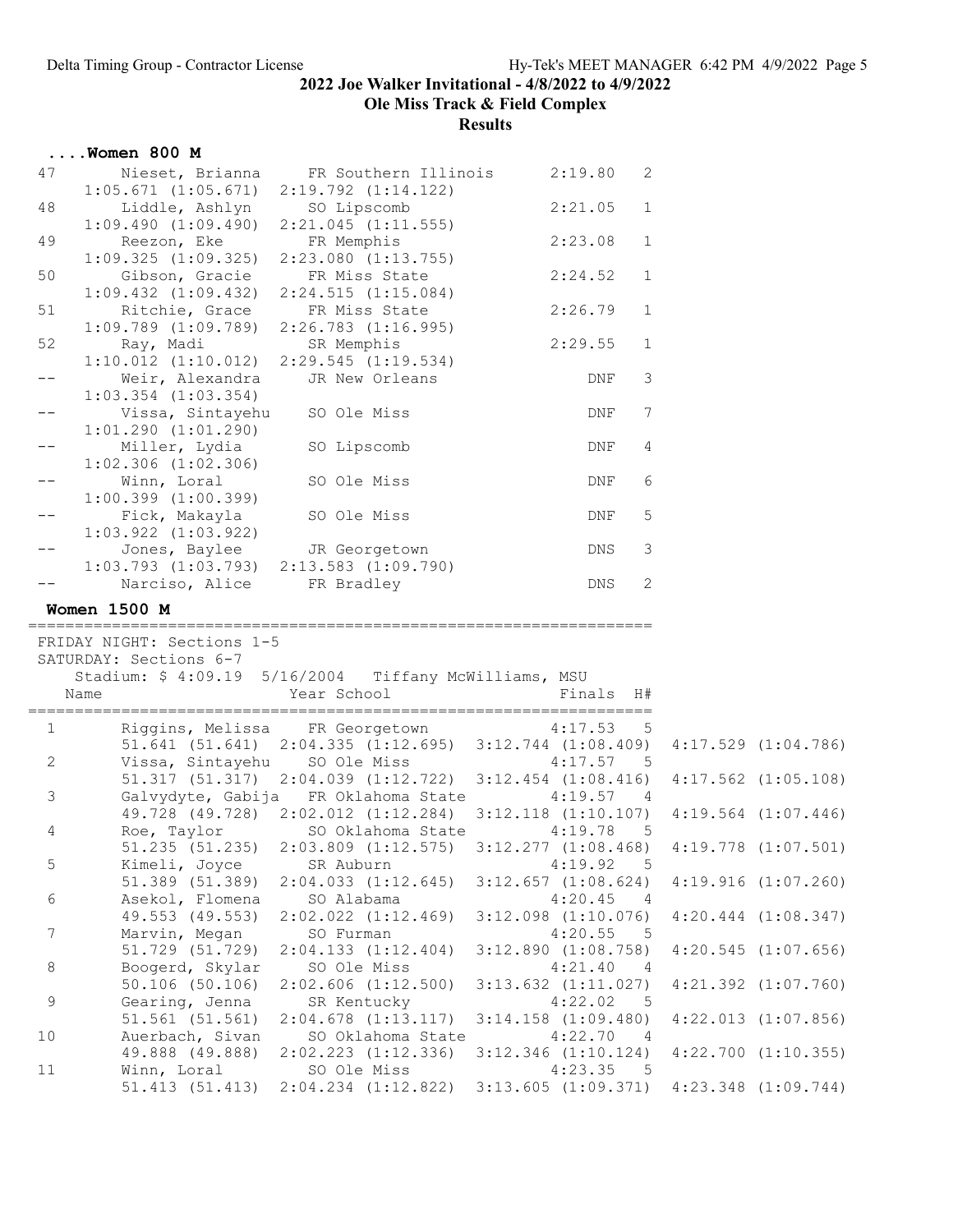Ole Miss Track & Field Complex

**Results** 

## ....Women 1500 M

| 12 | Jensen, Grace                         | SR Vanderbilt                            | 4:23.85<br>5                                                   |                         |
|----|---------------------------------------|------------------------------------------|----------------------------------------------------------------|-------------------------|
|    | $51.854$ $(51.854)$                   | $2:04.580$ $(1:12.726)$                  | $3:13.213$ $(1:08.633)$                                        | $4:23.850$ $(1:10.638)$ |
| 13 | Schwinghamer, Jenn FR Kentucky        |                                          | 4:24.11<br>$\overline{4}$                                      |                         |
|    | $50.017$ (50.017)                     | 2:02.871(1:12.854)                       | $3:14.700$ $(1:11.829)$                                        | $4:24.107$ $(1:09.408)$ |
| 14 | Trois, Lou                            | SO Toledo                                | 4:25.45<br>- 3                                                 |                         |
|    | 51.552 (51.552)                       | $2:04.681$ $(1:13.130)$<br>JR Alabama    | $3:16.293$ $(1:11.612)$<br>4:25.46                             | $4:25.450$ $(1:09.157)$ |
| 15 | Chelangat, Mercy<br>52.149 (52.149)   | $2:04.409$ $(1:12.260)$                  | 5<br>$3:15.129$ $(1:10.720)$                                   | $4:25.453$ $(1:10.324)$ |
| 16 | Tyynismaa, Amaris                     | SO Alabama                               | 4:25.98<br>5                                                   |                         |
|    | 51.615(51.615)                        | $2:04.433$ $(1:12.818)$                  | $3:14.533$ $(1:10.101)$                                        | $4:25.972$ $(1:11.439)$ |
| 17 | Gonzalez, Chloe                       | SO Georgetown                            | 4:26.20<br>- 3                                                 |                         |
|    | 51.688 (51.688)                       | $2:05.561$ $(1:13.873)$                  | $3:17.354$ $(1:11.793)$                                        | $4:26.195$ $(1:08.842)$ |
| 18 | Jones, Keely                          | SO Tulsa                                 | 4:26.60<br>- 3                                                 |                         |
|    | 51.919 (51.919)                       | $2:05.292$ $(1:13.374)$                  | 3:16.966(1:11.674)                                             | $4:26.593$ $(1:09.628)$ |
| 19 | Ryan, Kaitlin                         | JR Notre Dame                            | 4:26.84<br>$\overline{\phantom{a}}$                            |                         |
|    | $51.528$ $(51.528)$                   | 2:04.916(1:13.389)                       | $3:16.481$ $(1:11.565)$                                        | $4:26.836$ $(1:10.356)$ |
| 20 | Cadeau, Madelynne                     | FR Furman                                | 4:26.86<br>- 3                                                 |                         |
|    | 51.233 (51.233)                       | $2:04.472$ $(1:13.239)$                  | 3:16.117(1:11.646)                                             | $4:26.853$ $(1:10.736)$ |
| 21 | Karaslan, Semra                       | SR Toledo                                | 4:26.91<br>4                                                   |                         |
| 22 | 50.408 (50.408)                       | $2:03.279$ $(1:12.871)$                  | $3:16.042$ $(1:12.764)$                                        | $4:26.908$ $(1:10.866)$ |
|    | Martin, DeAnna<br>$51.736$ $(51.736)$ | SO Kentucky<br>2:05.017(1:13.282)        | 4:27.10<br>$\overline{\phantom{a}}$<br>$3:16.760$ $(1:11.743)$ | $4:27.099$ $(1:10.340)$ |
| 23 | Bothwell, Kiera                       | SR Georgetown                            | 4:27.17<br>4                                                   |                         |
|    | 50.250(50.250)                        | $2:02.684$ $(1:12.435)$                  | $3:14.628$ $(1:11.944)$                                        | $4:27.164$ $(1:12.536)$ |
| 24 | Markezich, Olivia                     | SO Notre Dame                            | 4:27.84<br>- 5                                                 |                         |
|    | 51.809 (51.809)                       | $2:04.821$ $(1:13.012)$                  | $3:15.688$ $(1:10.867)$                                        | $4:27.840$ $(1:12.152)$ |
| 25 | Elkin, Anna                           | SR Ole Miss                              | 4:28.00<br>4                                                   |                         |
|    | 49.866 (49.866)                       | $2:02.887$ $(1:13.021)$                  | $3:15.516$ $(1:12.630)$                                        | $4:27.992$ $(1:12.476)$ |
| 26 | Sessa, Rachel                         | JR Georgetown                            | 4:28.10<br>-2                                                  |                         |
|    | 55.077 (55.077)                       | $2:09.207$ $(1:14.130)$                  | 3:20.690(1:11.484)                                             | $4:28.100$ $(1:07.410)$ |
| 27 | Novak, Sophie                         | FR Notre Dame                            | 4:28.60<br>$\mathbf{1}$                                        |                         |
|    | 52.971 (52.971)                       | $2:08.003$ $(1:15.032)$                  | $3:20.282$ $(1:12.280)$                                        | 4:28.595(1:08.313)      |
| 28 | King, Madeleine                       | SR Notre Dame                            | 4:28.95<br>4                                                   |                         |
| 29 | 49.602 (49.602)                       | $2:02.354$ $(1:12.752)$                  | $3:12.919$ $(1:10.565)$<br>4:29.43                             | $4:28.948$ $(1:16.029)$ |
|    | Austridge, Yasmin<br>57.648 (57.648)  | JR Lamar<br>2:09.536(1:11.889)           | - 6<br>$3:21.514$ $(1:11.978)$                                 | $4:29.428$ $(1:07.914)$ |
| 30 | Clark, Krystal                        | FR Toledo                                | 4:29.52<br>- 3                                                 |                         |
|    |                                       | 52.117 (52.117) 2:05.481 (1:13.364)      | $3:17.664$ $(1:12.183)$                                        | $4:29.516$ $(1:11.852)$ |
| 31 | Naqwandala, Merabu SR Lipscomb        |                                          | 4:30.69<br>$\overline{\phantom{a}}$                            |                         |
|    |                                       | 51.502 (51.502) 2:05.339 (1:13.837)      | $3:18.880$ $(1:13.542)$                                        | $4:30.688$ $(1:11.808)$ |
| 32 | Vining, Madeline SO Toledo            |                                          | 4:31.44<br>$\overline{2}$                                      |                         |
|    | 55.534 (55.534)                       | $2:09.899$ $(1:14.365)$                  | $3:22.066$ $(1:12.168)$                                        | $4:31.431$ $(1:09.365)$ |
| 33 | Lavier, Lilly                         | SO Oklahoma State                        | 4:33.22<br>- 2                                                 |                         |
|    | 55.561 (55.561)                       | 2:09.372(1:13.811)                       | $3:22.257$ $(1:12.885)$                                        | $4:33.215$ $(1:10.959)$ |
| 34 | Hughes, Megan                         | SO Notre Dame                            | 4:33.60<br>$\overline{1}$                                      |                         |
|    | 53.378 (53.378)                       | $2:08.487$ $(1:15.109)$                  | $3:21.294$ $(1:12.808)$                                        | $4:33.596$ $(1:12.302)$ |
| 35 | Grant, Molly                          | FR Notre Dame                            | 4:33.64<br>$\overline{1}$                                      |                         |
|    | 53.621 (53.621)                       | 2:08.331(1:14.711)                       | $3:21.762$ $(1:13.431)$                                        | $4:33.636$ $(1:11.875)$ |
| 36 | Dodge, Blake                          | Unattached                               | 4:34.85<br>$\overline{\phantom{0}}^2$                          |                         |
| 37 | 54.897 (54.897)<br>Fawcett, Cameron   | $2:09.401$ $(1:14.504)$<br>FR Vanderbilt | $3:21.843$ $(1:12.442)$<br>4:34.86<br>- 6                      | $4:34.849$ $(1:13.007)$ |
|    | 57.785 (57.785)                       | 2:09.720(1:11.935)                       | $3:22.474$ $(1:12.755)$                                        | $4:34.858$ $(1:12.384)$ |
| 38 | Ayers, Claire                         | JR Southern Illinois                     | 4:35.10<br>- 6                                                 |                         |
|    | 57.936 (57.936)                       | $2:10.132$ $(1:12.197)$                  | $3:23.000$ $(1:12.868)$                                        | $4:35.094$ $(1:12.095)$ |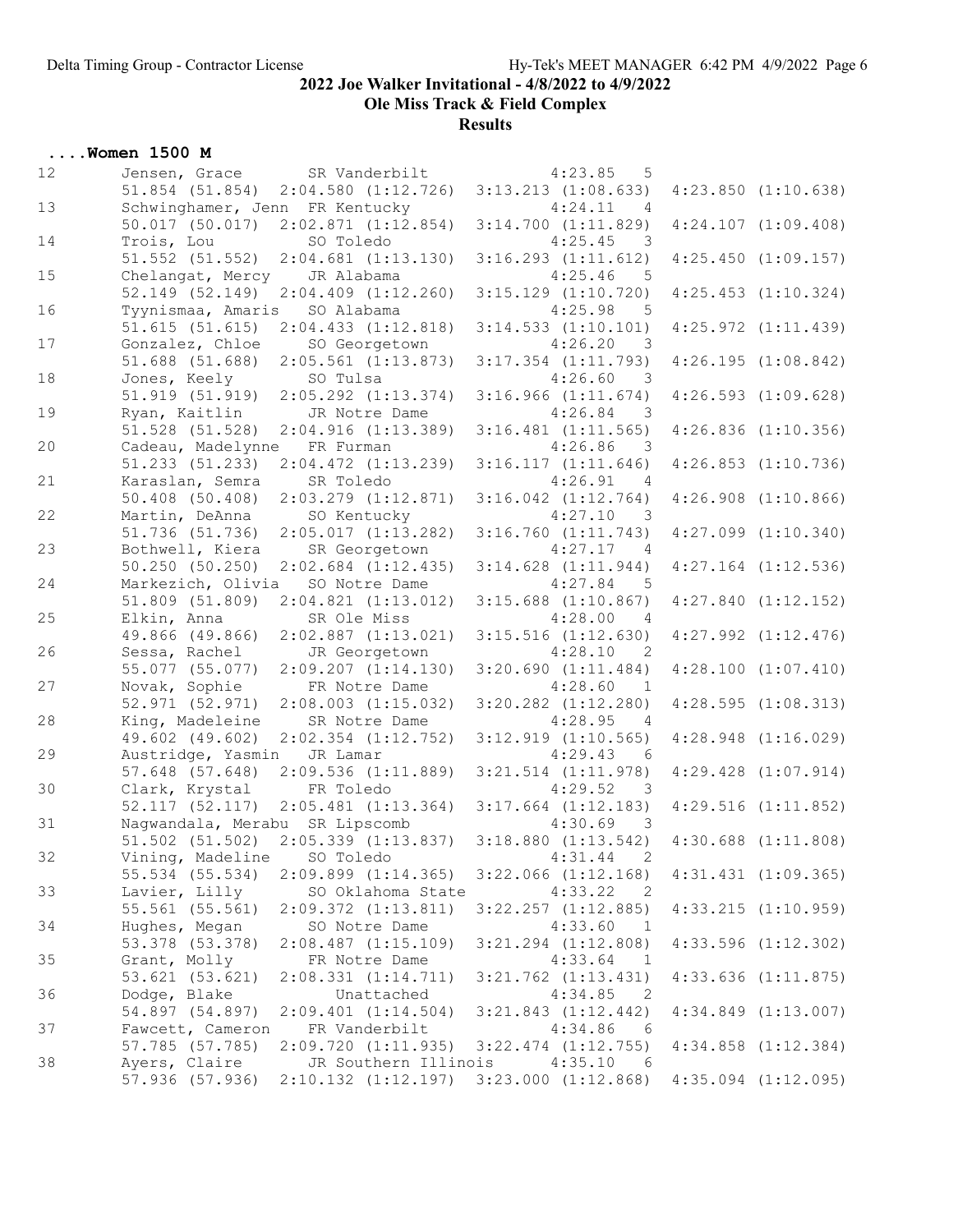Ole Miss Track & Field Complex

| 39<br>Weir, Alexandra<br>JR New Orleans<br>4:35.11<br>$\overline{\mathbf{3}}$<br>51.997 (51.997)<br>$3:18.505$ $(1:13.044)$<br>4:35.110(1:16.605)<br>$2:05.461$ $(1:13.464)$<br>40<br>Corso, Liza<br>FR Lipscomb<br>4:35.73<br>- 6<br>57.949 (57.949)<br>$2:10.184$ $(1:12.236)$<br>$3:23.912$ $(1:13.728)$<br>$4:35.722$ $(1:11.810)$<br>Walker, Haley<br>4:35.89<br>41<br>SR Vanderbilt<br>2<br>55.286 (55.286)<br>2:09.600(1:14.314)<br>$3:23.598$ $(1:13.999)$<br>$4:35.882$ $(1:12.284)$<br>42<br>Schelp, Riley<br>4:35.95<br>JR Alabama<br>- 6<br>57.678 (57.678)<br>$2:09.954$ $(1:12.276)$<br>$3:23.716$ $(1:13.762)$<br>$4:35.949$ $(1:12.234)$<br>43<br>Borland, Colbi<br>SO Lipscomb<br>4:36.13<br>$\overline{1}$<br>2:07.895(1:15.183)<br>52.713 (52.713)<br>$3:21.018$ $(1:13.124)$<br>$4:36.122$ $(1:15.104)$<br>44<br>Rodriguez, Krystal FR Oklahoma State<br>4:36.57<br>$\overline{1}$<br>53.214 (53.214)<br>2:08.115(1:14.901)<br>$3:21.164$ $(1:13.049)$<br>$4:36.568$ $(1:15.404)$<br>FR Oklahoma State<br>4:37.23<br>45<br>Stegmann, Colleen<br>$\overline{2}$<br>55.929 (55.929)<br>$4:37.221$ $(1:15.324)$<br>2:09.545(1:13.617)<br>$3:21.897$ $(1:12.353)$<br>Williams, Julz<br>FR Kentucky<br>4:38.34<br>46<br>$\overline{2}$<br>2:09.687(1:14.385)<br>55.302 (55.302)<br>$3:24.183$ $(1:14.496)$<br>$4:38.332$ $(1:14.149)$<br>4:38.49<br>47<br>Garter, Brooke<br>SO Belmont<br>7<br>53.831 (53.831)<br>2:09.513(1:15.682)<br>$3:26.785$ $(1:17.272)$<br>4:38.490(1:11.705)<br>48<br>JR Memphis<br>4:38.56<br>Mussche, Brooke<br>- 6<br>57.743 (57.743)<br>2:10.630(1:12.887)<br>$3:24.924$ $(1:14.295)$<br>$4:38.554$ $(1:13.630)$<br>49<br>Narciso, Alice<br>4:38.70<br>FR Bradley<br>$\overline{1}$<br>52.721 (52.721)<br>$2:07.860$ $(1:15.140)$<br>$3:20.607$ $(1:12.748)$<br>4:38.695(1:18.088)<br>50<br>4:38.86<br>Soler, Carlota<br>FR Tulsa<br>- 7<br>55.017 (55.017)<br>$2:11.682$ $(1:16.666)$<br>$3:27.126$ $(1:15.444)$<br>$4:38.860$ $(1:11.734)$<br>51<br>Clatworthy, Nia<br>FR Lamar<br>4:39.51<br>- 6<br>58.429 (58.429)<br>2:10.622 (1:12.193)<br>$4:39.507$ $(1:14.596)$<br>$3:24.912$ $(1:14.290)$<br>52<br>Jones, Baylee<br>JR Georgetown<br>4:40.58<br>$\overline{2}$<br>55.471 (55.471)<br>2:09.847(1:14.376)<br>$3:23.837$ $(1:13.990)$<br>$4:40.576$ $(1:16.740)$<br>53<br>Anderson, Rachel<br>4:40.81<br>JR Southern Illinois<br>- 6<br>57.741 (57.741)<br>$2:09.872$ $(1:12.131)$<br>$3:25.862$ $(1:15.991)$<br>$4:40.808$ $(1:14.947)$<br>54<br>Rosenberg, Julia<br>4:40.99<br>FR Vanderbilt<br>- 6<br>58.795 (58.795)<br>$2:12.124$ $(1:13.330)$<br>$3:28.548$ $(1:16.424)$<br>$4:40.981$ $(1:12.433)$<br>55<br>Roden, Mollie<br>FR Kentucky<br>4:41.32<br>- 6<br>58.033 (58.033)<br>$2:10.385$ $(1:12.352)$<br>$3:25.454$ $(1:15.069)$<br>$4:41.312$ $(1:15.859)$<br>56<br>Brown, Josie<br>JR Southern Illinois<br>4:42.21<br>7<br>55.381 (55.381)<br>2:11.943(1:16.563)<br>$3:28.490$ $(1:16.547)$<br>$4:42.208$ $(1:13.719)$<br>57<br>4:42.80<br>Campbell, Kimone<br>SO UL-Monroe<br>$\overline{1}$<br>53.040 (53.040)<br>2:08.150(1:15.111)<br>$3:23.494$ $(1:15.344)$<br>$4:42.791$ $(1:19.298)$<br>58<br>Kiddy, Zoie<br>FR Oklahoma State<br>4:43.92<br>$\overline{7}$<br>55.068 (55.068) 2:11.459 (1:16.392) 3:26.884 (1:15.425) 4:43.917 (1:17.033)<br>59<br>Wright, Haley<br>4:45.71<br>SR Alabama<br>- 6<br>57.832 (57.832)<br>$2:12.561$ $(1:14.730)$<br>$3:29.229$ $(1:16.668)$<br>$4:45.704$ $(1:16.475)$<br>60<br>FR Oklahoma State<br>4:45.84<br>Cleveland, Natalia<br>- 7<br>54.855 (54.855)<br>$2:11.378$ $(1:16.523)$<br>$4:45.832$ $(1:18.155)$<br>$3:27.678$ $(1:16.300)$<br>Blair, Joslin<br>SO Vanderbilt<br>61<br>4:46.65<br>- 6<br>58.196 (58.196)<br>$2:11.801$ $(1:13.605)$<br>$3:29.854$ $(1:18.053)$<br>$4:46.650$ $(1:16.796)$<br>62<br>Matusik, Sydney<br>SR Southern Illinois<br>4:46.88<br>-7<br>55.146 (55.146)<br>$2:12.133$ $(1:16.987)$<br>3:28.970(1:16.838)<br>$4:46.874$ $(1:17.904)$<br>63<br>Martin, Anna<br>JR New Orleans<br>4:47.72<br>6<br>$4:47.714$ $(1:18.822)$<br>58.421 (58.421)<br>$2:11.888$ $(1:13.467)$<br>$3:28.892$ $(1:17.005)$<br>64<br>Walsh, Kerri<br>4:50.36<br>FR Alabama<br>- 6<br>57.624 (57.624)<br>$2:13.437$ $(1:15.814)$<br>$3:34.014$ $(1:20.577)$<br>$4:50.357$ $(1:16.344)$<br>65<br>Harp, Olivia<br>4:50.77<br>SO Bradley<br>- 7<br>55.418 (55.418)<br>$2:11.841$ $(1:16.423)$<br>$3:28.062$ $(1:16.221)$<br>$4:50.770$ $(1:22.709)$ | $\ldots$ Women 1500 M |  |  |
|--------------------------------------------------------------------------------------------------------------------------------------------------------------------------------------------------------------------------------------------------------------------------------------------------------------------------------------------------------------------------------------------------------------------------------------------------------------------------------------------------------------------------------------------------------------------------------------------------------------------------------------------------------------------------------------------------------------------------------------------------------------------------------------------------------------------------------------------------------------------------------------------------------------------------------------------------------------------------------------------------------------------------------------------------------------------------------------------------------------------------------------------------------------------------------------------------------------------------------------------------------------------------------------------------------------------------------------------------------------------------------------------------------------------------------------------------------------------------------------------------------------------------------------------------------------------------------------------------------------------------------------------------------------------------------------------------------------------------------------------------------------------------------------------------------------------------------------------------------------------------------------------------------------------------------------------------------------------------------------------------------------------------------------------------------------------------------------------------------------------------------------------------------------------------------------------------------------------------------------------------------------------------------------------------------------------------------------------------------------------------------------------------------------------------------------------------------------------------------------------------------------------------------------------------------------------------------------------------------------------------------------------------------------------------------------------------------------------------------------------------------------------------------------------------------------------------------------------------------------------------------------------------------------------------------------------------------------------------------------------------------------------------------------------------------------------------------------------------------------------------------------------------------------------------------------------------------------------------------------------------------------------------------------------------------------------------------------------------------------------------------------------------------------------------------------------------------------------------------------------------------------------------------------------------------------------------------------------------------------------------------------------------------------------------------------------------------------------------------------------------------------------------------------------------------------------------------------------------------------------------------------------------------------------------------------------------------------------------------------------------------------------------------------------------------------------------------------------------------------------------------------------------------------------------------------------------------------------------------------------------------------------------------------------------------------------------------------------------------------------------------------------------------------------------------------------------------------------|-----------------------|--|--|
|                                                                                                                                                                                                                                                                                                                                                                                                                                                                                                                                                                                                                                                                                                                                                                                                                                                                                                                                                                                                                                                                                                                                                                                                                                                                                                                                                                                                                                                                                                                                                                                                                                                                                                                                                                                                                                                                                                                                                                                                                                                                                                                                                                                                                                                                                                                                                                                                                                                                                                                                                                                                                                                                                                                                                                                                                                                                                                                                                                                                                                                                                                                                                                                                                                                                                                                                                                                                                                                                                                                                                                                                                                                                                                                                                                                                                                                                                                                                                                                                                                                                                                                                                                                                                                                                                                                                                                                                                                                                    |                       |  |  |
|                                                                                                                                                                                                                                                                                                                                                                                                                                                                                                                                                                                                                                                                                                                                                                                                                                                                                                                                                                                                                                                                                                                                                                                                                                                                                                                                                                                                                                                                                                                                                                                                                                                                                                                                                                                                                                                                                                                                                                                                                                                                                                                                                                                                                                                                                                                                                                                                                                                                                                                                                                                                                                                                                                                                                                                                                                                                                                                                                                                                                                                                                                                                                                                                                                                                                                                                                                                                                                                                                                                                                                                                                                                                                                                                                                                                                                                                                                                                                                                                                                                                                                                                                                                                                                                                                                                                                                                                                                                                    |                       |  |  |
|                                                                                                                                                                                                                                                                                                                                                                                                                                                                                                                                                                                                                                                                                                                                                                                                                                                                                                                                                                                                                                                                                                                                                                                                                                                                                                                                                                                                                                                                                                                                                                                                                                                                                                                                                                                                                                                                                                                                                                                                                                                                                                                                                                                                                                                                                                                                                                                                                                                                                                                                                                                                                                                                                                                                                                                                                                                                                                                                                                                                                                                                                                                                                                                                                                                                                                                                                                                                                                                                                                                                                                                                                                                                                                                                                                                                                                                                                                                                                                                                                                                                                                                                                                                                                                                                                                                                                                                                                                                                    |                       |  |  |
|                                                                                                                                                                                                                                                                                                                                                                                                                                                                                                                                                                                                                                                                                                                                                                                                                                                                                                                                                                                                                                                                                                                                                                                                                                                                                                                                                                                                                                                                                                                                                                                                                                                                                                                                                                                                                                                                                                                                                                                                                                                                                                                                                                                                                                                                                                                                                                                                                                                                                                                                                                                                                                                                                                                                                                                                                                                                                                                                                                                                                                                                                                                                                                                                                                                                                                                                                                                                                                                                                                                                                                                                                                                                                                                                                                                                                                                                                                                                                                                                                                                                                                                                                                                                                                                                                                                                                                                                                                                                    |                       |  |  |
|                                                                                                                                                                                                                                                                                                                                                                                                                                                                                                                                                                                                                                                                                                                                                                                                                                                                                                                                                                                                                                                                                                                                                                                                                                                                                                                                                                                                                                                                                                                                                                                                                                                                                                                                                                                                                                                                                                                                                                                                                                                                                                                                                                                                                                                                                                                                                                                                                                                                                                                                                                                                                                                                                                                                                                                                                                                                                                                                                                                                                                                                                                                                                                                                                                                                                                                                                                                                                                                                                                                                                                                                                                                                                                                                                                                                                                                                                                                                                                                                                                                                                                                                                                                                                                                                                                                                                                                                                                                                    |                       |  |  |
|                                                                                                                                                                                                                                                                                                                                                                                                                                                                                                                                                                                                                                                                                                                                                                                                                                                                                                                                                                                                                                                                                                                                                                                                                                                                                                                                                                                                                                                                                                                                                                                                                                                                                                                                                                                                                                                                                                                                                                                                                                                                                                                                                                                                                                                                                                                                                                                                                                                                                                                                                                                                                                                                                                                                                                                                                                                                                                                                                                                                                                                                                                                                                                                                                                                                                                                                                                                                                                                                                                                                                                                                                                                                                                                                                                                                                                                                                                                                                                                                                                                                                                                                                                                                                                                                                                                                                                                                                                                                    |                       |  |  |
|                                                                                                                                                                                                                                                                                                                                                                                                                                                                                                                                                                                                                                                                                                                                                                                                                                                                                                                                                                                                                                                                                                                                                                                                                                                                                                                                                                                                                                                                                                                                                                                                                                                                                                                                                                                                                                                                                                                                                                                                                                                                                                                                                                                                                                                                                                                                                                                                                                                                                                                                                                                                                                                                                                                                                                                                                                                                                                                                                                                                                                                                                                                                                                                                                                                                                                                                                                                                                                                                                                                                                                                                                                                                                                                                                                                                                                                                                                                                                                                                                                                                                                                                                                                                                                                                                                                                                                                                                                                                    |                       |  |  |
|                                                                                                                                                                                                                                                                                                                                                                                                                                                                                                                                                                                                                                                                                                                                                                                                                                                                                                                                                                                                                                                                                                                                                                                                                                                                                                                                                                                                                                                                                                                                                                                                                                                                                                                                                                                                                                                                                                                                                                                                                                                                                                                                                                                                                                                                                                                                                                                                                                                                                                                                                                                                                                                                                                                                                                                                                                                                                                                                                                                                                                                                                                                                                                                                                                                                                                                                                                                                                                                                                                                                                                                                                                                                                                                                                                                                                                                                                                                                                                                                                                                                                                                                                                                                                                                                                                                                                                                                                                                                    |                       |  |  |
|                                                                                                                                                                                                                                                                                                                                                                                                                                                                                                                                                                                                                                                                                                                                                                                                                                                                                                                                                                                                                                                                                                                                                                                                                                                                                                                                                                                                                                                                                                                                                                                                                                                                                                                                                                                                                                                                                                                                                                                                                                                                                                                                                                                                                                                                                                                                                                                                                                                                                                                                                                                                                                                                                                                                                                                                                                                                                                                                                                                                                                                                                                                                                                                                                                                                                                                                                                                                                                                                                                                                                                                                                                                                                                                                                                                                                                                                                                                                                                                                                                                                                                                                                                                                                                                                                                                                                                                                                                                                    |                       |  |  |
|                                                                                                                                                                                                                                                                                                                                                                                                                                                                                                                                                                                                                                                                                                                                                                                                                                                                                                                                                                                                                                                                                                                                                                                                                                                                                                                                                                                                                                                                                                                                                                                                                                                                                                                                                                                                                                                                                                                                                                                                                                                                                                                                                                                                                                                                                                                                                                                                                                                                                                                                                                                                                                                                                                                                                                                                                                                                                                                                                                                                                                                                                                                                                                                                                                                                                                                                                                                                                                                                                                                                                                                                                                                                                                                                                                                                                                                                                                                                                                                                                                                                                                                                                                                                                                                                                                                                                                                                                                                                    |                       |  |  |
|                                                                                                                                                                                                                                                                                                                                                                                                                                                                                                                                                                                                                                                                                                                                                                                                                                                                                                                                                                                                                                                                                                                                                                                                                                                                                                                                                                                                                                                                                                                                                                                                                                                                                                                                                                                                                                                                                                                                                                                                                                                                                                                                                                                                                                                                                                                                                                                                                                                                                                                                                                                                                                                                                                                                                                                                                                                                                                                                                                                                                                                                                                                                                                                                                                                                                                                                                                                                                                                                                                                                                                                                                                                                                                                                                                                                                                                                                                                                                                                                                                                                                                                                                                                                                                                                                                                                                                                                                                                                    |                       |  |  |
|                                                                                                                                                                                                                                                                                                                                                                                                                                                                                                                                                                                                                                                                                                                                                                                                                                                                                                                                                                                                                                                                                                                                                                                                                                                                                                                                                                                                                                                                                                                                                                                                                                                                                                                                                                                                                                                                                                                                                                                                                                                                                                                                                                                                                                                                                                                                                                                                                                                                                                                                                                                                                                                                                                                                                                                                                                                                                                                                                                                                                                                                                                                                                                                                                                                                                                                                                                                                                                                                                                                                                                                                                                                                                                                                                                                                                                                                                                                                                                                                                                                                                                                                                                                                                                                                                                                                                                                                                                                                    |                       |  |  |
|                                                                                                                                                                                                                                                                                                                                                                                                                                                                                                                                                                                                                                                                                                                                                                                                                                                                                                                                                                                                                                                                                                                                                                                                                                                                                                                                                                                                                                                                                                                                                                                                                                                                                                                                                                                                                                                                                                                                                                                                                                                                                                                                                                                                                                                                                                                                                                                                                                                                                                                                                                                                                                                                                                                                                                                                                                                                                                                                                                                                                                                                                                                                                                                                                                                                                                                                                                                                                                                                                                                                                                                                                                                                                                                                                                                                                                                                                                                                                                                                                                                                                                                                                                                                                                                                                                                                                                                                                                                                    |                       |  |  |
|                                                                                                                                                                                                                                                                                                                                                                                                                                                                                                                                                                                                                                                                                                                                                                                                                                                                                                                                                                                                                                                                                                                                                                                                                                                                                                                                                                                                                                                                                                                                                                                                                                                                                                                                                                                                                                                                                                                                                                                                                                                                                                                                                                                                                                                                                                                                                                                                                                                                                                                                                                                                                                                                                                                                                                                                                                                                                                                                                                                                                                                                                                                                                                                                                                                                                                                                                                                                                                                                                                                                                                                                                                                                                                                                                                                                                                                                                                                                                                                                                                                                                                                                                                                                                                                                                                                                                                                                                                                                    |                       |  |  |
|                                                                                                                                                                                                                                                                                                                                                                                                                                                                                                                                                                                                                                                                                                                                                                                                                                                                                                                                                                                                                                                                                                                                                                                                                                                                                                                                                                                                                                                                                                                                                                                                                                                                                                                                                                                                                                                                                                                                                                                                                                                                                                                                                                                                                                                                                                                                                                                                                                                                                                                                                                                                                                                                                                                                                                                                                                                                                                                                                                                                                                                                                                                                                                                                                                                                                                                                                                                                                                                                                                                                                                                                                                                                                                                                                                                                                                                                                                                                                                                                                                                                                                                                                                                                                                                                                                                                                                                                                                                                    |                       |  |  |
|                                                                                                                                                                                                                                                                                                                                                                                                                                                                                                                                                                                                                                                                                                                                                                                                                                                                                                                                                                                                                                                                                                                                                                                                                                                                                                                                                                                                                                                                                                                                                                                                                                                                                                                                                                                                                                                                                                                                                                                                                                                                                                                                                                                                                                                                                                                                                                                                                                                                                                                                                                                                                                                                                                                                                                                                                                                                                                                                                                                                                                                                                                                                                                                                                                                                                                                                                                                                                                                                                                                                                                                                                                                                                                                                                                                                                                                                                                                                                                                                                                                                                                                                                                                                                                                                                                                                                                                                                                                                    |                       |  |  |
|                                                                                                                                                                                                                                                                                                                                                                                                                                                                                                                                                                                                                                                                                                                                                                                                                                                                                                                                                                                                                                                                                                                                                                                                                                                                                                                                                                                                                                                                                                                                                                                                                                                                                                                                                                                                                                                                                                                                                                                                                                                                                                                                                                                                                                                                                                                                                                                                                                                                                                                                                                                                                                                                                                                                                                                                                                                                                                                                                                                                                                                                                                                                                                                                                                                                                                                                                                                                                                                                                                                                                                                                                                                                                                                                                                                                                                                                                                                                                                                                                                                                                                                                                                                                                                                                                                                                                                                                                                                                    |                       |  |  |
|                                                                                                                                                                                                                                                                                                                                                                                                                                                                                                                                                                                                                                                                                                                                                                                                                                                                                                                                                                                                                                                                                                                                                                                                                                                                                                                                                                                                                                                                                                                                                                                                                                                                                                                                                                                                                                                                                                                                                                                                                                                                                                                                                                                                                                                                                                                                                                                                                                                                                                                                                                                                                                                                                                                                                                                                                                                                                                                                                                                                                                                                                                                                                                                                                                                                                                                                                                                                                                                                                                                                                                                                                                                                                                                                                                                                                                                                                                                                                                                                                                                                                                                                                                                                                                                                                                                                                                                                                                                                    |                       |  |  |
|                                                                                                                                                                                                                                                                                                                                                                                                                                                                                                                                                                                                                                                                                                                                                                                                                                                                                                                                                                                                                                                                                                                                                                                                                                                                                                                                                                                                                                                                                                                                                                                                                                                                                                                                                                                                                                                                                                                                                                                                                                                                                                                                                                                                                                                                                                                                                                                                                                                                                                                                                                                                                                                                                                                                                                                                                                                                                                                                                                                                                                                                                                                                                                                                                                                                                                                                                                                                                                                                                                                                                                                                                                                                                                                                                                                                                                                                                                                                                                                                                                                                                                                                                                                                                                                                                                                                                                                                                                                                    |                       |  |  |
|                                                                                                                                                                                                                                                                                                                                                                                                                                                                                                                                                                                                                                                                                                                                                                                                                                                                                                                                                                                                                                                                                                                                                                                                                                                                                                                                                                                                                                                                                                                                                                                                                                                                                                                                                                                                                                                                                                                                                                                                                                                                                                                                                                                                                                                                                                                                                                                                                                                                                                                                                                                                                                                                                                                                                                                                                                                                                                                                                                                                                                                                                                                                                                                                                                                                                                                                                                                                                                                                                                                                                                                                                                                                                                                                                                                                                                                                                                                                                                                                                                                                                                                                                                                                                                                                                                                                                                                                                                                                    |                       |  |  |
|                                                                                                                                                                                                                                                                                                                                                                                                                                                                                                                                                                                                                                                                                                                                                                                                                                                                                                                                                                                                                                                                                                                                                                                                                                                                                                                                                                                                                                                                                                                                                                                                                                                                                                                                                                                                                                                                                                                                                                                                                                                                                                                                                                                                                                                                                                                                                                                                                                                                                                                                                                                                                                                                                                                                                                                                                                                                                                                                                                                                                                                                                                                                                                                                                                                                                                                                                                                                                                                                                                                                                                                                                                                                                                                                                                                                                                                                                                                                                                                                                                                                                                                                                                                                                                                                                                                                                                                                                                                                    |                       |  |  |
|                                                                                                                                                                                                                                                                                                                                                                                                                                                                                                                                                                                                                                                                                                                                                                                                                                                                                                                                                                                                                                                                                                                                                                                                                                                                                                                                                                                                                                                                                                                                                                                                                                                                                                                                                                                                                                                                                                                                                                                                                                                                                                                                                                                                                                                                                                                                                                                                                                                                                                                                                                                                                                                                                                                                                                                                                                                                                                                                                                                                                                                                                                                                                                                                                                                                                                                                                                                                                                                                                                                                                                                                                                                                                                                                                                                                                                                                                                                                                                                                                                                                                                                                                                                                                                                                                                                                                                                                                                                                    |                       |  |  |
|                                                                                                                                                                                                                                                                                                                                                                                                                                                                                                                                                                                                                                                                                                                                                                                                                                                                                                                                                                                                                                                                                                                                                                                                                                                                                                                                                                                                                                                                                                                                                                                                                                                                                                                                                                                                                                                                                                                                                                                                                                                                                                                                                                                                                                                                                                                                                                                                                                                                                                                                                                                                                                                                                                                                                                                                                                                                                                                                                                                                                                                                                                                                                                                                                                                                                                                                                                                                                                                                                                                                                                                                                                                                                                                                                                                                                                                                                                                                                                                                                                                                                                                                                                                                                                                                                                                                                                                                                                                                    |                       |  |  |
|                                                                                                                                                                                                                                                                                                                                                                                                                                                                                                                                                                                                                                                                                                                                                                                                                                                                                                                                                                                                                                                                                                                                                                                                                                                                                                                                                                                                                                                                                                                                                                                                                                                                                                                                                                                                                                                                                                                                                                                                                                                                                                                                                                                                                                                                                                                                                                                                                                                                                                                                                                                                                                                                                                                                                                                                                                                                                                                                                                                                                                                                                                                                                                                                                                                                                                                                                                                                                                                                                                                                                                                                                                                                                                                                                                                                                                                                                                                                                                                                                                                                                                                                                                                                                                                                                                                                                                                                                                                                    |                       |  |  |
|                                                                                                                                                                                                                                                                                                                                                                                                                                                                                                                                                                                                                                                                                                                                                                                                                                                                                                                                                                                                                                                                                                                                                                                                                                                                                                                                                                                                                                                                                                                                                                                                                                                                                                                                                                                                                                                                                                                                                                                                                                                                                                                                                                                                                                                                                                                                                                                                                                                                                                                                                                                                                                                                                                                                                                                                                                                                                                                                                                                                                                                                                                                                                                                                                                                                                                                                                                                                                                                                                                                                                                                                                                                                                                                                                                                                                                                                                                                                                                                                                                                                                                                                                                                                                                                                                                                                                                                                                                                                    |                       |  |  |
|                                                                                                                                                                                                                                                                                                                                                                                                                                                                                                                                                                                                                                                                                                                                                                                                                                                                                                                                                                                                                                                                                                                                                                                                                                                                                                                                                                                                                                                                                                                                                                                                                                                                                                                                                                                                                                                                                                                                                                                                                                                                                                                                                                                                                                                                                                                                                                                                                                                                                                                                                                                                                                                                                                                                                                                                                                                                                                                                                                                                                                                                                                                                                                                                                                                                                                                                                                                                                                                                                                                                                                                                                                                                                                                                                                                                                                                                                                                                                                                                                                                                                                                                                                                                                                                                                                                                                                                                                                                                    |                       |  |  |
|                                                                                                                                                                                                                                                                                                                                                                                                                                                                                                                                                                                                                                                                                                                                                                                                                                                                                                                                                                                                                                                                                                                                                                                                                                                                                                                                                                                                                                                                                                                                                                                                                                                                                                                                                                                                                                                                                                                                                                                                                                                                                                                                                                                                                                                                                                                                                                                                                                                                                                                                                                                                                                                                                                                                                                                                                                                                                                                                                                                                                                                                                                                                                                                                                                                                                                                                                                                                                                                                                                                                                                                                                                                                                                                                                                                                                                                                                                                                                                                                                                                                                                                                                                                                                                                                                                                                                                                                                                                                    |                       |  |  |
|                                                                                                                                                                                                                                                                                                                                                                                                                                                                                                                                                                                                                                                                                                                                                                                                                                                                                                                                                                                                                                                                                                                                                                                                                                                                                                                                                                                                                                                                                                                                                                                                                                                                                                                                                                                                                                                                                                                                                                                                                                                                                                                                                                                                                                                                                                                                                                                                                                                                                                                                                                                                                                                                                                                                                                                                                                                                                                                                                                                                                                                                                                                                                                                                                                                                                                                                                                                                                                                                                                                                                                                                                                                                                                                                                                                                                                                                                                                                                                                                                                                                                                                                                                                                                                                                                                                                                                                                                                                                    |                       |  |  |
|                                                                                                                                                                                                                                                                                                                                                                                                                                                                                                                                                                                                                                                                                                                                                                                                                                                                                                                                                                                                                                                                                                                                                                                                                                                                                                                                                                                                                                                                                                                                                                                                                                                                                                                                                                                                                                                                                                                                                                                                                                                                                                                                                                                                                                                                                                                                                                                                                                                                                                                                                                                                                                                                                                                                                                                                                                                                                                                                                                                                                                                                                                                                                                                                                                                                                                                                                                                                                                                                                                                                                                                                                                                                                                                                                                                                                                                                                                                                                                                                                                                                                                                                                                                                                                                                                                                                                                                                                                                                    |                       |  |  |
|                                                                                                                                                                                                                                                                                                                                                                                                                                                                                                                                                                                                                                                                                                                                                                                                                                                                                                                                                                                                                                                                                                                                                                                                                                                                                                                                                                                                                                                                                                                                                                                                                                                                                                                                                                                                                                                                                                                                                                                                                                                                                                                                                                                                                                                                                                                                                                                                                                                                                                                                                                                                                                                                                                                                                                                                                                                                                                                                                                                                                                                                                                                                                                                                                                                                                                                                                                                                                                                                                                                                                                                                                                                                                                                                                                                                                                                                                                                                                                                                                                                                                                                                                                                                                                                                                                                                                                                                                                                                    |                       |  |  |
|                                                                                                                                                                                                                                                                                                                                                                                                                                                                                                                                                                                                                                                                                                                                                                                                                                                                                                                                                                                                                                                                                                                                                                                                                                                                                                                                                                                                                                                                                                                                                                                                                                                                                                                                                                                                                                                                                                                                                                                                                                                                                                                                                                                                                                                                                                                                                                                                                                                                                                                                                                                                                                                                                                                                                                                                                                                                                                                                                                                                                                                                                                                                                                                                                                                                                                                                                                                                                                                                                                                                                                                                                                                                                                                                                                                                                                                                                                                                                                                                                                                                                                                                                                                                                                                                                                                                                                                                                                                                    |                       |  |  |
|                                                                                                                                                                                                                                                                                                                                                                                                                                                                                                                                                                                                                                                                                                                                                                                                                                                                                                                                                                                                                                                                                                                                                                                                                                                                                                                                                                                                                                                                                                                                                                                                                                                                                                                                                                                                                                                                                                                                                                                                                                                                                                                                                                                                                                                                                                                                                                                                                                                                                                                                                                                                                                                                                                                                                                                                                                                                                                                                                                                                                                                                                                                                                                                                                                                                                                                                                                                                                                                                                                                                                                                                                                                                                                                                                                                                                                                                                                                                                                                                                                                                                                                                                                                                                                                                                                                                                                                                                                                                    |                       |  |  |
|                                                                                                                                                                                                                                                                                                                                                                                                                                                                                                                                                                                                                                                                                                                                                                                                                                                                                                                                                                                                                                                                                                                                                                                                                                                                                                                                                                                                                                                                                                                                                                                                                                                                                                                                                                                                                                                                                                                                                                                                                                                                                                                                                                                                                                                                                                                                                                                                                                                                                                                                                                                                                                                                                                                                                                                                                                                                                                                                                                                                                                                                                                                                                                                                                                                                                                                                                                                                                                                                                                                                                                                                                                                                                                                                                                                                                                                                                                                                                                                                                                                                                                                                                                                                                                                                                                                                                                                                                                                                    |                       |  |  |
|                                                                                                                                                                                                                                                                                                                                                                                                                                                                                                                                                                                                                                                                                                                                                                                                                                                                                                                                                                                                                                                                                                                                                                                                                                                                                                                                                                                                                                                                                                                                                                                                                                                                                                                                                                                                                                                                                                                                                                                                                                                                                                                                                                                                                                                                                                                                                                                                                                                                                                                                                                                                                                                                                                                                                                                                                                                                                                                                                                                                                                                                                                                                                                                                                                                                                                                                                                                                                                                                                                                                                                                                                                                                                                                                                                                                                                                                                                                                                                                                                                                                                                                                                                                                                                                                                                                                                                                                                                                                    |                       |  |  |
|                                                                                                                                                                                                                                                                                                                                                                                                                                                                                                                                                                                                                                                                                                                                                                                                                                                                                                                                                                                                                                                                                                                                                                                                                                                                                                                                                                                                                                                                                                                                                                                                                                                                                                                                                                                                                                                                                                                                                                                                                                                                                                                                                                                                                                                                                                                                                                                                                                                                                                                                                                                                                                                                                                                                                                                                                                                                                                                                                                                                                                                                                                                                                                                                                                                                                                                                                                                                                                                                                                                                                                                                                                                                                                                                                                                                                                                                                                                                                                                                                                                                                                                                                                                                                                                                                                                                                                                                                                                                    |                       |  |  |
|                                                                                                                                                                                                                                                                                                                                                                                                                                                                                                                                                                                                                                                                                                                                                                                                                                                                                                                                                                                                                                                                                                                                                                                                                                                                                                                                                                                                                                                                                                                                                                                                                                                                                                                                                                                                                                                                                                                                                                                                                                                                                                                                                                                                                                                                                                                                                                                                                                                                                                                                                                                                                                                                                                                                                                                                                                                                                                                                                                                                                                                                                                                                                                                                                                                                                                                                                                                                                                                                                                                                                                                                                                                                                                                                                                                                                                                                                                                                                                                                                                                                                                                                                                                                                                                                                                                                                                                                                                                                    |                       |  |  |
|                                                                                                                                                                                                                                                                                                                                                                                                                                                                                                                                                                                                                                                                                                                                                                                                                                                                                                                                                                                                                                                                                                                                                                                                                                                                                                                                                                                                                                                                                                                                                                                                                                                                                                                                                                                                                                                                                                                                                                                                                                                                                                                                                                                                                                                                                                                                                                                                                                                                                                                                                                                                                                                                                                                                                                                                                                                                                                                                                                                                                                                                                                                                                                                                                                                                                                                                                                                                                                                                                                                                                                                                                                                                                                                                                                                                                                                                                                                                                                                                                                                                                                                                                                                                                                                                                                                                                                                                                                                                    |                       |  |  |
|                                                                                                                                                                                                                                                                                                                                                                                                                                                                                                                                                                                                                                                                                                                                                                                                                                                                                                                                                                                                                                                                                                                                                                                                                                                                                                                                                                                                                                                                                                                                                                                                                                                                                                                                                                                                                                                                                                                                                                                                                                                                                                                                                                                                                                                                                                                                                                                                                                                                                                                                                                                                                                                                                                                                                                                                                                                                                                                                                                                                                                                                                                                                                                                                                                                                                                                                                                                                                                                                                                                                                                                                                                                                                                                                                                                                                                                                                                                                                                                                                                                                                                                                                                                                                                                                                                                                                                                                                                                                    |                       |  |  |
|                                                                                                                                                                                                                                                                                                                                                                                                                                                                                                                                                                                                                                                                                                                                                                                                                                                                                                                                                                                                                                                                                                                                                                                                                                                                                                                                                                                                                                                                                                                                                                                                                                                                                                                                                                                                                                                                                                                                                                                                                                                                                                                                                                                                                                                                                                                                                                                                                                                                                                                                                                                                                                                                                                                                                                                                                                                                                                                                                                                                                                                                                                                                                                                                                                                                                                                                                                                                                                                                                                                                                                                                                                                                                                                                                                                                                                                                                                                                                                                                                                                                                                                                                                                                                                                                                                                                                                                                                                                                    |                       |  |  |
|                                                                                                                                                                                                                                                                                                                                                                                                                                                                                                                                                                                                                                                                                                                                                                                                                                                                                                                                                                                                                                                                                                                                                                                                                                                                                                                                                                                                                                                                                                                                                                                                                                                                                                                                                                                                                                                                                                                                                                                                                                                                                                                                                                                                                                                                                                                                                                                                                                                                                                                                                                                                                                                                                                                                                                                                                                                                                                                                                                                                                                                                                                                                                                                                                                                                                                                                                                                                                                                                                                                                                                                                                                                                                                                                                                                                                                                                                                                                                                                                                                                                                                                                                                                                                                                                                                                                                                                                                                                                    |                       |  |  |
|                                                                                                                                                                                                                                                                                                                                                                                                                                                                                                                                                                                                                                                                                                                                                                                                                                                                                                                                                                                                                                                                                                                                                                                                                                                                                                                                                                                                                                                                                                                                                                                                                                                                                                                                                                                                                                                                                                                                                                                                                                                                                                                                                                                                                                                                                                                                                                                                                                                                                                                                                                                                                                                                                                                                                                                                                                                                                                                                                                                                                                                                                                                                                                                                                                                                                                                                                                                                                                                                                                                                                                                                                                                                                                                                                                                                                                                                                                                                                                                                                                                                                                                                                                                                                                                                                                                                                                                                                                                                    |                       |  |  |
|                                                                                                                                                                                                                                                                                                                                                                                                                                                                                                                                                                                                                                                                                                                                                                                                                                                                                                                                                                                                                                                                                                                                                                                                                                                                                                                                                                                                                                                                                                                                                                                                                                                                                                                                                                                                                                                                                                                                                                                                                                                                                                                                                                                                                                                                                                                                                                                                                                                                                                                                                                                                                                                                                                                                                                                                                                                                                                                                                                                                                                                                                                                                                                                                                                                                                                                                                                                                                                                                                                                                                                                                                                                                                                                                                                                                                                                                                                                                                                                                                                                                                                                                                                                                                                                                                                                                                                                                                                                                    |                       |  |  |
|                                                                                                                                                                                                                                                                                                                                                                                                                                                                                                                                                                                                                                                                                                                                                                                                                                                                                                                                                                                                                                                                                                                                                                                                                                                                                                                                                                                                                                                                                                                                                                                                                                                                                                                                                                                                                                                                                                                                                                                                                                                                                                                                                                                                                                                                                                                                                                                                                                                                                                                                                                                                                                                                                                                                                                                                                                                                                                                                                                                                                                                                                                                                                                                                                                                                                                                                                                                                                                                                                                                                                                                                                                                                                                                                                                                                                                                                                                                                                                                                                                                                                                                                                                                                                                                                                                                                                                                                                                                                    |                       |  |  |
|                                                                                                                                                                                                                                                                                                                                                                                                                                                                                                                                                                                                                                                                                                                                                                                                                                                                                                                                                                                                                                                                                                                                                                                                                                                                                                                                                                                                                                                                                                                                                                                                                                                                                                                                                                                                                                                                                                                                                                                                                                                                                                                                                                                                                                                                                                                                                                                                                                                                                                                                                                                                                                                                                                                                                                                                                                                                                                                                                                                                                                                                                                                                                                                                                                                                                                                                                                                                                                                                                                                                                                                                                                                                                                                                                                                                                                                                                                                                                                                                                                                                                                                                                                                                                                                                                                                                                                                                                                                                    |                       |  |  |
|                                                                                                                                                                                                                                                                                                                                                                                                                                                                                                                                                                                                                                                                                                                                                                                                                                                                                                                                                                                                                                                                                                                                                                                                                                                                                                                                                                                                                                                                                                                                                                                                                                                                                                                                                                                                                                                                                                                                                                                                                                                                                                                                                                                                                                                                                                                                                                                                                                                                                                                                                                                                                                                                                                                                                                                                                                                                                                                                                                                                                                                                                                                                                                                                                                                                                                                                                                                                                                                                                                                                                                                                                                                                                                                                                                                                                                                                                                                                                                                                                                                                                                                                                                                                                                                                                                                                                                                                                                                                    |                       |  |  |
|                                                                                                                                                                                                                                                                                                                                                                                                                                                                                                                                                                                                                                                                                                                                                                                                                                                                                                                                                                                                                                                                                                                                                                                                                                                                                                                                                                                                                                                                                                                                                                                                                                                                                                                                                                                                                                                                                                                                                                                                                                                                                                                                                                                                                                                                                                                                                                                                                                                                                                                                                                                                                                                                                                                                                                                                                                                                                                                                                                                                                                                                                                                                                                                                                                                                                                                                                                                                                                                                                                                                                                                                                                                                                                                                                                                                                                                                                                                                                                                                                                                                                                                                                                                                                                                                                                                                                                                                                                                                    |                       |  |  |
|                                                                                                                                                                                                                                                                                                                                                                                                                                                                                                                                                                                                                                                                                                                                                                                                                                                                                                                                                                                                                                                                                                                                                                                                                                                                                                                                                                                                                                                                                                                                                                                                                                                                                                                                                                                                                                                                                                                                                                                                                                                                                                                                                                                                                                                                                                                                                                                                                                                                                                                                                                                                                                                                                                                                                                                                                                                                                                                                                                                                                                                                                                                                                                                                                                                                                                                                                                                                                                                                                                                                                                                                                                                                                                                                                                                                                                                                                                                                                                                                                                                                                                                                                                                                                                                                                                                                                                                                                                                                    |                       |  |  |
|                                                                                                                                                                                                                                                                                                                                                                                                                                                                                                                                                                                                                                                                                                                                                                                                                                                                                                                                                                                                                                                                                                                                                                                                                                                                                                                                                                                                                                                                                                                                                                                                                                                                                                                                                                                                                                                                                                                                                                                                                                                                                                                                                                                                                                                                                                                                                                                                                                                                                                                                                                                                                                                                                                                                                                                                                                                                                                                                                                                                                                                                                                                                                                                                                                                                                                                                                                                                                                                                                                                                                                                                                                                                                                                                                                                                                                                                                                                                                                                                                                                                                                                                                                                                                                                                                                                                                                                                                                                                    |                       |  |  |
|                                                                                                                                                                                                                                                                                                                                                                                                                                                                                                                                                                                                                                                                                                                                                                                                                                                                                                                                                                                                                                                                                                                                                                                                                                                                                                                                                                                                                                                                                                                                                                                                                                                                                                                                                                                                                                                                                                                                                                                                                                                                                                                                                                                                                                                                                                                                                                                                                                                                                                                                                                                                                                                                                                                                                                                                                                                                                                                                                                                                                                                                                                                                                                                                                                                                                                                                                                                                                                                                                                                                                                                                                                                                                                                                                                                                                                                                                                                                                                                                                                                                                                                                                                                                                                                                                                                                                                                                                                                                    |                       |  |  |
|                                                                                                                                                                                                                                                                                                                                                                                                                                                                                                                                                                                                                                                                                                                                                                                                                                                                                                                                                                                                                                                                                                                                                                                                                                                                                                                                                                                                                                                                                                                                                                                                                                                                                                                                                                                                                                                                                                                                                                                                                                                                                                                                                                                                                                                                                                                                                                                                                                                                                                                                                                                                                                                                                                                                                                                                                                                                                                                                                                                                                                                                                                                                                                                                                                                                                                                                                                                                                                                                                                                                                                                                                                                                                                                                                                                                                                                                                                                                                                                                                                                                                                                                                                                                                                                                                                                                                                                                                                                                    |                       |  |  |
|                                                                                                                                                                                                                                                                                                                                                                                                                                                                                                                                                                                                                                                                                                                                                                                                                                                                                                                                                                                                                                                                                                                                                                                                                                                                                                                                                                                                                                                                                                                                                                                                                                                                                                                                                                                                                                                                                                                                                                                                                                                                                                                                                                                                                                                                                                                                                                                                                                                                                                                                                                                                                                                                                                                                                                                                                                                                                                                                                                                                                                                                                                                                                                                                                                                                                                                                                                                                                                                                                                                                                                                                                                                                                                                                                                                                                                                                                                                                                                                                                                                                                                                                                                                                                                                                                                                                                                                                                                                                    |                       |  |  |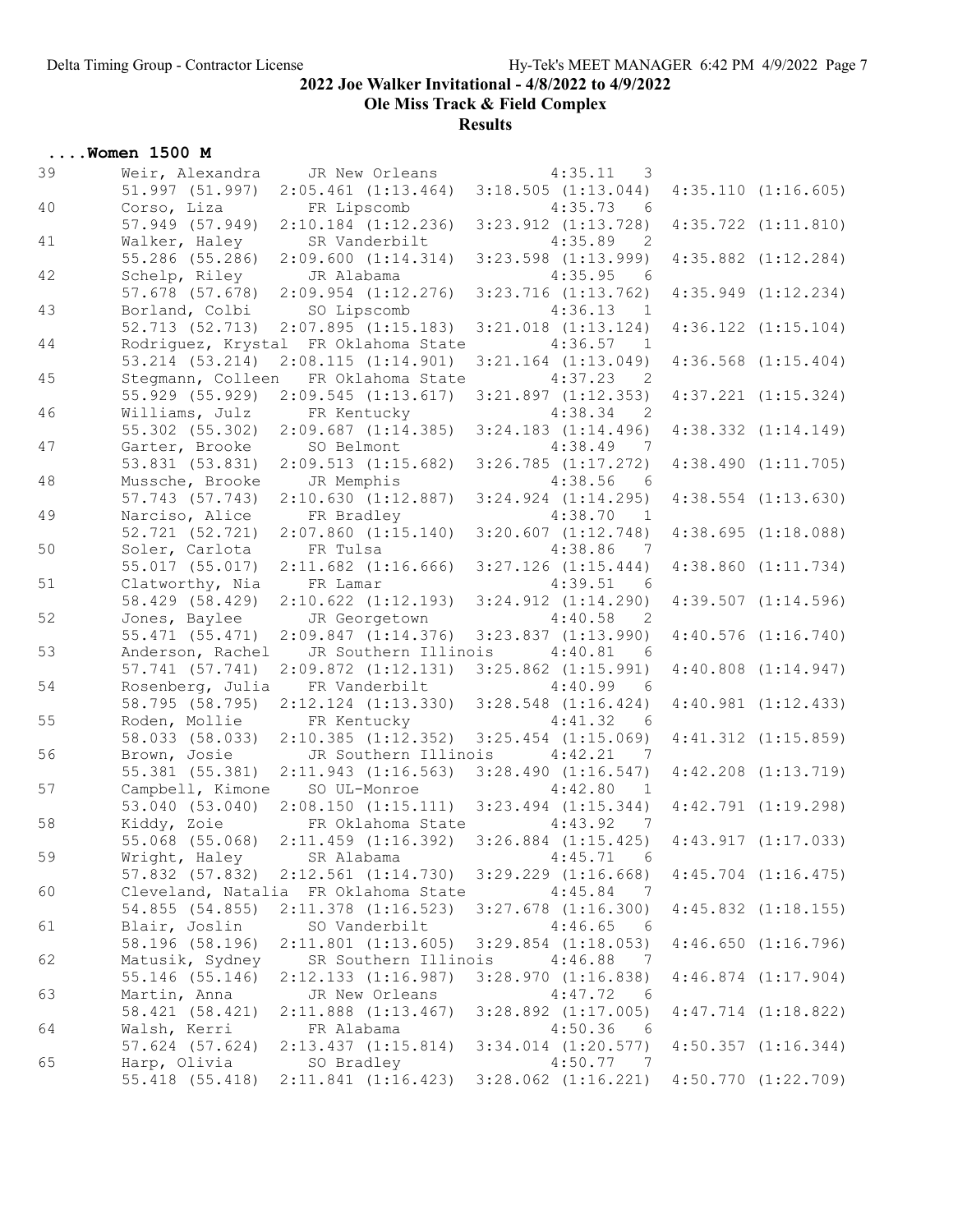Ole Miss Track & Field Complex

|                | $\ldots$ Women 1500 M                |                                                                                                                 |                                     |                         |
|----------------|--------------------------------------|-----------------------------------------------------------------------------------------------------------------|-------------------------------------|-------------------------|
| 66             | Smith, Jalyssa FR Memphis            |                                                                                                                 | 4:54.83<br>$\overline{7}$           |                         |
|                | 55.713 (55.713)                      | $2:15.269$ $(1:19.556)$                                                                                         | $3:35.306$ $(1:20.037)$             | $4:54.830$ $(1:19.525)$ |
| 67             | Gilbert, Erin                        | JR Memphis                                                                                                      | 4:58.80<br>- 7                      |                         |
|                | 56.216 (56.216)                      | 2:16.000(1:19.784)                                                                                              | $3:38.458$ $(1:22.458)$             | $4:58.791$ $(1:20.334)$ |
| 68             | Battle, Eliana                       | SO UL-Monroe                                                                                                    | 5:02.18<br>$\overline{7}$           |                         |
|                |                                      | 55.242 (55.242) 2:11.700 (1:16.459)                                                                             | $3:30.242$ $(1:18.542)$             | $5:02.171$ $(1:31.930)$ |
| 69             | Schoen, Sohalia                      | FR UL-Monroe                                                                                                    | 5:15.95<br>- 7                      |                         |
|                |                                      | 56.608 (56.608) 2:20.628 (1:24.020) 3:49.213 (1:28.586)                                                         |                                     | $5:15.948$ $(1:26.736)$ |
| 70             | Roberts, Kashi                       | FR Southern<br>55.795 (55.795) 2:19.250 (1:23.456) 4:00.273 (1:41.023)                                          | 5:50.03<br>$\overline{\phantom{a}}$ | $5:50.024$ $(1:49.752)$ |
|                | Howell, Michelle                     | GS TC                                                                                                           | <b>DNF</b><br>5                     |                         |
|                |                                      | 51.023 (51.023) 2:03.480 (1:12.457)                                                                             |                                     |                         |
|                | Sullivan, Sarah-Ro SO Toledo         |                                                                                                                 | 2<br>DNF                            |                         |
|                |                                      | 54.793 (54.793) 2:09.166 (1:14.373)                                                                             |                                     |                         |
|                |                                      | Ielfield, Hannah FR Unattached                                                                                  | DNF<br>1                            |                         |
|                |                                      | 52.360 (52.360) 2:07.528 (1:15.168)                                                                             |                                     |                         |
|                | Hulsey, Madison FR Ole Miss          |                                                                                                                 | DNF<br>4                            |                         |
|                |                                      | 49.163 (49.163) 2:01.642 (1:12.480) 4:32.526 (2:30.885)                                                         |                                     | $4:45.402$ $(12.876)$   |
|                | Fick, Makayla SO Ole Miss            |                                                                                                                 | DNF<br>1                            |                         |
|                |                                      | 52.524 (52.524) 2:07.693 (1:15.169)                                                                             |                                     |                         |
|                | van den Berg, Kris SR Ole Miss       |                                                                                                                 | 3<br>DNF                            |                         |
|                |                                      | $51.286$ (51.286) $2:04.113$ (1:12.828)                                                                         |                                     |                         |
|                | Van Dijk, Lydia                      | SR Ole Miss<br>49.354 (49.354) 2:01.821 (1:12.468) 4:23.649 (2:21.829)                                          | DNF<br>4                            |                         |
|                | Rose, Morgan Clair SR Ole Miss       |                                                                                                                 | <b>DNF</b><br>3                     | 4:48.139(24.490)        |
|                |                                      | 51.052 (51.052) 2:03.774 (1:12.723)                                                                             |                                     |                         |
|                | McDonnell, Sophia SO Bradley         |                                                                                                                 | DNS<br>6                            |                         |
|                |                                      | Scott, Meghan JR Notre Dame                                                                                     | 2<br>DNS                            |                         |
|                |                                      | Carter, Emily FR Oklahoma State                                                                                 | DNS<br>7                            |                         |
|                | Helmers, Ryann                       | JR Ole Miss                                                                                                     | 2<br>DNS                            |                         |
|                |                                      | 55.013 (55.013) 2:09.501 (1:14.488)                                                                             |                                     |                         |
|                | Carter, Kiara SO Lipscomb            |                                                                                                                 | $\mathbf 1$<br>DNS                  |                         |
|                | Lambert, Ella                        | FR Vanderbilt                                                                                                   | $\mathbf 1$<br>DNS                  |                         |
|                | <b>Women 5000 M</b>                  |                                                                                                                 |                                     |                         |
|                |                                      |                                                                                                                 | ----------------------------        |                         |
|                | Section 1: 8:00PM; Section 2: 9:00PM |                                                                                                                 |                                     |                         |
|                |                                      | Stadium: \$ 16:18.80 4/10/2021 Leah Hansen, South Dakota St.                                                    |                                     |                         |
| Name           |                                      | Year School                                                                                                     | Finals H#                           |                         |
| $\mathbf{1}$   | Herman, Tori FR Kentucky             |                                                                                                                 | $15:52.95\%$ 2                      |                         |
|                |                                      | 35.883 (35.883) 1:54.723 (1:18.841) 3:12.989 (1:18.267) 4:30.207 (1:17.218)                                     |                                     |                         |
|                |                                      | 5:48.095 (1:17.889) 7:05.525 (1:17.430) 8:23.657 (1:18.132) 9:39.380 (1:15.724)                                 |                                     |                         |
|                |                                      | 10:56.403 (1:17.023) 12:13.192 (1:16.790) 13:28.788 (1:15.596) 14:43.532 (1:14.744)                             |                                     |                         |
|                | $15:52.943$ $(1:09.411)$             |                                                                                                                 |                                     |                         |
| $\overline{2}$ | Kunc, Katy                           | Unattached                                                                                                      | $15:56.56$ \$2                      |                         |
|                |                                      | 36.395 (36.395) 1:55.118 (1:18.723) 3:13.359 (1:18.241) 4:30.517 (1:17.159)                                     |                                     |                         |
|                | $5:48.383$ $(1:17.866)$              | 7:05.733 (1:17.351) 8:23.853 (1:18.120) 9:39.673 (1:15.820)                                                     |                                     |                         |
|                |                                      | $10:56.670$ $(1:16.997)$ $12:13.024$ $(1:16.355)$ $13:28.323$ $(1:15.300)$ $14:43.859$ $(1:15.536)$             |                                     |                         |
|                | 15:56.557 (1:12.698)                 |                                                                                                                 |                                     |                         |
| $\mathcal{S}$  |                                      | Gaughan, Jacquelin JR Notre Dame<br>36.567 (36.567) 1:54.882 (1:18.315) 3:13.519 (1:18.638) 4:30.613 (1:17.094) | $16:12.36\$ 2                       |                         |
|                |                                      | 5:48.494 (1:17.881) 7:05.943 (1:17.449) 8:24.086 (1:18.144) 9:39.879 (1:15.793)                                 |                                     |                         |
|                |                                      | $10:56.894$ $(1:17.016)$ $12:13.606$ $(1:16.712)$ $13:33.210$ $(1:19.604)$ $14:53.335$ $(1:20.126)$             |                                     |                         |
|                | $16:12.358$ $(1:19.023)$             |                                                                                                                 |                                     |                         |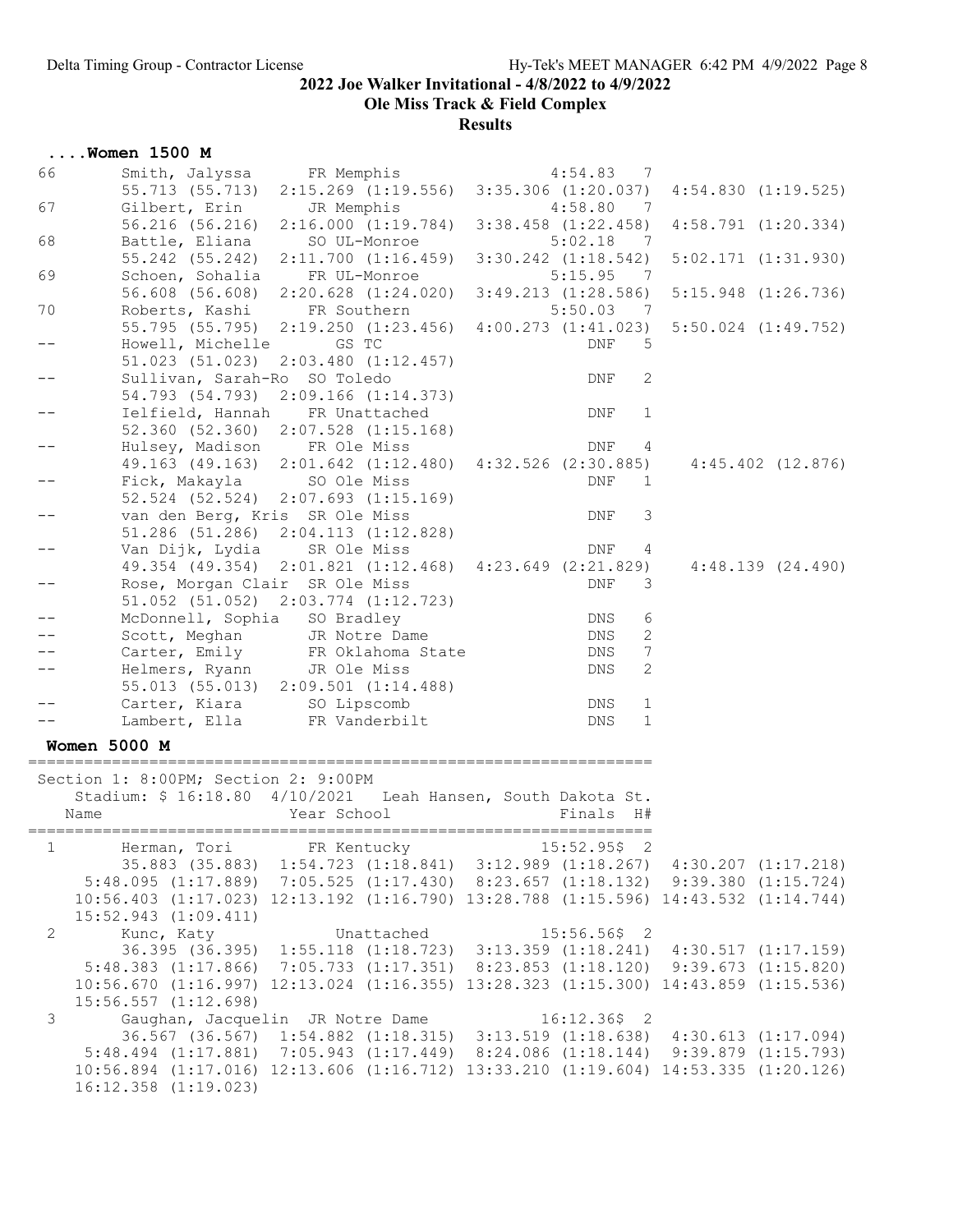16:54.723 (1:18.212)

#### 2022 Joe Walker Invitational - 4/8/2022 to 4/9/2022

Ole Miss Track & Field Complex

#### Results

#### ....Women 5000 M 4 Sherman, Stephanie SR Toledo 16:15.79\$ 2 37.195 (37.195) 1:57.995 (1:20.801) 3:14.031 (1:16.036) 4:31.141 (1:17.111) 5:49.167 (1:18.026) 7:06.423 (1:17.256) 8:24.535 (1:18.113) 9:41.424 (1:16.889) 11:00.358 (1:18.934) 12:19.191 (1:18.834) 13:38.832 (1:19.641) 14:57.804 (1:18.972) 16:15.786 (1:17.982) 5 Lacy, Kaitlyn JR Kentucky 16:30.05 2 37.408 (37.408) 1:58.246 (1:20.838) 3:16.714 (1:18.468) 4:36.288 (1:19.575) 5:56.852 (1:20.564) 7:15.690 (1:18.838) 8:35.801 (1:20.112) 9:53.998 (1:18.197) 11:14.494 (1:20.496) 12:34.619 (1:20.125) 13:54.990 (1:20.372) 15:16.041 (1:21.052) 16:30.047 (1:14.006) 6 Scott, Meghan JR Notre Dame 16:32.77 2 37.788 (37.788) 1:58.399 (1:20.612) 3:16.983 (1:18.584) 4:36.448 (1:19.466) 5:57.043 (1:20.595) 7:15.945 (1:18.903) 8:36.077 (1:20.132) 9:54.517 (1:18.440) 11:14.793 (1:20.277) 12:34.922 (1:20.129) 13:54.729 (1:19.808) 15:15.781 (1:21.052) 16:32.767 (1:16.987)<br>7 Iinga, Faith Linga, Faith JR Toledo 16:40.54 2 37.418 (37.418) 1:56.231 (1:18.814) 3:13.773 (1:17.542) 4:30.871 (1:17.098) 5:48.751 (1:17.881) 7:06.916 (1:18.165) 8:27.769 (1:20.853) 9:48.475 (1:20.707) 11:11.559 (1:23.084) 12:33.667 (1:22.108) 13:55.679 (1:22.012) 15:21.219 (1:25.540) 16:40.535 (1:19.316) 8 Tracht, Cate JR Ole Miss 16:41.80 2 39.503 (39.503) 2:00.170 (1:20.667) 3:18.453 (1:18.283) 4:37.948 (1:19.496) 5:59.629 (1:21.681) 7:22.410 (1:22.781) 8:44.091 (1:21.682) 10:04.186 (1:20.095) 11:25.020 (1:20.835) 12:46.695 (1:21.676) 14:08.382 (1:21.687) 15:29.591 (1:21.209) 16:41.794 (1:12.204) 9 Eck, Caroline JR Vanderbilt 16:47.10 2 37.167 (37.167) 1:58.087 (1:20.920) 3:16.436 (1:18.349) 4:36.105 (1:19.669) 5:56.748 (1:20.644) 7:15.497 (1:18.749) 8:35.425 (1:19.928) 9:53.711 (1:18.286) 11:15.075 (1:21.364) 12:35.364 (1:20.290) 13:58.363 (1:23.000) 15:25.345 (1:26.982) 16:47.094 (1:21.749)<br>10 Vanderkolk, Kai Vanderkolk, Kaitly FR Belmont 16:49.33 1 38.968 (38.968) 2:01.487 (1:22.520) 3:22.491 (1:21.004) 4:43.657 (1:21.166) 6:05.398 (1:21.742) 7:28.217 (1:22.819) 8:50.558 (1:22.342) 10:11.482 (1:20.924) 11:32.578 (1:21.096) 12:53.908 (1:21.331) 14:15.545 (1:21.638) 15:35.581 (1:20.036) 16:49.321 (1:13.740) 11 Reeves, Tamara JR Tulsa 16:50.13 1 40.693 (40.693) 2:02.796 (1:22.104) 3:23.390 (1:20.595) 4:44.180 (1:20.790) 6:05.762 (1:21.583) 7:28.704 (1:22.942) 8:51.029 (1:22.326) 10:12.267 (1:21.238) 11:33.395 (1:21.128) 12:54.135 (1:20.740) 14:15.842 (1:21.708) 15:35.898 (1:20.056) 16:50.122 (1:14.224) 12 Schwartz, Tyler SO Bradley 16:52.11 2 39.753 (39.753) 1:59.886 (1:20.133) 3:18.349 (1:18.464) 4:38.102 (1:19.753) 5:58.071 (1:19.969) 7:19.435 (1:21.365) 8:41.558 (1:22.123) 10:03.735 (1:22.178) 11:27.180 (1:23.445) 12:50.234 (1:23.054) 14:11.839 (1:21.605) 15:34.067 (1:22.229) 16:52.108 (1:18.041) 13 Crews, Kaylie FR Alabama 16:52.66 1 39.800 (39.800) 2:02.544 (1:22.744) 3:23.929 (1:21.385) 4:44.557 (1:20.629) 6:06.001 (1:21.444) 7:28.823 (1:22.822) 8:51.333 (1:22.510) 10:12.498 (1:21.166) 11:33.646 (1:21.148) 12:54.899 (1:21.253) 14:16.087 (1:21.188) 15:36.249 (1:20.163) 16:52.657 (1:16.408) 14 Barnett, Mackenzie FR Lipscomb 16:54.73 2 38.075 (38.075) 2:00.379 (1:22.304) 3:19.265 (1:18.887) 4:38.844 (1:19.580) 6:00.177 (1:21.333) 7:22.307 (1:22.130) 8:44.507 (1:22.201) 10:05.661 (1:21.154) 11:28.322 (1:22.661) 12:50.787 (1:22.466) 14:13.747 (1:22.960) 15:36.512 (1:22.766)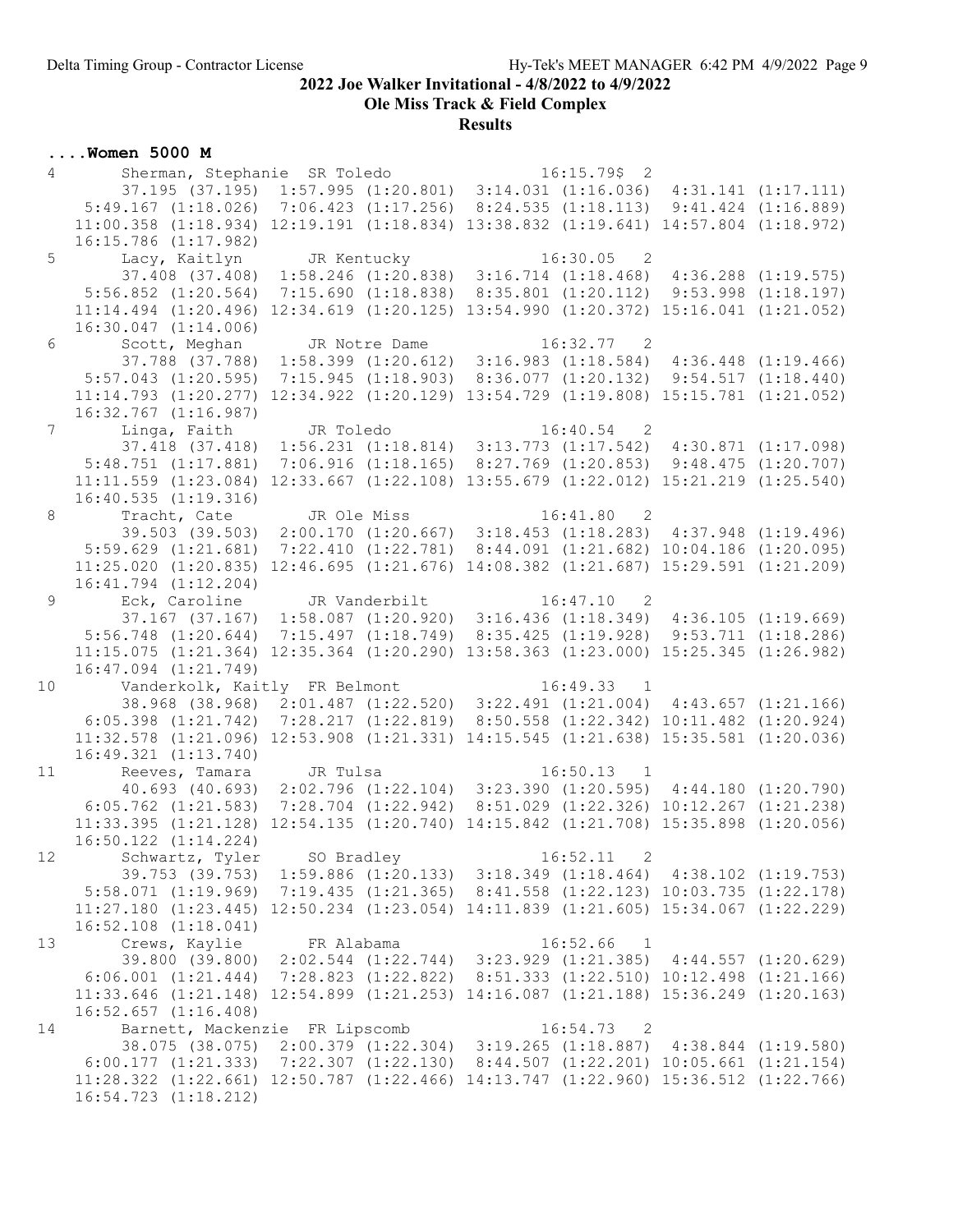Ole Miss Track & Field Complex

| Miller, Lydia so Lipscomb 16:55.77 2<br>39.651 (39.651) 2:00.345 (1:20.694) 3:19.003 (1:18.659) 4:38.571 (1:19.568)<br>15<br>$5:59.918$ $(1:21.348)$<br>$7:22.063$ $(1:22.146)$ $8:44.257$ $(1:22.194)$ $10:04.713$ $(1:20.456)$<br>$11:27.455$ $(1:22.743)$ $12:49.939$ $(1:22.484)$ $14:11.992$ $(1:22.054)$ $15:34.611$ $(1:22.619)$<br>16:55.767 (1:21.156)<br>16:56.66<br>McEachern, Chloe JR Tulsa<br>$\overline{2}$<br>16<br>38.919 (38.919) 2:00.479 (1:21.560) 3:18.827 (1:18.348) 4:38.305 (1:19.479)<br>$7:19.655$ (1:20.054) 8:40.669 (1:21.015) 10:01.108 (1:20.440)<br>$5:59.601$ $(1:21.297)$<br>11:23.726 (1:22.618) 12:47.550 (1:23.824) 14:12.847 (1:25.298) 15:38.576 (1:25.729)<br>$16:56.659$ $(1:18.083)$ |  |
|---------------------------------------------------------------------------------------------------------------------------------------------------------------------------------------------------------------------------------------------------------------------------------------------------------------------------------------------------------------------------------------------------------------------------------------------------------------------------------------------------------------------------------------------------------------------------------------------------------------------------------------------------------------------------------------------------------------------------------|--|
|                                                                                                                                                                                                                                                                                                                                                                                                                                                                                                                                                                                                                                                                                                                                 |  |
|                                                                                                                                                                                                                                                                                                                                                                                                                                                                                                                                                                                                                                                                                                                                 |  |
|                                                                                                                                                                                                                                                                                                                                                                                                                                                                                                                                                                                                                                                                                                                                 |  |
|                                                                                                                                                                                                                                                                                                                                                                                                                                                                                                                                                                                                                                                                                                                                 |  |
|                                                                                                                                                                                                                                                                                                                                                                                                                                                                                                                                                                                                                                                                                                                                 |  |
|                                                                                                                                                                                                                                                                                                                                                                                                                                                                                                                                                                                                                                                                                                                                 |  |
|                                                                                                                                                                                                                                                                                                                                                                                                                                                                                                                                                                                                                                                                                                                                 |  |
|                                                                                                                                                                                                                                                                                                                                                                                                                                                                                                                                                                                                                                                                                                                                 |  |
|                                                                                                                                                                                                                                                                                                                                                                                                                                                                                                                                                                                                                                                                                                                                 |  |
|                                                                                                                                                                                                                                                                                                                                                                                                                                                                                                                                                                                                                                                                                                                                 |  |
| Scott, Sara FR Tulsa<br>17<br>$16:56.97$ 2<br>39.507 (39.507) 2:00.903 (1:21.396) 3:19.911 (1:19.009) 4:39.361 (1:19.451)                                                                                                                                                                                                                                                                                                                                                                                                                                                                                                                                                                                                       |  |
| $6:00.704$ $(1:21.344)$ $7:22.823$ $(1:22.119)$ $8:44.763$ $(1:21.941)$ $10:04.951$ $(1:20.188)$                                                                                                                                                                                                                                                                                                                                                                                                                                                                                                                                                                                                                                |  |
| 11:27.258 (1:22.308) 12:49.706 (1:22.448) 14:12.343 (1:22.637) 15:35.901 (1:23.559)                                                                                                                                                                                                                                                                                                                                                                                                                                                                                                                                                                                                                                             |  |
| $16:56.965$ $(1:21.064)$                                                                                                                                                                                                                                                                                                                                                                                                                                                                                                                                                                                                                                                                                                        |  |
| 18                                                                                                                                                                                                                                                                                                                                                                                                                                                                                                                                                                                                                                                                                                                              |  |
| Maguire, Ashley FR Bradley 16:57.32 2<br>39.078 (39.078) 1:59.791 (1:20.713) 3:17.664 (1:17.874) 4:37.268 (1:19.604)                                                                                                                                                                                                                                                                                                                                                                                                                                                                                                                                                                                                            |  |
| 5:57.755 (1:20.488) 7:19.319 (1:21.564) 8:42.310 (1:22.991) 10:04.449 (1:22.140)                                                                                                                                                                                                                                                                                                                                                                                                                                                                                                                                                                                                                                                |  |
| 12:50.508 (1:23.658) 14:14.030 (1:23.522) 15:37.144 (1:23.115)<br>$11:26.851$ $(1:22.402)$                                                                                                                                                                                                                                                                                                                                                                                                                                                                                                                                                                                                                                      |  |
| $16:57.311$ $(1:20.167)$                                                                                                                                                                                                                                                                                                                                                                                                                                                                                                                                                                                                                                                                                                        |  |
| 19                                                                                                                                                                                                                                                                                                                                                                                                                                                                                                                                                                                                                                                                                                                              |  |
| Carter, Emily       FR Oklahoma State         16:58.88     1<br>37.519 (37.519)  2:01.640 (1:24.121)  3:22.373 (1:20.734)   4:43.584 (1:21.211)                                                                                                                                                                                                                                                                                                                                                                                                                                                                                                                                                                                 |  |
| 7:28.440 (1:22.973) 8:50.783 (1:22.344) 10:11.758 (1:20.975)<br>6:05.467(1:21.884)                                                                                                                                                                                                                                                                                                                                                                                                                                                                                                                                                                                                                                              |  |
| 11:32.905 (1:21.148) 12:54.622 (1:21.717) 14:17.160 (1:22.538) 15:39.688 (1:22.528)                                                                                                                                                                                                                                                                                                                                                                                                                                                                                                                                                                                                                                             |  |
| $16:58.874$ $(1:19.187)$                                                                                                                                                                                                                                                                                                                                                                                                                                                                                                                                                                                                                                                                                                        |  |
| 20<br>Newcombe, Alice<br>$17:00.16$ 2<br>SR Tulsa                                                                                                                                                                                                                                                                                                                                                                                                                                                                                                                                                                                                                                                                               |  |
| $2:00.715$ (1:20.872) 3:19.565 (1:18.850) 4:39.139 (1:19.574)<br>39.844 (39.844)                                                                                                                                                                                                                                                                                                                                                                                                                                                                                                                                                                                                                                                |  |
| 7:22.686 (1:22.226) 8:45.273 (1:22.588) 10:05.407 (1:20.134)<br>6:00.460(1:21.322)                                                                                                                                                                                                                                                                                                                                                                                                                                                                                                                                                                                                                                              |  |
| 11:28.004 (1:22.598) 12:51.167 (1:23.164) 14:14.685 (1:23.518) 15:38.326 (1:23.641)                                                                                                                                                                                                                                                                                                                                                                                                                                                                                                                                                                                                                                             |  |
| $17:00.158$ $(1:21.832)$                                                                                                                                                                                                                                                                                                                                                                                                                                                                                                                                                                                                                                                                                                        |  |
| 21<br>Pacer, Sara SO Auburn<br>$17:11.73$ 1<br>38.783 (38.783) 2:02.075 (1:23.292) 3:22.857 (1:20.783) 4:44.045 (1:21.188)                                                                                                                                                                                                                                                                                                                                                                                                                                                                                                                                                                                                      |  |
| $6:05.798$ $(1:21.753)$<br>7:28.631 (1:22.833) 8:51.189 (1:22.559) 10:14.247 (1:23.058)                                                                                                                                                                                                                                                                                                                                                                                                                                                                                                                                                                                                                                         |  |
| 11:38.357 (1:24.110) 13:02.589 (1:24.233) 14:27.180 (1:24.591) 15:50.729 (1:23.549)                                                                                                                                                                                                                                                                                                                                                                                                                                                                                                                                                                                                                                             |  |
| $17:11.727$ $(1:20.999)$                                                                                                                                                                                                                                                                                                                                                                                                                                                                                                                                                                                                                                                                                                        |  |
| Cruz, Alexa SR Alabama<br>22<br>17:14.80 1                                                                                                                                                                                                                                                                                                                                                                                                                                                                                                                                                                                                                                                                                      |  |
| 39.263 (39.263) 2:01.907 (1:22.644) 3:23.102 (1:21.196) 4:43.813 (1:20.712)                                                                                                                                                                                                                                                                                                                                                                                                                                                                                                                                                                                                                                                     |  |
| $6:05.567$ $(1:21.754)$ $7:28.366$ $(1:22.800)$ $8:50.653$ $(1:22.287)$ $10:12.005$ $(1:21.352)$                                                                                                                                                                                                                                                                                                                                                                                                                                                                                                                                                                                                                                |  |
| $11:35.191$ $(1:23.187)$ $13:01.251$ $(1:26.060)$ $14:26.653$ $(1:25.403)$ $15:52.261$ $(1:25.608)$                                                                                                                                                                                                                                                                                                                                                                                                                                                                                                                                                                                                                             |  |
| 17:14.798 (1:22.538)                                                                                                                                                                                                                                                                                                                                                                                                                                                                                                                                                                                                                                                                                                            |  |
| 23<br>Wistokat, Johanna JR Christian Bros. 17:21.15 1                                                                                                                                                                                                                                                                                                                                                                                                                                                                                                                                                                                                                                                                           |  |
| 41.414 (41.414) 2:03.746 (1:22.332) 3:26.153 (1:22.407) 4:48.627 (1:22.475)                                                                                                                                                                                                                                                                                                                                                                                                                                                                                                                                                                                                                                                     |  |
| $6:12.041$ $(1:23.415)$ $7:36.820$ $(1:24.779)$ $9:00.753$ $(1:23.933)$ $10:25.508$ $(1:24.756)$                                                                                                                                                                                                                                                                                                                                                                                                                                                                                                                                                                                                                                |  |
| 11:49.848 (1:24.340) 13:13.777 (1:23.929) 14:37.274 (1:23.498) 16:00.746 (1:23.472)                                                                                                                                                                                                                                                                                                                                                                                                                                                                                                                                                                                                                                             |  |
| $17:21.148$ $(1:20.403)$                                                                                                                                                                                                                                                                                                                                                                                                                                                                                                                                                                                                                                                                                                        |  |
| Kenne, Kaylie JR Kentucky<br>24<br>$17:26.04$ 1                                                                                                                                                                                                                                                                                                                                                                                                                                                                                                                                                                                                                                                                                 |  |
| 39.469 (39.469) 2:02.244 (1:22.776) 3:23.323 (1:21.080) 4:43.840 (1:20.517)                                                                                                                                                                                                                                                                                                                                                                                                                                                                                                                                                                                                                                                     |  |
| 6:05.610 (1:21.771) 7:28.524 (1:22.914) 8:50.910 (1:22.387) 10:12.077 (1:21.167)                                                                                                                                                                                                                                                                                                                                                                                                                                                                                                                                                                                                                                                |  |
| 11:33.148 (1:21.072) 12:54.383 (1:21.236) 14:17.814 (1:23.432) 15:49.453 (1:31.640)                                                                                                                                                                                                                                                                                                                                                                                                                                                                                                                                                                                                                                             |  |
|                                                                                                                                                                                                                                                                                                                                                                                                                                                                                                                                                                                                                                                                                                                                 |  |
| $17:26.037$ $(1:36.584)$                                                                                                                                                                                                                                                                                                                                                                                                                                                                                                                                                                                                                                                                                                        |  |
| 25                                                                                                                                                                                                                                                                                                                                                                                                                                                                                                                                                                                                                                                                                                                              |  |
|                                                                                                                                                                                                                                                                                                                                                                                                                                                                                                                                                                                                                                                                                                                                 |  |
| $6:10.134$ $(1:23.358)$ $7:36.290$ $(1:26.156)$ $8:58.934$ $(1:22.644)$ $10:23.701$ $(1:24.768)$<br>11:49.068 (1:25.367) 13:14.445 (1:25.378) 14:39.763 (1:25.318) 16:04.894 (1:25.132)                                                                                                                                                                                                                                                                                                                                                                                                                                                                                                                                         |  |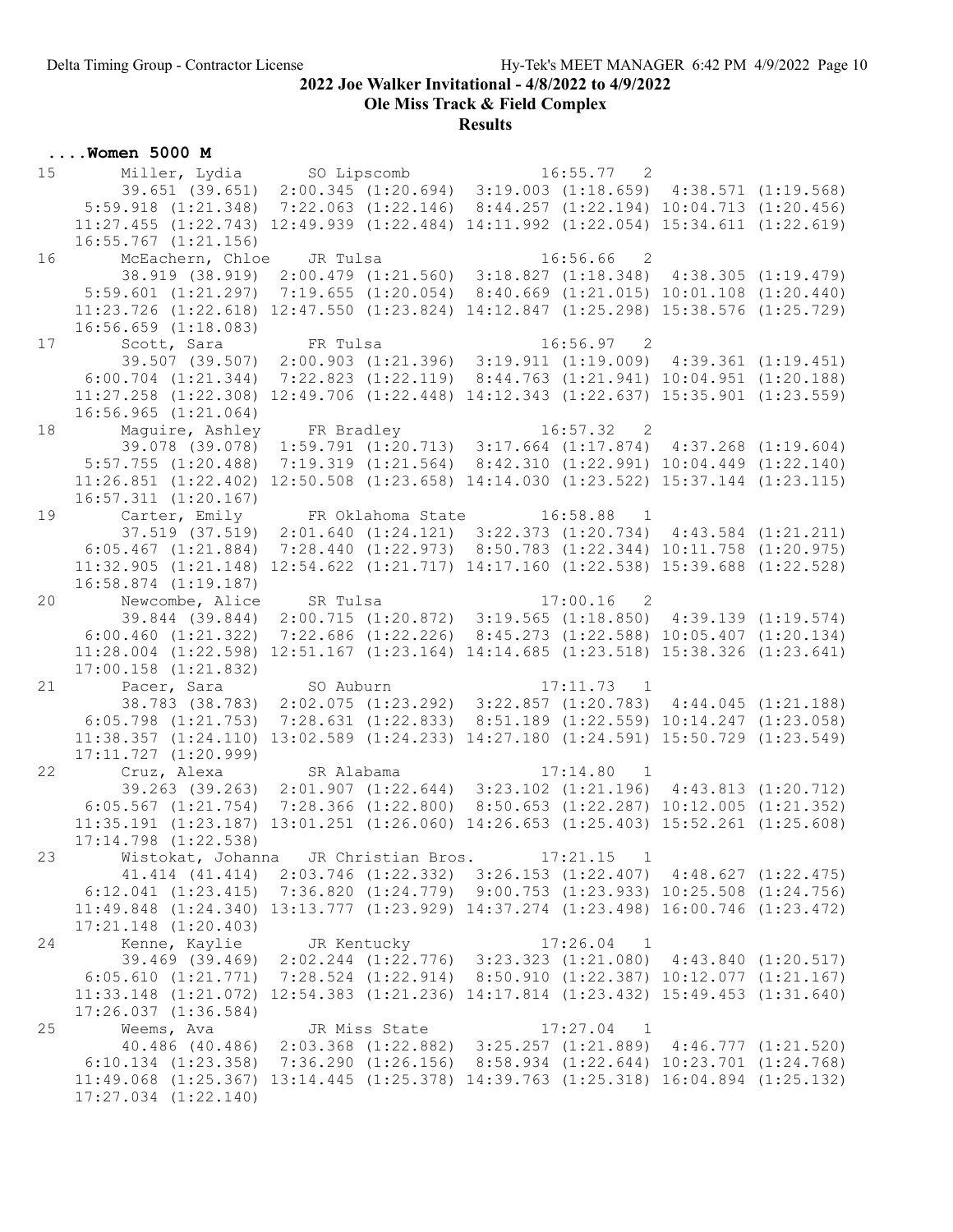Ole Miss Track & Field Complex

|    | $\ldots$ Women 5000 M                                                                                                                                                           |  |                                                              |  |
|----|---------------------------------------------------------------------------------------------------------------------------------------------------------------------------------|--|--------------------------------------------------------------|--|
| 26 | Allie, Madison        SR Lipscomb                            17:29.87    1<br>39.576 (39.576)   2:02.983 (1:23.408)   3:24.595 (1:21.612)   4:46.155 (1:21.560)                 |  |                                                              |  |
|    |                                                                                                                                                                                 |  |                                                              |  |
|    | 6:09.863 (1:23.708) 7:36.173 (1:26.311) 9:00.383 (1:24.210) 10:25.876 (1:25.493)                                                                                                |  |                                                              |  |
|    | $11:52.778$ $(1:26.903)$ $13:17.713$ $(1:24.935)$ $14:43.855$ $(1:26.143)$ $16:09.029$ $(1:25.175)$                                                                             |  |                                                              |  |
|    | $17:29.864$ $(1:20.835)$                                                                                                                                                        |  |                                                              |  |
| 27 | Helms-Kjaer, Mathi JR New Orleans                                                                                                                                               |  | $17:31.88$ 1                                                 |  |
|    | 40.833 (40.833) 2:03.233 (1:22.400) 3:24.969 (1:21.736) 4:46.533 (1:21.565)                                                                                                     |  |                                                              |  |
|    | $6:09.980$ $(1:23.447)$ $7:36.260$ $(1:26.280)$ $9:00.136$ $(1:23.876)$ $10:25.823$ $(1:25.688)$                                                                                |  |                                                              |  |
|    | 11:52.540 (1:26.717) 13:18.377 (1:25.838) 14:44.125 (1:25.748) 16:09.407 (1:25.283)                                                                                             |  |                                                              |  |
|    | 17:31.873 (1:22.467)                                                                                                                                                            |  |                                                              |  |
| 28 | Porterfield, Halli FR Auburn                                                                                                                                                    |  | 17:33.31<br>$\overline{\phantom{0}}^2$                       |  |
|    | 39.139 (39.139) 2:00.107 (1:20.968) 3:18.653 (1:18.547) 4:37.879 (1:19.226)<br>$5:59.390$ $(1:21.512)$ $7:22.149$ $(1:22.760)$ $8:45.038$ $(1:22.889)$ $10:06.599$ $(1:21.562)$ |  |                                                              |  |
|    | 11:31.994 (1:25.395) 12:58.229 (1:26.235) 14:27.200 (1:28.972) 15:59.795 (1:32.596)                                                                                             |  |                                                              |  |
|    | $17:33.303$ $(1:33.508)$                                                                                                                                                        |  |                                                              |  |
| 29 |                                                                                                                                                                                 |  |                                                              |  |
|    | Liddle, Sydney SO Lipscomb 17:34.23 1<br>37.753 (37.753) 2:02.213 (1:24.460) 3:23.214 (1:21.002) 4:44.554 (1:21.340)                                                            |  |                                                              |  |
|    | $6:07.454$ $(1:22.900)$ $7:31.748$ $(1:24.294)$ $8:56.293$ $(1:24.546)$ $10:21.607$ $(1:25.314)$                                                                                |  |                                                              |  |
|    | 11:46.129 (1:24.522) 13:13.393 (1:27.265) 14:41.902 (1:28.509) 16:09.818 (1:27.916)                                                                                             |  |                                                              |  |
|    | $17:34.225$ $(1:24.407)$                                                                                                                                                        |  |                                                              |  |
| 30 | Flaherty, Katie SO Belmont<br>Flaherty, Katie SO Belmont 17:35.43 1<br>39.338 (39.338) 2:02.400 (1:23.062) 3:23.544 (1:21.144) 4:44.840 (1:21.296)                              |  | $17:35.43$ 1                                                 |  |
|    |                                                                                                                                                                                 |  |                                                              |  |
|    | 6:07.695(1:22.856)                                                                                                                                                              |  | 7:32.449 (1:24.754) 8:57.865 (1:25.417) 10:24.488 (1:26.623) |  |
|    | 11:52.263 (1:27.776) 13:19.494 (1:27.232) 14:46.335 (1:26.841) 16:11.937 (1:25.602)                                                                                             |  |                                                              |  |
| 31 | $17:35.422$ $(1:23.486)$                                                                                                                                                        |  |                                                              |  |
|    | Woodward, Mary Bet JR Miss State 17:36.89 1<br>41.229 (41.229) 2:03.561 (1:22.332) 3:25.531 (1:21.971) 4:47.046 (1:21.516)                                                      |  |                                                              |  |
|    | $6:10.409$ $(1:23.364)$ $7:36.538$ $(1:26.129)$ $9:00.063$ $(1:23.525)$ $10:26.289$ $(1:26.226)$                                                                                |  |                                                              |  |
|    | $11:52.024$ $(1:25.736)$ $13:18.797$ $(1:26.773)$ $14:45.046$ $(1:26.250)$ $16:12.652$ $(1:27.606)$                                                                             |  |                                                              |  |
|    | $17:36.885$ $(1:24.234)$                                                                                                                                                        |  |                                                              |  |
| 32 | Strauss, Lily SO Bradley                                                                                                                                                        |  | $17:41.18$ 1                                                 |  |
|    | 39.835 (39.835) 2:02.809 (1:22.974) 3:24.278 (1:21.470) 4:45.489 (1:21.211)                                                                                                     |  |                                                              |  |
|    | $6:08.250$ $(1:22.762)$ $7:32.907$ $(1:24.657)$ $8:58.661$ $(1:25.755)$ $10:24.942$ $(1:26.281)$                                                                                |  |                                                              |  |
|    | 11:52.929 (1:27.987) 13:20.975 (1:28.047) 14:50.296 (1:29.321) 16:18.100 (1:27.805)                                                                                             |  |                                                              |  |
|    | 17:41.177 (1:23.077)                                                                                                                                                            |  |                                                              |  |
| 33 | Pinon, Jacqueline SR Vanderbilt                                                                                                                                                 |  | 17:52.36<br>$\overline{1}$                                   |  |
|    | 40.884 (40.884) 2:03.575 (1:22.692) 3:25.856 (1:22.281) 4:48.381 (1:22.526)<br>$6:12.929$ $(1:24.548)$ $7:38.368$ $(1:25.439)$ $9:05.168$ $(1:26.800)$ $10:32.576$ $(1:27.408)$ |  |                                                              |  |
|    | 12:00.965 (1:28.389) 13:30.904 (1:29.940) 15:00.217 (1:29.313) 16:28.441 (1:28.225)                                                                                             |  |                                                              |  |
|    | 17:52.357 (1:23.916)                                                                                                                                                            |  |                                                              |  |
| 34 | Turesson, Charlott FR Notre Dame                                                                                                                                                |  | $17:53.87$ 1                                                 |  |
|    | 40.090 (40.090) 2:02.638 (1:22.548) 3:23.857 (1:21.220) 4:45.132 (1:21.275)                                                                                                     |  |                                                              |  |
|    | $6:07.553$ $(1:22.422)$ $7:29.522$ $(1:21.969)$ $8:52.481$ $(1:22.959)$ $10:19.736$ $(1:27.256)$                                                                                |  |                                                              |  |
|    | 11:46.394 (1:26.659) 13:14.621 (1:28.228) 14:46.075 (1:31.454) 16:20.021 (1:33.946)                                                                                             |  |                                                              |  |
|    | $17:53.862$ $(1:33.842)$                                                                                                                                                        |  |                                                              |  |
| 35 | Wilson, Kaylee FR Lipscomb                                                                                                                                                      |  | 18:04.21 1                                                   |  |
|    | 40.550 (40.550) 2:03.157 (1:22.607) 3:25.141 (1:21.985) 4:49.327 (1:24.186)                                                                                                     |  |                                                              |  |
|    | 6:16.340 (1:27.013) 7:44.425 (1:28.086) 9:13.835 (1:29.410) 10:43.929 (1:30.095)                                                                                                |  |                                                              |  |
|    | 12:14.312 (1:30.383) 13:45.395 (1:31.084) 15:16.360 (1:30.965) 16:46.115 (1:29.755)                                                                                             |  |                                                              |  |
| 36 | 18:04.206 (1:18.092)                                                                                                                                                            |  |                                                              |  |
|    | Hall, Gracie SO Lipscomb 18:35.44 1<br>41.181 (41.181) 2:04.989 (1:23.808) 3:33.851 (1:28.863) 5:02.560 (1:28.709)                                                              |  |                                                              |  |
|    | 6:31.361 (1:28.802) 8:02.165 (1:30.804) 9:33.245 (1:31.081) 11:02.924 (1:29.679)                                                                                                |  |                                                              |  |
|    | 12:34.308 (1:31.384) 14:05.864 (1:31.557) 15:37.873 (1:32.009) 17:09.708 (1:31.836)                                                                                             |  |                                                              |  |
|    | 18:35.435 (1:25.728)                                                                                                                                                            |  |                                                              |  |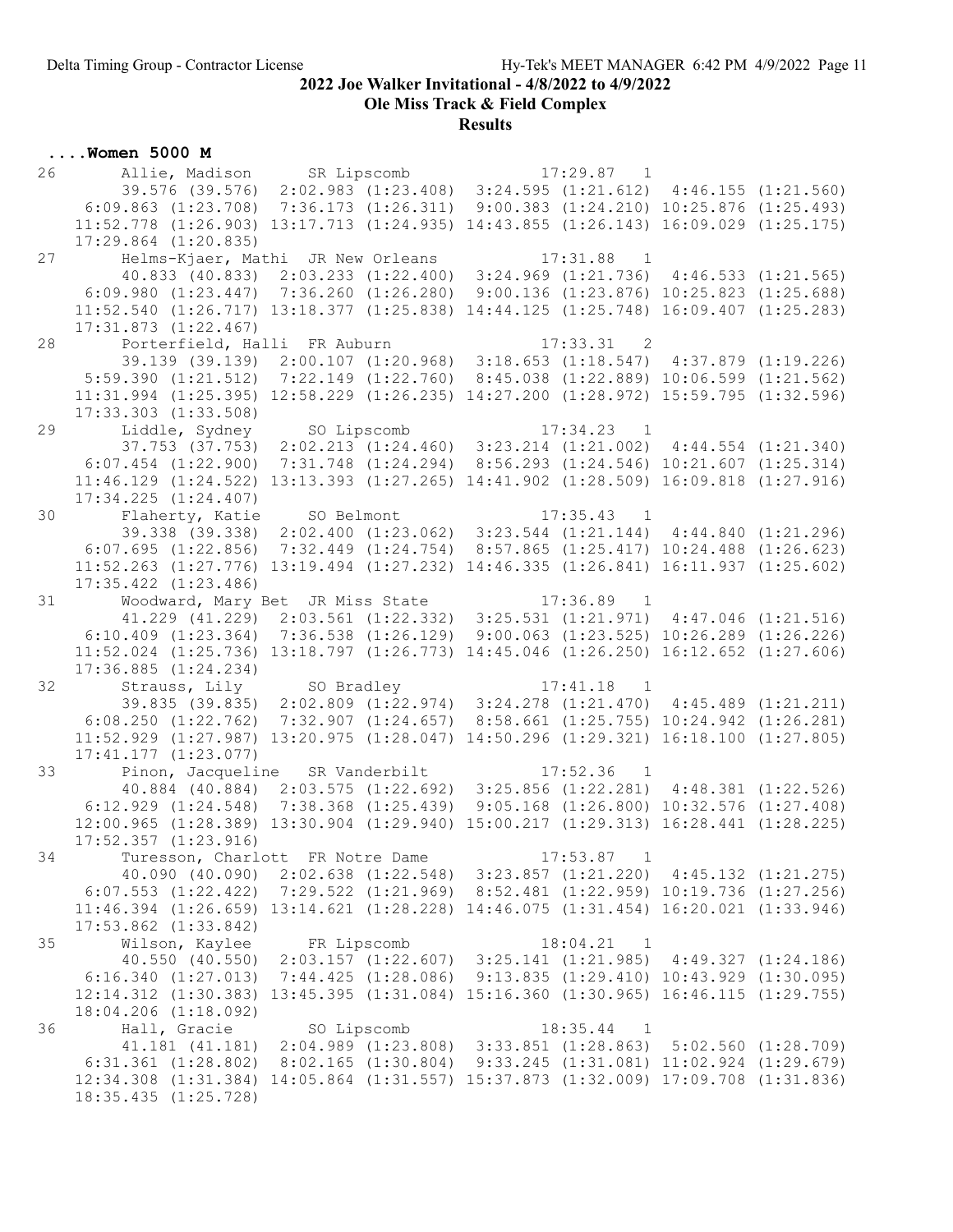Ole Miss Track & Field Complex

## Results

|  |  | $\ldots$ . Women 5000 M |  |
|--|--|-------------------------|--|
|  |  |                         |  |

| 37 | Kurfman, Lydia FR Memphis   |                                                                                                  | 18:39.50<br>$\overline{1}$   |                         |
|----|-----------------------------|--------------------------------------------------------------------------------------------------|------------------------------|-------------------------|
|    | 38.709 (38.709)             | $2:04.186$ (1:25.478) 3:34.326 (1:30.140) 5:05.166 (1:30.840)                                    |                              |                         |
|    |                             | 6:35.554 (1:30.388) 8:05.883 (1:30.329) 9:37.419 (1:31.536) 11:07.866 (1:30.447)                 |                              |                         |
|    |                             | 12:39.557 (1:31.692) 14:11.425 (1:31.868) 15:43.725 (1:32.300) 17:15.962 (1:32.237)              |                              |                         |
|    | 18:39.493 (1:23.531)        |                                                                                                  |                              |                         |
| 38 | Treptow, Emily FR Memphis   |                                                                                                  | $18:56.13$ 1                 |                         |
|    |                             | 40.325 (40.325) 2:05.186 (1:24.861) 3:34.604 (1:29.418) 5:05.489 (1:30.885)                      |                              |                         |
|    |                             | 6:36.700 (1:31.212) 8:09.119 (1:32.420) 9:43.523 (1:34.404) 11:17.373 (1:33.851)                 |                              |                         |
|    |                             | 12:51.168 (1:33.795) 14:25.518 (1:34.350) 16:01.827 (1:36.310) 17:35.265 (1:33.438)              |                              |                         |
|    | 18:56.130 (1:20.866)        |                                                                                                  |                              |                         |
|    |                             | Walker, Haley SR Vanderbilt                                                                      | <b>DNF</b><br>2              |                         |
|    | Litzinger, Grace SO Belmont |                                                                                                  | $\overline{1}$<br><b>DNF</b> |                         |
|    |                             | 39.089 (39.089) 2:01.785 (1:22.696) 3:22.722 (1:20.937) 4:44.245 (1:21.524)                      |                              |                         |
|    |                             | $6:07.305$ $(1:23.060)$ $7:32.204$ $(1:24.899)$ $8:58.145$ $(1:25.942)$ $10:24.691$ $(1:26.546)$ |                              |                         |
|    |                             | $11:52.414$ $(1:27.724)$ $13:20.917$ $(1:28.504)$ $15:02.115$ $(1:41.198)$                       |                              |                         |
|    | Fick, Makayla               | SO Ole Miss                                                                                      | <b>DNF</b><br>$\overline{1}$ |                         |
|    |                             | 37.297 (37.297) 2:01.361 (1:24.064) 3:22.242 (1:20.881)                                          |                              | 4:43.355(1:21.113)      |
|    | $6:05.256$ $(1:21.901)$     |                                                                                                  |                              |                         |
|    |                             | Ielfield, Hannah FR Unattached                                                                   | <b>DNF</b><br>$\overline{1}$ |                         |
|    | 37.106 (37.106)             | $2:01.233$ $(1:24.128)$ $3:22.051$ $(1:20.818)$                                                  |                              | 4:43.130(1:21.080)      |
|    | $6:05.053$ $(1:21.924)$     |                                                                                                  |                              |                         |
|    | Jensen, Grace               | SR Vanderbilt                                                                                    | 2<br>DNF                     |                         |
|    | Boogerd, Skylar             | SO Ole Miss                                                                                      | $\overline{2}$<br><b>DNF</b> |                         |
|    |                             | 35.586 (35.586) 1:54.545 (1:18.960)                                                              | $3:13.198$ $(1:18.653)$      | $4:30.407$ $(1:17.209)$ |
|    | $5:47.916$ $(1:17.510)$     | $7:05.354$ $(1:17.438)$                                                                          | $8:23.500$ $(1:18.147)$      | $9:39.323$ $(1:15.824)$ |
|    | Helmers, Ryann              | JR Ole Miss                                                                                      | <b>DNF</b><br>$\overline{2}$ |                         |
|    | 39.370 (39.370)             | $1:59.945$ $(1:20.576)$                                                                          | 3:18.071(1:18.127)           | 4:37.690(1:19.619)      |
|    | $5:59.355$ $(1:21.665)$     | 7:22.695(1:23.341)                                                                               |                              |                         |
|    | Elkin, Anna                 | SR Ole Miss                                                                                      | 2<br><b>DNF</b>              |                         |
|    | 35.031 (35.031)             | $1:53.973$ $(1:18.942)$                                                                          | $3:12.759$ $(1:18.786)$      | $4:30.067$ $(1:17.308)$ |
|    | Gearing, Jenna              | SR Kentucky                                                                                      | <b>DNF</b><br>$\overline{2}$ |                         |
|    | 34.739 (34.739)             | $1:53.703$ $(1:18.964)$                                                                          | $3:12.485$ $(1:18.783)$      | $4:29.796$ $(1:17.312)$ |
|    | 5:48.195(1:18.399)          | $7:06.151$ $(1:17.957)$ $8:24.351$ $(1:18.200)$                                                  |                              | $9:40.296$ $(1:15.946)$ |
|    | Gilmore, Brooke             | SR Ole Miss                                                                                      | DNS<br>$\mathbf{1}$          |                         |
|    | Jansen, Nicola              | FR Bradley                                                                                       | $\mathbf{2}$<br>DNS          |                         |
|    | Chirchir, Joy               | FR Toledo                                                                                        | $\overline{2}$<br>DNS        |                         |
|    | Thuss, Hannah FR Auburn     |                                                                                                  | $\mathbf{1}$<br><b>DNS</b>   |                         |

## Women 100 M Hurdles

|   | Stadium: \$ 12.83 5/16/2004 Lolo Jones, LSU<br>Name | Year School           | Finals Wind H#  |               |                |
|---|-----------------------------------------------------|-----------------------|-----------------|---------------|----------------|
|   | Joseph, Darrione                                    | FR Mississippi Valley | 14.03           | $2.1 \quad 1$ |                |
| 2 | Chevalier, Jada                                     | FR Southern           | 14.37           | $2.1 \quad 1$ |                |
| 3 | Koontz, Kyra                                        | SO Bradley            | 14.75           | 2.1 1         |                |
| 4 | Jackson, Bella                                      | FR Lipscomb           | 14.80           | $2.1 \quad 1$ |                |
| 5 | Diebenow, Michella                                  | SO Belmont            | $14.87$ $2.1$ 1 |               |                |
| 6 | Lynch, Daneille                                     | SO Memphis            | $14.95 - 0.8$ 2 |               |                |
| 7 | Richardson, Anna                                    | SO Lipscomb           | $15.41$ $2.1$ 1 |               |                |
| 8 | Diedicke, Lea                                       | JR Memphis            | $15.90 - 0.8$ 2 |               |                |
| 9 | Hill, Trenity                                       | SO Mississippi Valley | $16.90 - 0.8$ 2 |               |                |
|   | McElhaney, Aislinn                                  | SO Lipscomb           | DNS             | $-0.8$        | $\overline{2}$ |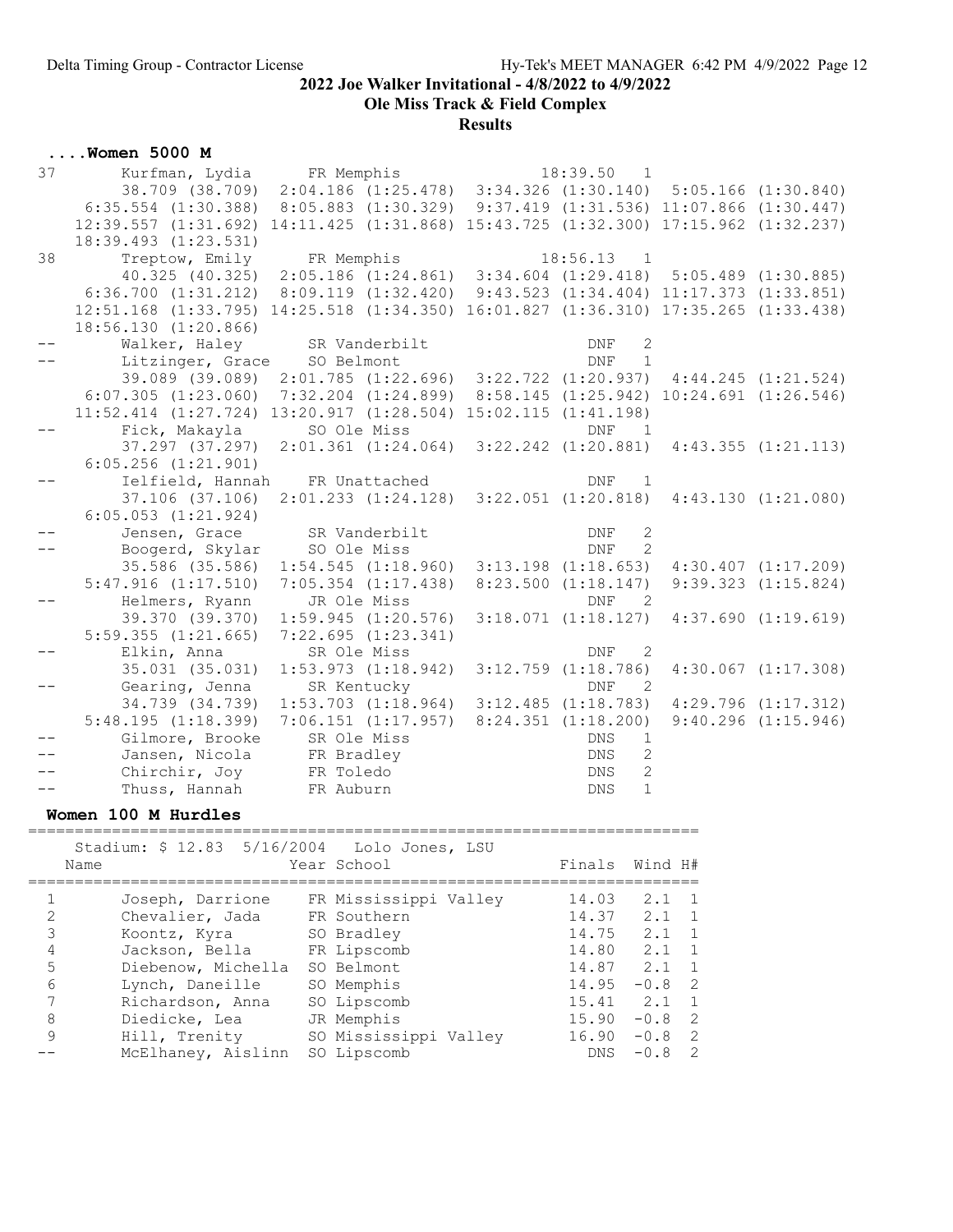## Ole Miss Track & Field Complex

#### **Results**

===================================================================

Women 400 M Hurdles

|                                                                                                                                | Stadium: \$ 54.50 5/14/2001 Lashinda Demus, South Carolina<br>Year School<br>Finals H#<br>Name                                                                                                                                                                                                                                                                                                                                                                                                                                                                                                                                                                                 |                         |
|--------------------------------------------------------------------------------------------------------------------------------|--------------------------------------------------------------------------------------------------------------------------------------------------------------------------------------------------------------------------------------------------------------------------------------------------------------------------------------------------------------------------------------------------------------------------------------------------------------------------------------------------------------------------------------------------------------------------------------------------------------------------------------------------------------------------------|-------------------------|
| 1<br>$\mathbf{2}$<br>$\mathsf 3$<br>$\sqrt{4}$<br>$\mathsf S$<br>$6\,$<br>$\overline{7}$<br>$\,8\,$<br>$\mathsf 9$<br>10<br>11 | ============<br>JR Auburn<br>Colbert, Tylar<br>1<br>$1:00.55$<br>$1:01.52$<br>$1:01.59$<br>Jinks, Asia<br>Long, Kendall<br>Pruitt, Caroline<br>SR Belmont<br>SR Belmont<br>$\mathbf 1$<br>$\mathbf{1}$<br>1:03.04<br>$\mathbf 1$<br>Brissett, Danielle FR Miss State 1:03.40<br>2<br>1:04.47<br>Lynch, Daneille SO Memphis<br>2<br>1:04.87<br>1:05.52<br>1:05.78<br>Diebenow, Michella SO Belmont<br>$\mathbf 1$<br>Session, Sierra JR Southern<br>2<br>Owens, Savanna SR Memphis 1.05.78<br>Houston, Chanelle SO Mississippi Valley 1:06.22<br>$\mathbf{1}$<br>2<br>1:08.64<br>Edmundson, Taylor SR Lipscomb<br>$\mathbf{1}$<br>Morris, Cathrina<br>JR Miss State<br>1<br>DNS |                         |
|                                                                                                                                | Women 3000 M Steeple                                                                                                                                                                                                                                                                                                                                                                                                                                                                                                                                                                                                                                                           |                         |
|                                                                                                                                | Stadium: \$ 10:02.73 4/9/2021 Grace Beattie, Illinois St<br>Year School<br>Finals<br>Name                                                                                                                                                                                                                                                                                                                                                                                                                                                                                                                                                                                      |                         |
|                                                                                                                                | Schiera, Kayla SR Southern Illinois 9:58.31\$<br>1:29.285 (1:29.285) 2:54.338 (1:25.054) 4:20.891 (1:26.553) 5:47.202 (1:26.312)<br>$1 \qquad \qquad$                                                                                                                                                                                                                                                                                                                                                                                                                                                                                                                          |                         |
| $\mathbf{2}$                                                                                                                   | 7:13.435 (1:26.233) 8:37.231 (1:23.796) 9:58.309 (1:21.079)<br>van den Berg, Kris SR Ole Miss<br>10:07.73                                                                                                                                                                                                                                                                                                                                                                                                                                                                                                                                                                      |                         |
|                                                                                                                                | 1:33.007 (1:33.007) 2:58.021 (1:25.014) 4:24.449 (1:26.429) 5:50.872 (1:26.423)<br>7:18.256 (1:27.384) 8:44.573 (1:26.317) 10:07.730 (1:23.158)                                                                                                                                                                                                                                                                                                                                                                                                                                                                                                                                |                         |
| 3                                                                                                                              | Bockrath, Perri JR Kentucky 10:13.10<br>1:32.800 (1:32.800) 2:58.060 (1:25.260) 4:24.337 (1:26.277)<br>7:17.557 (1:26.764) $8:44.425$ (1:26.868) 10:13.093 (1:28.668)                                                                                                                                                                                                                                                                                                                                                                                                                                                                                                          | $5:50.794$ $(1:26.458)$ |
| 4                                                                                                                              | Austridge, Yasmin JR Lamar<br>10:14.93<br>1:33.043 (1:33.043) 2:59.696 (1:26.653) 4:27.370 (1:27.675) 5:57.252 (1:29.882)                                                                                                                                                                                                                                                                                                                                                                                                                                                                                                                                                      |                         |
| 5                                                                                                                              | 7:27.777 (1:30.526) 8:55.687 (1:27.910) 10:14.928 (1:19.241)<br>Pesendorfer, Katha JR Tulsa<br>10:15.63                                                                                                                                                                                                                                                                                                                                                                                                                                                                                                                                                                        |                         |
| 6                                                                                                                              | 1:33.337 (1:33.337) 2:58.610 (1:25.273) 4:26.425 (1:27.815) 5:56.256 (1:29.832)<br>7:24.249 (1:27.993) 8:53.335 (1:29.087) 10:15.625 (1:22.290)<br>Vining, Emily SO Toledo<br>10:15.81                                                                                                                                                                                                                                                                                                                                                                                                                                                                                         |                         |
|                                                                                                                                | 1:32.766 (1:32.766) 2:58.038 (1:25.272) 4:26.179 (1:28.141) 5:55.041 (1:28.862)<br>7:24.482 (1:29.442) 8:53.539 (1:29.057) 10:15.807 (1:22.268)                                                                                                                                                                                                                                                                                                                                                                                                                                                                                                                                |                         |
| $7\phantom{.0}$                                                                                                                |                                                                                                                                                                                                                                                                                                                                                                                                                                                                                                                                                                                                                                                                                |                         |
| 8                                                                                                                              | 7:25.855 (1:29.135) 8:55.557 (1:29.703) 10:18.354 (1:22.797)<br>Rose, Morgan Clair SR Ole Miss<br>10:18.64                                                                                                                                                                                                                                                                                                                                                                                                                                                                                                                                                                     |                         |
| $\mathcal{G}$                                                                                                                  | $2:59.280$ $(1:26.071)$ $4:27.198$ $(1:27.919)$<br>$1:33.209$ $(1:33.209)$<br>$7:29.602$ $(1:32.064)$<br>8:58.825 (1:29.224) 10:18.634 (1:19.809)<br>SO Bradley<br>10:31.07                                                                                                                                                                                                                                                                                                                                                                                                                                                                                                    | $5:57.538$ $(1:30.340)$ |
|                                                                                                                                | McDonnell, Sophia<br>$2:58.237$ $(1:25.620)$ $4:25.817$ $(1:27.580)$<br>1:32.617(1:32.617)<br>$7:27.046$ $(1:31.053)$<br>8:59.982 (1:32.936) 10:31.068 (1:31.086)                                                                                                                                                                                                                                                                                                                                                                                                                                                                                                              | $5:55.993$ $(1:30.176)$ |
| 10                                                                                                                             | Boice, Rachel<br>JR Kentucky<br>10:36.09<br>$1:32.748$ $(1:32.748)$<br>$2:59.553$ $(1:26.805)$ $4:28.522$ $(1:28.970)$                                                                                                                                                                                                                                                                                                                                                                                                                                                                                                                                                         | $6:00.283$ $(1:31.761)$ |
| 11                                                                                                                             | $7:33.473$ $(1:33.190)$<br>$9:07.554$ $(1:34.082)$ $10:36.085$ $(1:28.531)$<br>Jimenez, Ariana<br>SO New Orleans<br>10:48.07                                                                                                                                                                                                                                                                                                                                                                                                                                                                                                                                                   |                         |
|                                                                                                                                | $1:32.942$ $(1:32.942)$<br>$3:00.293$ $(1:27.351)$ $4:31.209$ $(1:30.917)$<br>7:39.826 (1:34.941) 9:16.722 (1:36.896) 10:48.068 (1:31.346)                                                                                                                                                                                                                                                                                                                                                                                                                                                                                                                                     | $6:04.885$ $(1:33.676)$ |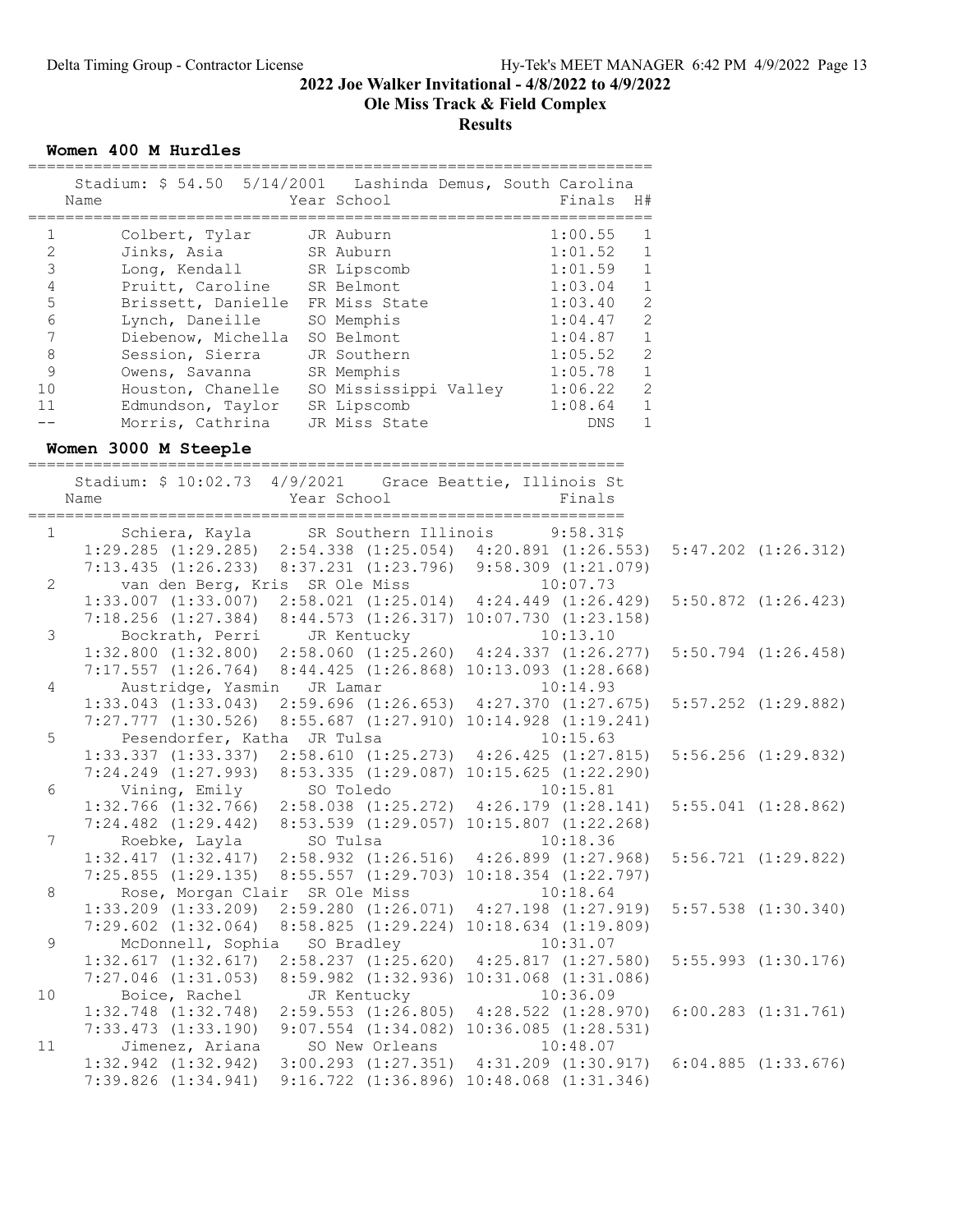Ole Miss Track & Field Complex

#### **Results**

#### ....Women 3000 M Steeple

 12 Longmire, Mollie SO Lipscomb 12:05.54 1:39.519 (1:39.519) 3:20.289 (1:40.770) 5:02.123 (1:41.835) 6:47.724 (1:45.601) 8:34.231 (1:46.508) 10:22.099 (1:47.868) 12:05.540 (1:43.441)

#### Women 4x100 M Relay

================================================================ Stadium: \$ 43.15 5/16/2004 , LSU

School **Finals** ================================================================ 1 Ole Miss 'A' 44.93 1) Womack, Olivia SO 2) Augustine, Ariyonna JR 3) Eckford, Jayda SR 4) Rowe, Kelly SR 2 Southern Illinois 'A' 45.82 1) Berry, Miracle SO 2) Garner, Olivia JR 3) Galmore, Jhordin JR 4) Pointer, Iaunia SO 3 Southern 'A' 46.29 1) Pedro, Kennedy SO 2) Kirk, Trinity FR 3) Galloway, A'niya FR 4) Bolden, Trinity SO 4 Lipscomb 'A' 47.53 1) Anderson, Hanna JR 2) Miller, Kennedy SO 3) Matthews, Jaden FR 4) Alvarado, Abigail FR -- Memphis 'A' DNS 1) Booker, Taja FR 2) Owens, Savanna SR 3) Cross, Gabrielle SO 4) Ford, Kayla SO -- Vanderbilt 'A' DNS 1) Bishop, Haley SO 2) Anderson, Nicole SO 3) Fuller, Madison JR 4) Smith, Jordan SR -- New Orleans 'A' DNS 1) Green, Vivette JR 2) Bell, Briana JR 3) Johnson, Aisha JR 4) Pitre, Aryn FR

#### Women 4x400 M Relay

=================================================================== Stadium: \$ 3:27.04 5/16/2004 , LSU School Finals H# =================================================================== 1 New Orleans 'A' 3:37.75 2 1) Nwanze, Esther FR 2) Shannon, Shamarah JR 3) Pitre, Aryn FR 4) Bell, Briana JR 1:49.826 (1:49.826) 2:44.87 (55.05) 3:37.741 (52.88) 1 Vanderbilt 'A' 3:37.75 1 1) Fuller, Madison JR 2) Bishop, Haley SO 3) Brown, Kaira JR 4) Shelby, Taiya SR 1:49.826 (1:49.826) 2:44.87 (55.05) 3:37.741 (52.88) 3 Bradley 'A' 3:43.40 1 1) Ivy, Hannah JR 2) Suber, T'ya SO 3) McMillan, Reina SO 4) Davis, Amiyah FR 1:51.366 (1:51.366) 2:48.443 (57.077) 3:43.400 (54.957) 4 Southern 'A' 3:47.35 1 1) Simon, Shani FR 2) Kirk, Trinity FR 3) Williams, Anijah JR 4) Mayhew, Qymeshia SR 1:54.269 (1:54.269) 2:50.840 (56.572) 3:47.341 (56.501) 5 Southern Illinois 'A' 3:50.23 1 1) Pointer, Iaunia SO 2) Galmore, Jhordin JR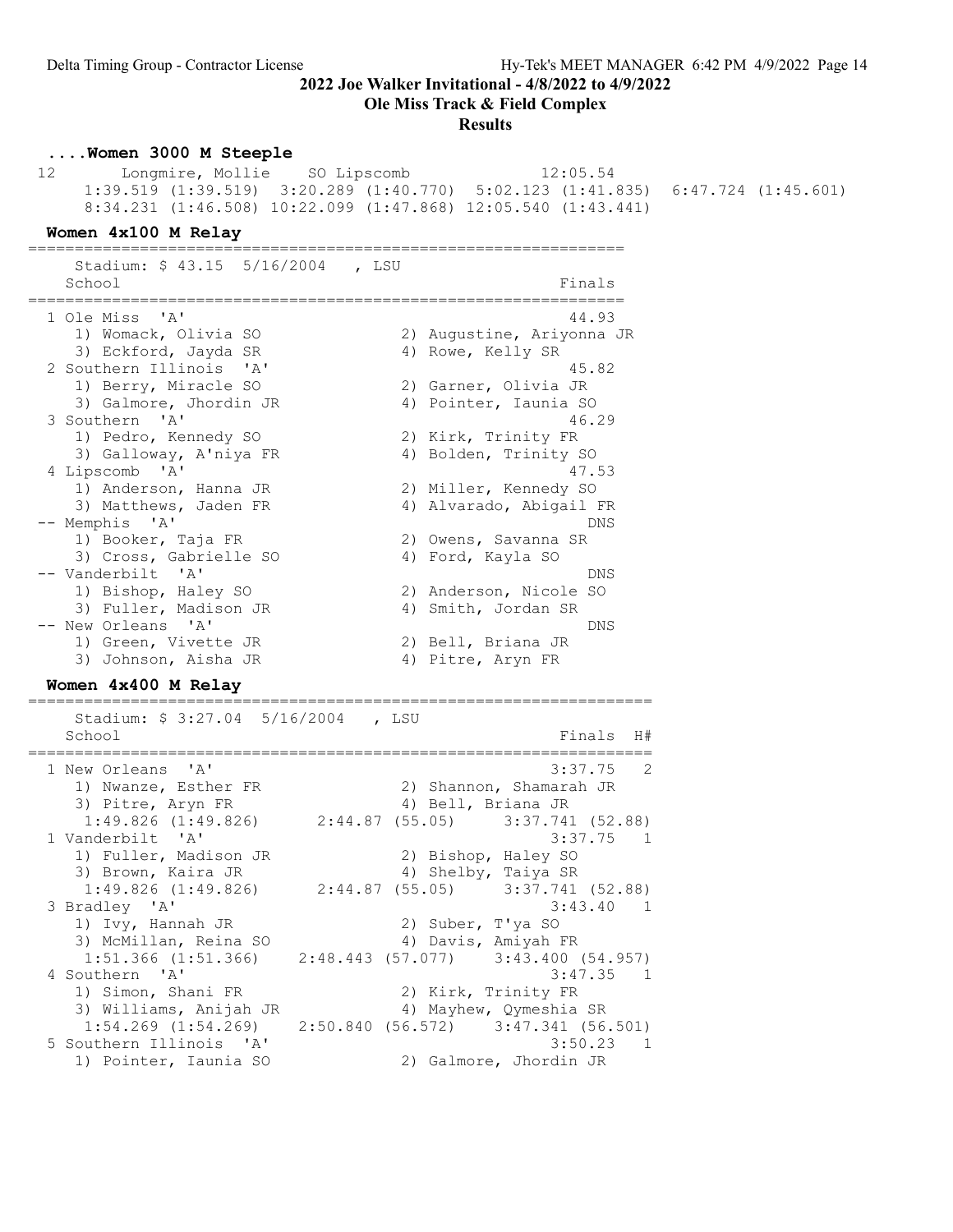# Ole Miss Track & Field Complex

|   | Women 4x400 M Relay                                                 |                            |                                                   |                               |
|---|---------------------------------------------------------------------|----------------------------|---------------------------------------------------|-------------------------------|
|   | 3) Garner, Olivia JR                                                |                            | 4) Berry, Miracle SO                              |                               |
|   | $1:54.628$ (1:54.628) $2:52.570$ (57.943) $3:50.229$ (57.659)       |                            |                                                   |                               |
|   | 5 Lipscomb 'B'                                                      |                            | 3:50.23                                           | - 2                           |
|   | 1) Carter, Kiara SO<br>3) Clayton, Kalliope FR                      |                            | 2) Klamorick, Allena FR<br>4) Liddle, Ashlyn SO   |                               |
|   | $1:54.628$ $(1:54.628)$ $2:52.570$ $(57.943)$ $3:50.229$ $(57.659)$ |                            |                                                   |                               |
|   | -- Mississippi Valley 'A'                                           |                            |                                                   | DNF<br>1                      |
|   | 1) Okusagah, Chelsea FR                                             |                            | 2) Watts, Chanel SO                               |                               |
|   | 3) Snipes, Carrie FR                                                |                            | 4) Joseph, Darrione FR                            |                               |
|   | $2:04.669$ $(2:04.669)$                                             |                            |                                                   |                               |
|   | -- Belmont 'A'                                                      |                            |                                                   | 2<br>DNS                      |
|   | 1) Balcerak, Savanah SO                                             |                            | 2) Moore, Emory FR                                |                               |
|   | 3) Richmond, Sarah SO<br>-- Lipscomb 'A'                            |                            | 4) Hallum, Lily JR                                | 1<br>DNS                      |
|   | 1) Long, Kendall SR                                                 |                            | 2) Matthews, Jaden FR                             |                               |
|   | 3) Miller, Kennedy SO                                               | 4)                         |                                                   |                               |
|   | -- Vanderbilt 'B'                                                   |                            |                                                   | 2<br>DNS                      |
|   | 1) Anderson, Nicole SO                                              |                            | 2) Creedon, Jessica SR                            |                               |
|   | 3) Dal, Josephine JR                                                |                            | 4) Sims, Jada JR                                  |                               |
|   | -- Ole Miss 'A'                                                     |                            |                                                   | 1<br>DNS                      |
|   | 1) Womack, Olivia SO                                                |                            | 2) Eckford, Jayda SR<br>4) Augustine, Ariyonna JR |                               |
|   | 3) Glatz, Toni SR<br>-- Miss State 'A'                              |                            |                                                   | DNS.<br>1                     |
|   | 1) Cooper, Rosealee SO                                              |                            | 2) Jackson, Kennedy SO                            |                               |
|   | 3) Felder, Shayla JR                                                |                            | 4) Smith, Nykah JR                                |                               |
|   | Women High Jump                                                     |                            |                                                   |                               |
|   |                                                                     |                            |                                                   |                               |
|   |                                                                     |                            |                                                   |                               |
|   | Prog: 1.56-1.61-1.66-1.71-1.76-1.79-1.82 +3cm                       |                            |                                                   |                               |
|   | Stadium: \$ 1.83m 4/11/2009 Krystle Schade, Alabama                 |                            |                                                   |                               |
|   | Name                                                                | Year School                | Finals                                            |                               |
| 1 | Morley, Jeanette SR Belmont                                         |                            | 1.71m                                             | $5 - 07.25$                   |
|   | 1.56 1.61 1.66 1.71 1.75                                            |                            |                                                   |                               |
|   | O XO XO XXO XXX                                                     |                            |                                                   |                               |
| 2 | Dendy, Kamiya                                                       | SO Auburn                  |                                                   | $5 - 05.25$<br>1.66m          |
|   | 1.56 1.61 1.66 1.71                                                 |                            |                                                   |                               |
|   | $\Omega$<br>O XXX                                                   |                            |                                                   |                               |
| 3 | Shannon, Lariah SO Ole Miss<br>1.56 1.61 1.66                       |                            |                                                   | 1 <b>.</b> 61m<br>$5 - 03.25$ |
|   | O XXX<br>0                                                          |                            |                                                   |                               |
| 4 | Edmonds, Helen Cla JR Miss State                                    |                            |                                                   | $5 - 03.25$<br>1.61m          |
|   | 1.56 1.61 1.66                                                      |                            |                                                   |                               |
|   | XO XXX<br>$---$                                                     |                            |                                                   |                               |
| 5 | Krich, Mckenzie SR Southern Illinois                                |                            |                                                   | $5 - 01.25$<br>1.56m          |
|   | 1.56 1.61                                                           |                            |                                                   |                               |
|   | O XXX                                                               |                            |                                                   |                               |
|   | Banks, Destini<br>1.56                                              | SR Mississippi Valley      |                                                   | ΝH                            |
|   | XXX                                                                 |                            |                                                   |                               |
|   | Lesniak, Emilia                                                     | JR Miss State              |                                                   | ΝH                            |
|   | 1.56                                                                |                            |                                                   |                               |
|   | XXX                                                                 |                            |                                                   |                               |
|   | Sims, Jada<br>Scott, Grayson                                        | JR Vanderbilt<br>FR Auburn |                                                   | DNS<br><b>DNS</b>             |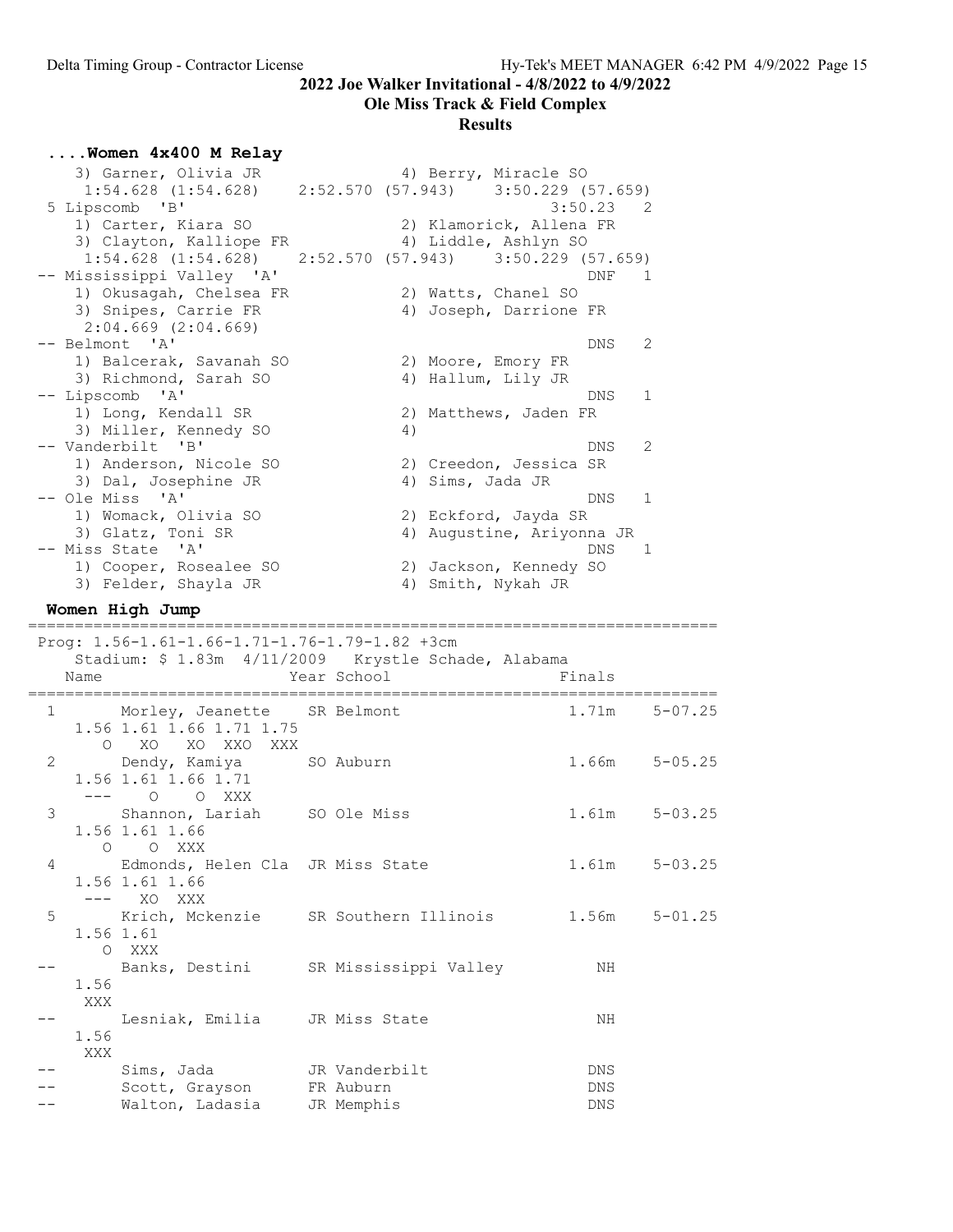Ole Miss Track & Field Complex

**Results** 

Women Pole Vault

|   | Name                                                                                            | Prog: 3.43-3.58-3.73-3.88-3.98-4.08-4.18-4.28-4.38-4.43 +5cm<br>Stadium: \$ 4.41m 4/9/2001 Kellie Suttle, Bell Athletics<br>Year School | ===========================<br>Finals |                    |
|---|-------------------------------------------------------------------------------------------------|-----------------------------------------------------------------------------------------------------------------------------------------|---------------------------------------|--------------------|
|   | 3.43 3.58 3.73 3.88 3.98 4.08 4.18                                                              | 1 Reed, Lyndsey SO Ole Miss                                                                                                             | $4.08m$ $13-04.50$                    |                    |
|   | --- --- --- XO O O XXX<br>2 McConnell, Samara SO Ole Miss<br>3.43 3.58 3.73 3.88 3.98 4.08 4.18 |                                                                                                                                         | $4.08m$ $13-04.50$                    |                    |
|   | --- --- 0 0 0 XXO XXX<br>3 Morello, Alyssa SR Memphis<br>3.43 3.58 3.73 3.88 3.98               |                                                                                                                                         | $3.88m$ $12-08.75$                    |                    |
|   | --- --- 0 XX0 XXX<br>3.43 3.58 3.73 3.88 3.98<br>$---$ 0 0 XXO XXX                              | 3 Finkeldey, Tyra SR Belmont 3.88m 12-08.75                                                                                             |                                       |                    |
|   | $-- ---$ 0 XXX                                                                                  | 5 Hunt, Emma<br>3.43 3.58 3.73 3.88                                                                                                     | $3.73m$ $12-02.75$                    |                    |
|   | 3.43 3.58 3.73 3.88<br>--- --- XXO XXX                                                          | 6 Mickelson, Peyton SR Miss State 3.73m 12-02.75                                                                                        |                                       |                    |
| 6 | 3.43 3.58 3.73 3.88<br>--- --- XXO XXX                                                          | Nix, Elizabeth JR Ole Miss                                                                                                              |                                       | $3.73m$ $12-02.75$ |
|   | 3.43 3.58 3.73 3.88<br>$--- \qquad \qquad \circ \quad \text{XXO} \qquad \text{XXX}$             | 6 Leinneweber, Lexie SO Auburn 3.73m 12-02.75                                                                                           |                                       |                    |
|   | 3.43 3.58 3.73 3.88<br>--- --- XXO XXX                                                          | 6 Kish, Maddy JR Miss State 3.73m 12-02.75                                                                                              |                                       |                    |
|   | 3.43 3.58 3.73<br>O XO XXX                                                                      | 10 Carei, Maeve SR Belmont                                                                                                              | $3.58m$ $11-09.00$                    |                    |
|   | 11 Polly, Bryn SO Memphis<br>3.43 3.58<br>XO XXX                                                |                                                                                                                                         | $3.43m$ $11-03.00$                    |                    |
|   | Roberts, Laine SO Vanderbilt<br>3.43<br>XXX                                                     |                                                                                                                                         | NH                                    |                    |
|   | Deutsch, Kaitlyn<br>3.43<br>XXX                                                                 | JR Vanderbilt                                                                                                                           | ΝH                                    |                    |
|   | Held, Rhiannon<br>3.43 3.58<br>$---$<br>XXX                                                     | FR Auburn                                                                                                                               | ΝH                                    |                    |
|   | 3.43<br>XXX                                                                                     | Guertel, Remy SO Ole Miss                                                                                                               | ΝH                                    |                    |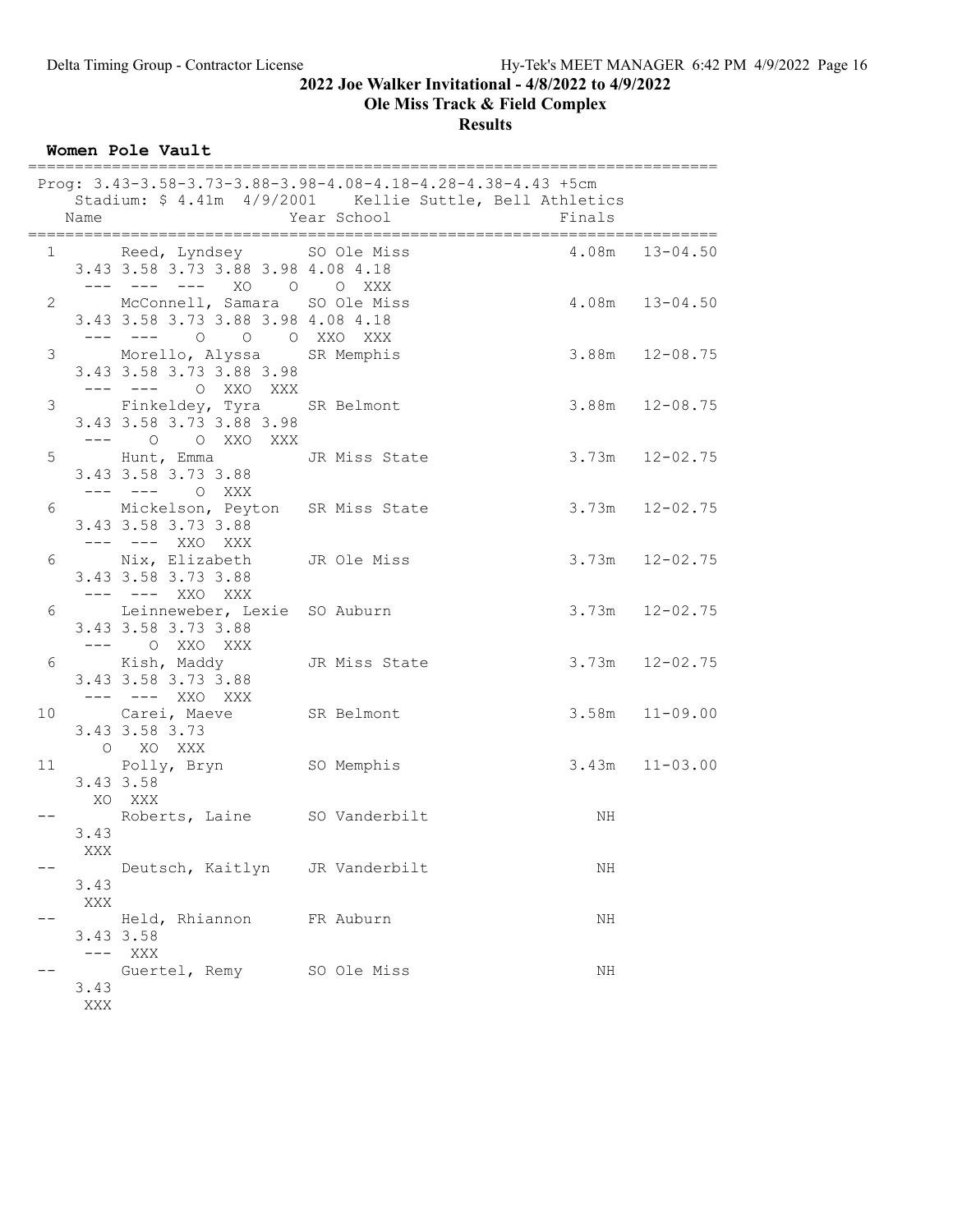Ole Miss Track & Field Complex

Results

Women Long Jump

|                | Top 9 to Finals                                                                                                                                                                     |                              |
|----------------|-------------------------------------------------------------------------------------------------------------------------------------------------------------------------------------|------------------------------|
|                | Stadium: \$ 7.04m 4/14/2012 Brittney Reese, Nike<br>Year School<br>Finals Wind<br>Name<br>_____________________________                                                             | H#                           |
|                | 5.90m<br>$1 \qquad \qquad$<br>Jones, Janaya SO Auburn<br>NWI<br>$19 - 04.25$<br>$5.80m(-0.0)$ $5.90m(-0.0)$ $5.81m(-0.0)$ $5.85m(-0.0)$ $5.78m(-0.0)$ $5.63m(-0.0)$                 | $\overline{c}$               |
| $2^{\circ}$    | Jackson, Kennedy SO Miss State<br>NWI 19-02.50 2<br>5.85m<br>$5.85m(-0.0)$ $5.75m(-0.0)$ $5.75m(-0.0)$ $5.38m(-0.0)$ $5.71m(-0.0)$ $5.48m(-0.0)$                                    |                              |
| 3              | $18 - 05.75$ 2<br>Schubert, Rebekka SR UL-Monroe<br>5.63m<br>NWI<br>$5.51m(-0.0)$ X $5.63m(-0.0)$ X<br>$\mathbf{X}$<br>X                                                            |                              |
| $\overline{4}$ | Ramirez, Nasya SO UL-Monroe<br>5.46m<br>NWI<br>17-11.00<br>$5.46m(-0.0)$ $5.38m(-0.0)$ X $X$ $5.15m(-0.0)$<br>X                                                                     | 2                            |
| 5              | Becerril Alvarez, SO UL-Monroe<br>NWI 17-10.25 2<br>5.44m<br>$5.28m(-0.0)$ $5.44m(-0.0)$ $4.84m(-0.0)$ X                                                                            |                              |
|                | X X<br>5.34m<br>$17 - 06.25$ 1<br>6 Matthews, Jaden FR Lipscomb<br>NWI<br>$X$ X                                                                                                     |                              |
| 7 <sup>7</sup> | $5.34m(-0.0)$ 4.93m $(-0.0)$ X X<br>Mitchell, Sydney JR Southern Illinois 5.17m NWI 16-11.50<br>$5.17m(-0.0)$ $5.12m(-0.0)$ $4.80m(-0.0)$ $4.88m(-0.0)$ $5.11m(-0.0)$ $5.04m(-0.0)$ | $\sqrt{1}$                   |
| 8              | NWI 16-10.75 2<br>Gross, Skye SO Ole Miss<br>5.15m<br>$5.15m(-0.0) X$ X X X<br>X                                                                                                    |                              |
| 9              | 5.12m<br>$16 - 09.75$ 2<br>Headley, Keneva JR New Orleans<br>NWI<br>$4.72m(-0.0)$ 5.12m(-0.0) X $\qquad$ $\qquad$ $4.77m(-0.0)$ $4.78m(-0.0)$                                       |                              |
| 10             | Scott, Allie SR Lipscomb<br>$16 - 08.50$ 1<br>5.09m<br>NWI<br>$5.01m(-0.0) 5.09m(-0.0) 4.98m(-0.0)$                                                                                 |                              |
| 11             | Lonneman, Megan FR Auburn<br>5.03m<br>$16 - 06.00$ 1<br>NWI<br>$5.03m(-0.0)$ 4.80m $(-0.0)$ 4.78m $(-0.0)$                                                                          |                              |
| 12             | Snipes, Carrie FR Mississippi Valley 5.02m<br>$16 - 05.75$ 1<br>NWI<br>$4.92m(-0.0) 5.02m(-0.0) 5.01m(-0.0)$                                                                        |                              |
| 13             | Musselman, Bella SO Southern Illinois<br>4.98m<br>$16 - 04.25$ 1<br>NWI<br>$4.94m(-0.0)$ $4.98m(-0.0)$ $4.95m(-0.0)$                                                                |                              |
| 14             | Koontz, Kyra SO Bradley<br>4.95m<br>$16 - 03.00$ 1<br>NWI<br>$4.93m(-0.0)$ $4.72m(-0.0)$ $4.95m(-0.0)$                                                                              |                              |
| 15             | 4.86m<br>Bass, Yahria<br>FR Southern<br>NWI<br>$15 - 11.50$ 1<br>$4.80m(-0.0)$<br>$4.86m(-0.0) X$                                                                                   |                              |
| 16             | Hill, Trenity<br>SO Mississippi Valley 4.60m<br>NWI<br>$15 - 01.25$ 1<br>$4.60m(-0.0) X$ $4.35m(-0.0)$                                                                              |                              |
|                | Jones, Imani SR Auburn<br>FOUL<br>$\mathbf{X}$<br>X<br>Χ                                                                                                                            | 2                            |
|                | Reddic, Khrystyan SO UL-Monroe<br>NWI<br>DNS<br>Grant, Jada<br>SO Miss State<br><b>DNS</b><br>NWI                                                                                   | $\sqrt{2}$<br>$\overline{2}$ |
|                | Fuller, Peter-Shae FR Bradley<br>DNS<br>NWI                                                                                                                                         | 1                            |
|                | Hill, Christian<br>SR Memphis<br>DNS<br>NWI                                                                                                                                         | $\mathbf{2}$                 |
|                | FR Mississippi Valley<br>Sanders, Averi<br><b>DNS</b><br>NWI                                                                                                                        | 1                            |
|                | Women Triple Jump<br>=====================================                                                                                                                          |                              |
|                | Top 9 to Finals<br>Stadium: \$13.46m 5/16/2004 Gallimore/Pharr, AUB/ALA<br>Year School<br>Finals<br>Wind<br>Name                                                                    |                              |
| 1              | =====<br>12.26m<br>1.5<br>$40 - 02.75$<br>McLaurin, Kyla<br>SO Ole Miss                                                                                                             |                              |
| 2              | $11.55m(0.6)$ $11.92m(-0.5)$ $12.26m(1.5)$ $11.81m(1.5)$ $11.87m(2.8)$ $11.38m(2.7)$<br>Fruchtmann, Rachel FR Memphis<br>11.72m<br>1.4<br>$38 - 05.50$                              |                              |

11.56m(0.4) X(2.2) 11.72m(1.4) X(-0.5) X(2.2) X(3.5)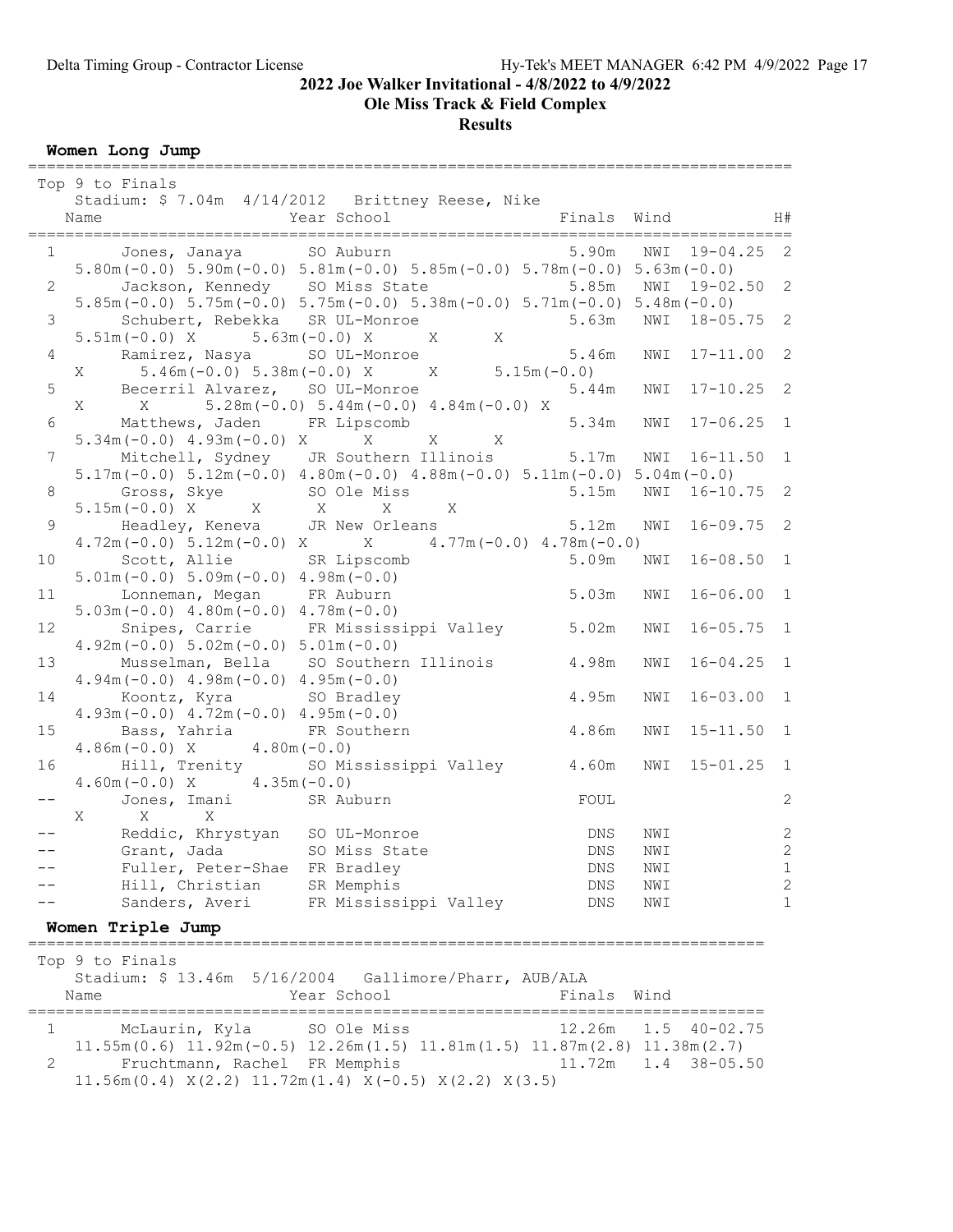Ole Miss Track & Field Complex

# **Results**

# ....Women Triple Jump

| 3 <sup>7</sup> |                                                                         | Scott, Allie SR Lipscomb                                 | 11.56m | $1.0$ $37-11.25$    |              |
|----------------|-------------------------------------------------------------------------|----------------------------------------------------------|--------|---------------------|--------------|
|                | $X(3.9) X(1.1) 11.08m(1.1) X(-1.5) 11.56m(1.0) 11.09m(4.4)$             |                                                          |        |                     |              |
| $\overline{4}$ | Bampali, Anastasia SO Memphis                                           |                                                          | 11.40m | $2.4$ 37-05.00      |              |
|                | $X(3.3)$ 11.16m $(0.5)$ 11.40m $(2.4)$ $X(-2.0)$ $X(0.5)$ $X(2.8)$      |                                                          |        |                     |              |
| $\overline{5}$ |                                                                         | Reddic, Khrystyan SO UL-Monroe                           | 11.22m | $3.7$ $36-09.75$    |              |
|                | $X(0.4) X(0.1) 11.22m(3.7) 10.70m(-1.2) X(+0.0) X(3.7)$                 |                                                          |        |                     |              |
| 6              |                                                                         | Banks, Destini SR Mississippi Valley 10.17m 3.7 33-04.50 |        |                     |              |
|                | $X(3.9)$ 10.17m $(3.7)$ $X(0.1)$ $X(0.4)$ $X(0.4)$ $X(2.6)$             |                                                          |        |                     |              |
| $--$           | Bass, Yahria                                                            | FR Southern                                              | FOUL   |                     |              |
|                | X(2.3) X(1.7) X(4.7)                                                    |                                                          |        |                     |              |
| $ -$           |                                                                         | Mosby, Britney JR Southern Illinois                      | DNS    | NWI                 |              |
|                | Hill, Christian SR Memphis                                              |                                                          | DNS    | NWI                 |              |
|                | Fuller, Peter-Shae FR Bradley                                           |                                                          | DNS    | NWI                 |              |
|                | Headley, Keneva JR New Orleans                                          |                                                          | DNS    | NWI                 |              |
|                | Warren, Amy                                                             | SO Miss State                                            | DNS    | NWI                 |              |
|                | Women Shot Put                                                          |                                                          |        |                     |              |
|                |                                                                         |                                                          |        |                     |              |
|                | Top 9 to Finals<br>Stadium: \$ 18.63m 3/27/2021  Jessica Ramsey, adidas |                                                          |        |                     |              |
|                | Name                                                                    | Year School                                              | Finals |                     | H#           |
|                |                                                                         |                                                          |        |                     |              |
|                | 1 Oladipo, Divine SR Vanderbilt                                         |                                                          | 17.25m | $56 - 07.25$ 2      |              |
|                | 16.92m  16.55m  17.25m  X  X  17.14m                                    |                                                          |        |                     |              |
| $\overline{2}$ | Moore-Jones, A'veu SR Southern Illinois 16.10m                          |                                                          |        | $52 - 10.00$        | 2            |
|                | 15.26m  16.03m  16.10m  X  X  X                                         |                                                          |        |                     |              |
| 3              | Britt, Tedreauna SR Ole Miss                                            |                                                          | 16.09m | $52 - 09.50$        | 2            |
|                | 15.87m  15.53m  16.09m  X  X  X                                         |                                                          |        |                     |              |
| 4              | McMiller, DeeNia SR Memphis                                             |                                                          | 16.04m | $52 - 07.50$        | 2            |
|                | 15.08m  14.95m  15.44m  16.04m  X  X                                    |                                                          |        |                     |              |
| 5              | Fraley, Veronica Unattached                                             |                                                          | 16.02m | $52 - 06.75$        | 2            |
|                | 14.94m  14.88m  16.01m  15.86m  X  16.02m                               |                                                          |        |                     |              |
| 6              | Dunbar, Nickolette SR Alabama                                           |                                                          | 15.92m | $52 - 02.75$        | $\mathbf{2}$ |
|                | 14.95m 14.91m X 15.92m X X                                              |                                                          |        |                     |              |
| $\overline{7}$ | Davis, Jalani JR Ole Miss                                               |                                                          | 15.79m | $51 - 09.75$        | 2            |
|                | 14.97m X 15.58m X 15.79m X                                              |                                                          |        |                     |              |
| 8              |                                                                         | Robinson, Bri'Yann JR Southern Illinois                  | 15.46m | $50 - 08.75$        | 2            |
|                | 14.49m  15.38m  14.32m  15.46m  14.89m  15.36m                          |                                                          |        |                     |              |
| 9              |                                                                         | Conlon, Kayleigh SR Southern Illinois                    | 15.37m | $50 - 05.25$        | 2            |
|                | 15.37m X X 15.34m X 15.07m                                              |                                                          |        |                     |              |
| 10             | Marvin, Sara FR Unattached                                              |                                                          |        | 14.74m  48-04.50  2 |              |
|                | 14.51m X 14.74m                                                         |                                                          |        |                     |              |
| 11             | Mitchell, Jasmine                                                       | JR Ole Miss                                              |        | $14.51m$ $47-07.25$ | 2            |
|                | 14.51m X X                                                              |                                                          |        |                     |              |
| 12             | Stallworth, Jhordy                                                      | SO Miss State                                            | 14.47m | $47 - 05.75$        | 2            |
|                | 14.11m  14.47m  14.13m                                                  |                                                          |        |                     |              |
| 13             | Washington, Briann                                                      | SO UL-Monroe                                             | 13.46m | $44 - 02.00$        | 1            |
|                | 13.46m X X                                                              |                                                          |        |                     |              |
| 14             | Nosike, Christine                                                       | FR Southern Illinois                                     | 13.26m | $43 - 06.00$        | 1            |
|                | 13.14m  13.05m  13.26m                                                  |                                                          |        |                     |              |
| 15             | Hart, Lawrenee'                                                         | JR Southern                                              | 13.16m | $43 - 02.25$        | 1            |
|                | 13.16m X X                                                              |                                                          |        |                     |              |
| 16             | Busch, Alivia                                                           | JR UL-Monroe                                             | 13.04m | $42 - 09.50$        | 1            |
|                | X 13.04m X                                                              |                                                          |        |                     |              |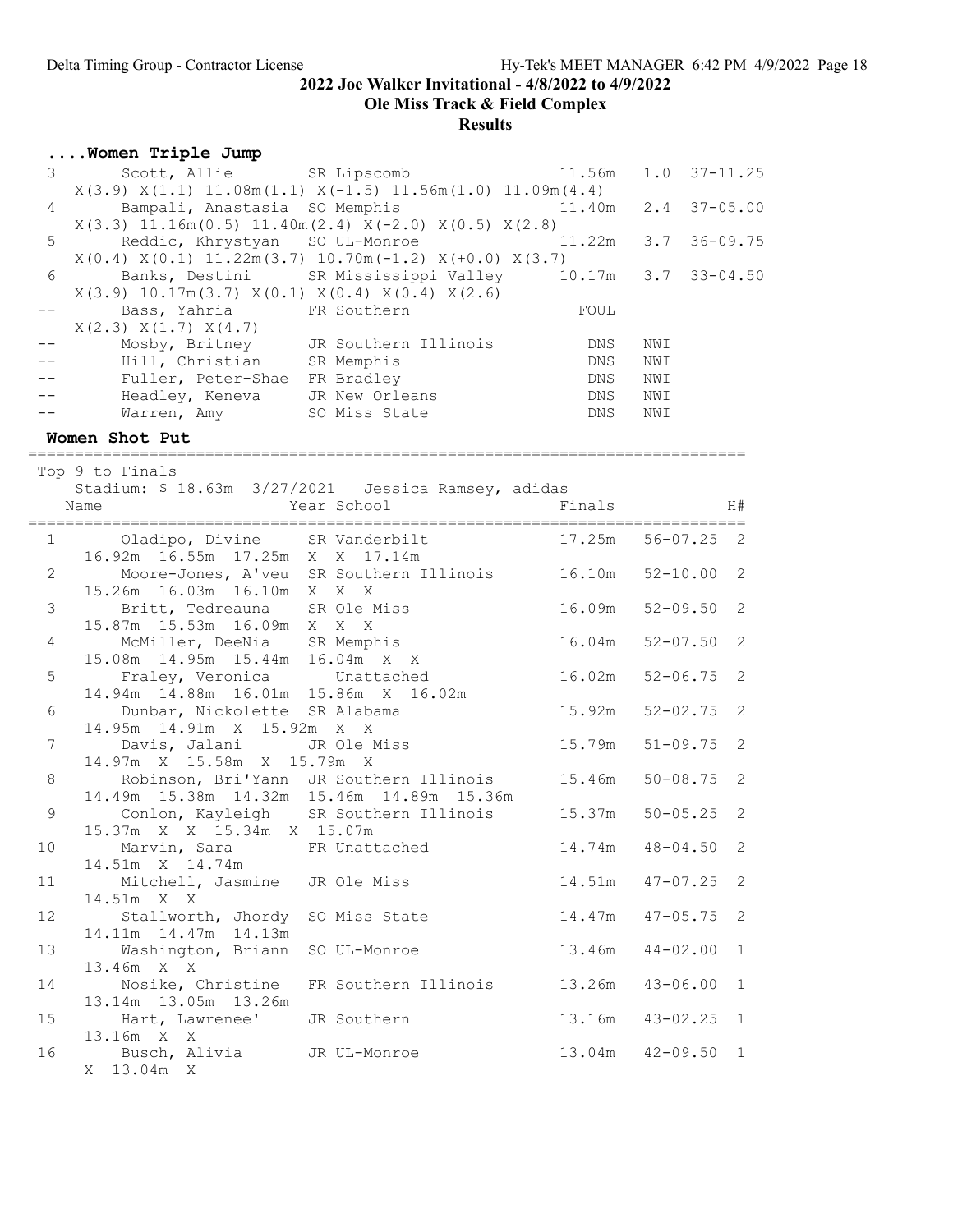Ole Miss Track & Field Complex

|                  | Women Shot Put                                                                               |                      |                 |                     |                                |
|------------------|----------------------------------------------------------------------------------------------|----------------------|-----------------|---------------------|--------------------------------|
| 17               | Moyer, Olivia SO Belmont<br>11.80m X 12.87m                                                  |                      |                 | 12.87m  42-02.75  1 |                                |
| 18               | Dyson, Sammy JR New Orleans<br>11.91m  12.49m  12.30m                                        |                      | 12.49m          | $40 - 11.75$ 2      |                                |
| 19               | McCoy, Alexandria<br>11.88m  11.59m  12.37m                                                  | SR Southern          | 12.37m          | $40 - 07.00$        | $\mathbf{1}$                   |
| 20               | Decker, Franziska<br>12.24m  11.52m  11.49m                                                  | SO Lipscomb          | 12.24m          | $40 - 02.00$        | $\mathbf{1}$                   |
| 21               | Lewis, Logan<br>11.83m 12.02m X                                                              | JR Southern          | 12.02m          | $39 - 05.25$        | $\mathbf{1}$                   |
| 22               | Gore, A'ja<br>10.47m  11.42m  11.87m                                                         | FR Southern          | 11.87m          | $38 - 11.50$        | $\mathbf{1}$                   |
| 23               | Tagovailoa, Zada<br>11.40m  10.99m  11.29m                                                   | FR Alabama           | 11.40m          | $37 - 05.00$ 1      |                                |
| 24               | Fraker, Addison<br>X 11.35m 10.49m                                                           | SR New Orleans       | 11.35m          | $37 - 03.00$ 1      |                                |
| 25               | Brown, Michaela SO Mississippi Valley 11.17m<br>11.17m  11.05m  10.79m                       |                      |                 | $36 - 07.75$        | 1                              |
| 26               | Poole, Kaila<br>X 11.01m X                                                                   | JR Southern          | 11.01m          | $36 - 01.50$        | $\mathbf{1}$                   |
| 27               | Neal, Tremaija     JR Mississippi Valley      10.71m<br>9.92m 10.71m 10.16m                  |                      |                 | $35 - 01.75$ 1      |                                |
| 28               | Schubert, Rebekka SR UL-Monroe<br>$10.47m$ X X                                               |                      |                 |                     | $\mathbf{1}$                   |
|                  | Jaidi, Mona<br>-- Ramsey, Jessica                                                            | SR Memphis<br>Adidas | DNS<br>DNS      |                     | $\overline{c}$<br>$\mathbf{2}$ |
|                  |                                                                                              |                      |                 |                     |                                |
|                  |                                                                                              |                      |                 |                     |                                |
|                  | Houston, Chasity SO Mississippi Valley                                                       |                      | DNS             |                     | $\mathbf{1}$                   |
|                  | Women Discus                                                                                 |                      |                 |                     |                                |
|                  | Top 9 to Finals                                                                              |                      |                 |                     |                                |
|                  | Stadium: \$57.95m 3/31/2012 Jeneva McCall, Southern Illinois                                 |                      |                 |                     |                                |
|                  | Name                                                                                         | Year School          | Finals          |                     | H#                             |
|                  | 1 Fraley, Veronica Unattached<br>X 54.36m 54.89m 54.49m 55.17m 55.85m                        |                      | 55.85m 183-03 2 |                     |                                |
|                  | 2 Lenton, Samantha NA Unattached<br>50.78m 50.60m 55.43m X 54.92m X                          | 55.43m               |                 | $181 - 10$ 2        |                                |
| 3                | Britt, Tedreauna SR Ole Miss<br>49.07m X 52.79m 50.91m X X                                   |                      | 52.79m          | $173 - 02$ 2        |                                |
| 4                | Stallworth, Jhordy SO Miss State<br>52.21m X 52.67m X 49.77m X                               |                      | 52.67m          | $172 - 10$          | 2                              |
| 5                | Davis, Jalani JR Ole Miss                                                                    |                      | 52.28m          | $171 - 06$          | 2                              |
| 6                | 45.64m 39.97m 52.28m X 51.39m X<br>Oladipo, Divine SR Vanderbilt                             |                      | 51.93m          | $170 - 04$          | 2                              |
| $\boldsymbol{7}$ | 50.04m 51.93m 51.53m 49.54m X 48.70m<br>McMiller, DeeNia SR Memphis                          |                      | 50.09m          | $164 - 04$          | $\mathbf{1}$                   |
| $\,8\,$          | X 49.79m 50.09m X 47.66m X<br>Jaidi, Mona                                                    | SR Memphis           | 49.02m          | $160 - 10$          | -2                             |
| $\,9$            | X 47.00m 49.02m 47.43m 48.64m X<br>Dyson, Sammy<br>44.98m  48.36m  X  46.95m  46.09m  48.89m | JR New Orleans       | 48.89m          | $160 - 05$          | <sup>1</sup>                   |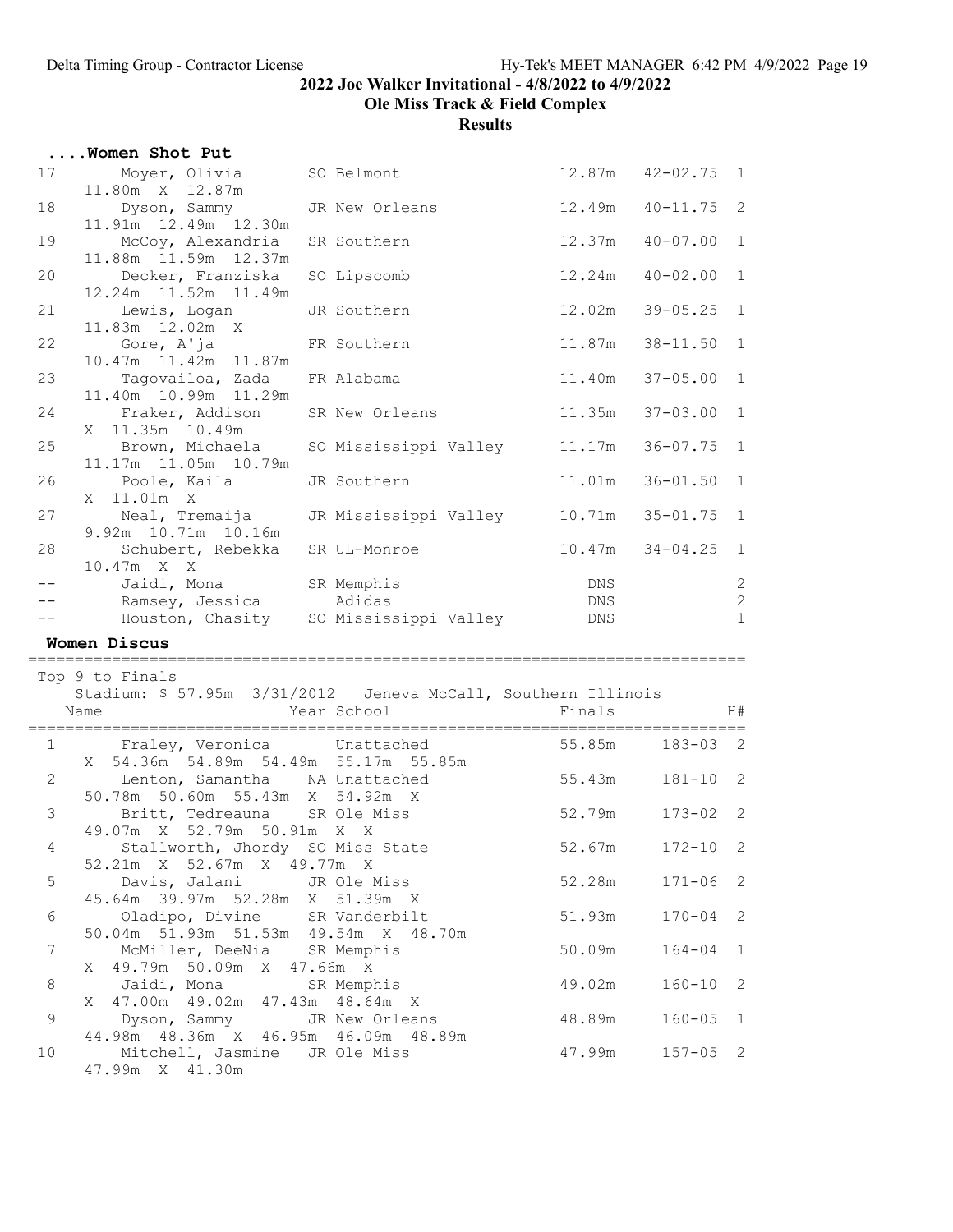Ole Miss Track & Field Complex

|                | Women Discus                                                                                             |                                                                                  |                   |              |                                   |
|----------------|----------------------------------------------------------------------------------------------------------|----------------------------------------------------------------------------------|-------------------|--------------|-----------------------------------|
| 11             | 47.12m  46.58m  X                                                                                        | Moore-Jones, A'veu SR Southern Illinois 47.12m                                   |                   | $154 - 07$ 2 |                                   |
| 12             | 47.09m  43.27m  47.07m                                                                                   | Ingle, Matisen FR Southern Illinois                                              | 47.09m            | $154 - 06$ 2 |                                   |
| 13             | Washington, Briann SO UL-Monroe<br>46.28m X X                                                            |                                                                                  | 46.28m            | $151 - 10$   | $\mathbf{1}$                      |
| 14             | Lewis, Logan<br>40.55m X 43.01m                                                                          | JR Southern                                                                      | 43.01m            | $141 - 01$   | $\mathbf{1}$                      |
| 15             | Grigenas, Karena JR New Orleans<br>42.31m  40.81m  X                                                     |                                                                                  | 42.31m            | $138 - 10$   | $1\,$                             |
| 16             | Bulai, Deborah<br>41.03m X 41.76m                                                                        | SR Ole Miss                                                                      | 41.76m            | $137 - 00$   | $\mathbf{1}$                      |
| 17             | 41.15m X X                                                                                               | Robinson, Bri'Yann JR Southern Illinois                                          | 41.15m            | $135 - 00$   | $\overline{2}$                    |
| 18             | Nosike, Christine<br>38.43m 37.74m<br>X                                                                  | FR Southern Illinois                                                             | 38.43m            | $126 - 01$   | $\mathbf{1}$                      |
| 19             | Tagovailoa, Zada FR Alabama<br>X 37.56m 37.77m                                                           |                                                                                  | 37.77m            | $123 - 11$   | $\mathbf{1}$                      |
| 20             | Poole, Jazzmine SR Southern<br>37.75m X X                                                                |                                                                                  | 37.75m            | $123 - 10$   | $\mathbf{1}$                      |
| 21             | Hart, Lawrenee' JR Southern<br>36.90m X X                                                                |                                                                                  | 36.90m            | $121 - 01$   | $\mathbf{1}$                      |
| 22             | Poole, Kaila JR Southern<br>X 34.10m 32.20m                                                              |                                                                                  | 34.10m            | $111 - 10$   | $\mathbf{1}$                      |
| 23             |                                                                                                          | Brown, Michaela     SO Mississippi Valley                                        | 33.26m            | $109 - 01$   | $\mathbf{1}$                      |
| 24             | X 33.26m X                                                                                               | Neal, Tremaija JR Mississippi Valley 33.17m                                      |                   | $108 - 10$   | $\mathbf{1}$                      |
| $-\,-$         | 33.17m X X<br>Moyer, Olivia                                                                              | SO Belmont                                                                       | FOUL              |              | $\mathbf 1$                       |
| $- -$          | X X X<br>Marvin, Sara FR Unattached<br>X X X                                                             |                                                                                  | FOUL              |              | $\mathbf{2}$                      |
|                | Taiwo, Shey SR Ole Miss                                                                                  | O'Neal, Shauniece SR Southern Illinois<br>Houston, Chasity SO Mississippi Valley | DNS<br>DNS<br>DNS |              | $\sqrt{2}$<br>$\sqrt{2}$<br>$1\,$ |
|                | Women Hammer                                                                                             |                                                                                  |                   |              |                                   |
|                | Top 9 to Finals<br>Name                                                                                  | Stadium: \$76.77m 5/6/2017 Gwen Berry, NYAC/Nike<br>Year School                  | Finals            |              | H#                                |
| $\mathbf 1$    | Stewart, Janeah                                                                                          | Unattached                                                                       | 66.33m            | $217 - 07$   | 2                                 |
| $\mathbf{2}$   | 66.33m X 65.13m 63.93m X<br>X<br>64.82m 61.06m X X 65.21m                                                | O'Neal, Shauniece SR Southern Illinois 65.21m                                    |                   | $213 - 11$   | 2                                 |
| $\mathfrak{Z}$ | X<br>Davis, Jalani                                                                                       | JR Ole Miss                                                                      | 64.37m            | $211 - 02$   | $\mathbf{2}$                      |
| 4              | 60.81m X X 63.72m 64.37m 62.37m<br>Lancaster, Elisia<br>64.20m 64.09m 62.60m X X 63.55m                  | SR Southern Illinois                                                             | 64.20m            | $210 - 07$ 2 |                                   |
| 5              | Simpson, Amber NA Unattached                                                                             |                                                                                  | 63.51m            | $208 - 04$   | 2                                 |
| 6              | 57.95m 60.39m 61.31m 63.51m X 61.54m<br>Mitchell, Jasmine JR Ole Miss<br>61.74m 60.70m 63.15m X X 57.90m |                                                                                  | 63.15m            | $207 - 02$ 2 |                                   |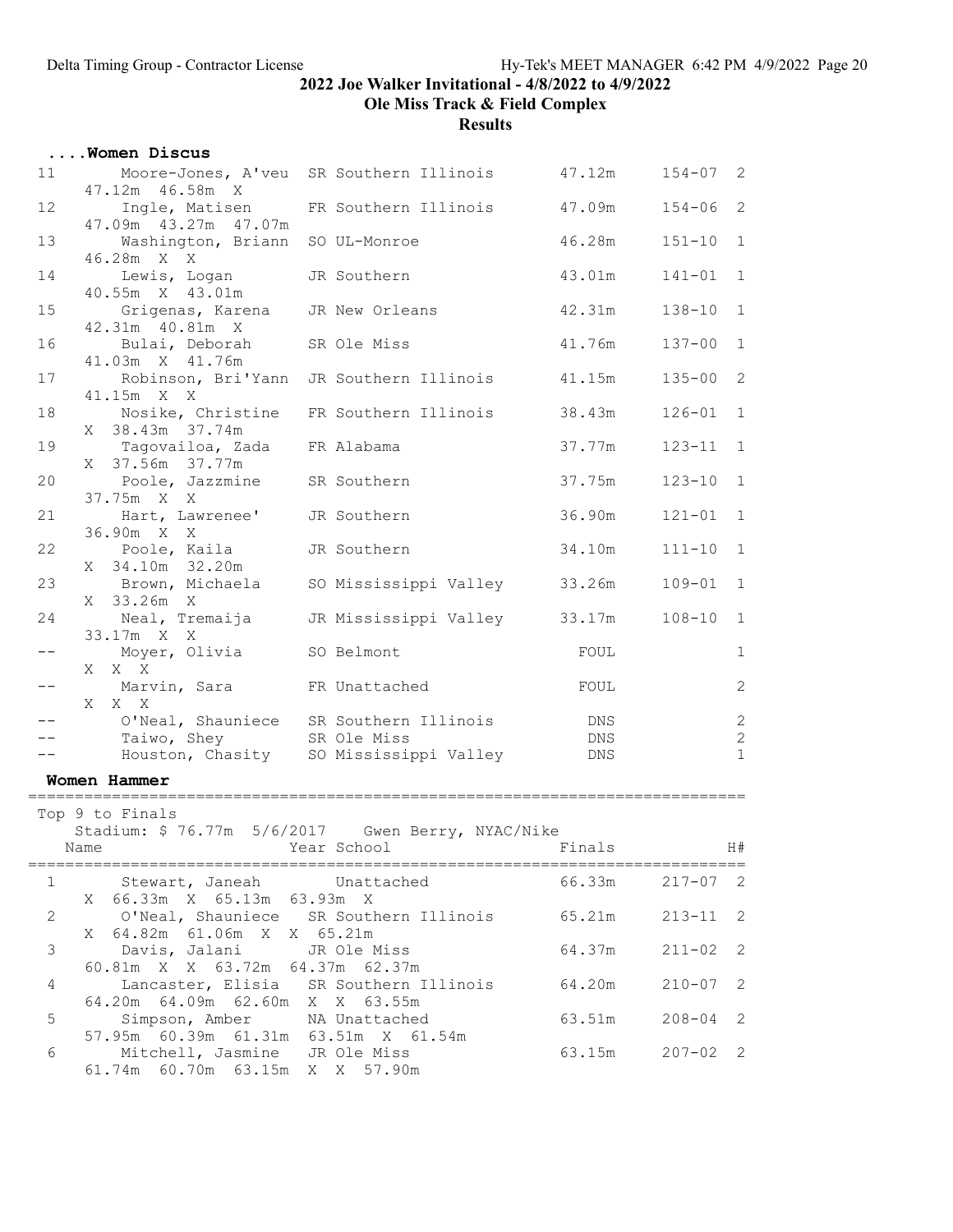Ole Miss Track & Field Complex

|                | Women Hammer                                                                                          |                                         |        |              |                |
|----------------|-------------------------------------------------------------------------------------------------------|-----------------------------------------|--------|--------------|----------------|
| 7 <sup>7</sup> | Mattsson, Jessica SR Belmont<br>X 58.95m 59.58m 60.54m 59.29m X                                       |                                         | 60.54m | $198 - 07$ 2 |                |
| $8\,$          | Jonsdottir, Vigdis SR Memphis<br>X 59.99m 59.29m 59.18m 56.91m 58.88m                                 |                                         | 59.99m | $196 - 10$   | 2              |
| $\mathsf 9$    | Gallagher, Kassidy FR Alabama<br>X 57.78m 59.54m 58.28m X 57.05m                                      |                                         | 59.54m | $195 - 04$   | $1\,$          |
| 10             | Bulai, Deborah SR Ole Miss                                                                            |                                         | 59.09m | $193 - 10$   | $\mathbf{2}$   |
| 11             | 59.09m 55.31m 56.17m<br>McMiller, DeeNia SR Memphis                                                   |                                         | 58.80m | $192 - 11$   | 2              |
| 12             | 56.24m 58.80m X<br>Kunza, Samantha SO Alabama                                                         |                                         | 57.91m | $190 - 00$ 2 |                |
| 13             | 56.82m 57.91m 55.53m<br>Jaidi, Mona SR Memphis                                                        |                                         | 57.61m | $189 - 00$ 2 |                |
| 14             | X 57.61m X<br>Blood, Hannah SO UL-Monroe                                                              |                                         | 56.61m | $185 - 09$   | $\sqrt{1}$     |
| 15             | 53.84m 54.84m 56.61m                                                                                  | Kern, Emily SR Southern Illinois 56.07m |        | $183 - 11$   | 2              |
| 16             | 55.15m 56.07m X<br>Burson, Kaitlyn SO Southern Illinois                                               |                                         | 54.03m | $177 - 03$   | $\mathbf{1}$   |
| 17             | X 54.03m X<br>Sam, Brianna SR UL-Monroe                                                               |                                         | 51.64m | $169 - 05$   | $\overline{1}$ |
| 18             | X 51.28m 51.64m<br>Chambers, Francesc SR Miss State                                                   |                                         | 51.08m | $167 - 07$   | $\mathbf{1}$   |
| 19             | X 51.08m X<br>Dyson, Sammy JR New Orleans                                                             |                                         | 48.69m | $159 - 09$ 1 |                |
| 20             | X 48.69m X<br>McCoy, Alexandria SR Southern                                                           |                                         | 46.89m | $153 - 10$   | $\sqrt{1}$     |
| 21             | 44.61m  46.89m  45.13m<br>Miller, Madison                                                             | FR Alabama                              | 44.36m | $145 - 06$   | $\mathbf{1}$   |
| 22             | 43.77m  41.62m  44.36m<br>Grigenas, Karena JR New Orleans                                             |                                         | 42.74m | $140 - 03$   | $\mathbf{1}$   |
| 23             | 42.74m  42.10m  41.39m<br>Fraker, Addison SR New Orleans                                              |                                         | 41.12m | $134 - 11$   | $\mathbf{1}$   |
| 24             | X 39.97m 41.12m<br>Poole, Jazzmine SR Southern                                                        |                                         | 40.64m | $133 - 04$   | $\mathbf{1}$   |
| 25             | 38.82m 40.64m X<br>Chevalier, Schrell JR Southern                                                     |                                         | 39.73m | $130 - 04$ 1 |                |
| 26             | X 39.73m X<br>Gore, A'ja                                                                              | FR Southern                             | 35.65m | $116 - 11$ 1 |                |
| 27             | X X 35.65m<br>Lewis, Logan                                                                            | JR Southern                             | 35.55m | $116 - 08$ 1 |                |
|                | 35.55m X X<br>Taiwo, Shey                                                                             | SR Ole Miss                             | DNS.   |              | 2              |
|                | Women Javelin                                                                                         |                                         |        |              |                |
|                | Top 9 to Finals                                                                                       |                                         |        |              |                |
|                | Stadium: \$56.17m 3/31/2018 Nicolle Murphy, Minnesota<br>Name                                         | Year School                             | Finals |              | H#             |
| 1              | Poole, Hailey JR Alabama                                                                              |                                         | 47.05m | $154 - 04$ 2 |                |
| 2              | 44.20m  45.81m  45.93m  X  45.59m  47.05m<br>Zelden, Samantha SR Alabama<br>$44.22m$ $46.56m$ X - - - |                                         | 46.56m | $152 - 09$ 2 |                |
|                |                                                                                                       |                                         |        |              |                |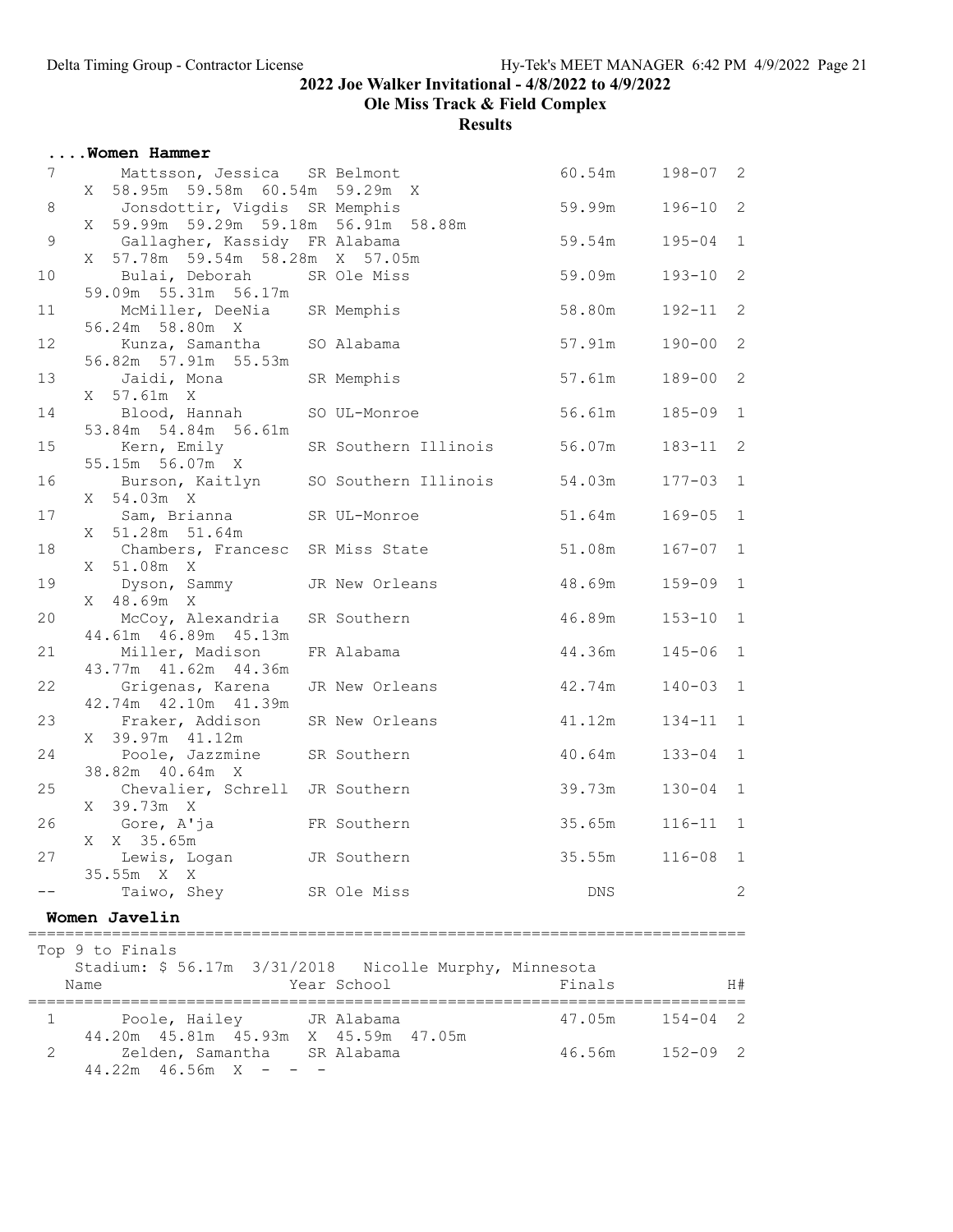Ole Miss Track & Field Complex

Results

|                 | Women Javelin                                                        |                                            |                  |              |                |
|-----------------|----------------------------------------------------------------------|--------------------------------------------|------------------|--------------|----------------|
| $\mathcal{S}$   | Nebl, Elina SO Memphis<br>X 45.33m 43.30m 40.35m 45.37m X            |                                            | 45.37m           | $148 - 10$ 2 |                |
| $\overline{4}$  | Standley, Caroline JR Miss State                                     |                                            | 41 <b>.</b> 81m  | $137 - 02$ 2 |                |
| 5               | 41.00m  40.22m  41.81m  X  39.02m  X<br>Quinn, Maddie JR Belmont     |                                            | 40.61m           | $133 - 03$   | 2              |
| 6               | 39.21m 38.70m 40.61m 39.36m X -<br>Williams, Karmen FR Alabama       |                                            | 37.71m           | $123 - 09$   | $\overline{2}$ |
| $7\phantom{.}$  | 36.48m 37.71m X 36.44m 35.55m 36.72m<br>Hopkins, Kristen SO Alabama  |                                            | 35.83m           | $117 - 07$ 2 |                |
| 8               | X 35.83m X 34.14m X X<br>Oetting, Jenna SO Miss State                |                                            | 35.42m           | $116 - 02$ 1 |                |
| $\mathsf 9$     | 33.98m 32.22m 33.96m 33.82m X 35.42m<br>Maniscalco, Grace SR Belmont |                                            | 35.18m           | $115 - 05$ 2 |                |
| 10              | 35.11m 35.18m 34.33m 34.53m X 33.21m<br>Graves, Uzuri FR Southern    |                                            | 33.54m           | $110 - 00$ 1 |                |
| 11              | $33.54m$ $32.79m$ -<br>Hoselton, Lauren SR Ole Miss                  |                                            | 32.05m           | $105 - 02$ 1 |                |
| 12 <sup>2</sup> | 30.15m X 32.05m<br>Edmundson, Taylor SR Lipscomb                     |                                            | $28.85m$ $94-08$ |              | $\overline{1}$ |
| 13              | 28.60m 28.85m 26.94m<br>Moore, Raelee                                | SO Lipscomb                                | $27.89m$ $91-06$ |              | $\mathbf{1}$   |
| 14              | 26.43m 27.89m X<br>Koontz, Kyra SO Bradley                           |                                            | 26.10m 85-07     |              | 1              |
| 15              | 26.10m X X<br>Hill, Trenity<br>22.69m 20.51m 23.86m                  | SO Mississippi Valley 23.86m 78-03         |                  |              | $\overline{1}$ |
| 16              | Neal, Tremaija<br>22.75m X 23.09m                                    | JR Mississippi Valley 23.09m 75-09 1       |                  |              |                |
| $- -$           | Decker, Franziska SO Lipscomb<br>ND ND ND                            |                                            | ND               |              | $\mathbf{2}$   |
|                 | Jaidi, Mona SR Memphis<br>ND ND ND                                   |                                            | ND <sub>N</sub>  |              | $\mathbf{2}$   |
|                 | X X X                                                                | Brown, Michaela SO Mississippi Valley FOUL |                  |              | $\mathbf{1}$   |

# Heptathlon: #4 Women 200 M Heptathlon

| Name           |                    | Year School    | Finals     |               |                | Wind H# Points |
|----------------|--------------------|----------------|------------|---------------|----------------|----------------|
|                | Broughton, Shayla  | SO Miss State  | 24.87      | $1.3 \quad 2$ |                | 899            |
| $\overline{2}$ | Woodberry, Alexand | JR Miss State  | 24.89      | $1.9 \quad 1$ |                | 897            |
| 3              | Lawson, Savanna    | FR UL-Monroe   | 25.59      | 1.9           | $\overline{1}$ | 833            |
| 4              | Richardson, Anna   | SO Lipscomb    | 25.65      | 1.9           | $\mathbf{1}$   | 828            |
| 5              | Ayiteyfio, Gabby   | FR Little Rock | 25.78      | 1.3           | $\mathcal{L}$  | 817            |
| 6              | McElhaney, Aislinn | SO Lipscomb    | 25.97      | 1.3           | $\mathcal{L}$  | 800            |
|                | Jackson, Bella     | FR Lipscomb    | 25.99      | 1.9           | $\mathbf{1}$   | 798            |
| 8              | Goebel, Meg        | SO Ole Miss    | 26.26      | 1.3           | 2              | 775            |
| 9              | Van Aken, Sara     | JR Ole Miss    | 26.38      | 1.9           | $\mathbf{1}$   | 764            |
| 10             | Dal, Josephine     | JR Vanderbilt  | 26.50      | 1.9           | $\mathbf{1}$   | 754            |
| 11             | Creedon, Jessica   | SR Vanderbilt  | 26.89      | 1.3           | $\mathcal{L}$  | 721            |
| 12             | Sims, Jada         | JR Vanderbilt  | 26.91      | 1.3           | $\mathcal{L}$  | 719            |
| 13             | Heddens, Elise     | FR Auburn      | 26.98      | 1.9           | $\mathbf{1}$   | 713            |
| 14             | Strong, Annie      | FR Ole Miss    | 27.99      | 1.3           | 2              | 632            |
| 15             | Decker, Franziska  | SO Lipscomb    | 30.85      | 1.3           | 2              | 424            |
|                | Poe, Asia          | SR Miss State  | <b>DNF</b> | 1.9           |                |                |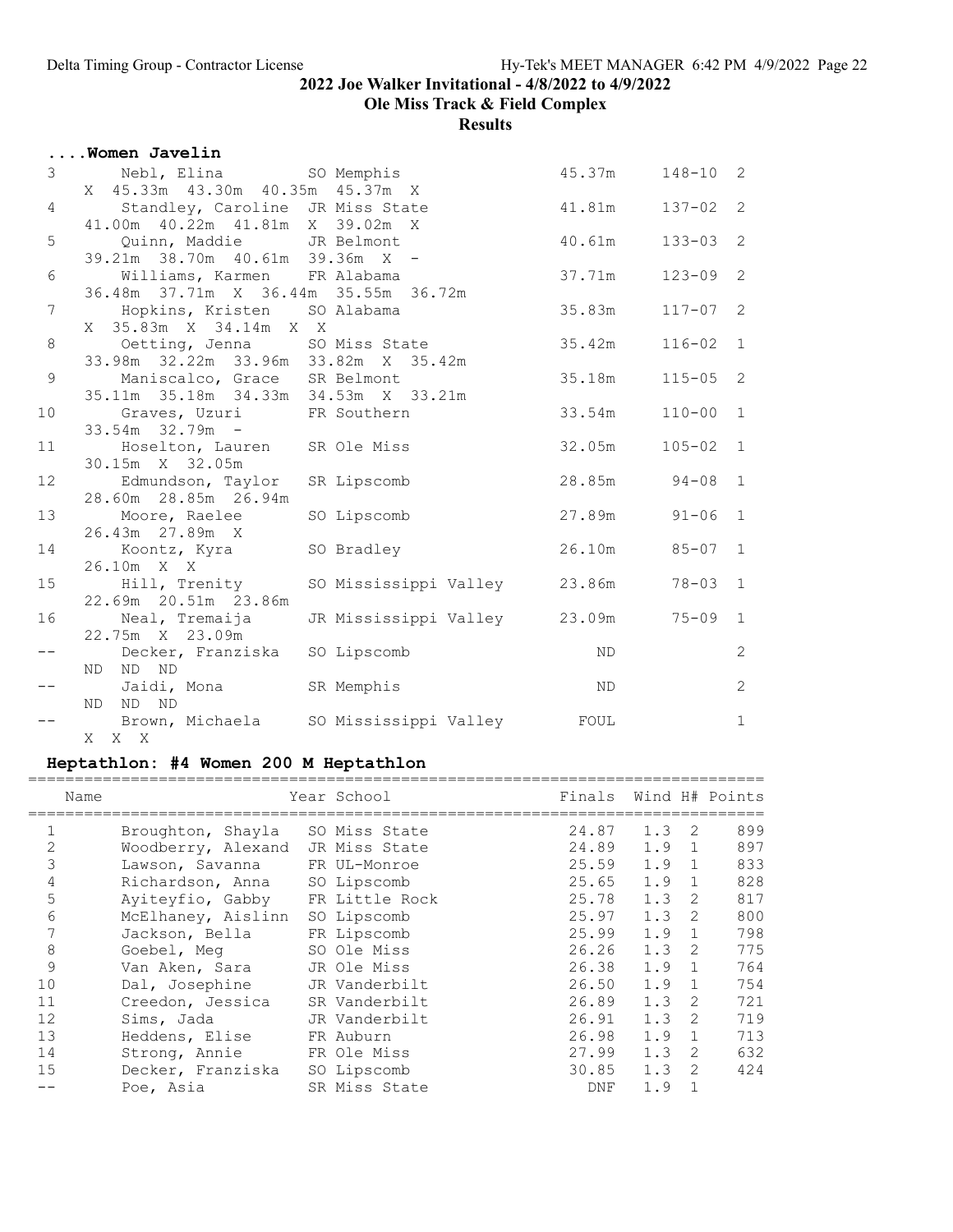## Ole Miss Track & Field Complex

Results

## Heptathlon: #7 Women 800 M Heptathlon

|                   | Year School<br>Name<br>===========<br>=========================                     |            | Finals Points |
|-------------------|-------------------------------------------------------------------------------------|------------|---------------|
|                   | 1 Creedon, Jessica SR Vanderbilt<br>$1:11.141 (1:11.141) 2:25.674 (1:14.533)$       | 2:25.68    | 748           |
| $\overline{2}$    | Richardson, Anna SO Lipscomb<br>$1:12.879$ $(1:12.879)$ $2:26.929$ $(1:14.050)$     | 2:26.93    | 732           |
| 3                 | Jackson, Bella FR Lipscomb<br>$1:13.503$ $(1:13.503)$ $2:30.509$ $(1:17.006)$       | 2:30.51    | 686           |
| 4                 | Broughton, Shayla SO Miss State<br>$1:15.478$ $(1:15.478)$ $2:31.107$ $(1:15.629)$  | 2:31.11    | 679           |
| 5                 | Heddens, Elise FR Auburn<br>$1:10.760$ $(1:10.760)$ $2:31.778$ $(1:21.018)$         | 2:31.78    | 671           |
| 6                 | Van Aken, Sara     JR Ole Miss<br>$1:12.313$ $(1:12.313)$ $2:31.798$ $(1:19.485)$   | 2:31.80    | 670           |
| $7\phantom{.0}$   | Woodberry, Alexand JR Miss State<br>$1:15.378$ $(1:15.378)$ $2:35.459$ $(1:20.081)$ | 2:35.46    | 626           |
| 8                 | Ayiteyfio, Gabby FR Little Rock<br>$1:15.236$ $(1:15.236)$ $2:36.887$ $(1:21.652)$  | 2:36.89    | 609           |
| 9                 | Dal, Josephine JR Vanderbilt<br>$1:14.063$ $(1:14.063)$ $2:37.941$ $(1:23.878)$     | 2:37.95    | 597           |
| 10                | Goebel, Meg SO Ole Miss<br>$1:15.910$ $(1:15.910)$ $2:38.230$ $(1:22.320)$          | 2:38.23    | 593           |
| 11                | Lawson, Savanna FR UL-Monroe<br>$1:16.431$ $(1:16.431)$ $2:39.388$ $(1:22.958)$     | 2:39.39    | 580           |
| $12 \overline{ }$ | Strong, Annie FR Ole Miss<br>$1:16.037$ $(1:16.037)$ $2:39.746$ $(1:23.709)$        | 2:39.75    | 576           |
|                   | Poe, Asia SR Miss State                                                             | DNS        |               |
|                   | Sims, Jada JR Vanderbilt                                                            | DNS        |               |
|                   | McElhaney, Aislinn SO Lipscomb                                                      | DNS        |               |
|                   | Decker, Franziska<br>SO Lipscomb                                                    | <b>DNS</b> |               |

# Heptathlon: #1 Women 100 M Hurdles Heptathlon

| Name |                    | Year School    | Finals          |          |                         | Wind H# Points |            |
|------|--------------------|----------------|-----------------|----------|-------------------------|----------------|------------|
|      | Broughton, Shayla  | SO Miss State  | 13.40           | 1.3      | $\overline{\mathbf{3}}$ | 1065           |            |
| 2    | Dal, Josephine     | JR Vanderbilt  | 14.16           | 1.5      | $\overline{4}$          | 956            |            |
| 3    | Goebel, Meg        | SO Ole Miss    | $14.47$ $1.7$ 1 |          |                         | 913            |            |
| 4    | Woodberry, Alexand | JR Miss State  | 14.50           | $-0.4$ 2 |                         | 909            |            |
| 5    | Van Aken, Sara     | JR Ole Miss    | 14.85           | 1.7 1    |                         | 862            |            |
| 6    | Heddens, Elise     | FR Auburn      | 14.96           | 1.5 4    |                         |                | 847 14.957 |
|      | Lawson, Savanna    | FR UL-Monroe   | 14.96           | $-0.4$ 2 |                         |                | 847 14.958 |
| 8    | Jackson, Bella     | FR Lipscomb    | $15.01$ $1.3$ 3 |          |                         | 840            |            |
| 9    | Sims, Jada         | JR Vanderbilt  | 15.18           | 1.7      | $\overline{1}$          | 818            |            |
| 10   | Creedon, Jessica   | SR Vanderbilt  | $15.22 \t1.3$   |          | $\overline{\mathbf{3}}$ | 813            |            |
| 11   | McElhaney, Aislinn | SO Lipscomb    | $15.33$ $1.3$   |          | - 3                     | 799            |            |
| 12   | Richardson, Anna   | SO Lipscomb    | 15.36           | 1.5      | 4                       | 795            |            |
| 13   | Ayiteyfio, Gabby   | FR Little Rock | 15.88           | $-0.4$   | 2                       | 729            |            |
| 14   | Strong, Annie      | FR Ole Miss    | 16.21           | $-0.4$   | 2                       | 689            |            |
|      | Poe, Asia          | SR Miss State  | DNF             | 1.5      | 4                       |                |            |
|      | Decker, Franziska  | SO Lipscomb    | DNF             | 1.7      |                         |                |            |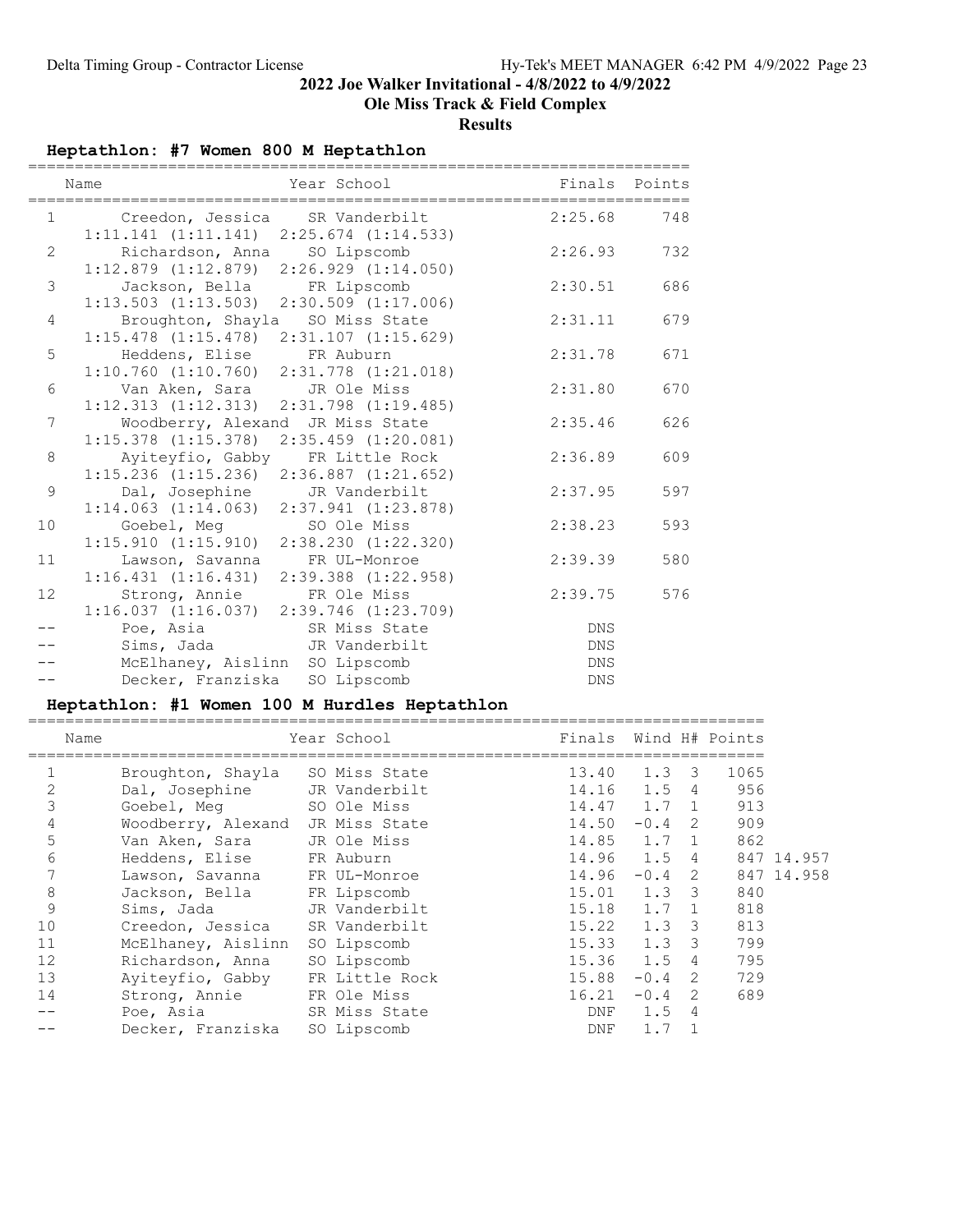## Ole Miss Track & Field Complex

#### Results

Heptathlon: #2 Women High Jump Heptathlon

|       | Name | Year School Finals Points                                                                                          | =============== |  |     |                   |     |
|-------|------|--------------------------------------------------------------------------------------------------------------------|-----------------|--|-----|-------------------|-----|
|       |      | 1 Van Aken, Sara JR Ole Miss 1.74m 5-08.50<br>1.65 1.68 1.71 1.74 1.77<br>O O XO XXO XXX                           |                 |  |     |                   | 903 |
|       |      | 2 Jackson, Bella FR Lipscomb 1.71m 5-07.25 867<br>1.38 1.41 1.44 1.47 1.50 1.53 1.56 1.59 1.62 1.65 1.68 1.71 1.74 |                 |  |     |                   |     |
|       |      | 3 Broughton, Shayla SO Miss State<br>1.38 1.41 1.44 1.47 1.50 1.53 1.56 1.59 1.62 1.65                             |                 |  |     | 1.62m 5-03.75 759 |     |
|       |      | 4 Creedon, Jessica SR Vanderbilt<br>1.38 1.41 1.44 1.47 1.50 1.53 1.56 1.59 1.62<br>--- --- --- 0 0 0 0 0 XXX      |                 |  |     | $1.59m$ $5-02.50$ | 724 |
|       |      | 4 Richardson, Anna SO Lipscomb<br>1.38 1.41 1.44 1.47 1.50 1.53 1.56 1.59 1.62<br>--- --- --- --- 0 0 XO XXO XXX   |                 |  |     | $1.59m$ $5-02.50$ | 724 |
|       |      | 6 Goebel, Meg SO Ole Miss<br>1.38 1.41 1.44 1.47 1.50 1.53 1.56 1.59<br>--- --- --- --- --- XO O XXX               |                 |  |     | $1.56m$ $5-01.25$ | 689 |
|       |      | 6 Dal, Josephine JR Vanderbilt<br>1.38 1.41 1.44 1.47 1.50 1.53 1.56 1.59<br>--- --- --- --- 0 0 0 XXX             |                 |  |     | $1.56m$ $5-01.25$ | 689 |
| 6     |      | Woodberry, Alexand JR Miss State<br>1.38 1.41 1.44 1.47 1.50 1.53 1.56 1.59<br>--- --- --- XO O XO O XXX           |                 |  |     | $1.56m$ $5-01.25$ | 689 |
|       |      | 6 Sims, Jada JR Vanderbilt<br>1.38 1.41 1.44 1.47 1.50 1.53 1.56 1.59<br>--- --- --- O XO XO XXO XXX               |                 |  |     | $1.56m$ $5-01.25$ | 689 |
|       |      | 10 Ayiteyfio, Gabby FR Little Rock<br>1.38 1.41 1.44 1.47 1.50 1.53 1.56<br>--- 0 0 0 0 XXO XXX                    |                 |  |     | $1.53m$ $5-00.25$ | 655 |
|       |      | 10 Heddens, Elise FR Auburn<br>1.38 1.41 1.44 1.47 1.50 1.53 1.56<br>--- --- --- 0 XO 0 X--                        |                 |  |     | $1.53m$ $5-00.25$ | 655 |
| 12    |      | McElhaney, Aislinn SO Lipscomb<br>1.38 1.41 1.44 1.47 1.50 1.53<br>O XO XXO O XXO XXX                              |                 |  |     | $1.50m$ $4-11.00$ | 621 |
|       |      | 13 Strong, Annie FR Ole Miss<br>1.38 1.41 1.44 1.47 1.50<br>$---$<br>O XO XXX                                      |                 |  |     | $1.47m$ $4-09.75$ | 588 |
| 14    |      | Lawson, Savanna<br>1.38 1.41 1.44 1.47<br>XXO XO<br>O XX                                                           | FR UL-Monroe    |  |     | $1.44m$ $4-08.75$ | 555 |
| 14    |      | Decker, Franziska<br>1.38 1.41 1.44 1.47<br>O XO O XXX                                                             | SO Lipscomb     |  |     | $1.44m$ $4-08.75$ | 555 |
| $- -$ |      | Poe, Asia                                                                                                          | SR Miss State   |  | DNS |                   |     |

## Heptathlon: #5 Women Long Jump Heptathlon

| Name | Year School                                                           | Finals Wind |                            | Points |
|------|-----------------------------------------------------------------------|-------------|----------------------------|--------|
|      | Woodberry, Alexand JR Miss State<br>$X(0.9)$ 5.88m (-0.6) 5.66m (0.3) |             | $5.88m - 0.6$ 19-03.50 813 |        |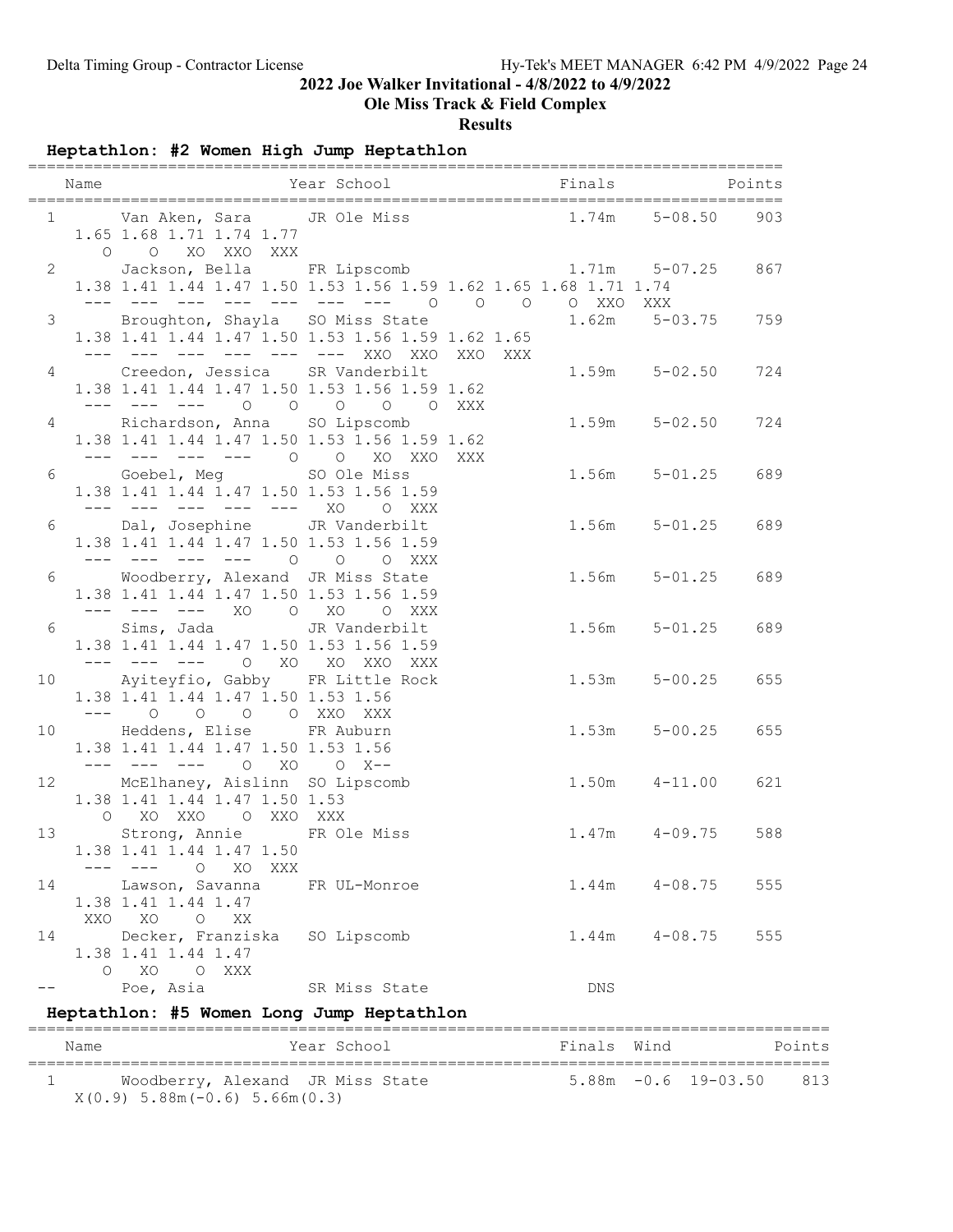# Ole Miss Track & Field Complex

Results

|                 | Heptathlon: #5 Women Long Jump Heptathlon                                                                     |                                   |             |     |                          |     |
|-----------------|---------------------------------------------------------------------------------------------------------------|-----------------------------------|-------------|-----|--------------------------|-----|
|                 | $X(3.0)$ 5.81m $(2.4)$ $X(-0.3)$                                                                              | 2 Broughton, Shayla SO Miss State |             |     | 5.81m  2.4  19-00.75     | 792 |
|                 | 3 Van Aken, Sara JR Ole Miss                                                                                  |                                   |             |     | $5.49m$ $2.8$ $18-00.25$ | 697 |
|                 | $5.49m(2.8)$ $X(2.2)$ $4.48m(-1.0)$<br>4 Lawson, Savanna FR UL-Monroe                                         |                                   |             |     | $5.39m$ $2.4$ $17-08.25$ | 668 |
|                 | 5.39m(2.4) 5.39m(1.8) X(0.8)<br>5 Jackson, Bella FR Lipscomb<br>$5.30m(1.2) 5.01m(2.5) 4.97m(-1.9)$           |                                   |             |     | 5.30m 1.2 17-04.75       | 643 |
|                 | 6 Dal, Josephine JR Vanderbilt<br>5.21m(1.0) 5.06m(1.9) 5.10m(0.8)                                            |                                   |             |     | $5.21m$ $1.0$ $17-01.25$ | 617 |
|                 | 7 Richardson, Anna SO Lipscomb                                                                                |                                   |             |     | 5.20m 1.2 17-00.75       | 614 |
|                 | $5.16m(-0.6) X(0.8) 5.20m(1.2)$<br>8 Heddens, Elise FR Auburn<br>5.16m(0.9) 5.07m(0.8) 5.01m(0.6)             |                                   |             |     | $5.16m$ 0.9 16-11.25     | 603 |
| 9               | Ayiteyfio, Gabby FR Little Rock                                                                               |                                   |             |     | $5.08m$ $1.9$ $16-08.00$ | 581 |
|                 | $X(1.3)$ 5.08m $(1.9)$ 4.87m $(-0.2)$<br>10 Goebel, Meg SO Ole Miss<br>$4.99m(2.3)$ $4.94m(1.9)$ $4.81m(1.2)$ |                                   |             |     | 4.99m 2.3 16-04.50       | 557 |
| 11              | Creedon, Jessica SR Vanderbilt<br>$4.95m(2.3)$ $4.91m(1.3)$ $X(-0.2)$                                         |                                   |             |     | $4.95m$ $2.3$ $16-03.00$ | 546 |
| 12 <sup>7</sup> | Strong, Annie FR Ole Miss<br>$4.78m(0.7)$ $4.56m(-0.2)$ $4.80m(-1.2)$                                         |                                   |             |     | $4.80m - 1.2$ 15-09.00   | 506 |
|                 | 13 Decker, Franziska SO Lipscomb                                                                              |                                   |             |     | $4.74m$ $2.1$ $15-06.75$ | 490 |
|                 | $X(2, 4)$ 4.74m $(2, 1)$ 4.32m $(-1, 6)$<br>-- McElhaney, Aislinn SO Lipscomb                                 |                                   | <b>EOUL</b> |     |                          |     |
|                 | $X(1.2) -$<br>-- Poe, Asia SR Miss State                                                                      |                                   | DNS         | NWI |                          |     |
|                 | -- Sims, Jada JR Vanderbilt                                                                                   |                                   | DNS         | NWI |                          |     |

# Heptathlon: #3 Women Shot Put Heptathlon

|                | Name                                                     | Year School   | Finals |                     | Points |
|----------------|----------------------------------------------------------|---------------|--------|---------------------|--------|
| $\mathbf{1}$   | Decker, Franziska SO Lipscomb<br>12.40m X 11.94m         |               |        | $12.40m$ $40-08.25$ | 688    |
| $\overline{2}$ | Broughton, Shayla SO Miss State<br>X 11.52m 11.26m       |               |        | $11.52m$ $37-09.50$ | 629    |
| $\mathfrak{Z}$ | Woodberry, Alexand<br>X 10.08m 11.34m                    | JR Miss State | 11.34m | 37-02.50            | 618    |
| $\overline{4}$ | Van Aken, Sara     JR Ole Miss<br>11.33m  11.20m  11.06m |               | 11.33m | $37 - 02.25$        | 617    |
| 5              | Creedon, Jessica<br>9.62m 10.39m 9.74m                   | SR Vanderbilt | 10.39m | $34 - 01.25$        | 555    |
| 6              | McElhaney, Aislinn<br>10.26m 9.01m 10.08m                | SO Lipscomb   | 10.26m | $33 - 08.00$        | 546    |
| 7              | Richardson, Anna<br>10.00m  10.23m  9.80m                | SO Lipscomb   | 10.23m | $33 - 06.75$        | 545    |
| 8              | Sims, Jada<br>8.31m 9.77m 8.94m                          | JR Vanderbilt | 9.77m  | $32 - 00.75$        | 514    |
| 9              | Heddens, Elise<br>9.14m 9.12m 9.70m                      | FR Auburn     | 9.70m  | $31 - 10.00$        | 510    |
| 10             | Ayiteyfio, Gabby FR Little Rock<br>9.50m 8.00m 8.74m     |               | 9.50m  | $31 - 02.00$        | 497    |
| 11             | Dal, Josephine JR Vanderbilt<br>8.58m 8.78m 7.56m        |               | 8.78m  | 28-09.75            | 450    |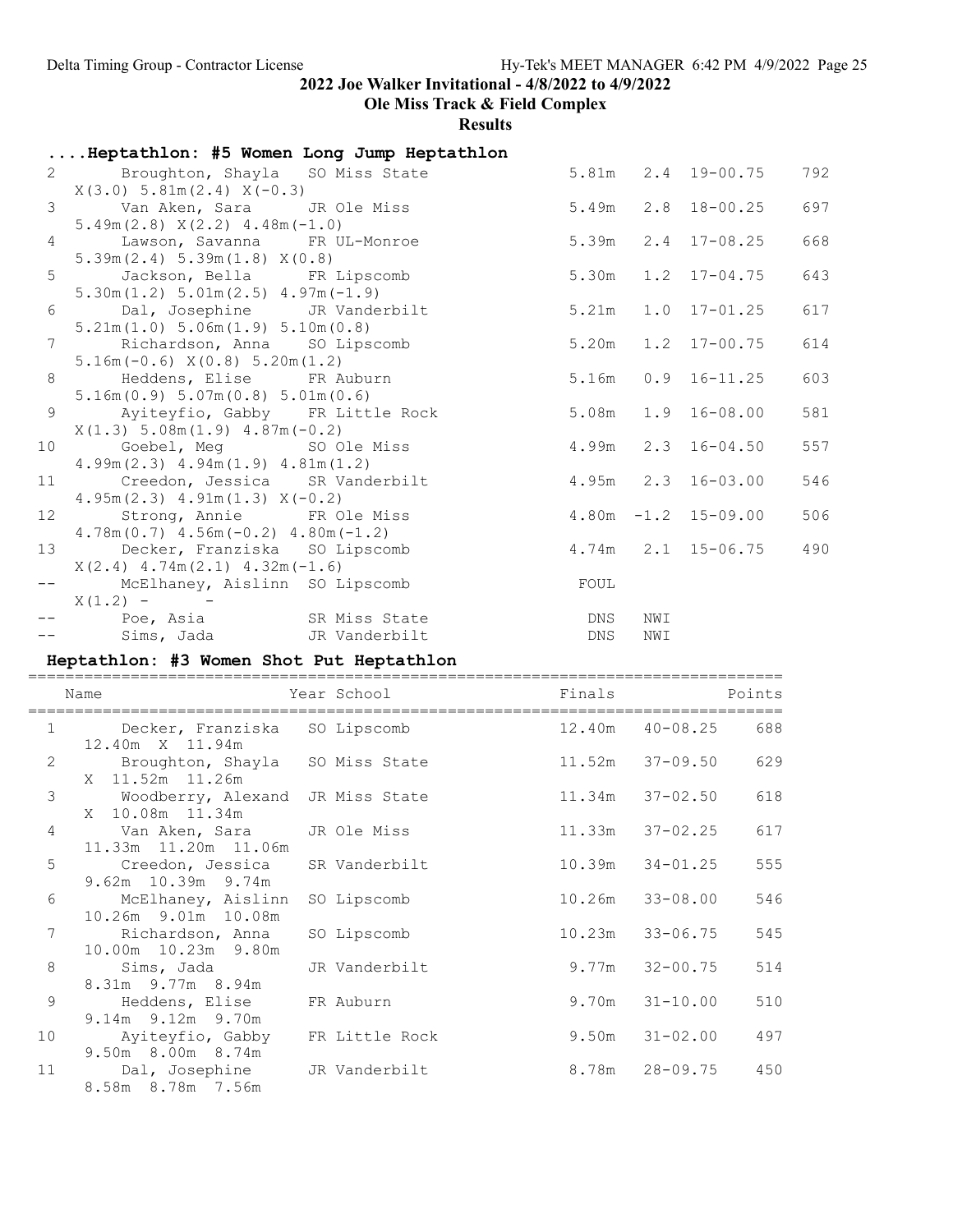Ole Miss Track & Field Complex

### Results

|    | Heptathlon: #3 Women Shot Put Heptathlon |               |            |                    |     |
|----|------------------------------------------|---------------|------------|--------------------|-----|
| 12 | Lawson, Savanna                          | FR UL-Monroe  | 8.65m      | 28-04.50           | 441 |
|    | 8.00m 8.65m 8.09m                        |               |            |                    |     |
|    | 13 Jackson, Bella                        | FR Lipscomb   |            | $8.49m$ $27-10.25$ | 431 |
|    | 8.32m 8.07m 8.49m                        |               |            |                    |     |
| 13 | Strong, Annie                            | FR Ole Miss   |            | $8.49m$ $27-10.25$ | 431 |
|    | 8.09m X 8.49m                            |               |            |                    |     |
| 15 | Goebel, Meg                              | SO Ole Miss   |            | $7.87m$ $25-10.00$ | 391 |
|    | 7.75m 7.87m 7.60m                        |               |            |                    |     |
|    | Poe, Asia                                | SR Miss State | <b>DNS</b> |                    |     |

# Heptathlon: #6 Women Javelin Heptathlon

|                | Name                                                          | <b>Example 19</b> Finals<br>Year School |                          | <b>Example 19</b> Points |     |
|----------------|---------------------------------------------------------------|-----------------------------------------|--------------------------|--------------------------|-----|
|                | 1 Van Aken, Sara JR Ole Miss<br>36.21m 35.21m 32.68m          |                                         | 36.21m 118-09            |                          | 595 |
| $\overline{2}$ | Richardson, Anna SO Lipscomb<br>34.07m 31.62m 32.12m          |                                         | $34.07m$ $111-09$        |                          | 554 |
| $\mathcal{S}$  | Decker, Franziska<br>29.14m 32.01m 32.66m                     | SO Lipscomb                             | $32.66m$ $107-02$        |                          | 527 |
| $\overline{4}$ | Broughton, Shayla SO Miss State<br>31.76m 32.30m X            |                                         | 32.30m                   | $106 - 00$               | 520 |
| 5              | Lawson, Savanna FR UL-Monroe<br>29.16m  28.87m  22.92m        |                                         | 29.16m 95-08             |                          | 461 |
| 6              | Creedon, Jessica<br>26.77m 29.07m 26.55m                      | SR Vanderbilt                           | 29.07m                   | $95 - 04$                | 459 |
| 7              | Ayiteyfio, Gabby FR Little Rock<br>28.12m  24.13m  27.18m     |                                         | 28.12m                   | $92 - 03$                | 441 |
| 8              | Woodberry, Alexand<br>25.50m 26.75m 20.89m                    | JR Miss State                           | 26.75m 87-09             |                          | 415 |
| 9              | Strong, Annie<br>23.59m 23.99m 24.45m                         | FR Ole Miss                             | 24.45m                   | $80 - 02$                | 372 |
| 10             | Goebel, Meg SO Ole Miss<br>21.73m   23.72m   12.85m           |                                         | 23.72m                   | $77 - 10$                | 358 |
| 11             | Dal, Josephine JR Vanderbilt<br>18.66m X 19.93m               |                                         | 19.93m                   | $65 - 05$                | 288 |
| 12             | Heddens, Elise FR Auburn<br>18.89m 18.67m 16.11m              |                                         | 18.89m                   | $62 - 00$                | 268 |
| 13             | Jackson, Bella FR Lipscomb<br>18.80m X X                      |                                         | 18.80m                   | $61 - 08$                | 267 |
|                | Sims, Jada JR Vanderbilt                                      |                                         | <b>EXECUTE DNS</b>       |                          |     |
|                | Poe, Asia and SR Miss State<br>McElhaney, Aislinn SO Lipscomb |                                         | <b>DNS</b><br><b>DNS</b> |                          |     |

#### Women Heptathlon

|                       | Stadium: \$ 6033 4/18/2004 Hyleas Fountain, Georgia<br>Name                                                         | Year School                                                                                  | Finals                                       | H# |
|-----------------------|---------------------------------------------------------------------------------------------------------------------|----------------------------------------------------------------------------------------------|----------------------------------------------|----|
| 2<br>3<br>4<br>5<br>6 | Broughton, Shayla<br>Van Aken, Sara<br>Woodberry, Alexand<br>Richardson, Anna<br>Creedon, Jessica<br>Jackson, Bella | SO Miss State<br>JR Ole Miss<br>JR Miss State<br>SO Lipscomb<br>SR Vanderbilt<br>FR Lipscomb | 5343<br>5108<br>4967<br>4792<br>4566<br>4532 |    |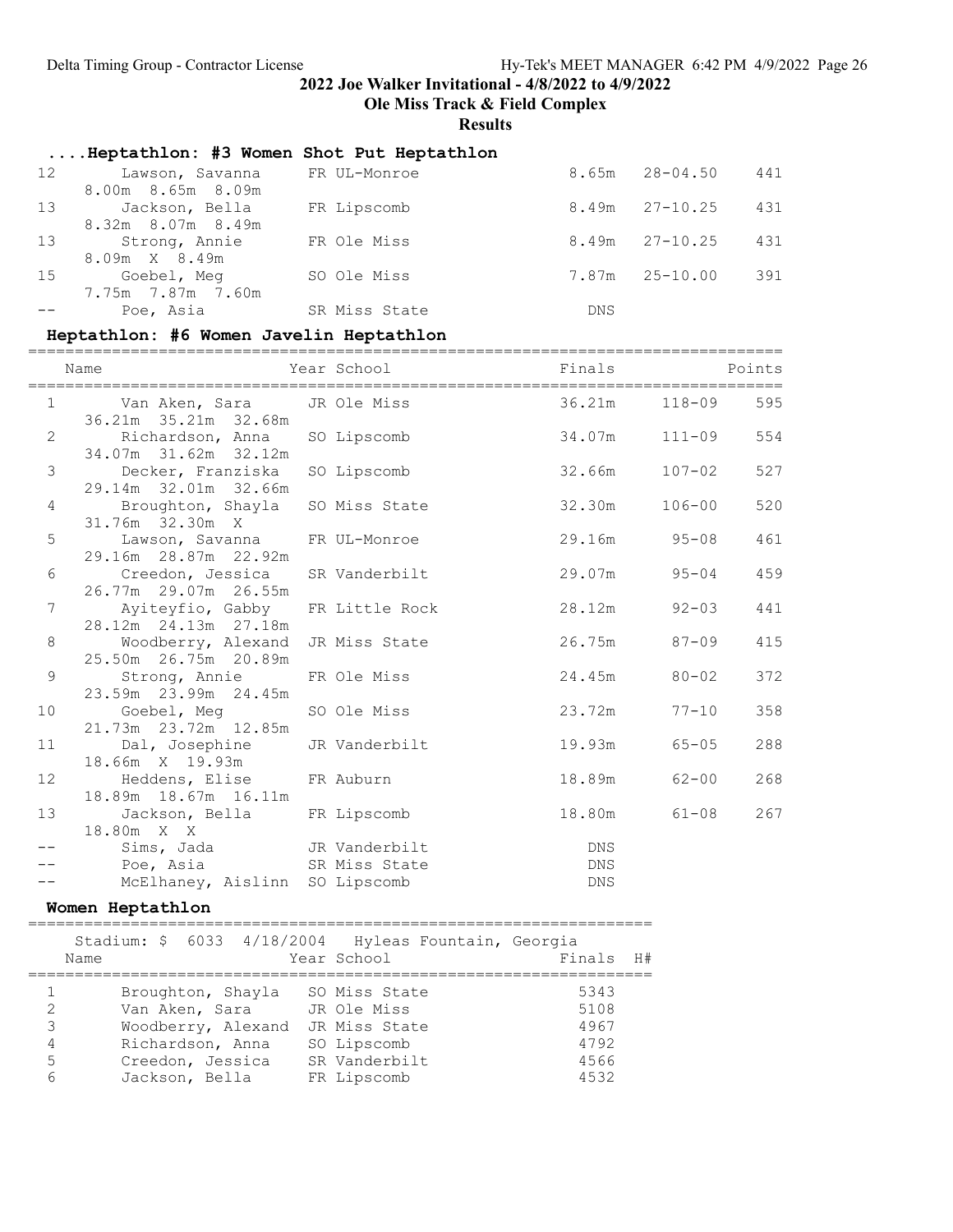Ole Miss Track & Field Complex

#### Results

#### ....Women Heptathlon

|    | Lawson, Savanna  | FR UL-Monroe   | 4385 |
|----|------------------|----------------|------|
| 8  | Dal, Josephine   | JR Vanderbilt  | 4351 |
| 9  | Ayiteyfio, Gabby | FR Little Rock | 4329 |
| 10 | Goebel, Meg      | SO Ole Miss    | 4276 |
| 11 | Heddens, Elise   | FR Auburn      | 4267 |
| 12 | Strong, Annie    | FR Ole Miss    | 3794 |

#### Men 100 M

========================================================================

|                  | Stadium: \$ 9.96 4/23/2011 Michael Rodgers |                            |            |                                 |                |
|------------------|--------------------------------------------|----------------------------|------------|---------------------------------|----------------|
|                  | Name                                       | Year School                |            | Finals Wind H#                  |                |
|                  |                                            |                            |            |                                 |                |
| 1                | Grant, Christopher JR Auburn               |                            | 10.38      | $-0.5$<br>1                     |                |
| $\sqrt{2}$       | Dryer, Elijah SR Ole Miss                  |                            |            | $10.47 - 0.5$ 1                 |                |
| 3                | Smiley, Brandon                            | SR Auburn                  | 10.52      | $-0.5$ 1                        |                |
| 4                | Reese, Jason                               | JR Auburn                  |            | $10.55$ $0.8$<br>$\overline{c}$ |                |
| 5                | Robinson, Keith                            | JR UL-Monroe               | 10.62      | $\mathbf{1}$<br>$-0.5$          |                |
| 6                | Amaar, Ahmed                               | SR Lipscomb                | 10.63      | $-0.5$<br>$\mathbf{1}$          |                |
| $\boldsymbol{7}$ | Forde, Julian                              | FR New Orleans             | 10.72      | $\mathbf{2}$<br>0.8             |                |
| $\,8\,$          | Star, Ryan                                 | FR Ole Miss                | 10.74      | $\overline{c}$<br>0.8           |                |
| $\overline{9}$   | Donatelli, Christi                         | FR Southern Illinois 10.86 |            | $\mathfrak{Z}$<br>0.5           |                |
| 10               | Melancon, Mason                            | JR New Orleans             | 10.89      |                                 | $0.8$ 2 10.882 |
| 11               | Johnson, Jaden                             | JR Southern Illinois 10.89 |            |                                 | $0.5$ 3 10.890 |
| 12               | Lewis, Kaleb                               | FR Lipscomb                | 10.95      | 5.24                            |                |
| 13               | Bilbo, Devin                               | FR UL-Monroe               | 11.01      | 5.24                            |                |
| 14               | Cummings, Ellis                            | SO New Orleans             | 11.03      |                                 | $0.8$ 2 11.026 |
| 15               | Ross, Donovan                              | JR Lipscomb                | 11.03      |                                 | $0.5$ 3 11.029 |
| 16               | Rieker, Eli                                | FR Bradley                 | 11.14      | 0.5<br>3                        |                |
| 17               | Smith, Dwight                              | SR Mississippi Valley      | 11.27      | $\mathcal{S}$<br>0.5            |                |
| 18               | McEvoy, Joseph                             | FR UL-Monroe               | 11.39      | 0.5<br>3                        |                |
|                  | Nervis, DeAnthony                          | SO Southern                | DNF        | $\mathbf{1}$<br>$-0.5$          |                |
|                  | Sumner, Preston                            | FR Southern Illinois       | DNS        | 3<br>0.5                        |                |
|                  | Agostino, Kareem                           | SO Miss State              | DNS        | 5.2<br>$\overline{4}$           |                |
|                  | Moore, Okheme                              | JR Miss State              | DNS        | $-0.5$<br>$\mathbf{1}$          |                |
|                  | Blue, Eugentavious                         | JR Mississippi Valley      | DNS        | $\overline{4}$<br>5.2           |                |
|                  | Whitehead, D'Angel                         | JR Memphis                 | DNS        | $\overline{2}$<br>0.8           |                |
|                  | Murray, Jevony                             | SR Auburn                  | DNS        | $\mathbf{1}$<br>$-0.5$          |                |
|                  | Barrow, Jordan                             | SO Miss State              | DNS        | $\overline{c}$<br>0.8           |                |
|                  | Mosley, Anthony                            | JR Mississippi Valley      | DNS        | 5.2<br>$\overline{4}$           |                |
|                  | Rinomhota, Tichafa FR Miss State           |                            | DNS        | $\overline{4}$<br>5.2           |                |
|                  | Grant, James                               | SO New Orleans             | DNS        | $\overline{c}$<br>0.8           |                |
|                  | Vance, Shemar                              | SR Memphis                 | DNS        | $\overline{2}$<br>0.8           |                |
| --               | Miller, Justin                             | FR Memphis                 | <b>DNS</b> | 3<br>0.5                        |                |
|                  |                                            |                            |            |                                 |                |

#### Men 200 M

======================================================================== Stadium: \$ 20.32 4/14/2012 Anaso Jobodwana, JSU Name  $Year School$  Finals Wind H# ======================================================================== 1 Dryer, Elijah SR Ole Miss 21.06 0.6 1 2 Imes, Jonathan SR Lipscomb 21.34 0.6 1 3 Ward, Deven JR Lipscomb 21.75 0.6 1 4 Hamilton, Jeremiah FR Southern Illinois 21.81 0.2 2 5 Amaar, Ahmed SR Lipscomb 21.88 0.6 1 6 Weasby, Isaiah SO Ole Miss 22.13 0.2 2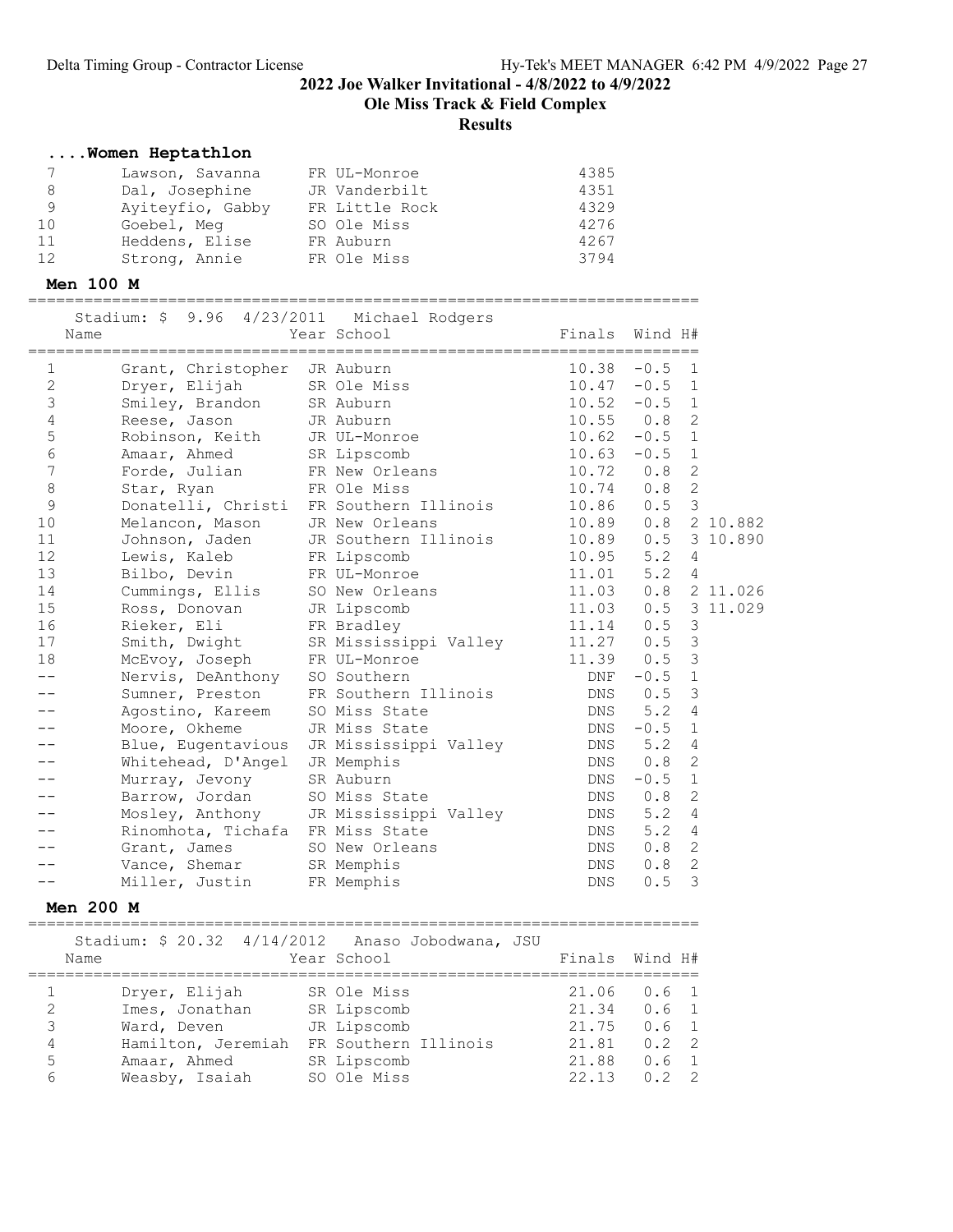Ole Miss Track & Field Complex

Results

|         | Men 200 M          |                                         |            |                  |                |
|---------|--------------------|-----------------------------------------|------------|------------------|----------------|
| 7       |                    | Williams, Darrione SO Southern Illinois | 22.21      | 0.2              | 2              |
| $\,8\,$ | Vance, Shemar      | SR Memphis                              | 22.30      | 0.2              | 2              |
| 9       | Simpson, Jacari    | FR Memphis                              | 22.38      | 0.33             |                |
| 10      | Lewis, Kaleb       | FR Lipscomb                             | 22.46      | 1.6              | $\overline{4}$ |
| 11      | Johnson, Jaden     | JR Southern Illinois 22.54              |            | 0.2              | 2              |
| 12      | Loredo, Juan       | JR UL-Monroe                            | 22.59      | 0.2              | 2              |
| 13      | Thompson, Jordan   | JR Southern                             | 22.66      | 1.6              | $\overline{4}$ |
| 14      | White, Joseph      | FR UL-Monroe                            | 22.69      | 0.2              | 2              |
| 15      | Rieker, Eli        | FR Bradley                              | 22.76      | 0.3              | -3             |
| 16      | Bilbo, Devin       | FR UL-Monroe                            | 22.88      | 0.3              | 3              |
| 17      | Alexander, Ta'Card | FR Southern                             | 23.01      | 1.6              | $\overline{4}$ |
| 18      | Roberts, Kavin     | SO Southern                             | 23.14      |                  | $0.3$ 3 23.133 |
| 19      | Ross, Donovan      | JR Lipscomb                             | 23.14      |                  | $0.3$ 3 23.134 |
| 20      | Sowell, Devin      | FR Southern                             | 23.21      | 1.6 4            |                |
| 21      | Chevalier, Terrell | SR Southern                             | 23.63      | 1.6              | $\overline{4}$ |
| 22      | Baker, Malik       | SO Lipscomb                             | 23.80      | 0.3              | 3              |
|         | Kemp, Dimitri      | FR Lipscomb                             | DNS        | $0.3 \quad 3$    |                |
|         | Whitehead, D'Angel | JR Memphis                              | DNS        | 0.2              | 2              |
|         | Sheppard, Elijah   | SR Belmont                              | DNS        | 0.33             |                |
|         | Kone, Ismael       | SO New Orleans                          | DNS        | 0.6 <sub>1</sub> |                |
|         | Nervis, DeAnthony  | SO Southern                             | DNS        | 0.6              | 1              |
|         | Cummings, Elliott  | JR New Orleans                          | <b>DNS</b> | 0.6              | 1              |

#### Men 400 M

===================================================================

|    | Stadium: \$ 45.16 5/16/2004 Kelly Willie, LSU<br>Name | Year School           | Finals     | H#             |
|----|-------------------------------------------------------|-----------------------|------------|----------------|
| 1  | Weasby, Isaiah                                        | SO Ole Miss           | 48.30      | 1              |
| 2  | Sherrod, Corey                                        | SR Southern Illinois  | 48.80      | $\mathbf{1}$   |
| 3  | Dempsey, Dalton                                       | SR Miss State         | 48.92      | $\overline{1}$ |
| 4  | Loredo, Juan                                          | JR UL-Monroe          | 49.03      | $\mathbf{1}$   |
| 5  | White, Joseph                                         | FR UL-Monroe          | 49.11      | $\mathbf{1}$   |
| 6  | Wilson, Demontae                                      | JR Lipscomb           | 49.50      | $\mathbf{1}$   |
|    | Hamilton, Jeremiah                                    | FR Southern Illinois  | 49.83      | 2              |
| 8  | Fuller, Qua'Jon                                       | SO Belmont            | 49.89      | 1              |
| 9  | Sheppard, Elijah                                      | SR Belmont            | 50.18      | 2              |
| 10 | Daniels, Sema'J                                       | SO Miss State         | 50.89      | 1              |
| 11 | Elsbernd, Lars                                        | FR Memphis            | 51.20      | 2              |
| 12 | Roberts, Kavin                                        | SO Southern           | 52.14      | 2              |
| 13 | Chandler, Chad                                        | SR Mississippi Valley | 55.02      | 2              |
|    | Singleton, Dezario                                    | JR Mississippi Valley | DNS.       | 2              |
|    | Johnson, Elijah                                       | FR Mississippi Valley | <b>DNS</b> | 2              |

#### Men 800 M

|               | Stadium: \$ 1:46.51 4/9/2021    Finley McLear, Miami (Ohio)<br>Name | Year School                       | Finals H#      |
|---------------|---------------------------------------------------------------------|-----------------------------------|----------------|
|               | Garcia Romo, Mario JR Ole Miss                                      |                                   | 1:46.90<br>8   |
| $\mathcal{L}$ | 51.719 (51.719)<br>Flatt, Cade                                      | 1:46.893(55.174)<br>SR Unattached | 1:47.04<br>- 8 |
|               | 52.005(52.005)<br>Schwind, Jonathan                                 | 1:47.040(55.036)<br>SR Lipscomb   | $1:47.73$ 8    |
|               | 52.199 (52.199)                                                     | $1:47.725$ (55.527)               |                |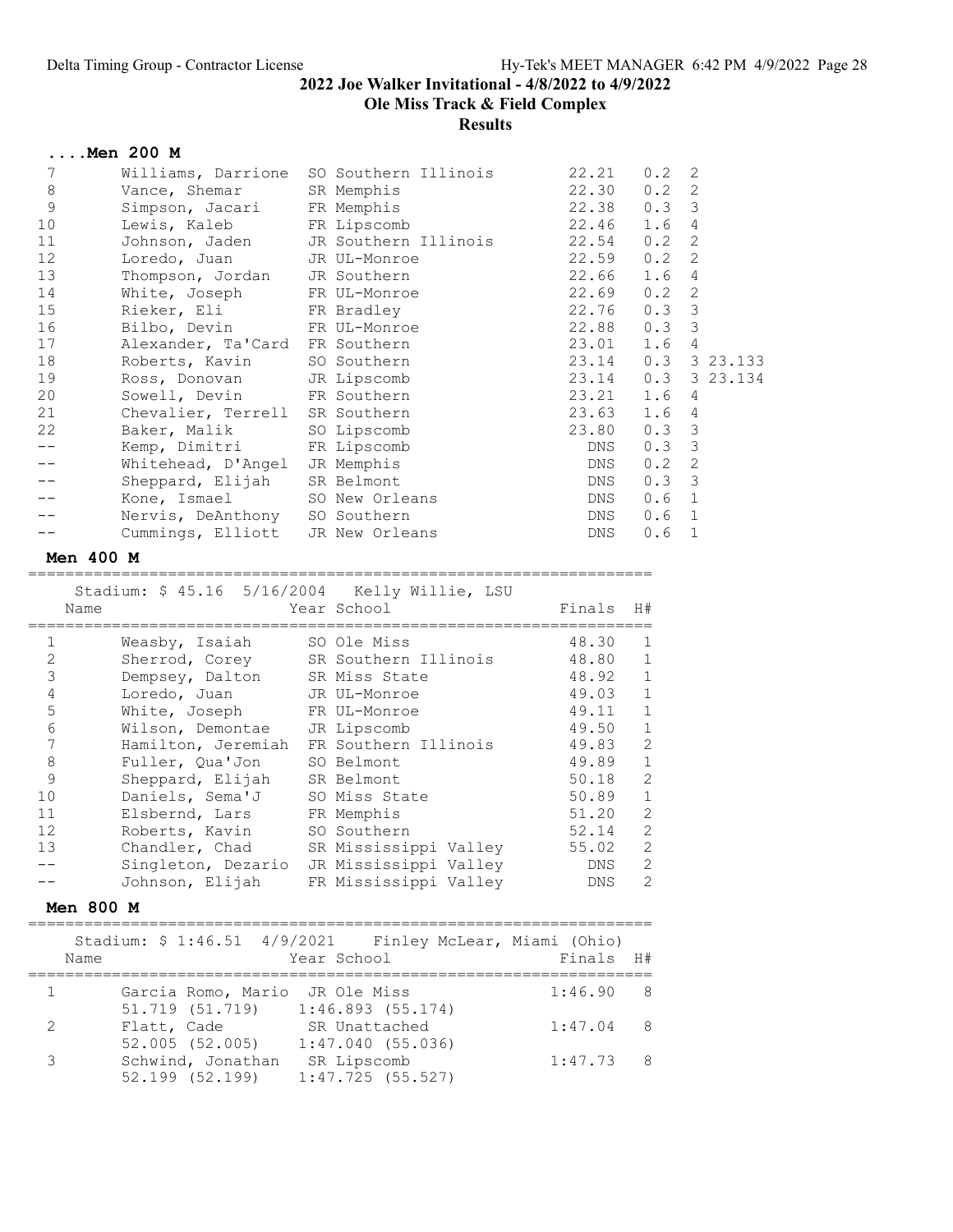Ole Miss Track & Field Complex

|             | $\ldots$ . Men 800 M                                 |                                                          |         |                 |
|-------------|------------------------------------------------------|----------------------------------------------------------|---------|-----------------|
| 4           | Franklin, Baylor<br>52.375 (52.375)                  | JR Ole Miss<br>$1:47.826$ (55.452)                       | 1:47.83 | 8               |
| 5           | Clarke, Leon<br>52.076 (52.076)                      | SR Miss State<br>1:49.303(57.228)                        | 1:49.31 | 8               |
| $\epsilon$  | Payamps, Matthew<br>52.560 (52.560)                  | SO Georgetown<br>1:49.633(57.073)                        | 1:49.64 | $\,8\,$         |
| 7           | Johnson, Brady<br>52.952 (52.952)                    | SO Lipscomb<br>1:50.106(57.154)                          | 1:50.11 | $\epsilon$      |
| 8           | Reid, Tyrese<br>52.145 (52.145)                      | JR Miss State<br>1:50.181(58.036)                        | 1:50.19 | $\mathsf S$     |
| $\mathsf 9$ | Guerra, Lucas<br>52.917 (52.917)                     | FR Georgetown<br>$1:50.277$ (57.360)                     | 1:50.28 | $\mathsf S$     |
| 10          | Teffra, Abel<br>53.223 (53.223)                      | FR Georgetown<br>$1:50.306$ (57.084)                     | 1:50.31 | $\epsilon$      |
| 11          | Kelly, Kevin<br>53.366 (53.366)                      | SR BAA<br>$1:50.397$ (57.032)                            | 1:50.40 | $7\phantom{.0}$ |
| 12          | Allen, Dylan<br>52.944 (52.944)                      | JR Kentucky<br>$1:50.465$ (57.521)                       | 1:50.47 | $6\,$           |
| 13          | Justus, Alex<br>51.693 (51.693)                      | FR Kentucky<br>$1:50.493$ (58.800)                       | 1:50.50 | $\overline{5}$  |
| 14          | Dieterich, Max<br>52.748 (52.748)                    | SO Bradley<br>$1:50.567$ (57.820)                        | 1:50.57 | $\epsilon$      |
| 15          | Scott, Nicholas<br>53.883 (53.883)                   | SR Southern                                              | 1:50.68 | $7\phantom{.0}$ |
| 16          | Smith, Matthew                                       | $1:50.674$ (56.792)<br>FR Furman                         | 1:50.79 | 7 <sup>7</sup>  |
| 17          | 52.950 (52.950)<br>Bichara, Adrian                   | $1:50.787$ (57.838)<br>FR New Orleans                    | 1:50.81 | 5               |
| 18          | 52.644 (52.644)<br>Joyce, Dan                        | 1:50.810(58.167)<br>FR Miss State                        | 1:51.42 | 4               |
| 19          | 54.359 (54.359)<br>Smith, Will                       | 1:51.411(57.052)<br>SO Bradley                           | 1:51.61 | 5               |
| 20          | 52.383 (52.383)<br>McBride, Parker                   | $1:51.601$ (59.218)<br>JR New Orleans                    | 1:51.73 | 7               |
| 21          | 53.143 (53.143)<br>Gilmore, Camden                   | $1:51.728$ (58.585)<br>SO Georgetown                     | 1:51.84 | $\epsilon$      |
| 22          | 53.054 (53.054)<br>McInerney, Tim<br>52.966 (52.966) | 1:51.840(58.787)<br>SO Georgetown<br>$1:52.041$ (59.075) | 1:52.05 | $\,8\,$         |
| 23          | Delgado, Josh<br>55.505 (55.505)                     | FR Southern Illinois<br>$1:52.213$ (56.708)              | 1:52.22 | 3               |
| 24          | Westcott, Ivan<br>54.551 (54.551)                    | FR Bradley<br>$1:52.332$ $(57.781)$                      | 1:52.34 | 4               |
| 25          | Maseman, Ryan<br>55.076 (55.076)                     | FR Alabama<br>$1:53.029$ (57.953)                        | 1:53.03 | 3               |
| 26          | Williams, Carson<br>54.329 (54.329)                  | SO Furman<br>$1:53.248$ (58.920)                         | 1:53.25 | 4               |
| 27          | Wier, Aaron<br>54.328 (54.328)                       | SR Furman<br>$1:53.565$ (59.238)                         | 1:53.57 | 4               |
| 28          | Snell, Alec<br>53.655 (53.655)                       | JR New Orleans<br>$1:53.579$ (59.924)                    | 1:53.58 | 7               |
| 29          | Brizendine, Jacob<br>54.516 (54.516)                 | JR Kentucky<br>1:53.590(59.075)                          | 1:53.59 | $\overline{4}$  |
| 30          | Althouse, Mateo<br>55.768 (55.768)                   | FR Georgetown<br>$1:53.738$ (57.970)                     | 1:53.74 | 3               |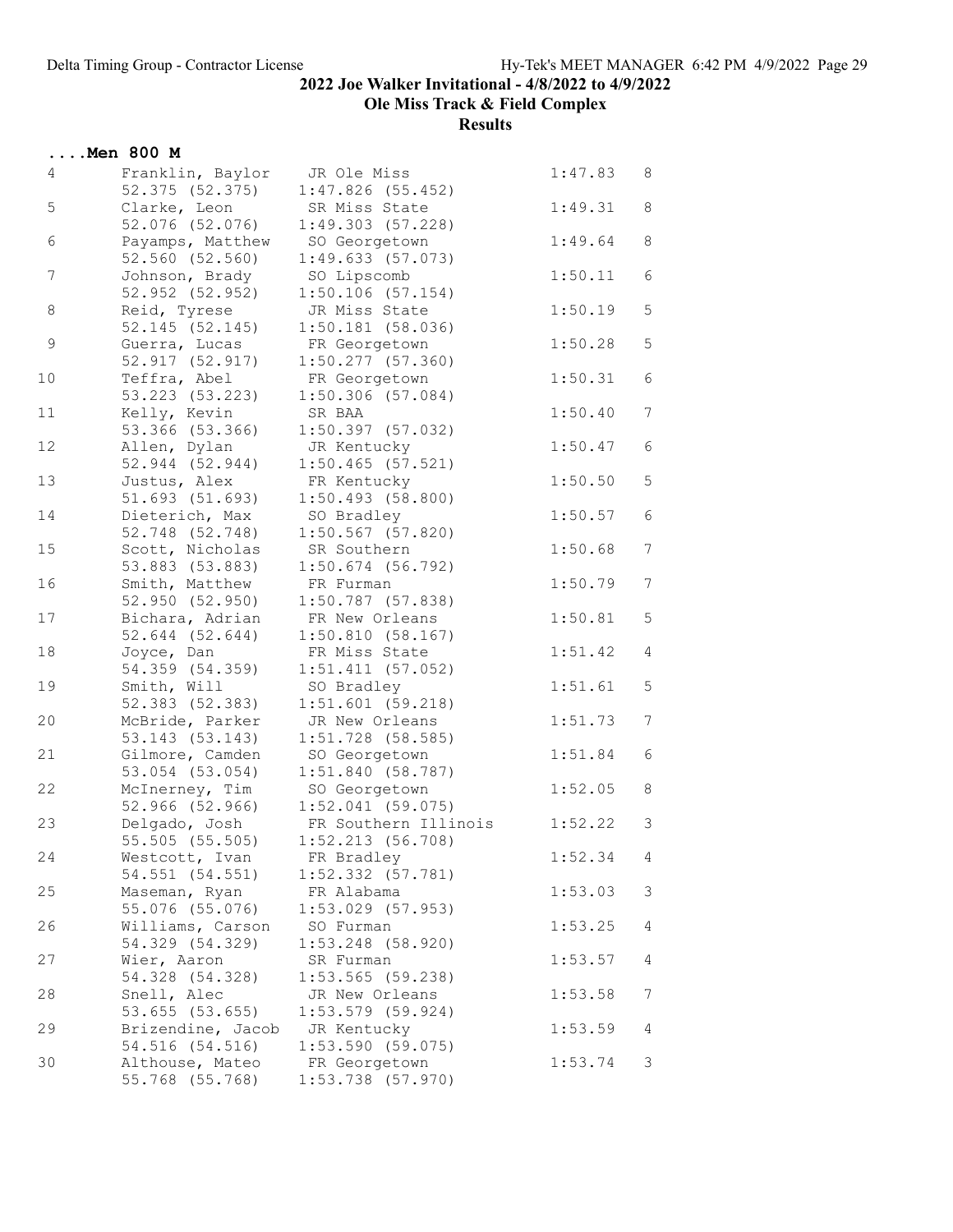Ole Miss Track & Field Complex

|    | $\ldots$ Men 800 M                                                                |                                             |         |                |
|----|-----------------------------------------------------------------------------------|---------------------------------------------|---------|----------------|
| 31 | Ruffing, Ben<br>54.501 (54.501)                                                   | SR Lipscomb<br>$1:53.904$ (59.403)          | 1:53.91 | $\mathbf 1$    |
| 32 | Simon, Joey<br>55.264 (55.264)                                                    | SR Bradley<br>$1:53.962$ (58.698)           | 1:53.97 | 3              |
| 33 | Kraemer, Paul<br>54.086 (54.086)                                                  | Embry-Riddle<br>$1:54.098$ $(1:00.012)$     | 1:54.10 | 6              |
| 34 | Moore, Harper<br>55.660 (55.660)                                                  | FR Kentucky<br>$1:54.152$ (58.492)          | 1:54.16 | 3              |
| 35 | Bush, Ryan<br>54.178 (54.178)                                                     | JR Lipscomb<br>$1:54.665$ $(1:00.487)$      | 1:54.67 | $\overline{4}$ |
| 36 | Vanderkolk, Kevin FR Belmont<br>58.633 (58.633)                                   | 1:54.741(56.108)                            | 1:54.75 | $\mathbf{2}$   |
| 37 | Delgado, Ethan JR Georgetown<br>53.594 (53.594) 1:55.003 (1:01.410)               |                                             | 1:55.01 | 7              |
| 38 | Shannon, Mark<br>55.571 (55.571)                                                  | JR Alabama<br>$1:55.116$ (59.545)           | 1:55.12 | 3              |
| 39 | Wyatt, Tate<br>56.948 (56.948)                                                    | JR Memphis<br>$1:56.665$ (59.717)           | 1:56.67 | $\mathbf 1$    |
| 40 | Albrecht, Zach<br>59.290 (59.290)                                                 | SO Bradley<br>1:56.931(57.641)              | 1:56.94 | $\mathbf{2}$   |
| 41 | Miller, Rushane<br>59.048 (59.048)                                                | SO Southern<br>$1:56.965$ (57.917)          | 1:56.97 | $\mathbf{2}$   |
| 42 | Schmidt, James<br>58.437 (58.437)                                                 | FR Lipscomb<br>$1:57.175$ (58.739)          | 1:57.18 | $\mathbf{2}$   |
| 43 | Jones, Mason<br>59.155 (59.155)                                                   | SO Bradley<br>$1:57.998$ (58.844)           | 1:58.00 | $\mathbf{2}$   |
| 44 | Cullins, Emmanuel JR Memphis<br>56.673 (56.673)                                   | $1:59.555$ $(1:02.882)$                     | 1:59.56 | $1\,$          |
| 45 | Phillips, Miles<br>58.614 (58.614)                                                | FR Unattached<br>1:59.670(1:01.056)         | 1:59.67 | $\mathbf{2}$   |
| 46 | Edney, Elijah<br>56.409 (56.409)                                                  | FR Mississippi Valley<br>2:00.410(1:04.001) | 2:00.41 | $\mathbf 1$    |
| 47 | Womack, Wyatt<br>58.981 (58.981)                                                  | JR Belmont<br>$2:00.777$ $(1:01.796)$       | 2:00.78 | $\mathbf{2}$   |
| 48 | Crawford, Gabriel<br>$1:00.429$ $(1:00.429)$ $2:09.137$ $(1:08.708)$              | JR Mississippi Valley                       | 2:09.14 | $\mathbf 1$    |
| 49 | Collins, Lafayette JR Southern<br>$1:00.692$ $(1:00.692)$ $2:11.251$ $(1:10.560)$ |                                             | 2:11.26 | $\mathbf 1$    |
| 50 | $1:00.427$ $(1:00.427)$ $2:12.269$ $(1:11.842)$                                   | Francois, Bob SO Mississippi Valley         | 2:12.27 | $\mathbf{1}$   |
|    | Atkins, Cooper<br>51.467 (51.467)                                                 | FR Auburn                                   | DNF     | 5              |
|    | Scales, Gabe<br>53.263 (53.263)                                                   | FR Unattached                               | DNF     | 4              |
|    | Bethmann, Cade<br>52.745 (52.745)                                                 | SR Ole Miss                                 | DNF     | 6              |
|    | Dropik, Marcus<br>52.695 (52.695)                                                 | SO Ole Miss                                 | DNF     | 7              |
|    | Risse, Jason<br>54.664 (54.664)                                                   | SO Lipscomb                                 | DNF     | 1              |
|    | Rivera, John<br>51.022 (51.022)                                                   | SR Ole Miss                                 | DNF     | 8              |
|    | Risse, Brian                                                                      | SO Lipscomb                                 | DNS     | 1              |
|    | Piotrowski, Cole                                                                  | FR Ole Miss                                 | DNS     | 4              |
|    | Puks, Rojs                                                                        | SO UL-Monroe                                | DNS     | 3              |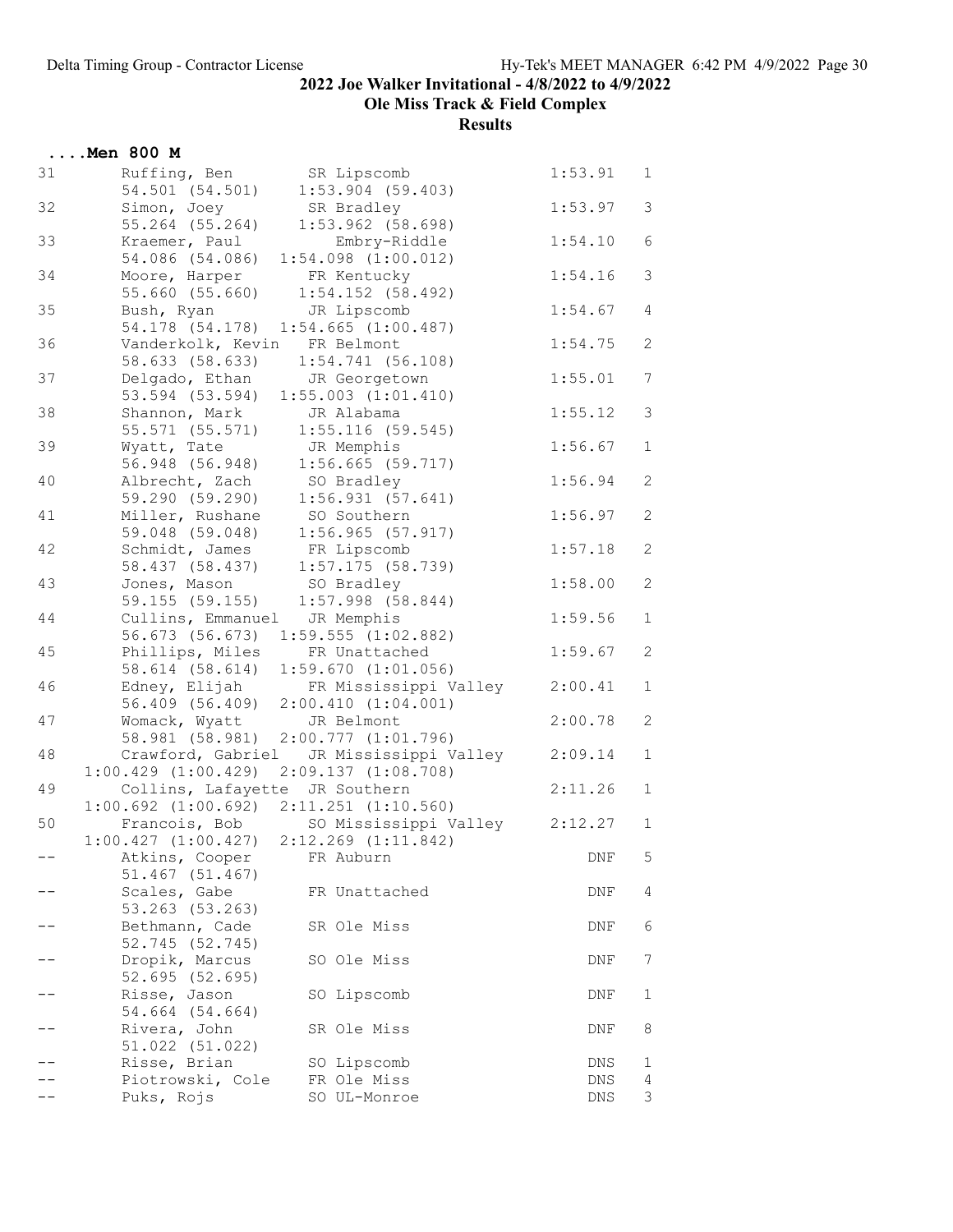Ole Miss Track & Field Complex

|  | Men 800 M |  |
|--|-----------|--|

|                | Lough, Jacob                                      | JR Ole Miss                                                                                   | $\mathop{\rm DNS}$<br>5                                       |                         |
|----------------|---------------------------------------------------|-----------------------------------------------------------------------------------------------|---------------------------------------------------------------|-------------------------|
| Men 1500 M     |                                                   |                                                                                               |                                                               |                         |
|                | FRIDAY NIGHT: Sections 1-5                        |                                                                                               |                                                               |                         |
|                | SATURDAY: Section 6                               |                                                                                               |                                                               |                         |
|                |                                                   | Stadium: \$ 3:36.53 4/10/2021 Waleed Suliman, Ole Miss                                        |                                                               |                         |
| Name           |                                                   | Year School                                                                                   | Finals H#                                                     |                         |
| =========      |                                                   | ====================                                                                          |                                                               |                         |
| $1 \quad$      |                                                   | Essayi, Anass FR South Carolina                                                               | 3:39.03<br>5                                                  |                         |
|                | 41.836 (41.836)                                   |                                                                                               | $1:40.620$ (58.785) $2:40.718$ (1:00.098)                     | $3:39.029$ $(58.312)$   |
| $\mathbf{2}$   | Garcia Romo, Mario JR Ole Miss<br>41.627 (41.627) | $1:40.399$ (58.772)                                                                           | 3:40.27<br>5<br>$2:41.368$ $(1:00.969)$                       | 3:40.270(58.903)        |
| $\mathfrak{Z}$ | Messaoudi, Fouad                                  | FR Oklahoma State                                                                             | 3:40.50<br>5                                                  |                         |
|                | 42.052 (42.052)                                   | $1:40.809$ (58.757)                                                                           | $2:41.088$ $(1:00.279)$                                       | 3:40.497(59.410)        |
| 4              | Stokes, Parker                                    | SO Georgetown                                                                                 | 3:43.01<br>5                                                  |                         |
|                | 42.011 (42.011)                                   | $1:40.812$ (58.801)                                                                           | $2:41.703$ $(1:00.892)$                                       | $3:43.005$ $(1:01.303)$ |
| 5              | Gilmore, Camden                                   | SO Georgetown                                                                                 | 3:43.06<br>5                                                  |                         |
|                | 42.500 (42.500)                                   | $1:42.168$ (59.668)                                                                           | $2:43.468$ $(1:01.300)$                                       | $3:43.060$ (59.592)     |
| 6              |                                                   | Schoppe, Ryan SO Oklahoma State                                                               | 3:43.36<br>- 5                                                |                         |
|                |                                                   | 42.758 (42.758) 1:42.442 (59.684)                                                             | 2:43.617(1:01.176)                                            | $3:43.356$ (59.740)     |
| $\overline{7}$ | Williams, Carson<br>44.025 (44.025)               | SO Furman<br>$1:45.002$ $(1:00.977)$ $2:44.651$ $(59.650)$                                    | 3:43.67<br>4                                                  | 3:43.670(59.020)        |
| 8              | Bullock, Cole                                     | SO Ole Miss                                                                                   | 3:44.28<br>4                                                  |                         |
|                | 44.261 (44.261)                                   | $1:44.563$ $(1:00.303)$                                                                       | $2:44.778$ $(1:00.216)$                                       | $3:44.278$ (59.500)     |
| 9              | Priddey, Isaiah                                   | JR Oklahoma State                                                                             | 3:44.70<br>4                                                  |                         |
|                | 44.386 (44.386)                                   | 1:45.070(1:00.684)                                                                            | $2:44.998$ (59.929)                                           | 3:44.696(59.698)        |
| 10             | Teffra, Abel                                      | FR Georgetown                                                                                 | 3:45.97 4                                                     |                         |
|                | 44.818 (44.818)                                   | $1:45.962$ $(1:01.144)$                                                                       | $2:46.283$ $(1:00.322)$                                       | $3:45.966$ (59.684)     |
| 11             | Atkins, Cooper                                    | FR Auburn                                                                                     | 3:46.09<br>4                                                  |                         |
|                | 44.933 (44.933)                                   | $1:45.758$ $(1:00.826)$                                                                       | 2:45.721(59.963)                                              | $3:46.086$ $(1:00.365)$ |
| 12             | Davis, Kian<br>44.499 (44.499)                    | SO Oklahoma State<br>$1:45.386$ $(1:00.888)$                                                  | 3:46.52<br>4                                                  |                         |
| 13             | Allen, Dylan                                      | JR Kentucky                                                                                   | 2:46.127(1:00.741)<br>3:46.56<br>4                            | $3:46.514$ $(1:00.387)$ |
|                | 43.798 (43.798)                                   | $1:44.851$ $(1:01.054)$                                                                       | $2:44.886$ $(1:00.036)$                                       | $3:46.558$ $(1:01.672)$ |
| 14             | Elkins, Dereck                                    | JR Ole Miss                                                                                   | 3:47.95<br>4                                                  |                         |
|                | 44.672 (44.672)                                   | $1:45.585$ $(1:00.913)$                                                                       | $2:45.794$ $(1:00.210)$                                       | $3:47.945$ $(1:02.151)$ |
| 15             | Akers, Isaac JR Tulsa                             |                                                                                               | 3:48.01<br>$-5$                                               |                         |
|                |                                                   | 42.977 (42.977) 1:42.907 (59.930) 2:45.197 (1:02.291)<br>Bethmann, Cade SR Ole Miss 3:48.35 4 |                                                               | $3:48.002$ $(1:02.805)$ |
| 16             |                                                   |                                                                                               |                                                               |                         |
|                |                                                   | 44.424 (44.424) 1:45.259 (1:00.836)                                                           | $2:45.408$ $(1:00.149)$                                       | $3:48.345$ $(1:02.937)$ |
| 17             | Mosavel-Lo, Bashir<br>42.710 (42.710)             | SR Notre Dame<br>$1:42.363$ (59.653)                                                          | 3:48.66<br>5<br>$2:45.849$ $(1:03.487)$                       | $3:48.652$ $(1:02.803)$ |
| 18             | Wier, Aaron                                       | SR Furman                                                                                     | 3:48.86<br>- 5                                                |                         |
|                | 42.270 (42.270)                                   | 1:41.975(59.705)                                                                              | $2:45.308$ $(1:03.334)$                                       | $3:48.855$ $(1:03.547)$ |
| 19             | Guerra, Lucas                                     | FR Georgetown                                                                                 | 3:49.50<br>- 4                                                |                         |
|                | 44.606 (44.606)                                   | $1:46.238$ $(1:01.632)$                                                                       | 2:46.747(1:00.509)                                            | $3:49.494$ $(1:02.747)$ |
| 20             | Smith, Matthew                                    | FR Furman                                                                                     | 3:49.80<br>- 3                                                |                         |
|                | 41.826 (41.826)                                   | $1:44.412$ $(1:02.586)$                                                                       | $2:48.039$ $(1:03.628)$                                       | $3:49.792$ $(1:01.754)$ |
| 21             | Forester, Jaden                                   | SO New Orleans                                                                                | 3:50.52<br>$\overline{\mathbf{3}}$                            |                         |
|                | 43.192 (43.192)                                   | 1:45.619(1:02.428)                                                                            | 2:49.796(1:04.177)                                            | $3:50.516$ $(1:00.721)$ |
| 22             | Johnson, Brady<br>42.294 (42.294)                 | SO Lipscomb<br>$1:44.918$ $(1:02.624)$                                                        | 3:50.91<br>$\overline{\mathbf{3}}$<br>$2:49.559$ $(1:04.641)$ | $3:50.901$ $(1:01.343)$ |
| 23             | Ruffing, Ben                                      | SR Lipscomb                                                                                   | 3:51.76<br>$\overline{2}$                                     |                         |
|                | 45.401 (45.401)                                   | 1:48.355(1:02.954)                                                                            | $2:50.847$ $(1:02.492)$                                       | $3:51.756$ $(1:00.910)$ |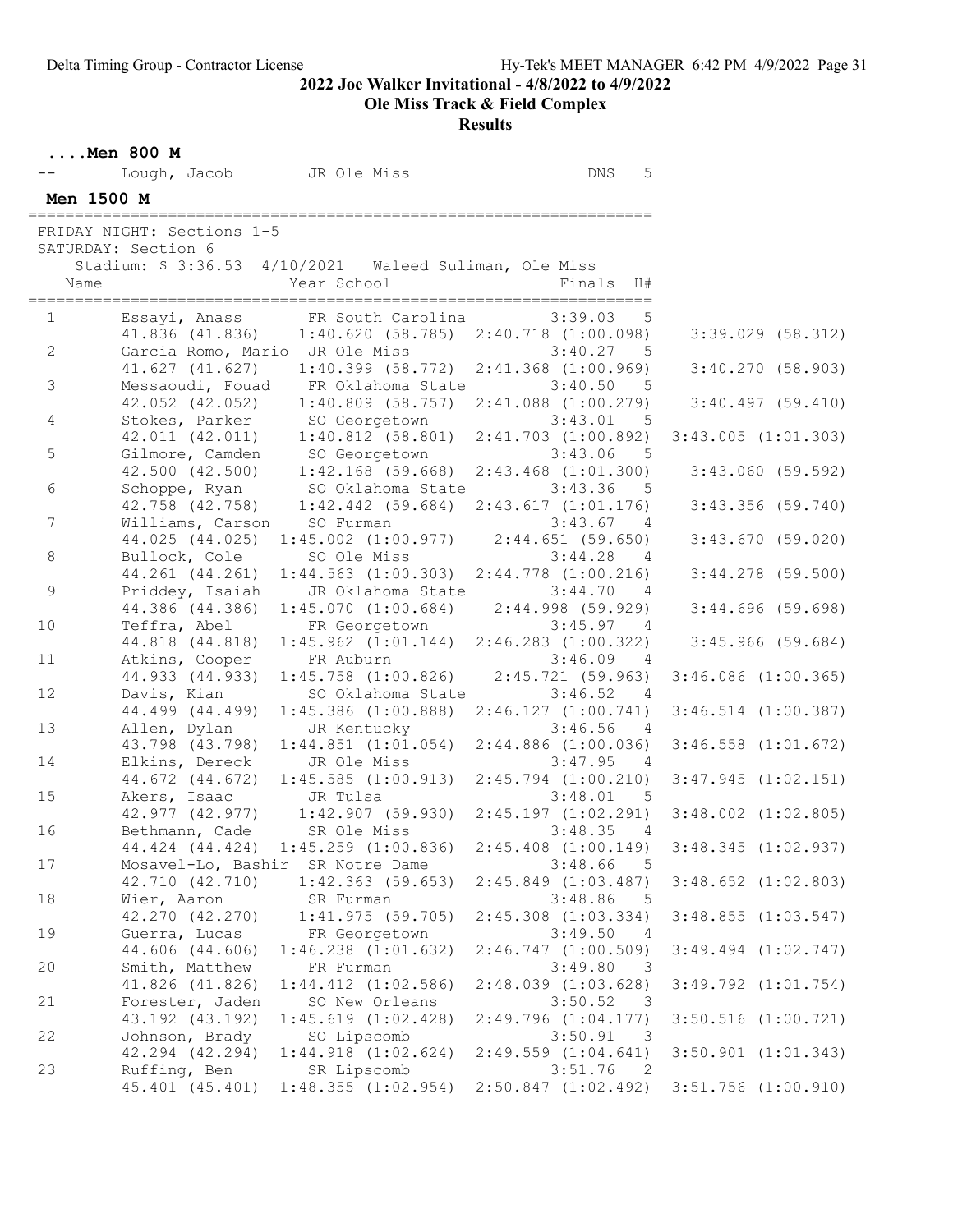Ole Miss Track & Field Complex

|    | Men 1500 M                   |                                     |                                           |           |                         |
|----|------------------------------|-------------------------------------|-------------------------------------------|-----------|-------------------------|
| 24 | Vanderkolk, Kevin FR Belmont |                                     | 3:51.94<br>1                              |           |                         |
|    | 45.440 (45.440)              | $1:49.473$ $(1:04.033)$             | $2:53.760$ $(1:04.288)$                   |           | $3:51.936$ (58.176)     |
| 25 | Jones, Parker SR Notre Dame  |                                     | 3:52.50<br>$\overline{2}$                 |           |                         |
|    | 44.894 (44.894)              | $1:48.572$ $(1:03.678)$             | $2:51.965$ $(1:03.394)$                   |           | $3:52.500$ $(1:00.535)$ |
| 26 | Moore, Harper                | FR Kentucky                         | 3:52.76<br>$\overline{2}$                 |           |                         |
|    | 44.709 (44.709)              | $1:47.960$ $(1:03.252)$             | $2:52.204$ $(1:04.244)$                   |           | $3:52.751$ $(1:00.548)$ |
| 27 | Salgado Fernandez,           | JR Unattached                       | 3:53.23<br>$\mathbf{1}$                   |           |                         |
|    | 44.942 (44.942)              | 1:49.180(1:04.239)                  | $2:53.791$ $(1:04.611)$                   |           | $3:53.227$ (59.437)     |
| 28 | Tostenson, Jantz             | SO Georgetown                       | 3:53.28<br>$\overline{\phantom{a}}$       |           |                         |
|    | 42.937 (42.937)              | $1:45.367$ $(1:02.430)$             | $2:49.242$ $(1:03.876)$                   |           | $3:53.272$ $(1:04.031)$ |
| 29 | Scales, Gabe                 | FR Unattached                       | 3:53.55<br>$\overline{2}$                 |           |                         |
|    | 45.161 (45.161)              | $1:48.928$ $(1:03.768)$             | $2:52.441$ $(1:03.513)$                   |           |                         |
| 30 |                              | SR South Carolina                   | 3:54.11                                   |           | $3:53.544$ $(1:01.104)$ |
|    | Petersen, Sean               |                                     | $\overline{1}$<br>$2:53.364$ $(1:04.464)$ |           | $3:54.103$ $(1:00.740)$ |
|    | 45.149 (45.149)              | $1:48.901$ $(1:03.752)$             |                                           |           |                         |
| 31 | Zona, Vincent                | SR Notre Dame                       | 3:54.54<br>$\overline{\phantom{0}}^2$     |           |                         |
|    | 45.039 (45.039)              | $1:48.754$ $(1:03.716)$             | $2:51.574$ $(1:02.820)$                   |           | $3:54.531$ $(1:02.957)$ |
| 32 | Neary, Declan                | SR Lamar                            | 3:54.62<br>- 6                            |           |                         |
|    | 47.336 (47.336)              | $1:51.055$ $(1:03.720)$             | $2:53.711$ $(1:02.656)$                   |           | $3:54.611$ $(1:00.900)$ |
| 33 | Donohue, Aidan               | SO Bradley                          | 3:54.74<br>$\overline{1}$                 |           |                         |
|    | 45.581 (45.581)              | $1:49.883$ $(1:04.302)$             | $2:54.511$ $(1:04.628)$                   |           | $3:54.733$ $(1:00.223)$ |
| 34 | Allen, Jake                  | FR Kentucky                         | 3:55.62<br>$\overline{\phantom{a}}$       |           |                         |
|    | 42.750 (42.750)              | $1:44.698$ $(1:01.948)$             | $2:51.368$ $(1:06.670)$                   |           | $3:55.620$ $(1:04.253)$ |
| 35 | Brizendine, Jacob            | JR Kentucky                         | 3:55.71<br>$\overline{2}$                 |           |                         |
|    | 45.331 (45.331)              | 1:49.372(1:04.041)                  | $2:52.956$ $(1:03.585)$                   |           | $3:55.704$ $(1:02.748)$ |
| 36 | Warren, Trevor               | SR Kentucky                         | 3:55.76<br>$\mathbf{1}$                   |           |                         |
|    | 45.314 (45.314)              | $1:49.087$ $(1:03.773)$             | $2:53.574$ $(1:04.488)$                   |           | $3:55.755$ $(1:02.181)$ |
| 37 | Schmidt, James               | FR Lipscomb                         | 3:56.51<br>$\overline{2}$                 |           |                         |
|    | 45.811 (45.811)              | $1:48.908$ $(1:03.098)$             | $2:52.671$ $(1:03.763)$                   |           | $3:56.504$ $(1:03.833)$ |
| 38 | Wyatt, Tate                  | JR Memphis                          | 3:57.61<br>$\overline{1}$                 |           |                         |
|    | 45.621 (45.621)              | 1:49.713(1:04.092)                  | 2:54.370(1:04.657)                        |           | $3:57.607$ $(1:03.237)$ |
| 39 | Peveto, Eli                  | SO Lamar                            | 3:58.57                                   | 63:58.562 |                         |
|    | 47.584 (47.584)              | $1:50.303$ $(1:02.720)$             | $2:54.104$ $(1:03.801)$                   |           | $3:58.562$ $(1:04.458)$ |
| 40 | Wheeler, George              | JR Lamar                            | 3:58.57                                   | 63:58.566 |                         |
|    | 47.205 (47.205)              | $1:50.777$ $(1:03.572)$             | $2:56.834$ $(1:06.057)$                   |           | $3:58.566$ $(1:01.732)$ |
| 41 | Szalay, Gabriel              | JR Kentucky                         | 4:00.61<br>$\overline{1}$                 |           |                         |
|    | 45.902 (45.902)              | 1:50.137(1:04.235)                  | $2:54.855$ $(1:04.719)$                   |           | $4:00.604$ $(1:05.749)$ |
| 42 | Landis, Wyatt                | SO Oklahoma State                   | 4:00.78<br>- 6                            |           |                         |
|    | 47.936 (47.936)              | $1:52.078$ $(1:04.142)$             | $2:57.911$ $(1:05.834)$                   |           | $4:00.771$ $(1:02.860)$ |
| 43 | Mengich, Stephen             | SO UL-Monroe                        | 4:02.06<br>2                              |           |                         |
|    |                              | 44.548 (44.548) 1:48.269 (1:03.722) | 2:53.246 (1:04.977) 4:02.053 (1:08.808)   |           |                         |
| 44 | Puks, Rojs                   | SO UL-Monroe                        | 4:03.02<br>$\overline{1}$                 |           |                         |
|    | 44.935 (44.935)              | 1:48.775(1:03.840)                  | $2:54.461$ $(1:05.687)$                   |           | $4:03.011$ $(1:08.550)$ |
| 45 | Atkins, Benson               | FR Auburn                           | 4:04.01<br>- 6                            |           |                         |
|    | 48.338 (48.338)              | $1:52.157$ $(1:03.819)$             | $2:59.257$ $(1:07.100)$                   |           | $4:04.006$ $(1:04.749)$ |
| 46 | Walsh, Liam                  | SO Memphis                          | 4:04.23<br>- 6                            |           |                         |
|    | 48.118 (48.118)              | $1:53.462$ $(1:05.345)$             | $3:01.527$ $(1:08.065)$                   |           | $4:04.228$ $(1:02.701)$ |
| 47 | Risse, Jason                 | SO Lipscomb                         | 4:04.76<br>- 6                            |           |                         |
|    | 48.768 (48.768)              | $1:54.496$ $(1:05.728)$             | $3:00.514$ $(1:06.018)$                   |           | $4:04.757$ $(1:04.244)$ |
| 48 | Hodges, Zach                 | FR Vanderbilt                       | 4:04.84<br>- 6                            |           |                         |
|    | 48.447 (48.447)              | $1:53.280$ $(1:04.833)$             | $3:01.106$ $(1:07.827)$                   |           | $4:04.832$ $(1:03.726)$ |
| 49 | James, Tallan                | SR Southern                         | 4:12.28<br>- 6                            |           |                         |
|    | 48.354 (48.354)              | $1:54.314$ $(1:05.961)$             | $3:03.492$ $(1:09.178)$                   |           | $4:12.271$ $(1:08.780)$ |
| 50 | Russell, Gram                | FR Miss State                       | 4:15.65<br>- 6                            |           |                         |
|    | 49.247 (49.247)              | $1:55.972$ $(1:06.725)$             | 3:06.277(1:10.305)                        |           | $4:15.650$ $(1:09.374)$ |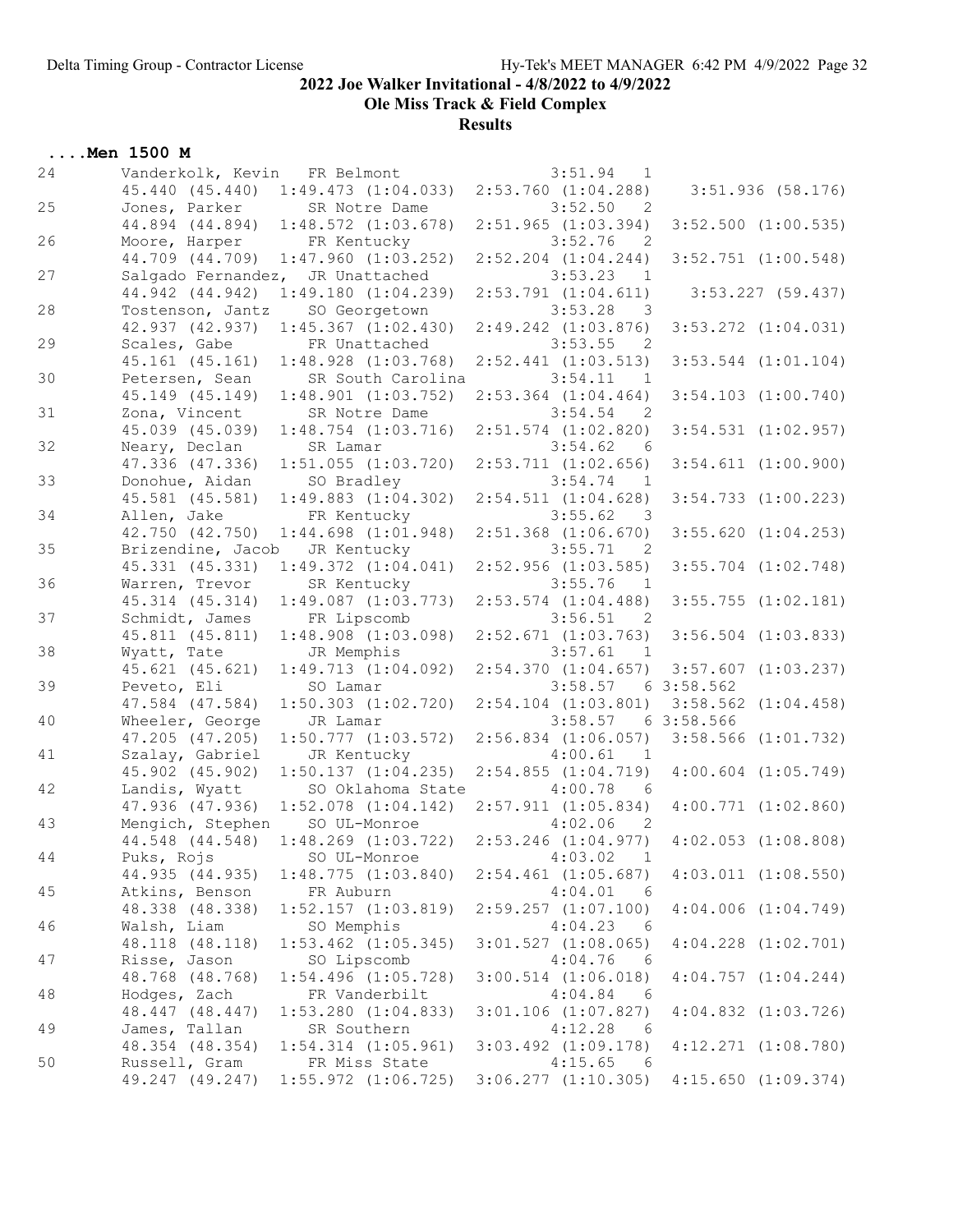Ole Miss Track & Field Complex

|                   | $\ldots$ . Men 1500 M                           |                                                                                    |                         |            |              |                         |
|-------------------|-------------------------------------------------|------------------------------------------------------------------------------------|-------------------------|------------|--------------|-------------------------|
| 51                | Barton, Brady FR Alabama                        |                                                                                    |                         | 4:16.09    | 6            |                         |
|                   | 47.780 (47.780)                                 | $1:51.818$ $(1:04.038)$                                                            | $3:01.819$ $(1:10.002)$ |            |              | 4:16.086(1:14.267)      |
| 52                | Blignaut, Juwan                                 | FR UL-Monroe                                                                       |                         | 4:16.56    | $\mathbf{1}$ |                         |
|                   | 45.222 (45.222)                                 | 1:49.485(1:04.264)                                                                 | $2:59.525$ $(1:10.040)$ |            |              | $4:16.553$ $(1:17.028)$ |
| 53                | Collins, Lafayette JR Southern                  |                                                                                    |                         | 4:16.77    | 6            |                         |
|                   |                                                 | 48.562 (48.562) 1:54.166 (1:05.605)                                                | 3:06.490(1:12.324)      |            |              | $4:16.763$ $(1:10.274)$ |
| 54                | Dunne, Reese                                    | SR Miss State                                                                      |                         | 4:17.42    | - 6          |                         |
|                   | 48.902 (48.902)                                 | $1:56.171$ $(1:07.270)$                                                            | $3:06.733$ $(1:10.562)$ |            |              | $4:17.413$ $(1:10.680)$ |
| 55                | Freeman, Colby                                  | JR Miss State                                                                      |                         | 4:26.02    | - 6          |                         |
| 56                | $50.207$ $(50.207)$                             | 1:59.873(1:09.666)                                                                 | $3:13.758$ $(1:13.886)$ |            |              | $4:26.018$ $(1:12.260)$ |
|                   | Fulgham, Clayton                                | JR Miss State<br>49.711 (49.711) 1:59.594 (1:09.884)                               | $3:14.664$ $(1:15.070)$ | 4:32.42    | 6            | $4:32.420$ $(1:17.756)$ |
| $- -$             | Phillips, Miles                                 | FR Unattached                                                                      |                         | DNF        | 1            |                         |
|                   | 44.583 (44.583)                                 | $1:48.369$ $(1:03.787)$                                                            |                         |            |              |                         |
| $-\,-$            | Rivera, John                                    | SR Ole Miss                                                                        |                         | DNF        | $\mathsf S$  |                         |
|                   | 41.409 (41.409)                                 | $1:40.097$ (58.688)                                                                |                         |            |              |                         |
| --                | Dieterich, Max                                  | SO Bradley                                                                         |                         | DNF        | 3            |                         |
|                   | 42.529 (42.529)                                 | $1:45.150$ $(1:02.621)$ $3:29.074$ $(1:43.924)$                                    |                         |            |              | 3:47.530(18.456)        |
| --                | Savino, Ben                                     | JR Ole Miss                                                                        |                         | DNF        | 2            |                         |
|                   | 44.365 (44.365)                                 | $1:47.568$ $(1:03.203)$                                                            |                         |            |              |                         |
| $- -$             | Kelly, Kevin                                    | SR BAA                                                                             |                         | DNF        | 4            |                         |
|                   |                                                 | 43.576 (43.576) 1:44.073 (1:00.497)                                                |                         |            |              |                         |
| $\qquad \qquad -$ | Suliman, Waleed                                 | Brooks Beasts                                                                      |                         | DNF        | 5            |                         |
|                   | 41.170 (41.170)                                 | $1:40.184$ (59.015)                                                                |                         |            |              |                         |
| $\qquad \qquad -$ | Kraemer, Paul                                   | Embry-Riddle                                                                       |                         | DNF        | 3            |                         |
|                   | 45.150 (45.150)                                 |                                                                                    |                         |            |              |                         |
| --                | Risse, Brian                                    | SO Lipscomb                                                                        |                         | DNF        | $\mathbf 1$  |                         |
|                   | Dropik, Marcus                                  | SO Ole Miss                                                                        |                         | <b>DNF</b> | 3            |                         |
|                   |                                                 | 40.873 (40.873) 1:44.040 (1:03.167)                                                |                         |            |              |                         |
| $- -$             | Althouse, Mateo                                 | FR Georgetown                                                                      |                         | DNF        | 3            |                         |
|                   | 47.690 (47.690)                                 |                                                                                    |                         |            |              |                         |
| $- -$             | Franklin, Baylor                                | JR Ole Miss                                                                        |                         | DNF        | 4            |                         |
|                   | 43.290 (43.290)                                 | 1:43.915(1:00.626)                                                                 |                         |            |              |                         |
| --                | Piotrowski, Cole                                | FR Ole Miss                                                                        |                         | DNF        | 3            |                         |
|                   |                                                 | 39.909 (39.909) 1:43.755 (1:03.846)                                                |                         |            |              |                         |
|                   | Rose, Chase                                     | FR Ole Miss<br>SO Bradley                                                          |                         | DNS        | 2            |                         |
|                   | Albrecht, Zach<br>Metcalf, Philip FR Vanderbilt |                                                                                    |                         | DNS<br>DNS | 2<br>6       |                         |
|                   | Bell, Joshua                                    | SR Lipscomb                                                                        |                         | DNS        | 3            |                         |
|                   |                                                 | Van Scoter, Jack SR Georgetown                                                     |                         | DNS        | 3            |                         |
|                   | 48.066 (48.066)                                 |                                                                                    |                         |            |              |                         |
|                   |                                                 |                                                                                    |                         |            |              |                         |
| Men 5000 M        |                                                 |                                                                                    |                         |            |              |                         |
|                   |                                                 | Section 1: 8:20PM; Section 2: 8:40PM; Section 3: 9:20PM                            |                         |            |              |                         |
|                   |                                                 | Stadium: \$ 13:41.02 4/10/2021  Isai Rodriguez, OK State                           |                         |            |              |                         |
| Name              |                                                 | Year School                                                                        |                         | Finals H#  |              |                         |
|                   |                                                 |                                                                                    |                         |            |              |                         |
| $\mathbf{1}$      | Laning, Nick                                    | SR Vanderbilt                                                                      |                         | 14:07.50   | - 3          |                         |
|                   |                                                 | 31.214 (31.214) 1:41.041 (1:09.828) 2:48.756 (1:07.716) 3:56.939 (1:08.183)        |                         |            |              |                         |
|                   |                                                 | $5:05.615$ (1:08.676) 6:12.725 (1:07.111) 7:20.191 (1:07.467) 8:28.321 (1:08.130)  |                         |            |              |                         |
|                   |                                                 | 9:35.997 (1:07.676) 10:45.030 (1:09.033) 11:54.799 (1:09.769) 13:04.015 (1:09.216) |                         |            |              |                         |
|                   | 14:07.493 (1:03.479)                            |                                                                                    |                         |            |              |                         |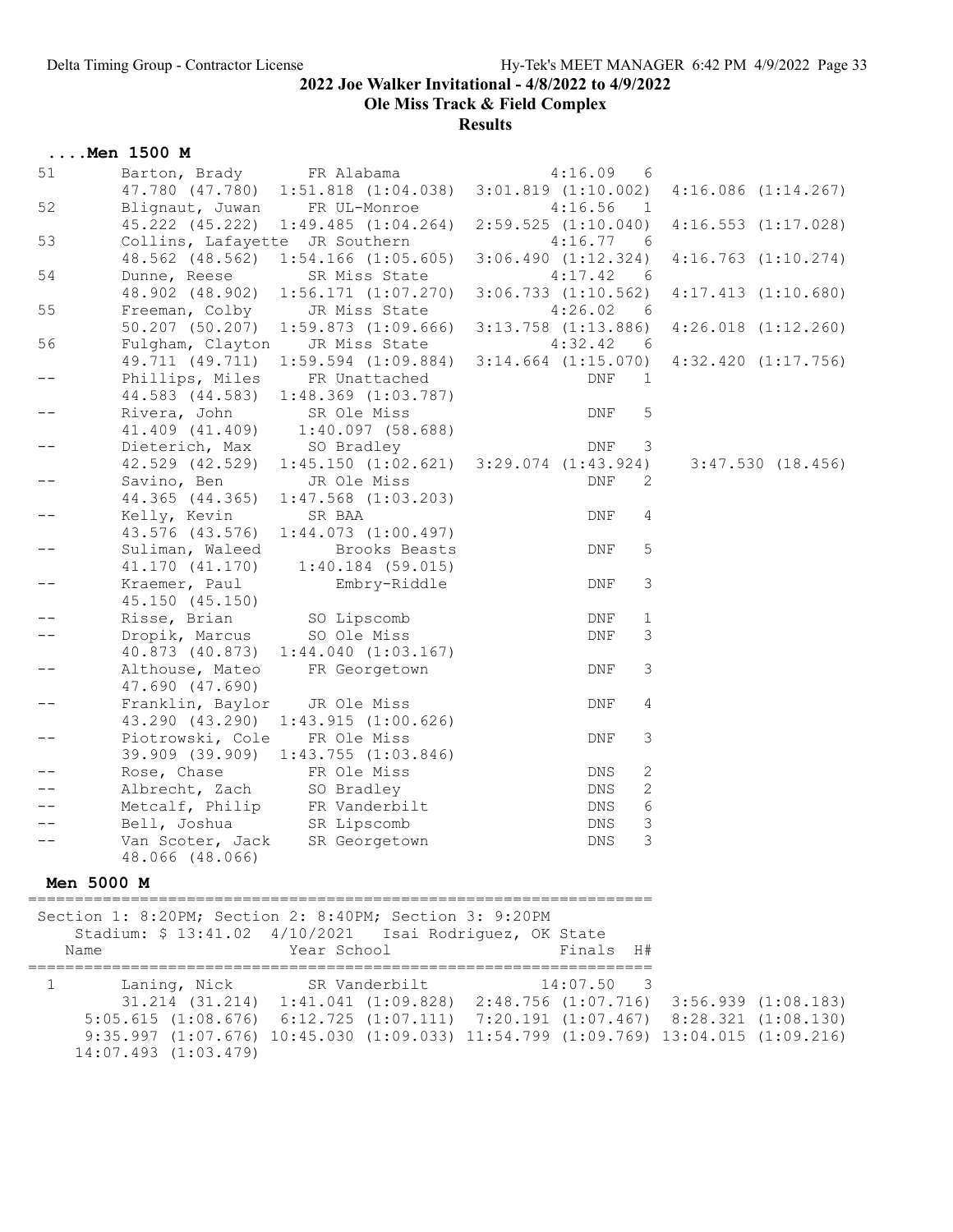Ole Miss Track & Field Complex

**Results** 

| $\overline{2}$ | Kinnane, Ryan                                                                                    | SO Auburn  |                                                 | 14:12.49<br>$\overline{\phantom{a}}$                                       |                         |
|----------------|--------------------------------------------------------------------------------------------------|------------|-------------------------------------------------|----------------------------------------------------------------------------|-------------------------|
|                | 32.488 (32.488) 1:41.924 (1:09.436) 2:50.109 (1:08.185) 3:57.885 (1:07.776)                      |            |                                                 |                                                                            |                         |
|                | $5:06.587$ $(1:08.702)$                                                                          |            |                                                 | $6:14.327$ $(1:07.741)$ $7:22.247$ $(1:07.920)$ $8:30.255$ $(1:08.009)$    |                         |
|                | $9:39.805$ $(1:09.550)$                                                                          |            |                                                 | $10:49.549$ $(1:09.744)$ $11:59.133$ $(1:09.584)$ $13:07.526$ $(1:08.393)$ |                         |
|                | 14:12.481 (1:04.956)                                                                             |            |                                                 |                                                                            |                         |
| 3              | Bedics, Carson                                                                                   | SO Auburn  |                                                 | 14:13.70<br>$\overline{\phantom{a}}$                                       |                         |
|                | 32.577 (32.577) 1:41.705 (1:09.128) 2:49.706 (1:08.001) 3:57.658 (1:07.952)                      |            |                                                 |                                                                            |                         |
|                | $5:06.342$ $(1:08.684)$                                                                          |            |                                                 | $6:14.073$ $(1:07.732)$ $7:22.042$ $(1:07.969)$ $8:30.481$ $(1:08.440)$    |                         |
|                | 9:40.011 (1:09.530) 10:49.283 (1:09.273) 11:59.373 (1:10.090) 13:08.681 (1:09.308)               |            |                                                 |                                                                            |                         |
|                | 14:13.691 (1:05.011)                                                                             |            |                                                 |                                                                            |                         |
| $\overline{4}$ | Rebello, Michael FR Bradley                                                                      |            |                                                 | 14:14.06<br>$\overline{\phantom{a}}$ 3                                     |                         |
|                | 31.858 (31.858)                                                                                  |            |                                                 | $1:41.882$ $(1:10.024)$ $2:49.926$ $(1:08.044)$                            | $3:58.039$ $(1:08.113)$ |
|                | $5:06.833$ $(1:08.795)$                                                                          |            |                                                 | $6:14.603$ $(1:07.770)$ $7:21.758$ $(1:07.156)$ $8:30.981$ $(1:09.224)$    |                         |
|                | 9:40.239 (1:09.259) 10:49.420 (1:09.181) 11:59.189 (1:09.769) 13:07.791 (1:08.602)               |            |                                                 |                                                                            |                         |
|                | $14:14.057$ $(1:06.267)$                                                                         |            |                                                 |                                                                            |                         |
| 5              | Wheeler, George                                                                                  | JR Lamar   |                                                 | 14:14.56<br>3                                                              |                         |
|                | 32.664 (32.664) 1:41.238 (1:08.574) 2:49.018 (1:07.780) 3:57.121 (1:08.104)                      |            |                                                 |                                                                            |                         |
|                | $5:05.728$ $(1:08.608)$                                                                          |            | 6:13.117(1:07.389)                              | 7:20.898 (1:07.781)                                                        | $8:29.674$ $(1:08.776)$ |
|                | 9:39.561 (1:09.888) 10:49.782 (1:10.221) 11:59.367 (1:09.586) 13:09.071 (1:09.704)               |            |                                                 |                                                                            |                         |
|                | $14:14.553$ $(1:05.483)$                                                                         |            |                                                 |                                                                            |                         |
| 6              | Propp, Malte                                                                                     | SO Tulsa   |                                                 | $14:19.69$ 2                                                               |                         |
|                | 35.297 (35.297) 1:46.974 (1:11.678) 2:57.305 (1:10.332) 4:05.811 (1:08.506)                      |            |                                                 |                                                                            |                         |
|                | $5:15.778$ $(1:09.968)$                                                                          |            | $6:25.588$ $(1:09.810)$                         | $7:34.500$ $(1:08.912)$                                                    | $8:43.808$ $(1:09.308)$ |
|                | $9:51.906$ $(1:08.099)$                                                                          |            |                                                 | 10:59.939 (1:08.033) 12:08.784 (1:08.845) 13:16.304 (1:07.520)             |                         |
|                | $14:19.683$ $(1:03.380)$                                                                         |            |                                                 |                                                                            |                         |
| $7^{\circ}$    | Hammer, Ethan SO Belmont                                                                         |            |                                                 | 14:21.61<br>$\overline{\phantom{0}}^2$                                     |                         |
|                | 35.196 (35.196) 1:46.959 (1:11.764) 2:56.757 (1:09.798) 4:05.669 (1:08.913)                      |            |                                                 |                                                                            |                         |
|                | $5:16.186$ $(1:10.517)$                                                                          |            |                                                 | $6:26.244$ (1:10.058) 7:35.159 (1:08.916) 8:44.647 (1:09.488)              |                         |
|                | $9:52.665$ $(1:08.019)$                                                                          |            |                                                 | $11:00.966$ $(1:08.301)$ $12:10.108$ $(1:09.143)$ $13:17.920$ $(1:07.812)$ |                         |
|                | 14:21.610(1:03.691)                                                                              |            |                                                 |                                                                            |                         |
| 8              | Danner, Alec JR Bradley                                                                          |            |                                                 | $14:22.31$ 2                                                               |                         |
|                | 34.608 (34.608)                                                                                  |            |                                                 | $1:46.255$ $(1:11.648)$ $2:55.899$ $(1:09.644)$ $4:04.571$ $(1:08.672)$    |                         |
|                | $5:14.941$ $(1:10.370)$                                                                          |            |                                                 | $6:25.116$ $(1:10.176)$ $7:34.296$ $(1:09.180)$                            | $8:43.578$ $(1:09.282)$ |
|                | $9:52.056$ $(1:08.478)$                                                                          |            |                                                 | $11:00.581$ (1:08.526) 12:09.656 (1:09.075) 13:17.629 (1:07.974)           |                         |
|                | $14:22.305$ $(1:04.676)$                                                                         |            |                                                 |                                                                            |                         |
| 9              | Naeger, Ben                                                                                      | SR Belmont |                                                 | 14:22.74<br>$\overline{\phantom{0}}^2$                                     |                         |
|                | 35.919 (35.919) 1:47.564 (1:11.646) 2:57.644 (1:10.080) 4:06.450 (1:08.807)                      |            |                                                 |                                                                            |                         |
|                | $5:16.692$ $(1:10.243)$                                                                          |            | $6:26.407$ $(1:09.715)$ $7:35.353$ $(1:08.947)$ |                                                                            | $8:44.804$ $(1:09.451)$ |
|                | 9:53.318 $(1:08.515)$ $11:01.509$ $(1:08.192)$ $12:10.355$ $(1:08.846)$ $13:17.669$ $(1:07.315)$ |            |                                                 |                                                                            |                         |
|                | 14:22.739 (1:05.070)                                                                             |            |                                                 |                                                                            |                         |
|                | 10 Nores, Max                                                                                    | SO Tulsa   |                                                 | 14:23.29<br>2                                                              |                         |
|                | 35.028 (35.028) 1:46.799 (1:11.772) 2:57.466 (1:10.668) 4:05.584 (1:08.119)                      |            |                                                 |                                                                            |                         |
|                | 5:15.971 (1:10.387) 6:26.570 (1:10.600) 7:35.575 (1:09.005) 8:44.318 (1:08.743)                  |            |                                                 |                                                                            |                         |
|                | 9:52.131 (1:07.813) 11:00.820 (1:08.690) 12:09.888 (1:09.068) 13:17.420 (1:07.533)               |            |                                                 |                                                                            |                         |
|                | 14:23.281 (1:05.861)                                                                             |            |                                                 |                                                                            |                         |
| 11             | Aho, Matt                                                                                        | JR Bradley |                                                 | $14:27.09$ 2                                                               |                         |
|                | 35.443 (35.443) 1:46.536 (1:11.094) 2:56.416 (1:09.880) 4:05.136 (1:08.720)                      |            |                                                 |                                                                            |                         |
|                | $5:15.565$ $(1:10.429)$                                                                          |            |                                                 | $6:25.872$ (1:10.307) 7:34.800 (1:08.929) 8:44.039 (1:09.239)              |                         |
|                | 9:51.698 (1:07.660) 11:00.319 (1:08.621) 12:09.905 (1:09.587) 13:20.614 (1:10.709)               |            |                                                 |                                                                            |                         |
|                | 14:27.084 (1:06.470)                                                                             |            |                                                 |                                                                            |                         |
| 12             | Gates, Michael                                                                                   | JR Tulsa   |                                                 | $14:27.75$ 2                                                               |                         |
|                | 36.558 (36.558) 1:47.891 (1:11.333) 2:58.143 (1:10.252) 4:07.043 (1:08.900)                      |            |                                                 |                                                                            |                         |
|                | 5:17.148 (1:10.105) 6:27.020 (1:09.873) 7:36.142 (1:09.123) 8:45.254 (1:09.112)                  |            |                                                 |                                                                            |                         |
|                | 9:54.293 (1:09.040) 11:03.004 (1:08.711) 12:11.997 (1:08.994) 13:19.662 (1:07.665)               |            |                                                 |                                                                            |                         |
|                | 14:27.747 (1:08.085)                                                                             |            |                                                 |                                                                            |                         |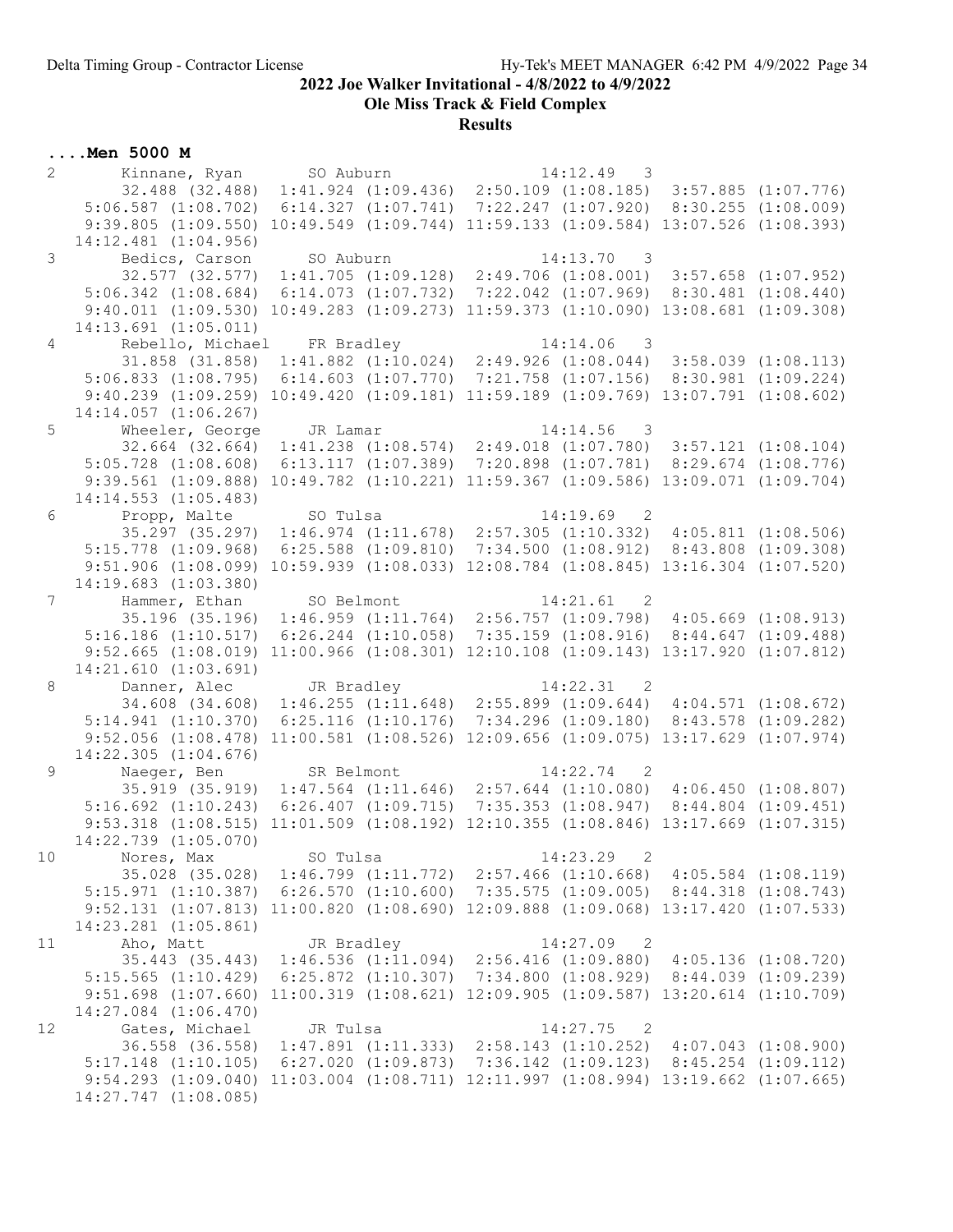Ole Miss Track & Field Complex

# **Results**

| 13 | Embleton, Jerik                                                                       | SR Tulsa                                                                   |                         |                               | 14:28.89 2                                                                 |                     |
|----|---------------------------------------------------------------------------------------|----------------------------------------------------------------------------|-------------------------|-------------------------------|----------------------------------------------------------------------------|---------------------|
|    | 35.888 (35.888)                                                                       |                                                                            |                         |                               | $1:47.249$ (1:11.362) 2:57.480 (1:10.232) 4:06.319 (1:08.839)              |                     |
|    | $5:15.836$ $(1:09.517)$                                                               |                                                                            |                         |                               | $6:26.052$ (1:10.217) 7:35.047 (1:08.995) 8:44.400 (1:09.354)              |                     |
|    | 9:52.583 (1:08.183) 11:01.708 (1:09.126) 12:11.755 (1:10.047) 13:21.359 (1:09.604)    |                                                                            |                         |                               |                                                                            |                     |
|    | $14:28.885$ $(1:07.527)$                                                              |                                                                            |                         |                               |                                                                            |                     |
| 14 | Senti, Ethan                                                                          |                                                                            |                         | SO Southern Illinois 14:30.00 | $\overline{2}$                                                             |                     |
|    | 35.005 (35.005)                                                                       |                                                                            |                         |                               | $1:46.520$ (1:11.516) $2:56.678$ (1:10.159) $4:05.302$ (1:08.624)          |                     |
|    | $5:15.305$ $(1:10.004)$                                                               |                                                                            |                         |                               | $6:25.405$ $(1:10.100)$ $7:34.596$ $(1:09.191)$ $8:44.117$ $(1:09.522)$    |                     |
|    | $9:52.408$ $(1:08.292)$                                                               |                                                                            |                         |                               | $11:01.280$ $(1:08.872)$ $12:10.888$ $(1:09.608)$ $13:20.977$ $(1:10.090)$ |                     |
|    | 14:29.992 (1:09.015)                                                                  |                                                                            |                         |                               |                                                                            |                     |
| 15 | Shumaker, Ryan                                                                        | SO Tulsa                                                                   |                         |                               | $14:30.71$ 2                                                               |                     |
|    | 36.008 (36.008)                                                                       |                                                                            |                         |                               | $1:47.410$ $(1:11.403)$ $2:57.758$ $(1:10.348)$ $4:06.568$ $(1:08.810)$    |                     |
|    | $5:16.432$ $(1:09.864)$                                                               |                                                                            |                         |                               | $6:26.788$ (1:10.356) 7:35.783 (1:08.995) 8:44.795 (1:09.013)              |                     |
|    | 9:52.954 (1:08.160) 11:02.446 (1:09.492) 12:13.128 (1:10.682) 13:23.800 (1:10.673)    |                                                                            |                         |                               |                                                                            |                     |
|    | $14:30.705$ $(1:06.905)$                                                              |                                                                            |                         |                               |                                                                            |                     |
| 16 | Saltzman, Kolyn                                                                       |                                                                            | JR New Orleans          |                               | $14:31.69$ 3                                                               |                     |
|    | 32.043 (32.043)                                                                       |                                                                            |                         |                               | $1:42.130$ $(1:10.088)$ $2:50.375$ $(1:08.245)$ $3:58.199$ $(1:07.825)$    |                     |
|    | $5:07.122$ $(1:08.923)$                                                               |                                                                            |                         |                               | $6:14.935$ $(1:07.813)$ $7:23.083$ $(1:08.148)$ $8:34.003$ $(1:10.920)$    |                     |
|    | 9:45.771 (1:11.769) 10:57.531 (1:11.761) 12:09.612 (1:12.081) 13:21.577 (1:11.965)    |                                                                            |                         |                               |                                                                            |                     |
|    | $14:31.687$ $(1:10.111)$                                                              |                                                                            |                         |                               |                                                                            |                     |
| 17 | Britt, Aiden FR Unattached                                                            |                                                                            |                         |                               | 14:31.83 2                                                                 |                     |
|    | 34.764 (34.764) 1:46.696 (1:11.933) 2:57.249 (1:10.553) 4:05.905 (1:08.656)           |                                                                            |                         |                               |                                                                            |                     |
|    | $5:15.872$ $(1:09.968)$                                                               | $6:26.457$ $(1:10.585)$                                                    |                         |                               | 7:35.490(1:09.033)                                                         | 8:44.548 (1:09.059) |
|    | $9:53.688$ $(1:09.140)$                                                               | $11:03.517$ $(1:09.829)$ $12:13.993$ $(1:10.476)$ $13:24.419$ $(1:10.426)$ |                         |                               |                                                                            |                     |
|    | 14:31.829 (1:07.411)                                                                  |                                                                            |                         |                               |                                                                            |                     |
| 18 | Watson, George JR Bradley                                                             |                                                                            |                         |                               | 14:39.18<br>$\overline{\phantom{a}}$                                       |                     |
|    | $31.578$ (31.578) 1:41.323 (1:09.745) 2:49.247 (1:07.924) 3:57.232 (1:07.986)         |                                                                            |                         |                               |                                                                            |                     |
|    | $5:05.882$ $(1:08.650)$                                                               |                                                                            |                         |                               | $6:13.434$ $(1:07.552)$ $7:21.804$ $(1:08.371)$ $8:31.247$ $(1:09.444)$    |                     |
|    | 9:40.517(1:09.270)                                                                    |                                                                            |                         |                               | $10:51.397$ $(1:10.880)$ $12:04.495$ $(1:13.098)$ $13:21.171$ $(1:16.677)$ |                     |
|    | 14:39.173 (1:18.002)                                                                  |                                                                            |                         |                               |                                                                            |                     |
| 19 | Moulai, Nick JR Ole Miss                                                              |                                                                            |                         |                               | $14:39.94$ 3                                                               |                     |
|    | 32.297 (32.297)                                                                       |                                                                            |                         |                               | $1:42.265$ (1:09.968) 2:50.583 (1:08.318) 3:58.328 (1:07.746)              |                     |
|    | $5:07.336$ $(1:09.008)$                                                               |                                                                            | $6:15.319$ $(1:07.983)$ |                               | $7:23.301$ $(1:07.983)$ $8:33.422$ $(1:10.121)$                            |                     |
|    | 9:44.747(1:11.326)                                                                    |                                                                            |                         |                               | $10:57.889$ $(1:13.142)$ $12:12.166$ $(1:14.278)$ $13:26.036$ $(1:13.871)$ |                     |
|    | 14:39.936 (1:13.900)                                                                  |                                                                            |                         |                               |                                                                            |                     |
| 20 | Kimmel, Cole                                                                          | FR Lipscomb                                                                |                         |                               | $14:40.72$ 1                                                               |                     |
|    | 35.458 (35.458) 1:48.481 (1:13.023) 2:59.223 (1:10.743) 4:10.644 (1:11.421)           |                                                                            |                         |                               |                                                                            |                     |
|    | $5:22.485$ $(1:11.841)$                                                               | $6:35.063$ $(1:12.579)$ $7:45.614$ $(1:10.551)$ $8:56.193$ $(1:10.580)$    |                         |                               |                                                                            |                     |
|    | $10:04.706$ (1:08.513) 11:13.510 (1:08.805) 12:23.620 (1:10.110) 13:34.580 (1:10.960) |                                                                            |                         |                               |                                                                            |                     |
|    | 14:40.718 (1:06.138)                                                                  |                                                                            |                         |                               |                                                                            |                     |
| 21 | Thomas, Jackson                                                                       | SR Auburn                                                                  |                         |                               | 14:41.20<br>2                                                              |                     |
|    | 36.068 (36.068) 1:46.624 (1:10.556) 2:57.121 (1:10.498) 4:06.088 (1:08.967)           |                                                                            |                         |                               |                                                                            |                     |
|    | 5:16.454 (1:10.367) 6:26.608 (1:10.154) 7:35.910 (1:09.303) 8:45.880 (1:09.971)       |                                                                            |                         |                               |                                                                            |                     |
|    | 9:55.321 (1:09.441) 11:06.618 (1:11.297) 12:18.828 (1:12.211) 13:31.598 (1:12.770)    |                                                                            |                         |                               |                                                                            |                     |
|    | $14:41.197$ $(1:09.600)$                                                              |                                                                            |                         |                               |                                                                            |                     |
| 22 | McDonough, Tommy                                                                      | SR Auburn                                                                  |                         |                               | 14:42.20<br>$\overline{\phantom{a}}$                                       |                     |
|    | 31.795 (31.795) 1:41.548 (1:09.754) 2:49.454 (1:07.906) 3:57.442 (1:07.988)           |                                                                            |                         |                               |                                                                            |                     |
|    | $5:06.092$ $(1:08.651)$                                                               |                                                                            |                         |                               | $6:13.840$ $(1:07.748)$ $7:21.999$ $(1:08.159)$ $8:30.749$ $(1:08.751)$    |                     |
|    | 9:40.751 (1:10.002) 10:51.152 (1:10.402) 12:07.416 (1:16.264) 13:26.677 (1:19.261)    |                                                                            |                         |                               |                                                                            |                     |
|    | 14:42.195(1:15.519)                                                                   |                                                                            |                         |                               |                                                                            |                     |
| 23 | Ricks, Jacob                                                                          | FR Belmont                                                                 |                         |                               | 14:42.61<br>$\overline{1}$                                                 |                     |
|    | 36.662 (36.662) 1:49.681 (1:13.020) 3:00.318 (1:10.637) 4:11.689 (1:11.372)           |                                                                            |                         |                               |                                                                            |                     |
|    | $5:22.865$ $(1:11.177)$                                                               | $6:34.683$ $(1:11.818)$                                                    |                         |                               | $7:46.252$ $(1:11.569)$ $8:56.398$ $(1:10.146)$                            |                     |
|    | 10:04.930 (1:08.532) 11:14.151 (1:09.222) 12:26.388 (1:12.237) 13:37.012 (1:10.624)   |                                                                            |                         |                               |                                                                            |                     |
|    | $14:42.603$ $(1:05.592)$                                                              |                                                                            |                         |                               |                                                                            |                     |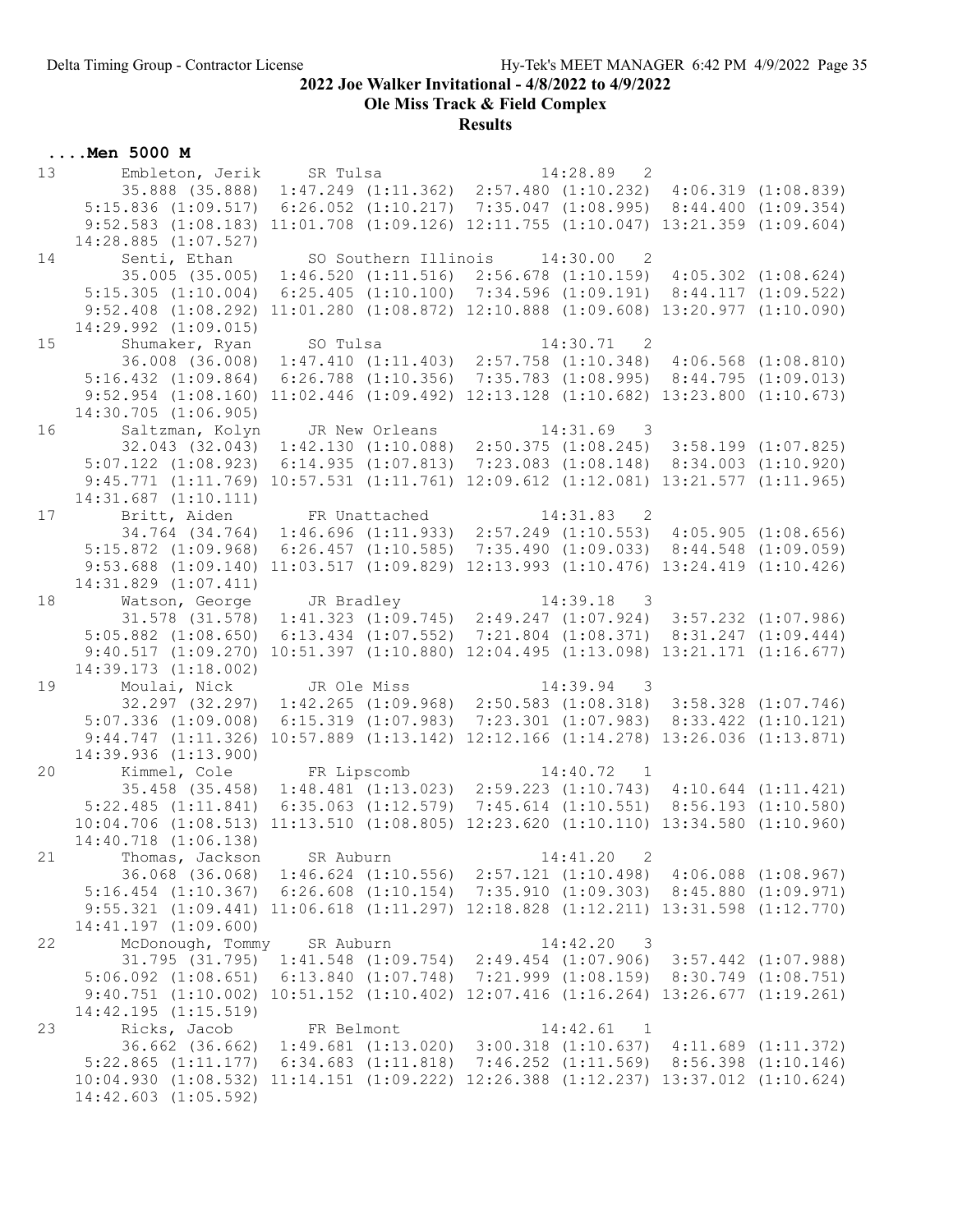Ole Miss Track & Field Complex

# **Results**

| Alvarez Gonzalez, SO Bradley 14:42.87 2<br>35.814 (35.814) 1:46.882 (1:11.068) 2:56.993 (1:10.112) 4:05.469 (1:08.476)<br>5:15.738 (1:10.269) 6:26.268 (1:10.531) 7:35.284 (1:09.016) 8:45.980 (1:10.697)<br>9:58.124 (1:12.144) 11:11.468 (1:13.344) 12:24.288 (1:12.820) 13:35.688 (1:11.401)<br>$14:42.870$ $(1:07.182)$<br>Hoover, Hunter SR Unattached<br>25<br>$14:43.33$ 2<br>35.679 (35.679) 1:47.188 (1:11.510) 2:56.612 (1:09.424) 4:04.900 (1:08.288)<br>$6:26.013$ $(1:10.583)$ $7:35.899$ $(1:09.886)$ $8:45.107$ $(1:09.208)$<br>$5:15.431$ $(1:10.531)$<br>9:55.476 (1:10.370) 11:07.524 (1:12.048) 12:20.533 (1:13.009) 13:33.362 (1:12.829)<br>$14:43.325$ $(1:09.964)$<br>26<br>Calusinski, Ben<br>FR Oklahoma State 14:44.74 2<br>35.652 (35.652)<br>$1:46.340$ (1:10.689) 2:56.415 (1:10.076) 4:04.772 (1:08.357)<br>$5:15.156$ $(1:10.385)$<br>$6:25.698$ $(1:10.542)$ $7:34.928$ $(1:09.231)$ $8:44.520$ $(1:09.592)$<br>9:54.168 (1:09.648) 11:07.111 (1:12.944) 12:22.218 (1:15.108) 13:36.096 (1:13.879)<br>14:44.732 (1:08.636)<br>27<br>Guthrie, Uriah<br>SO Southern Illinois 14:45.80 2<br>35.032 (35.032)<br>$1:46.134$ $(1:11.103)$ $2:56.236$ $(1:10.102)$ $4:06.184$ $(1:09.948)$<br>$5:16.788$ $(1:10.604)$<br>$6:27.289$ $(1:10.502)$ $7:38.348$ $(1:11.059)$ $8:50.400$ $(1:12.052)$<br>11:15.980 (1:12.882) 12:29.083 (1:13.103) 13:39.824 (1:10.742)<br>$10:03.098$ $(1:12.698)$<br>14:45.796 (1:05.972)<br>28<br>Litolff, Cade SO New Orleans<br>14:51.80 1<br>35.206 (35.206) 1:48.218 (1:13.012) 2:58.952 (1:10.735) 4:10.420 (1:11.468)<br>$7:46.295$ $(1:11.769)$ $8:57.523$ $(1:11.229)$<br>$5:22.264$ $(1:11.844)$<br>$6:34.526$ $(1:12.263)$<br>$10:10.901$ $(1:13.378)$ $11:24.465$ $(1:13.564)$ $12:36.634$ $(1:12.169)$ $13:47.255$ $(1:10.622)$<br>$14:51.800$ $(1:04.545)$<br>Peveto, Eli SO Lamar<br>29<br>$14:52.51$ 3<br>30.916 (30.916) 1:40.788 (1:09.872) 2:48.491 (1:07.704) 3:56.667 (1:08.176)<br>$6:14.580$ $(1:09.236)$ $7:26.123$ $(1:11.543)$ $8:41.823$ $(1:15.701)$<br>$5:05.344$ $(1:08.677)$<br>$11:12.527$ $(1:15.542)$ $12:28.731$ $(1:16.204)$ $13:41.588$ $(1:12.858)$<br>9:56.985(1:15.163)<br>14:52.510 (1:10.922)<br>Butcher, Ben FR Lipscomb 14:54.80 1<br>36.482 (36.482) 1:48.793 (1:12.311) 2:59.610 (1:10.817) 4:11.158 (1:11.549)<br>30<br>$6:35.377$ $(1:12.423)$ $7:46.736$ $(1:11.360)$ $8:57.265$ $(1:10.529)$ |
|-----------------------------------------------------------------------------------------------------------------------------------------------------------------------------------------------------------------------------------------------------------------------------------------------------------------------------------------------------------------------------------------------------------------------------------------------------------------------------------------------------------------------------------------------------------------------------------------------------------------------------------------------------------------------------------------------------------------------------------------------------------------------------------------------------------------------------------------------------------------------------------------------------------------------------------------------------------------------------------------------------------------------------------------------------------------------------------------------------------------------------------------------------------------------------------------------------------------------------------------------------------------------------------------------------------------------------------------------------------------------------------------------------------------------------------------------------------------------------------------------------------------------------------------------------------------------------------------------------------------------------------------------------------------------------------------------------------------------------------------------------------------------------------------------------------------------------------------------------------------------------------------------------------------------------------------------------------------------------------------------------------------------------------------------------------------------------------------------------------------------------------------------------------------------------------------------------------------------------------------------------------------------------------------------------------------------------------------------------------------------------------------------------|
|                                                                                                                                                                                                                                                                                                                                                                                                                                                                                                                                                                                                                                                                                                                                                                                                                                                                                                                                                                                                                                                                                                                                                                                                                                                                                                                                                                                                                                                                                                                                                                                                                                                                                                                                                                                                                                                                                                                                                                                                                                                                                                                                                                                                                                                                                                                                                                                                     |
|                                                                                                                                                                                                                                                                                                                                                                                                                                                                                                                                                                                                                                                                                                                                                                                                                                                                                                                                                                                                                                                                                                                                                                                                                                                                                                                                                                                                                                                                                                                                                                                                                                                                                                                                                                                                                                                                                                                                                                                                                                                                                                                                                                                                                                                                                                                                                                                                     |
|                                                                                                                                                                                                                                                                                                                                                                                                                                                                                                                                                                                                                                                                                                                                                                                                                                                                                                                                                                                                                                                                                                                                                                                                                                                                                                                                                                                                                                                                                                                                                                                                                                                                                                                                                                                                                                                                                                                                                                                                                                                                                                                                                                                                                                                                                                                                                                                                     |
|                                                                                                                                                                                                                                                                                                                                                                                                                                                                                                                                                                                                                                                                                                                                                                                                                                                                                                                                                                                                                                                                                                                                                                                                                                                                                                                                                                                                                                                                                                                                                                                                                                                                                                                                                                                                                                                                                                                                                                                                                                                                                                                                                                                                                                                                                                                                                                                                     |
|                                                                                                                                                                                                                                                                                                                                                                                                                                                                                                                                                                                                                                                                                                                                                                                                                                                                                                                                                                                                                                                                                                                                                                                                                                                                                                                                                                                                                                                                                                                                                                                                                                                                                                                                                                                                                                                                                                                                                                                                                                                                                                                                                                                                                                                                                                                                                                                                     |
|                                                                                                                                                                                                                                                                                                                                                                                                                                                                                                                                                                                                                                                                                                                                                                                                                                                                                                                                                                                                                                                                                                                                                                                                                                                                                                                                                                                                                                                                                                                                                                                                                                                                                                                                                                                                                                                                                                                                                                                                                                                                                                                                                                                                                                                                                                                                                                                                     |
|                                                                                                                                                                                                                                                                                                                                                                                                                                                                                                                                                                                                                                                                                                                                                                                                                                                                                                                                                                                                                                                                                                                                                                                                                                                                                                                                                                                                                                                                                                                                                                                                                                                                                                                                                                                                                                                                                                                                                                                                                                                                                                                                                                                                                                                                                                                                                                                                     |
|                                                                                                                                                                                                                                                                                                                                                                                                                                                                                                                                                                                                                                                                                                                                                                                                                                                                                                                                                                                                                                                                                                                                                                                                                                                                                                                                                                                                                                                                                                                                                                                                                                                                                                                                                                                                                                                                                                                                                                                                                                                                                                                                                                                                                                                                                                                                                                                                     |
|                                                                                                                                                                                                                                                                                                                                                                                                                                                                                                                                                                                                                                                                                                                                                                                                                                                                                                                                                                                                                                                                                                                                                                                                                                                                                                                                                                                                                                                                                                                                                                                                                                                                                                                                                                                                                                                                                                                                                                                                                                                                                                                                                                                                                                                                                                                                                                                                     |
|                                                                                                                                                                                                                                                                                                                                                                                                                                                                                                                                                                                                                                                                                                                                                                                                                                                                                                                                                                                                                                                                                                                                                                                                                                                                                                                                                                                                                                                                                                                                                                                                                                                                                                                                                                                                                                                                                                                                                                                                                                                                                                                                                                                                                                                                                                                                                                                                     |
|                                                                                                                                                                                                                                                                                                                                                                                                                                                                                                                                                                                                                                                                                                                                                                                                                                                                                                                                                                                                                                                                                                                                                                                                                                                                                                                                                                                                                                                                                                                                                                                                                                                                                                                                                                                                                                                                                                                                                                                                                                                                                                                                                                                                                                                                                                                                                                                                     |
|                                                                                                                                                                                                                                                                                                                                                                                                                                                                                                                                                                                                                                                                                                                                                                                                                                                                                                                                                                                                                                                                                                                                                                                                                                                                                                                                                                                                                                                                                                                                                                                                                                                                                                                                                                                                                                                                                                                                                                                                                                                                                                                                                                                                                                                                                                                                                                                                     |
|                                                                                                                                                                                                                                                                                                                                                                                                                                                                                                                                                                                                                                                                                                                                                                                                                                                                                                                                                                                                                                                                                                                                                                                                                                                                                                                                                                                                                                                                                                                                                                                                                                                                                                                                                                                                                                                                                                                                                                                                                                                                                                                                                                                                                                                                                                                                                                                                     |
|                                                                                                                                                                                                                                                                                                                                                                                                                                                                                                                                                                                                                                                                                                                                                                                                                                                                                                                                                                                                                                                                                                                                                                                                                                                                                                                                                                                                                                                                                                                                                                                                                                                                                                                                                                                                                                                                                                                                                                                                                                                                                                                                                                                                                                                                                                                                                                                                     |
|                                                                                                                                                                                                                                                                                                                                                                                                                                                                                                                                                                                                                                                                                                                                                                                                                                                                                                                                                                                                                                                                                                                                                                                                                                                                                                                                                                                                                                                                                                                                                                                                                                                                                                                                                                                                                                                                                                                                                                                                                                                                                                                                                                                                                                                                                                                                                                                                     |
|                                                                                                                                                                                                                                                                                                                                                                                                                                                                                                                                                                                                                                                                                                                                                                                                                                                                                                                                                                                                                                                                                                                                                                                                                                                                                                                                                                                                                                                                                                                                                                                                                                                                                                                                                                                                                                                                                                                                                                                                                                                                                                                                                                                                                                                                                                                                                                                                     |
|                                                                                                                                                                                                                                                                                                                                                                                                                                                                                                                                                                                                                                                                                                                                                                                                                                                                                                                                                                                                                                                                                                                                                                                                                                                                                                                                                                                                                                                                                                                                                                                                                                                                                                                                                                                                                                                                                                                                                                                                                                                                                                                                                                                                                                                                                                                                                                                                     |
|                                                                                                                                                                                                                                                                                                                                                                                                                                                                                                                                                                                                                                                                                                                                                                                                                                                                                                                                                                                                                                                                                                                                                                                                                                                                                                                                                                                                                                                                                                                                                                                                                                                                                                                                                                                                                                                                                                                                                                                                                                                                                                                                                                                                                                                                                                                                                                                                     |
|                                                                                                                                                                                                                                                                                                                                                                                                                                                                                                                                                                                                                                                                                                                                                                                                                                                                                                                                                                                                                                                                                                                                                                                                                                                                                                                                                                                                                                                                                                                                                                                                                                                                                                                                                                                                                                                                                                                                                                                                                                                                                                                                                                                                                                                                                                                                                                                                     |
|                                                                                                                                                                                                                                                                                                                                                                                                                                                                                                                                                                                                                                                                                                                                                                                                                                                                                                                                                                                                                                                                                                                                                                                                                                                                                                                                                                                                                                                                                                                                                                                                                                                                                                                                                                                                                                                                                                                                                                                                                                                                                                                                                                                                                                                                                                                                                                                                     |
|                                                                                                                                                                                                                                                                                                                                                                                                                                                                                                                                                                                                                                                                                                                                                                                                                                                                                                                                                                                                                                                                                                                                                                                                                                                                                                                                                                                                                                                                                                                                                                                                                                                                                                                                                                                                                                                                                                                                                                                                                                                                                                                                                                                                                                                                                                                                                                                                     |
|                                                                                                                                                                                                                                                                                                                                                                                                                                                                                                                                                                                                                                                                                                                                                                                                                                                                                                                                                                                                                                                                                                                                                                                                                                                                                                                                                                                                                                                                                                                                                                                                                                                                                                                                                                                                                                                                                                                                                                                                                                                                                                                                                                                                                                                                                                                                                                                                     |
|                                                                                                                                                                                                                                                                                                                                                                                                                                                                                                                                                                                                                                                                                                                                                                                                                                                                                                                                                                                                                                                                                                                                                                                                                                                                                                                                                                                                                                                                                                                                                                                                                                                                                                                                                                                                                                                                                                                                                                                                                                                                                                                                                                                                                                                                                                                                                                                                     |
|                                                                                                                                                                                                                                                                                                                                                                                                                                                                                                                                                                                                                                                                                                                                                                                                                                                                                                                                                                                                                                                                                                                                                                                                                                                                                                                                                                                                                                                                                                                                                                                                                                                                                                                                                                                                                                                                                                                                                                                                                                                                                                                                                                                                                                                                                                                                                                                                     |
|                                                                                                                                                                                                                                                                                                                                                                                                                                                                                                                                                                                                                                                                                                                                                                                                                                                                                                                                                                                                                                                                                                                                                                                                                                                                                                                                                                                                                                                                                                                                                                                                                                                                                                                                                                                                                                                                                                                                                                                                                                                                                                                                                                                                                                                                                                                                                                                                     |
|                                                                                                                                                                                                                                                                                                                                                                                                                                                                                                                                                                                                                                                                                                                                                                                                                                                                                                                                                                                                                                                                                                                                                                                                                                                                                                                                                                                                                                                                                                                                                                                                                                                                                                                                                                                                                                                                                                                                                                                                                                                                                                                                                                                                                                                                                                                                                                                                     |
|                                                                                                                                                                                                                                                                                                                                                                                                                                                                                                                                                                                                                                                                                                                                                                                                                                                                                                                                                                                                                                                                                                                                                                                                                                                                                                                                                                                                                                                                                                                                                                                                                                                                                                                                                                                                                                                                                                                                                                                                                                                                                                                                                                                                                                                                                                                                                                                                     |
|                                                                                                                                                                                                                                                                                                                                                                                                                                                                                                                                                                                                                                                                                                                                                                                                                                                                                                                                                                                                                                                                                                                                                                                                                                                                                                                                                                                                                                                                                                                                                                                                                                                                                                                                                                                                                                                                                                                                                                                                                                                                                                                                                                                                                                                                                                                                                                                                     |
|                                                                                                                                                                                                                                                                                                                                                                                                                                                                                                                                                                                                                                                                                                                                                                                                                                                                                                                                                                                                                                                                                                                                                                                                                                                                                                                                                                                                                                                                                                                                                                                                                                                                                                                                                                                                                                                                                                                                                                                                                                                                                                                                                                                                                                                                                                                                                                                                     |
|                                                                                                                                                                                                                                                                                                                                                                                                                                                                                                                                                                                                                                                                                                                                                                                                                                                                                                                                                                                                                                                                                                                                                                                                                                                                                                                                                                                                                                                                                                                                                                                                                                                                                                                                                                                                                                                                                                                                                                                                                                                                                                                                                                                                                                                                                                                                                                                                     |
|                                                                                                                                                                                                                                                                                                                                                                                                                                                                                                                                                                                                                                                                                                                                                                                                                                                                                                                                                                                                                                                                                                                                                                                                                                                                                                                                                                                                                                                                                                                                                                                                                                                                                                                                                                                                                                                                                                                                                                                                                                                                                                                                                                                                                                                                                                                                                                                                     |
|                                                                                                                                                                                                                                                                                                                                                                                                                                                                                                                                                                                                                                                                                                                                                                                                                                                                                                                                                                                                                                                                                                                                                                                                                                                                                                                                                                                                                                                                                                                                                                                                                                                                                                                                                                                                                                                                                                                                                                                                                                                                                                                                                                                                                                                                                                                                                                                                     |
| $5:22.954$ $(1:11.796)$                                                                                                                                                                                                                                                                                                                                                                                                                                                                                                                                                                                                                                                                                                                                                                                                                                                                                                                                                                                                                                                                                                                                                                                                                                                                                                                                                                                                                                                                                                                                                                                                                                                                                                                                                                                                                                                                                                                                                                                                                                                                                                                                                                                                                                                                                                                                                                             |
| $10:10.262$ $(1:12.998)$ $11:24.264$ $(1:14.002)$ $12:36.936$ $(1:12.672)$ $13:48.331$ $(1:11.396)$                                                                                                                                                                                                                                                                                                                                                                                                                                                                                                                                                                                                                                                                                                                                                                                                                                                                                                                                                                                                                                                                                                                                                                                                                                                                                                                                                                                                                                                                                                                                                                                                                                                                                                                                                                                                                                                                                                                                                                                                                                                                                                                                                                                                                                                                                                 |
| 14:54.798 (1:06.467)                                                                                                                                                                                                                                                                                                                                                                                                                                                                                                                                                                                                                                                                                                                                                                                                                                                                                                                                                                                                                                                                                                                                                                                                                                                                                                                                                                                                                                                                                                                                                                                                                                                                                                                                                                                                                                                                                                                                                                                                                                                                                                                                                                                                                                                                                                                                                                                |
| Shaffer, Zac<br>31<br>SO Belmont<br>14:55.10<br>$\frac{1}{2}$                                                                                                                                                                                                                                                                                                                                                                                                                                                                                                                                                                                                                                                                                                                                                                                                                                                                                                                                                                                                                                                                                                                                                                                                                                                                                                                                                                                                                                                                                                                                                                                                                                                                                                                                                                                                                                                                                                                                                                                                                                                                                                                                                                                                                                                                                                                                       |
| 36.423 (36.423) 1:49.445 (1:13.022) 3:00.074 (1:10.630) 4:11.238 (1:11.165)                                                                                                                                                                                                                                                                                                                                                                                                                                                                                                                                                                                                                                                                                                                                                                                                                                                                                                                                                                                                                                                                                                                                                                                                                                                                                                                                                                                                                                                                                                                                                                                                                                                                                                                                                                                                                                                                                                                                                                                                                                                                                                                                                                                                                                                                                                                         |
| $5:23.039$ $(1:11.801)$<br>6:35.380(1:12.341)<br>8:58.127(1:11.015)<br>7:47.113 (1:11.733)                                                                                                                                                                                                                                                                                                                                                                                                                                                                                                                                                                                                                                                                                                                                                                                                                                                                                                                                                                                                                                                                                                                                                                                                                                                                                                                                                                                                                                                                                                                                                                                                                                                                                                                                                                                                                                                                                                                                                                                                                                                                                                                                                                                                                                                                                                          |
| 10:10.463 (1:12.336) 11:24.083 (1:13.621) 12:36.439 (1:12.356) 13:48.234 (1:11.795)                                                                                                                                                                                                                                                                                                                                                                                                                                                                                                                                                                                                                                                                                                                                                                                                                                                                                                                                                                                                                                                                                                                                                                                                                                                                                                                                                                                                                                                                                                                                                                                                                                                                                                                                                                                                                                                                                                                                                                                                                                                                                                                                                                                                                                                                                                                 |
| $14:55.099$ $(1:06.866)$                                                                                                                                                                                                                                                                                                                                                                                                                                                                                                                                                                                                                                                                                                                                                                                                                                                                                                                                                                                                                                                                                                                                                                                                                                                                                                                                                                                                                                                                                                                                                                                                                                                                                                                                                                                                                                                                                                                                                                                                                                                                                                                                                                                                                                                                                                                                                                            |
| 32<br>Franklin, Jack<br>14:55.32<br>SR Bradley<br>$\mathbf{1}$                                                                                                                                                                                                                                                                                                                                                                                                                                                                                                                                                                                                                                                                                                                                                                                                                                                                                                                                                                                                                                                                                                                                                                                                                                                                                                                                                                                                                                                                                                                                                                                                                                                                                                                                                                                                                                                                                                                                                                                                                                                                                                                                                                                                                                                                                                                                      |
| 36.255 (36.255) 1:49.454 (1:13.199) 3:00.579 (1:11.126) 4:12.216 (1:11.638)                                                                                                                                                                                                                                                                                                                                                                                                                                                                                                                                                                                                                                                                                                                                                                                                                                                                                                                                                                                                                                                                                                                                                                                                                                                                                                                                                                                                                                                                                                                                                                                                                                                                                                                                                                                                                                                                                                                                                                                                                                                                                                                                                                                                                                                                                                                         |
| $5:23.565$ $(1:11.349)$ $6:36.100$ $(1:12.536)$ $7:48.040$ $(1:11.940)$ $9:00.166$ $(1:12.126)$                                                                                                                                                                                                                                                                                                                                                                                                                                                                                                                                                                                                                                                                                                                                                                                                                                                                                                                                                                                                                                                                                                                                                                                                                                                                                                                                                                                                                                                                                                                                                                                                                                                                                                                                                                                                                                                                                                                                                                                                                                                                                                                                                                                                                                                                                                     |
| 10:12.471 (1:12.306) 11:24.896 (1:12.425) 12:36.797 (1:11.901) 13:49.220 (1:12.424)                                                                                                                                                                                                                                                                                                                                                                                                                                                                                                                                                                                                                                                                                                                                                                                                                                                                                                                                                                                                                                                                                                                                                                                                                                                                                                                                                                                                                                                                                                                                                                                                                                                                                                                                                                                                                                                                                                                                                                                                                                                                                                                                                                                                                                                                                                                 |
| 14:55.314 (1:06.095)                                                                                                                                                                                                                                                                                                                                                                                                                                                                                                                                                                                                                                                                                                                                                                                                                                                                                                                                                                                                                                                                                                                                                                                                                                                                                                                                                                                                                                                                                                                                                                                                                                                                                                                                                                                                                                                                                                                                                                                                                                                                                                                                                                                                                                                                                                                                                                                |
| 33<br>Hahndorf, Michael SR Bradley<br>14:56.22 1                                                                                                                                                                                                                                                                                                                                                                                                                                                                                                                                                                                                                                                                                                                                                                                                                                                                                                                                                                                                                                                                                                                                                                                                                                                                                                                                                                                                                                                                                                                                                                                                                                                                                                                                                                                                                                                                                                                                                                                                                                                                                                                                                                                                                                                                                                                                                    |
| 36.034 (36.034)<br>$1:48.901$ (1:12.868) 2:59.818 (1:10.917) 4:10.770 (1:10.953)                                                                                                                                                                                                                                                                                                                                                                                                                                                                                                                                                                                                                                                                                                                                                                                                                                                                                                                                                                                                                                                                                                                                                                                                                                                                                                                                                                                                                                                                                                                                                                                                                                                                                                                                                                                                                                                                                                                                                                                                                                                                                                                                                                                                                                                                                                                    |
| $5:22.582$ $(1:11.812)$<br>$6:34.853$ $(1:12.271)$<br>$7:46.587$ $(1:11.735)$ $8:57.826$ $(1:11.240)$                                                                                                                                                                                                                                                                                                                                                                                                                                                                                                                                                                                                                                                                                                                                                                                                                                                                                                                                                                                                                                                                                                                                                                                                                                                                                                                                                                                                                                                                                                                                                                                                                                                                                                                                                                                                                                                                                                                                                                                                                                                                                                                                                                                                                                                                                               |
| 10:10.694 (1:12.868) 11:24.255 (1:13.562) 12:36.341 (1:12.086) 13:49.050 (1:12.709)                                                                                                                                                                                                                                                                                                                                                                                                                                                                                                                                                                                                                                                                                                                                                                                                                                                                                                                                                                                                                                                                                                                                                                                                                                                                                                                                                                                                                                                                                                                                                                                                                                                                                                                                                                                                                                                                                                                                                                                                                                                                                                                                                                                                                                                                                                                 |
| 14:56.214 (1:07.165)                                                                                                                                                                                                                                                                                                                                                                                                                                                                                                                                                                                                                                                                                                                                                                                                                                                                                                                                                                                                                                                                                                                                                                                                                                                                                                                                                                                                                                                                                                                                                                                                                                                                                                                                                                                                                                                                                                                                                                                                                                                                                                                                                                                                                                                                                                                                                                                |
| Guenthner, Ryan<br>34<br>15:01.56<br>SR New Orleans<br>$\overline{1}$                                                                                                                                                                                                                                                                                                                                                                                                                                                                                                                                                                                                                                                                                                                                                                                                                                                                                                                                                                                                                                                                                                                                                                                                                                                                                                                                                                                                                                                                                                                                                                                                                                                                                                                                                                                                                                                                                                                                                                                                                                                                                                                                                                                                                                                                                                                               |
| 35.702 (35.702) 1:48.717 (1:13.015) 2:59.432 (1:10.716) 4:10.910 (1:11.478)                                                                                                                                                                                                                                                                                                                                                                                                                                                                                                                                                                                                                                                                                                                                                                                                                                                                                                                                                                                                                                                                                                                                                                                                                                                                                                                                                                                                                                                                                                                                                                                                                                                                                                                                                                                                                                                                                                                                                                                                                                                                                                                                                                                                                                                                                                                         |
| $7:47.454$ $(1:12.230)$ $8:59.732$ $(1:12.279)$<br>$5:22.706$ $(1:11.797)$<br>$6:35.224$ $(1:12.518)$                                                                                                                                                                                                                                                                                                                                                                                                                                                                                                                                                                                                                                                                                                                                                                                                                                                                                                                                                                                                                                                                                                                                                                                                                                                                                                                                                                                                                                                                                                                                                                                                                                                                                                                                                                                                                                                                                                                                                                                                                                                                                                                                                                                                                                                                                               |
| 10:13.006 (1:13.274) 11:26.778 (1:13.772) 12:39.702 (1:12.925) 13:52.403 (1:12.701)                                                                                                                                                                                                                                                                                                                                                                                                                                                                                                                                                                                                                                                                                                                                                                                                                                                                                                                                                                                                                                                                                                                                                                                                                                                                                                                                                                                                                                                                                                                                                                                                                                                                                                                                                                                                                                                                                                                                                                                                                                                                                                                                                                                                                                                                                                                 |
| $15:01.551$ $(1:09.148)$                                                                                                                                                                                                                                                                                                                                                                                                                                                                                                                                                                                                                                                                                                                                                                                                                                                                                                                                                                                                                                                                                                                                                                                                                                                                                                                                                                                                                                                                                                                                                                                                                                                                                                                                                                                                                                                                                                                                                                                                                                                                                                                                                                                                                                                                                                                                                                            |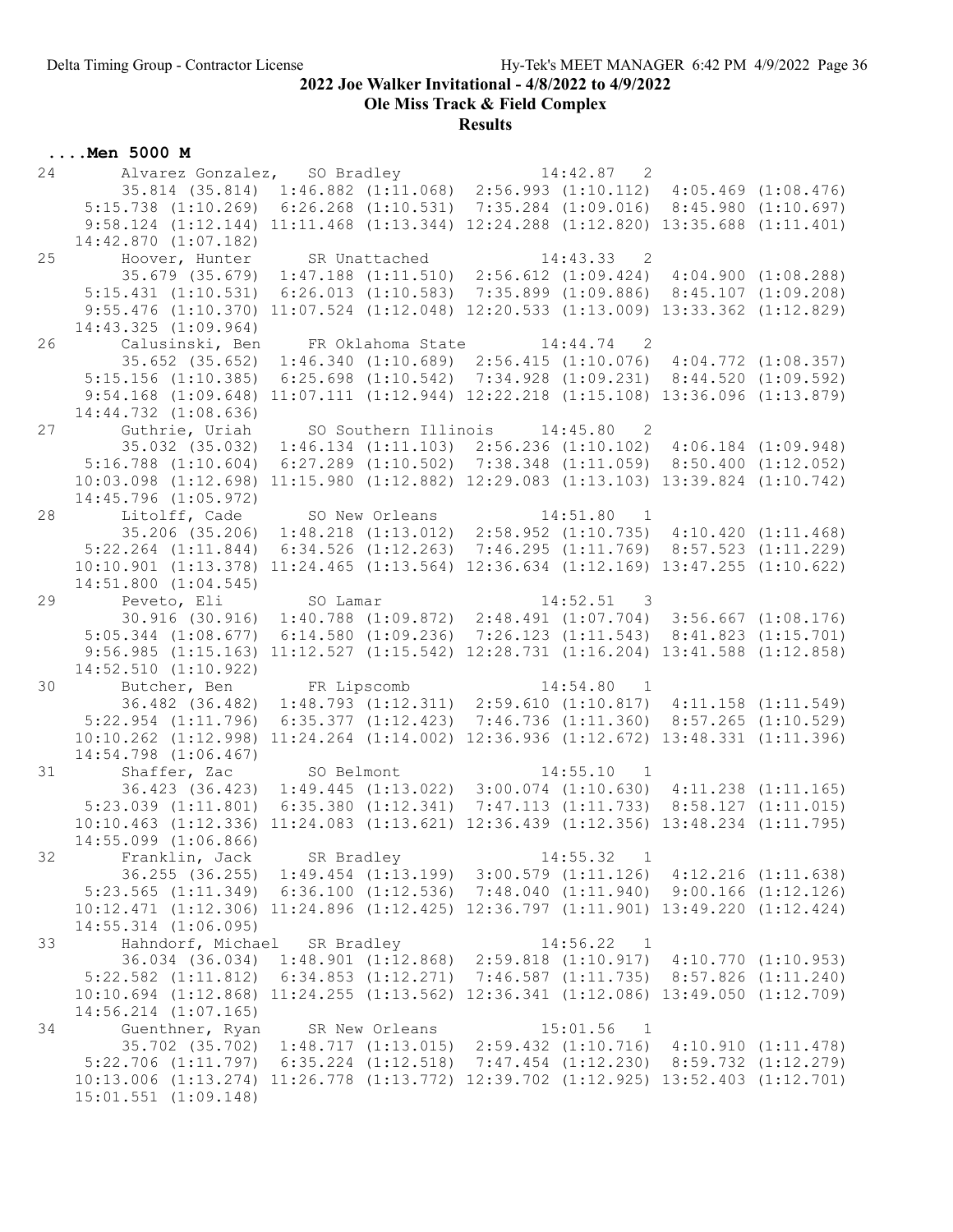Ole Miss Track & Field Complex

# **Results**

| 35 | Saenz, Rich                                                                                 | SO Alabama                                                                      |               | $15:05.82$ 1                                                                |                         |
|----|---------------------------------------------------------------------------------------------|---------------------------------------------------------------------------------|---------------|-----------------------------------------------------------------------------|-------------------------|
|    | 35.440 (35.440) 1:47.372 (1:11.932) 2:58.571 (1:11.200) 4:10.214 (1:11.643)                 |                                                                                 |               |                                                                             |                         |
|    | $5:22.052$ $(1:11.839)$                                                                     | $6:34.309$ $(1:12.257)$ 7:46.066 $(1:11.757)$ 8:58.881 $(1:12.816)$             |               |                                                                             |                         |
|    | $10:12.278$ $(1:13.398)$                                                                    | $11:26.537$ $(1:14.259)$ $12:41.961$ $(1:15.424)$ $13:56.458$ $(1:14.498)$      |               |                                                                             |                         |
|    | $15:05.817$ $(1:09.359)$                                                                    |                                                                                 |               |                                                                             |                         |
| 36 | Barreto, Mateo                                                                              | SO Alabama                                                                      |               | 15:09.83 1                                                                  |                         |
|    | 35.710 (35.710)                                                                             | $1:48.605$ (1:12.896) 2:59.346 (1:10.741) 4:10.545 (1:11.200)                   |               |                                                                             |                         |
|    | $5:22.367$ $(1:11.823)$                                                                     | $6:34.813$ $(1:12.446)$ $7:46.941$ $(1:12.128)$ $8:59.246$ $(1:12.305)$         |               |                                                                             |                         |
|    | $10:11.967$ $(1:12.722)$                                                                    | $11:26.006$ $(1:14.039)$ $12:41.546$ $(1:15.541)$ $13:57.855$ $(1:16.309)$      |               |                                                                             |                         |
|    | $15:09.822$ $(1:11.968)$                                                                    |                                                                                 |               |                                                                             |                         |
| 37 | Narbett, Eddie                                                                              | JR Bradley                                                                      |               | $15:10.81$ 1                                                                |                         |
|    | 36.302 (36.302)                                                                             | $1:49.139$ $(1:12.838)$ $2:59.846$ $(1:10.708)$                                 |               |                                                                             | 4:10.970(1:11.124)      |
|    | $5:22.729$ $(1:11.759)$                                                                     | $6:34.954$ $(1:12.226)$ $7:47.118$ $(1:12.164)$ $8:59.510$ $(1:12.392)$         |               |                                                                             |                         |
|    | $10:12.702$ $(1:13.192)$                                                                    | $11:26.228$ $(1:13.526)$ $12:41.735$ $(1:15.508)$ $13:56.861$ $(1:15.126)$      |               |                                                                             |                         |
|    | 15:10.810 (1:13.950)                                                                        |                                                                                 |               |                                                                             |                         |
| 38 | Jones, Collin FR Alabama                                                                    |                                                                                 |               | $15:17.05$ 1                                                                |                         |
|    | 35.882 (35.882)                                                                             | $1:48.358$ $(1:12.476)$ $2:59.084$ $(1:10.727)$ $4:10.275$ $(1:11.192)$         |               |                                                                             |                         |
|    | $5:22.115$ $(1:11.840)$                                                                     | $6:34.432$ $(1:12.317)$ $7:47.382$ $(1:12.951)$ $9:00.899$ $(1:13.517)$         |               |                                                                             |                         |
|    | 10:14.666 (1:13.767) 11:32.082 (1:17.417) 12:49.238 (1:17.156) 14:05.189 (1:15.952)         |                                                                                 |               |                                                                             |                         |
| 39 | 15:17.046 (1:11.857)                                                                        |                                                                                 |               | $15:18.14$ 1                                                                |                         |
|    | Oatman, Kristian<br>35.850 (35.850)                                                         | SR New Orleans<br>$1:48.966$ (1:13.117) 2:59.632 (1:10.666) 4:11.426 (1:11.794) |               |                                                                             |                         |
|    | $5:23.207$ $(1:11.782)$                                                                     | $6:35.586$ $(1:12.379)$                                                         |               | $7:47.752$ $(1:12.167)$                                                     | 9:00.480(1:12.728)      |
|    | 10:15.235 (1:14.756) 11:32.572 (1:17.337) 12:49.636 (1:17.064) 14:05.455 (1:15.820)         |                                                                                 |               |                                                                             |                         |
|    | $15:18.134$ $(1:12.679)$                                                                    |                                                                                 |               |                                                                             |                         |
| 40 | Sandrock, Gary FR New Orleans                                                               |                                                                                 |               | $15:22.97$ 1                                                                |                         |
|    | $37.077$ $(37.077)$ $1:49.892$ $(1:12.815)$ $3:00.410$ $(1:10.519)$ $4:11.816$ $(1:11.406)$ |                                                                                 |               |                                                                             |                         |
|    | $5:23.559$ $(1:11.744)$                                                                     | $6:35.630$ $(1:12.071)$ $7:48.448$ $(1:12.819)$ $9:03.285$ $(1:14.837)$         |               |                                                                             |                         |
|    | $10:19.270$ $(1:15.986)$                                                                    | $11:37.298$ $(1:18.028)$                                                        |               | 12:53.739 (1:16.442) 14:12.678 (1:18.939)                                   |                         |
|    | 15:22.970 (1:10.292)                                                                        |                                                                                 |               |                                                                             |                         |
| 41 | Mielke, Alex SO Alabama                                                                     |                                                                                 |               | $15:26.24$ 1                                                                |                         |
|    | 36.138 (36.138) 1:49.186 (1:13.048) 3:00.081 (1:10.896) 4:11.523 (1:11.443)                 |                                                                                 |               |                                                                             |                         |
|    | $5:23.301$ $(1:11.778)$                                                                     | $6:35.834$ $(1:12.534)$                                                         |               | 7:48.747(1:12.913)                                                          | $9:03.778$ $(1:15.032)$ |
|    | $10:20.029$ $(1:16.251)$                                                                    | $11:37.032$ $(1:17.003)$ $12:54.884$ $(1:17.852)$ $14:12.923$ $(1:18.040)$      |               |                                                                             |                         |
|    | 15:26.232 (1:13.309)                                                                        |                                                                                 |               |                                                                             |                         |
|    | Donohue, Aidan                                                                              | SO Bradley                                                                      |               | DNF<br>$\overline{\phantom{1}}$                                             |                         |
|    | 34.970 (34.970)                                                                             | $1:47.885$ $(1:12.915)$ $2:58.725$ $(1:10.840)$                                 |               |                                                                             | $4:09.981$ $(1:11.257)$ |
|    | $5:21.807$ $(1:11.826)$                                                                     |                                                                                 |               |                                                                             |                         |
|    | Suliman, Waleed                                                                             |                                                                                 | Brooks Beasts | DNF<br>3                                                                    |                         |
|    | 31.050 (31.050)                                                                             | $1:40.963$ $(1:09.913)$ $2:48.591$ $(1:07.628)$                                 |               |                                                                             | $3:56.704$ $(1:08.114)$ |
|    | $5:04.899$ $(1:08.195)$                                                                     | $6:12.450$ $(1:07.552)$                                                         |               | 7:18.973 (1:06.524)                                                         |                         |
|    | Forester, Jaden                                                                             | SO New Orleans                                                                  |               | DNF<br>$\overline{1}$                                                       |                         |
|    | 35.029 (35.029)                                                                             | $1:48.079$ $(1:13.051)$                                                         |               | $2:58.803$ $(1:10.724)$                                                     | $4:10.078$ $(1:11.276)$ |
|    | $5:21.886$ $(1:11.808)$                                                                     | $6:34.086$ $(1:12.200)$                                                         |               | 7:45.355(1:11.269)                                                          | 8:56.015(1:10.660)      |
|    | 14:11.941 (5:15.926)                                                                        |                                                                                 |               |                                                                             |                         |
|    | Allen, Jake                                                                                 | FR Kentucky                                                                     |               | DNF<br>3                                                                    |                         |
|    | 32.274 (32.274)                                                                             | 1:42.335(1:10.062)                                                              |               | $2:50.427$ $(1:08.092)$                                                     | $3:58.389$ $(1:07.962)$ |
|    | $5:08.083$ $(1:09.694)$<br>Savino, Ben                                                      | 6:19.845(1:11.763)<br>JR Ole Miss                                               |               | $7:28.429$ $(1:08.584)$<br>$\mathop{\rm DNF}$<br>$\overline{\phantom{0}}^2$ | $8:37.836$ $(1:09.408)$ |
|    | 34.286 (34.286)                                                                             | $1:45.756$ $(1:11.471)$                                                         |               | $2:55.543$ $(1:09.787)$                                                     | $4:04.384$ $(1:08.842)$ |
|    | $5:14.714$ $(1:10.330)$                                                                     | $6:24.621$ $(1:09.908)$                                                         |               | $7:33.799$ $(1:09.178)$                                                     | $8:42.084$ $(1:08.285)$ |
|    | Duvall, Matt                                                                                | FR Kentucky                                                                     |               | $\texttt{DNF}$<br>$\overline{\phantom{a}}$                                  |                         |
|    | 32.759 (32.759)                                                                             | $1:42.611$ $(1:09.852)$                                                         |               | $2:50.936$ $(1:08.325)$                                                     | $3:58.939$ $(1:08.003)$ |
|    | $5:09.200$ $(1:10.262)$                                                                     | $6:21.402$ $(1:12.202)$                                                         |               | 7:34.915(1:13.514)                                                          | $8:49.524$ $(1:14.609)$ |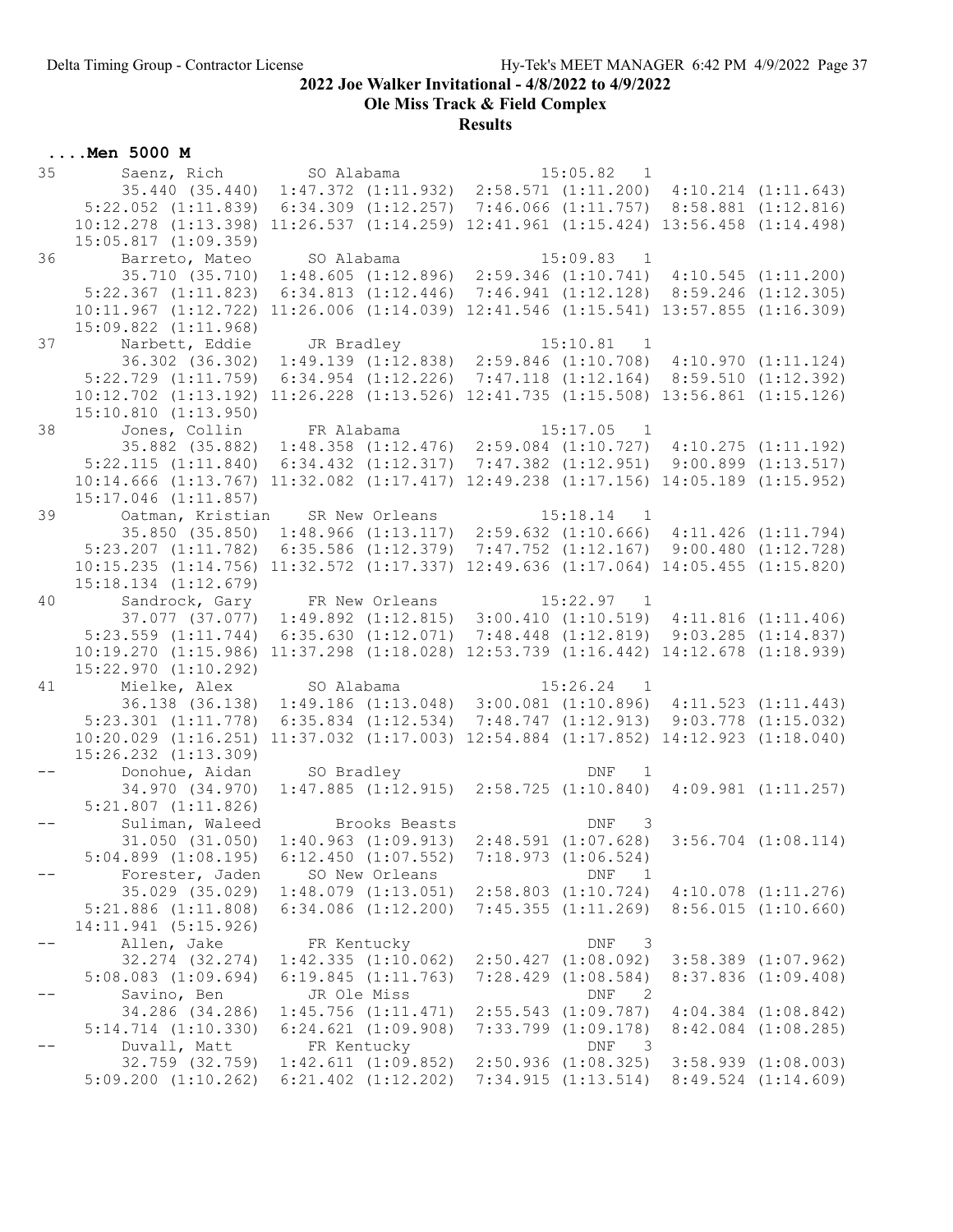Ole Miss Track & Field Complex

Results

### ....Men 5000 M

| Bullock, Cole              | SO Ole Miss                                                             | DNF<br>-3                                       |                         |
|----------------------------|-------------------------------------------------------------------------|-------------------------------------------------|-------------------------|
|                            | $30.650$ $(30.650)$ $1:40.242$ $(1:09.592)$                             | 2:47.911 (1:07.669)                             | $3:56.172$ $(1:08.262)$ |
| $5:04.631$ $(1:08.460)$    | $6:12.232$ $(1:07.601)$                                                 | $7:19.866$ $(1:07.634)$                         | $8:29.078$ $(1:09.212)$ |
| Bird, Jonah                | SR Vanderbilt                                                           | DNF <sub>3</sub>                                |                         |
|                            | $32.650$ $(32.650)$ $1:42.419$ $(1:09.770)$                             | 2:50.798 (1:08.379)                             | $3:58.555$ $(1:07.758)$ |
| $5:07.618$ $(1:09.063)$    | $6:19.138$ $(1:11.520)$                                                 | $7:33.141$ $(1:14.004)$                         | $8:47.268$ $(1:14.128)$ |
| $9:52.210$ $(1:04.942)$    |                                                                         |                                                 |                         |
|                            | Maxon, Chris SR Unattached                                              | DNF 2                                           |                         |
|                            | 34.474 (34.474) 1:45.987 (1:11.514)                                     | $2:55.307$ $(1:09.320)$ $4:04.171$ $(1:08.864)$ |                         |
|                            | $5:14.480$ $(1:10.309)$ $6:24.858$ $(1:10.379)$                         | 7:34.030 (1:09.172)                             | 8:43.320 (1:09.291)     |
| $9:51.354$ $(1:08.034)$    | $10:59.704$ $(1:08.350)$                                                |                                                 |                         |
| Elkins, Dereck JR Ole Miss |                                                                         | DNF<br>-3                                       |                         |
|                            | $30.835$ (30.835) 1:40.519 (1:09.684)                                   | 2:48.171 (1:07.652)                             | $3:56.409$ $(1:08.238)$ |
|                            | $5:04.377$ $(1:07.968)$ $6:12.051$ $(1:07.675)$ $7:19.445$ $(1:07.394)$ |                                                 | 8:28.552 (1:09.108)     |
| $9:32.272$ $(1:03.720)$    |                                                                         |                                                 |                         |
|                            | Thompson, Aiden Central AC                                              | 3<br><b>DNS</b>                                 |                         |
|                            | Cooper, Justin      JR Mississippi Vallev                               | $\mathbf{1}$<br>DNS                             |                         |

### Men 110 M Hurdles

|              | Stadium: \$ 13.27 4/12/2008 Antwon Hicks, Adidas |                                                     |               |                       |  |
|--------------|--------------------------------------------------|-----------------------------------------------------|---------------|-----------------------|--|
|              | Name                                             | Year School                                         |               | Finals Wind H#        |  |
| $\mathbf{1}$ | Broadnax, Kenney SR Ole Miss                     |                                                     |               | $13.96 -2.0 1$        |  |
| $\mathbf{2}$ | Henderson, Jesse SR Miss State                   |                                                     |               | $13.98 - 2.0$ 1       |  |
| 3            | Paige, Keirston SO Ole Miss                      |                                                     |               | $14.19 -2.0 1 14.182$ |  |
| 4            | Brown, Spencer JR Ole Miss                       |                                                     |               | $14.19 - 2.0 114.184$ |  |
| 5            | Bernard, Oquendo JR Auburn                       |                                                     |               | $14.39 - 2.0$ 1       |  |
| 6            | Young, Ahmad SR Ole Miss                         |                                                     |               | $14.59 - 2.0 1$       |  |
| 7            |                                                  | Rodgers, Omar SR Southern Illinois 14.60 -2.0 1     |               |                       |  |
| $\,8\,$      | Reynolds, Tray FR Auburn                         |                                                     |               | $14.68 - 1.1 2$       |  |
| 9            | Bilbo, Devin FR UL-Monroe                        |                                                     |               | $14.79 - 2.0$ 1       |  |
| 10           | Thompson, Jordan JR Southern                     |                                                     |               | $14.87 - 1.1$ 2       |  |
| 11           | Chevalier, Terrell                               | SR Southern                                         |               | $15.48 - 1.1$ 2       |  |
| 12           | Edmondson, David SO Auburn                       |                                                     |               | $15.49 - 1.1$ 2       |  |
| 13           | Murray, John SO Auburn                           |                                                     |               | $15.72 -1.1$ 2        |  |
| 14           | Sowell, Devin                                    | FR Southern                                         | $15.81 - 1.1$ | $\mathcal{L}$         |  |
| 15           | Baker, Malik                                     | SO Lipscomb                                         |               | $16.39 - 1.1$ 2       |  |
| 16           |                                                  | Ferrell, Desmond FR Mississippi Valley 16.42 -1.1 2 |               |                       |  |
|              | Smith JR, Terry                                  | SO Miss State                                       |               | $DNS -2.0 1$          |  |
|              | Simpson, Jacari                                  | FR Memphis                                          | DNS           | 2<br>$-1.1$           |  |

#### Men 400 M Hurdles

=================================================================== Stadium: \$ 48.77 5/16/2004 Kerron Clement, Florida

|   | Name |                    | pradidm, y to, n yarda karibu ciement, riorida<br>Year School | Finals | H#             |
|---|------|--------------------|---------------------------------------------------------------|--------|----------------|
|   |      | Rodgers, Omar      | SR Southern Illinois                                          | 52.42  | $\overline{1}$ |
| 2 |      | Yakobi, Adam       | SO Memphis                                                    | 52.69  | 1              |
| 3 |      | Jones, Kameron     | SR New Orleans                                                | 53.09  | $\overline{1}$ |
| 4 |      | Roberts, Luke      | FR Auburn                                                     | 54.38  | 2              |
| 5 |      | Ciul, Caden        | SR Auburn                                                     | 54.52  | 1              |
| 6 |      | LaJeunesse, Donova | SO Memphis                                                    | 55.04  | 1              |
| 7 |      | Sauceman, Coy      | FR New Orleans                                                | 55.11  | 1              |
| 8 |      | Bell, Jacob        | SO Mississippi Valley                                         | 55.53  | $\overline{1}$ |
|   |      |                    |                                                               |        |                |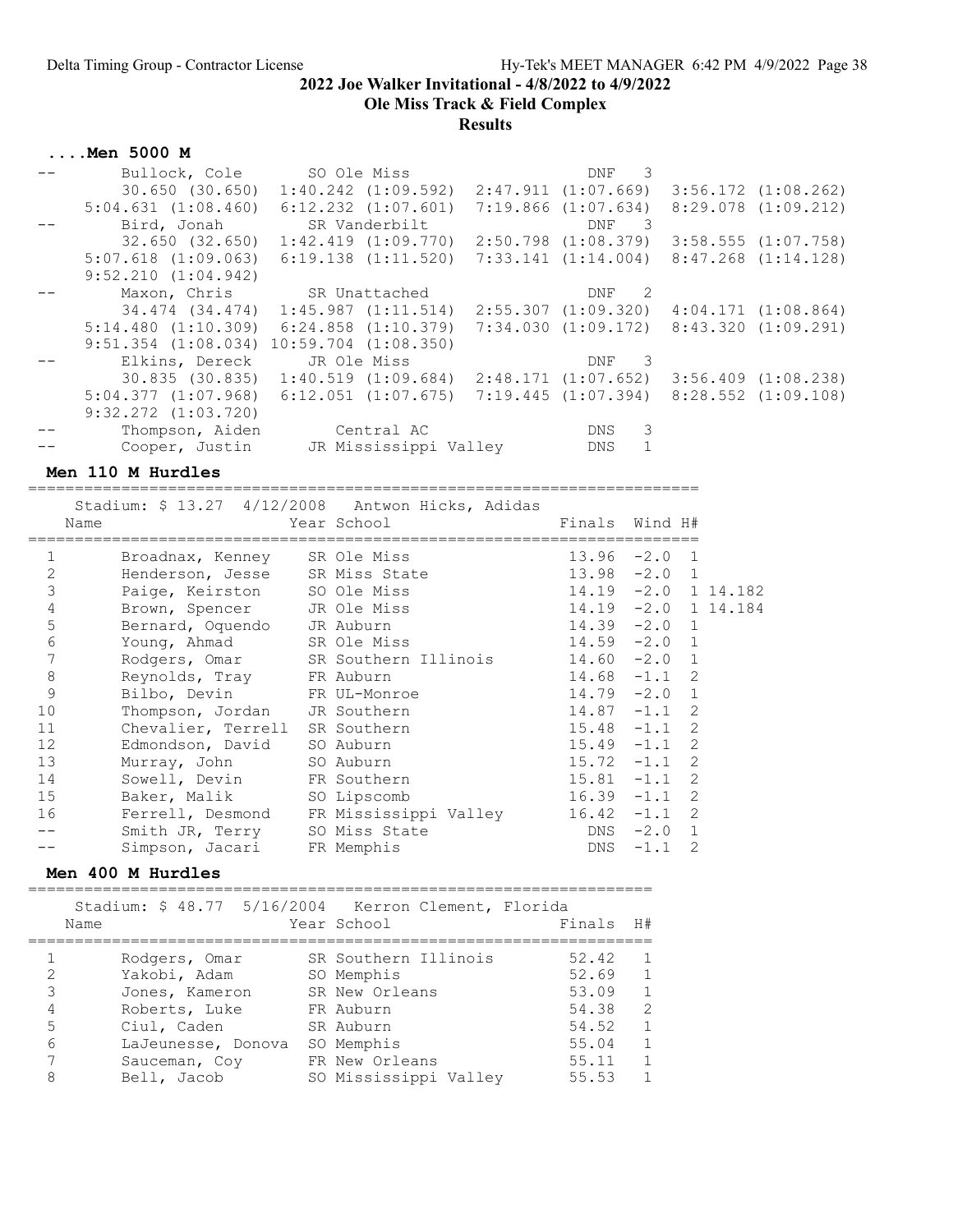Ole Miss Track & Field Complex

## Results

# ....Men 400 M Hurdles

| - 9   | Horowitz, Garrett JR Belmont   | 56.23 2     |  |
|-------|--------------------------------|-------------|--|
| 10    | Alexander, Ta'Card FR Southern | 57.55 2     |  |
| 11    | Chevalier, Terrell SR Southern | $1:00.42$ 2 |  |
| $- -$ | Smith, Samuel SO Miss State    | DNS 2       |  |

# Men 3000 M Steeple

|                 | Stadium: \$ 8:51.73 4/9/2021 Ryan Smeeton, OK State<br>Name           | Year School                                                                                                      | Finals                                                                                                               |                         |
|-----------------|-----------------------------------------------------------------------|------------------------------------------------------------------------------------------------------------------|----------------------------------------------------------------------------------------------------------------------|-------------------------|
|                 | Baker, Christian SO Tulsa<br>$1 \qquad \qquad$                        |                                                                                                                  | 8:56.79                                                                                                              | $5:12.121$ $(1:15.856)$ |
| $\overline{2}$  |                                                                       | $6:29.177$ (1:17.056) 7:46.153 (1:16.976) 8:56.783 (1:10.631)<br>Smith, Dawson SO Southern Illinois              | 8:58.65                                                                                                              |                         |
|                 |                                                                       | $1:22.943$ $(1:22.943)$ $2:39.030$ $(1:16.088)$<br>$6:28.765$ (1:17.585) 7:46.874 (1:18.109) 8:58.642 (1:11.768) | $3:55.363$ $(1:16.333)$                                                                                              | $5:11.181$ $(1:15.818)$ |
| 3               | Parrish, Charlie JR Bradley                                           |                                                                                                                  | 8:58.92<br>$1:22.313$ $(1:22.313)$ $2:37.943$ $(1:15.631)$ $3:54.149$ $(1:16.207)$                                   | 5:10.320(1:16.171)      |
| $\overline{4}$  | $6:27.854$ $(1:17.535)$                                               | $7:45.614$ $(1:17.760)$<br>Thompson, Aiden Central AC                                                            | 8:58.915 (1:13.301)<br>9:04.42                                                                                       |                         |
| 5               | Ritz, Owen                                                            | $6:30.881$ (1:18.007) 7:49.473 (1:18.593) 9:04.411 (1:14.938)<br>SR Georgetown                                   | $1:24.001$ $(1:24.001)$ $2:40.708$ $(1:16.708)$ $3:55.898$ $(1:15.191)$<br>9:08.93                                   | $5:12.874$ $(1:16.976)$ |
|                 | 6:33.941(1:20.540)                                                    |                                                                                                                  | $1:22.010$ $(1:22.010)$ $2:38.404$ $(1:16.394)$ $3:56.055$ $(1:17.652)$<br>$7:52.907$ (1:18.966) 9:08.928 (1:16.021) | $5:13.401$ $(1:17.347)$ |
| 6               | Johnson, Pete<br>$1:22.404$ $(1:22.404)$                              | SO Tulsa<br>$2:38.625$ $(1:16.222)$                                                                              | 9:09.58<br>$3:55.593$ $(1:16.968)$                                                                                   | $5:11.725$ $(1:16.132)$ |
| $7\overline{ }$ | $6:28.706$ $(1:16.982)$<br>Neary, Declan                              | $7:46.487$ $(1:17.781)$<br>SR Lamar                                                                              | $9:09.574$ $(1:23.088)$<br>9:13.90                                                                                   |                         |
|                 | $6:34.867$ $(1:19.996)$                                               | $1:22.619$ $(1:22.619)$ $2:39.777$ $(1:17.159)$<br>$7:55.821$ $(1:20.954)$                                       | 3:56.721(1:16.944)<br>$9:13.892$ $(1:18.072)$                                                                        | 5:14.871(1:18.150)      |
| 8               | Streich, Cole SR Lipscomb                                             | $1:23.248$ $(1:23.248)$ $2:40.409$ $(1:17.161)$                                                                  | 9:15.34<br>$3:57.241$ $(1:16.832)$                                                                                   | $5:14.652$ $(1:17.412)$ |
| $\overline{9}$  | $6:34.653$ $(1:20.002)$<br>Watts, Jackson FR Kentucky                 | $7:56.227$ $(1:21.574)$ $9:15.332$ $(1:19.105)$                                                                  | 9:16.75                                                                                                              |                         |
|                 | $1:23.783$ $(1:23.783)$<br>$6:37.913$ $(1:23.584)$                    |                                                                                                                  | $2:40.091$ $(1:16.308)$ $3:56.661$ $(1:16.571)$<br>7:59.957 (1:22.045) 9:16.746 (1:16.789)                           | 5:14.329(1:17.668)      |
| 10              | Griffin, McLean<br>$1:23.543$ $(1:23.543)$<br>$6:38.512$ $(1:21.556)$ | SO Kentucky<br>2:40.765(1:17.222)                                                                                | 9:18.38<br>$3:58.633$ $(1:17.869)$<br>$8:00.755$ $(1:22.244)$ $9:18.376$ $(1:17.621)$                                | 5:16.957(1:18.324)      |
| 11              | Hudson, Bing                                                          | FR Lipscomb                                                                                                      | 9:33.53<br>$1:24.136$ (1:24.136) 2:41.143 (1:17.008) 3:58.850 (1:17.708)                                             | $5:17.291$ $(1:18.441)$ |
| 12              | $6:40.042$ $(1:22.752)$<br>Williams, Shane                            | JR Kentucky                                                                                                      | 8:06.887 (1:26.845) 9:33.521 (1:26.634)<br>9:36.96                                                                   |                         |
|                 |                                                                       | $6:44.527$ (1:25.526) $8:12.226$ (1:27.700) $9:36.956$ (1:24.730)                                                | $1:22.292$ $(1:22.292)$ $2:39.989$ $(1:17.698)$ $3:58.424$ $(1:18.435)$                                              | $5:19.001$ $(1:20.578)$ |
| 13              | Hart, Travis<br>$1:25.565$ $(1:25.565)$                               | JR Southern Illinois 9:37.45<br>2:44.815(1:19.250)                                                               | 4:05.933(1:21.119)                                                                                                   | $5:27.965$ $(1:22.032)$ |
| 14              | $6:52.221$ $(1:24.257)$<br>Costa, Noah                                | 8:15.177(1:22.956)<br>SO Bradley                                                                                 | $9:37.445$ $(1:22.268)$<br>9:56.73                                                                                   |                         |
|                 | $1:23.564$ $(1:23.564)$<br>$6:51.322$ $(1:28.045)$                    | 2:40.895(1:17.332)<br>8:24.993 (1:33.672)                                                                        | $4:00.586$ $(1:19.692)$<br>$9:56.722$ $(1:31.729)$                                                                   | $5:23.277$ $(1:22.692)$ |
|                 | Rose, Chase<br>$1:22.685$ $(1:22.685)$                                | FR Ole Miss<br>$2:39.399$ $(1:16.714)$                                                                           | DNF<br>$3:56.304$ $(1:16.905)$                                                                                       | $5:13.335$ $(1:17.032)$ |
| $-\,-$          | Kamp, Brandon                                                         | FR Bradley                                                                                                       | DNS                                                                                                                  |                         |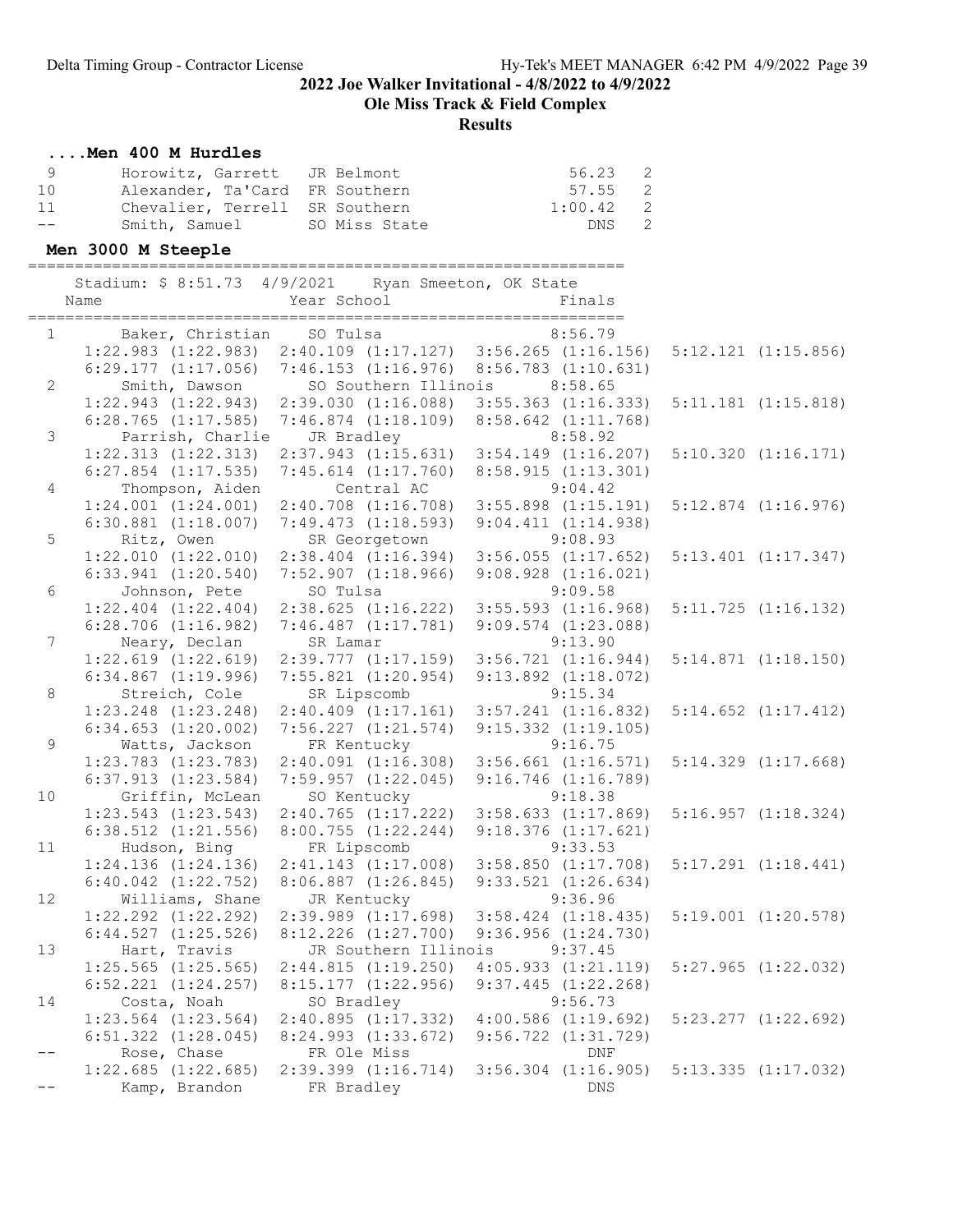#### Ole Miss Track & Field Complex

#### **Results**

#### Men 4x100 M Relay

| Stadium: \$ 39.17 5/16/2004 , Arkansas |                            |
|----------------------------------------|----------------------------|
| School                                 | Finals                     |
| 1 Auburn 'A'                           | 39.54                      |
| 1) Reese, Jason JR                     | 2) Murray, Jevony SR       |
| 3) Smiley, Brandon SR                  | 4) Grant, Christopher JR   |
| 2 Ole Miss 'A'                         | 40.50                      |
| 1) Star, Ryan FR                       | 2) Dryer, Elijah SR        |
| 3) Broadnax, Kenney SR                 | 4) Wooley, Tristyn SO      |
| 3 Lipscomb 'A'                         | 40.75                      |
| 1) Ward, Deven JR                      | 2) Imes, Jonathan SR       |
| 3) Wilson, Demontae JR                 | 4) Amaar, Ahmed SR         |
| 4 Southern Illinois 'A'                | 41.25                      |
| 1) Massiah, Caleb FR                   | 2) Donatelli, Christian FR |
| 3) Hamilton, Jeremiah FR               | 4) Johnson, Jaden JR       |
| -- Southern 'A'                        | DNS                        |
| 1) Alexander, Ta'Cardrick FR           | 2) Nervis, DeAnthony SO    |
| 3) Roberts, Kavin SO                   | Thompson, Jordan JR<br>4)  |
| -- New Orleans 'A'                     | DNS                        |
| 1) Forde, Julian FR                    | 2) Cummings, Ellis SO      |
| 3) Kone, Ismael SO                     | 4) Murphy, Christopher FR  |

#### Men 4x400 M Relay ================================================================

 Stadium: \$ 3:03.09 5/16/2004 , Florida School Finals ================================================================ 1 Southern Illinois 'A' 3:18.55 1) Rodgers, Omar SR 2) Williams, Darrione SO 3) Hamilton, Jeremiah FR 4) Sherrod, Corey SR 1:36.840 (1:36.840) 2:27.380 (50.540) 3:18.546 (51.167)<br>2 Alabama 'A' 3:20.94 2 Alabama 'A' 3:20.94 1) Shannon, Mark JR 2) Maseman, Ryan FR 3) Kipsang, Eliud SO 4) Shiflet, Grady SO 1:41.524 (1:41.524) 2:31.166 (49.642) 3:20.938 (49.772) 3 Auburn 'A' 3:21.66 1) Murray, John SO 2) Edmondson, David SO 3) Roberts, Luke FR 4) Ciul, Caden SR 1:39.712 (1:39.712) 2:32.395 (52.684) 3:21.658 (49.264) -- Ole Miss 'A' DNS 1) Weasby, Isaiah SO 2) Dryer, Elijah SR 3) Wooley, Tristyn SO 4) Star, Ryan FR -- New Orleans 'A' DNS 1) Kone, Ismael SO 2) Cummings, Elliott JR 3) Sauceman, Coy FR 4) Jones, Kameron SR -- Southern 'A' DNS 1) Thompson, Jordan JR 2) Miller, Rushane SO 3) Nervis, DeAnthony SO 4) Scott, Nicholas SR -- Miss State 'A' DNS 1) Anderson, Navasky JR 2) Agostino, Kareem SO 3) Barrow, Jordan SO 4) Reid, Tyrese JR -- Lipscomb 'A' DNS 1) Wilson, Demontae JR 2) Ward, Deven JR 3) Schwind, Jonathan SR 4) Imes, Jonathan SR -- Mississippi Valley 'A' DNS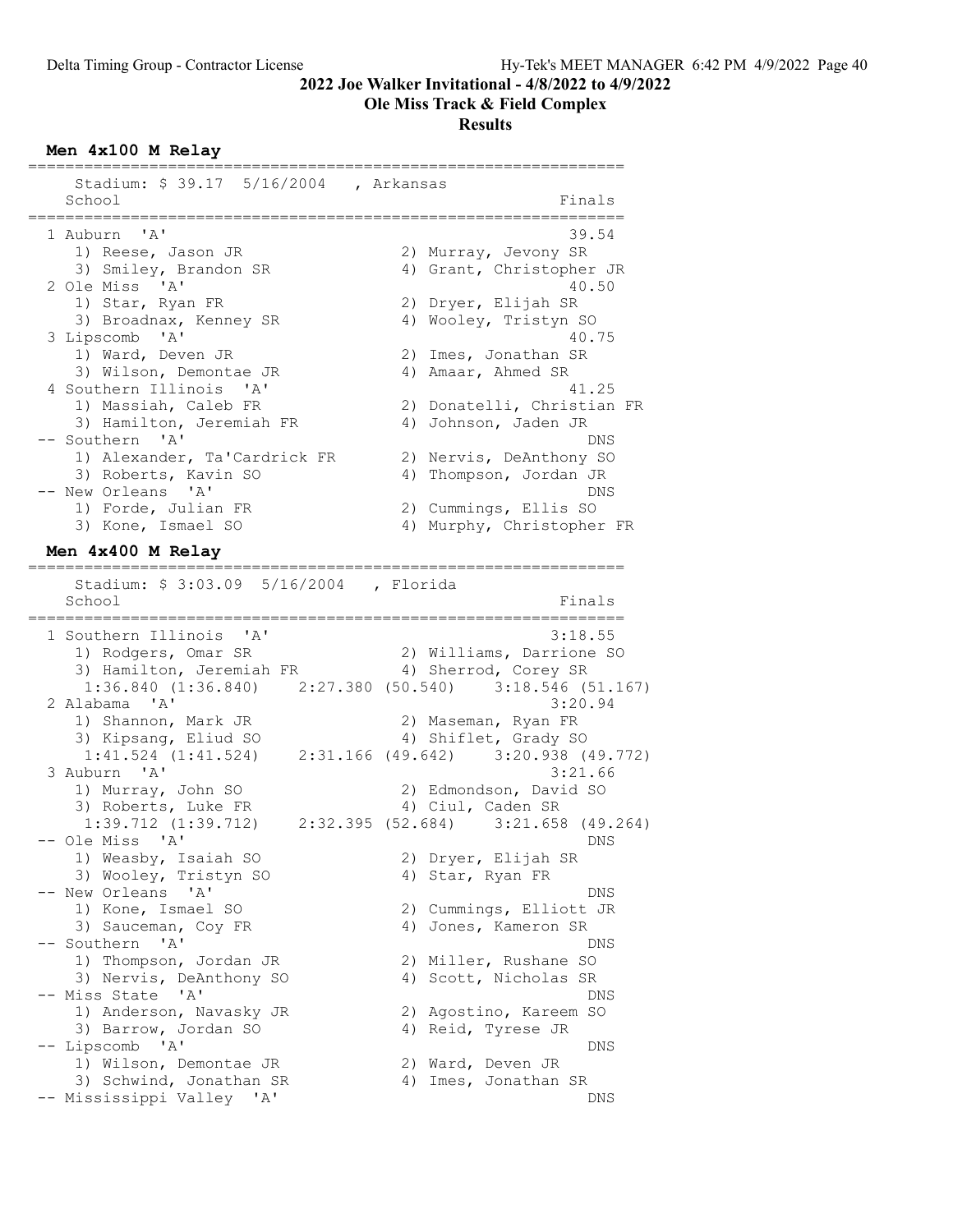## Ole Miss Track & Field Complex

#### Results

## ....Men 4x400 M Relay

1) Edney, Elijah FR 2) Bell, Jacob SO<br>3) Chandler, Chad SR 3) Crawford, Gabr:

- 
- 4) Crawford, Gabriel JR

# Men High Jump

|    | Name               |                                                                     | Prog: 1.86-1.91-1.96-2.01-2.06-2.11-2.16-2.19-2.22 +3cm<br>Stadium: \$ 2.26m 3/22/2014 Ricky Robertson, Ole Miss<br>Year School | Finals            |                   |
|----|--------------------|---------------------------------------------------------------------|---------------------------------------------------------------------------------------------------------------------------------|-------------------|-------------------|
|    |                    | 1 Hill, Dontavious JR Auburn                                        | 1.86 1.91 1.96 2.01 2.06 2.11 2.16 2.20 2.23<br>$       0$ 0 0 $0$ XO XXX                                                       | $2.20m$ $7-02.50$ |                   |
|    |                    | 1.86 1.91 1.96 2.01 2.06 2.11<br>--- --- XO O O XXX                 | 2 Jones, Johnathan SO Little Rock                                                                                               | $2.06m$ $6-09.00$ |                   |
|    |                    | 1.86 1.91 1.96 2.01 2.06 2.11<br>--- --- --- XO O XXX               | 2 Unlu, Ali Eren FR UL-Monroe                                                                                                   |                   | $2.06m$ $6-09.00$ |
|    |                    | 1.86 1.91 1.96 2.01 2.06<br>--- 0 0 XXO XXX                         | 4 Thompson, Trevor SR Southern Illinois 2.01m 6-07.00                                                                           |                   |                   |
|    |                    | 1.86 1.91 1.96 2.01 2.06<br>--- --- XO XXO XXX                      | 5 Plab, Dawson SR Southern Illinois 2.01m 6-07.00                                                                               |                   |                   |
| 6  |                    | 1.86 1.91 1.96 2.01<br>--- --- O XXX                                | Kojo, Ukurugenzi SO Ole Miss                                                                                                    |                   | $1.96m$ $6-05.00$ |
| 6  |                    | Marinko, Zach FR Auburn<br>1.86 1.91 1.96 2.01<br>$O$ $O$ $O$ $XXX$ |                                                                                                                                 |                   | $1.96m$ $6-05.00$ |
|    |                    | 8 Grimm, Noah SR Belmont<br>1.86 1.91 1.96 2.01<br>$---$ 0 XO XXX   |                                                                                                                                 |                   | $1.96m$ $6-05.00$ |
| 9  |                    | Funches, TJ SO Auburn<br>1.86 1.91 1.96<br>O XO XXX                 |                                                                                                                                 |                   | $1.91m$ $6-03.25$ |
| 10 |                    | Powell, Langston JR UL-Monroe<br>1.86 1.91<br>O XXX                 |                                                                                                                                 |                   | $1.86m$ $6-01.25$ |
| 11 |                    | Hearne, Palmer FR UL-Monroe<br>1.86 1.91<br>XXO XXX                 |                                                                                                                                 |                   | $1.86m$ $6-01.25$ |
|    | 1.86<br>XXX        | McEvoy, Joseph FR UL-Monroe                                         |                                                                                                                                 | NH                |                   |
|    |                    | 1.86 1.91 1.96<br>--- --- XXX                                       | Vogel, Caleb SR Southern Illinois MH                                                                                            |                   |                   |
|    | 1.86<br><b>XXX</b> |                                                                     | -- Coleman, Jabarii FR Mississippi Valley NH                                                                                    |                   |                   |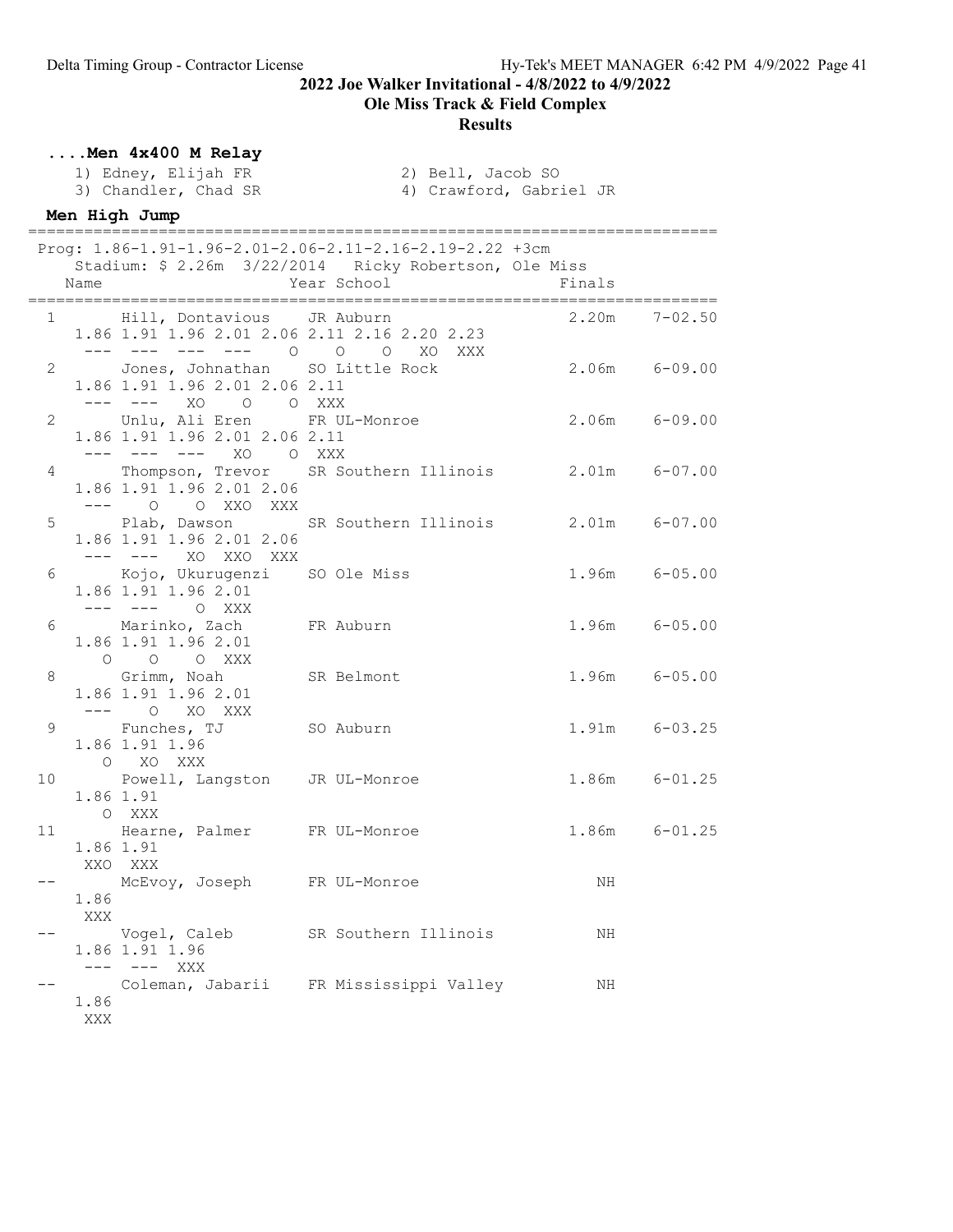Ole Miss Track & Field Complex

**Results** 

Men Pole Vault

|                      |                                                                                                      | Prog: 4.47-4.62-4.77-4.87-4.97-5.07-5.17-5.27-5.37-5.42 +5cm<br>Stadium: \$ 5.81m 3/24/2017 Sam Kenricks, Nike |                    |                    |
|----------------------|------------------------------------------------------------------------------------------------------|----------------------------------------------------------------------------------------------------------------|--------------------|--------------------|
| Name                 |                                                                                                      | Year School                                                                                                    | Finals             |                    |
|                      | 1 # 1 Kendricks, Sam Nike                                                                            | 4.47 4.62 4.77 4.87 4.97 5.07 5.17 5.27 5.50 5.65 5.80<br>--- --- --- --- --- --- 0 0 0 0 XXX                  |                    | $5.65m$ $18-06.50$ |
| $\mathbf{2}$         | Courson, James JR Auburn<br>4.47 4.62 4.77 4.87 4.97 5.07 5.17 5.27<br>--- --- --- --- --- --- 0 XXX |                                                                                                                |                    | $5.17m$ $16-11.50$ |
| 3                    | Asplund, Matthew JR Auburn<br>4.47 4.62 4.77 4.87<br>--- --- XO XXX                                  |                                                                                                                |                    | $4.77m$ $15-07.75$ |
| 4                    | Puckett, Evan FR Memphis<br>4.47 4.62 4.77<br>$--- \qquad \qquad \circ \quad \text{XXX}$             |                                                                                                                |                    | $4.62m$ $15-01.75$ |
| 4                    | O'Connor, Drew SO Memphis<br>4.47 4.62 4.77<br>$--- 0$ XXX                                           |                                                                                                                |                    | $4.62m$ $15-01.75$ |
| 6                    | Maberry, Ford FR Ole Miss<br>4.47 4.62 4.77<br>O XO XXX                                              |                                                                                                                |                    | $4.62m$ $15-01.75$ |
| 6                    | Amore, Frankie FR Ole Miss<br>4.47 4.62 4.77<br>$---$ XO XXX                                         |                                                                                                                | $4.62m$ $15-01.75$ |                    |
| 8                    | Burgess, Cole JR UL-Monroe<br>4.47 4.62 4.77<br>$---$ XXO XXX                                        |                                                                                                                |                    | $4.62m$ $15-01.75$ |
| 4.47 4.62<br>XXO XXX | 9 Walden, Miles SO Ole Miss                                                                          |                                                                                                                | $4.47m$ $14-08.00$ |                    |
| 4.47 4.62<br>XXO XXX | 9 Perry, Knox SR Belmont                                                                             |                                                                                                                | $4.47m$ $14-08.00$ |                    |
| 4.47<br>XXX          | German, Dylan SO UL-Monroe                                                                           |                                                                                                                | ΝH                 |                    |
| 4.47<br>XXX          | Krol, Nolan FR Miss State                                                                            |                                                                                                                | NH                 |                    |
|                      | -- Dinsbeer, Aidan SO Belmont<br>Riddle, Cole SR Memphis                                             |                                                                                                                | DNS<br>DNS         |                    |
| Men Long Jump        |                                                                                                      |                                                                                                                |                    |                    |

 Top 9 to Finals Stadium: \$ 8.46m 4/12/2003 Savante Stringfellow, Unattached Name **Year School** Finals Wind =============================================================================== 1 Atkinstall-Daley, FR Ole Miss 7.10m -0.3 23-03.50 6.81m(0.6) 6.68m(0.3) 7.10m(-0.3)  $X(-0.1)$  6.85m(0.7) 6.99m(-1.0) 2 Edward, Dasani SO Southern Illinois 6.95m 2.6 22-09.75  $6.12m(1.3) 6.95m(2.6) 6.70m(0.5) - -$ <br>3 Williams, Darrione SO Southern Illin 3 Williams, Darrione SO Southern Illinois 6.94m 0.2 22-09.25  $6.94m(0.2) 6.93m(-0.2)$  - - -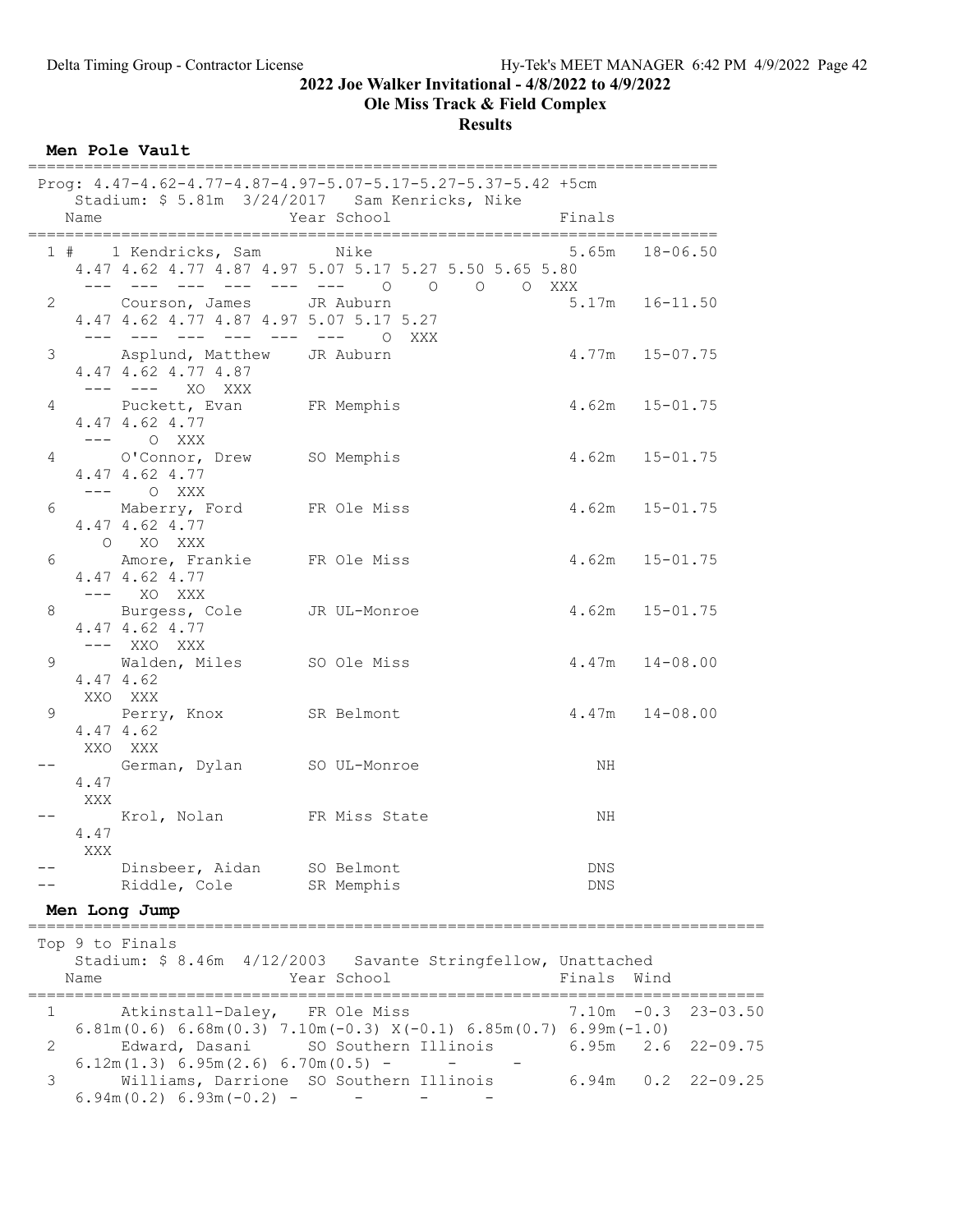17.16m X X X 16.83m X<br>7 Targgart, Cole JR S

15.36m 16.75m 16.46m 16.09m X 16.26m

15.88m 16.30m 16.72m 16.31m 16.63m 16.47m

17.05m X X X 16.95m X

2022 Joe Walker Invitational - 4/8/2022 to 4/9/2022

Ole Miss Track & Field Complex

#### Results

### ....Men Long Jump

| $4 -$           | Kemp, Dimitri FR Lipscomb<br>$6.33m(0.7)$ $6.58m(1.2)$ $6.69m(3.1)$ $X(2.7)$ $6.79m(-0.2)$ $X(1.7)$          | 6.79m               |              | $-0.2$ 22-03.50          |
|-----------------|--------------------------------------------------------------------------------------------------------------|---------------------|--------------|--------------------------|
| 5               | Massiah, Caleb FR Southern Illinois 6.75m 2.5<br>$6.40m(0.2) 6.28m(-1.2) 6.75m(2.5) 4.66m(1.0) 5.31m(1.1) -$ |                     |              | $22 - 01.75$             |
| 6               | Meek, Cory JR Ole Miss<br>$6.55m(2.4)$ $6.15m(1.0)$ $6.58m(0.9)$ $6.60m(0.6)$ $6.73m(0.9)$ $6.55m(0.6)$      | 6.73m               | 0.9          | $22 - 01.00$             |
| 7               | Edmondson, David SO Auburn<br>$6.56m(1.1) 6.43m(+0.0) X(0.4) 6.42m(-0.3) 6.72m(1.4) X(1.3)$                  | 6.72m               | 1.4          | $22 - 00.75$             |
| 8               | Miller, Justin FR Memphis                                                                                    | 6.60m               | 1.5          | $21 - 08.00$             |
|                 | $6.57m(0.4) 6.50m(0.2) 6.60m(1.5) 6.24m(0.8) 5.05m(1.1) 6.22m(-0.8)$                                         |                     |              |                          |
| 9               | Kojo, Ukurugenzi SO Ole Miss                                                                                 | 6.37m               | 1.0          | $20 - 10.75$             |
| 10 <sup>°</sup> | $X(-0.3)$ $X(1.1)$ 6.37m(1.0) 6.35m(1.2) $X(1.8)$ 6.27m(1.5)<br>Hamilton, Kevon FR Southern                  |                     |              | $6.23m$ $0.3$ $20-05.25$ |
|                 | $X(0.9)$ 6.23m(0.3) $X(2.1)$                                                                                 |                     |              |                          |
| $- -$           |                                                                                                              | DNS                 | NWI          |                          |
|                 | Dinsbeer, Aidan SO Belmont<br>Coleman, Jabarii FR Mississippi Valley                                         | DNS                 | NWI          |                          |
|                 | Blue, Eugentavious JR Mississippi Valley                                                                     | DNS                 | NWI          |                          |
|                 | Men Triple Jump                                                                                              |                     |              |                          |
|                 | Top 9 to Finals                                                                                              |                     |              |                          |
|                 | Stadium: \$ 16.62m 5/16/2004 Leevan Sands, Auburn                                                            |                     |              |                          |
|                 | Year School<br>Name                                                                                          | Finals              | Wind         |                          |
|                 | ==================================<br>======================                                                 |                     |              |                          |
|                 |                                                                                                              |                     |              |                          |
|                 | Hamilton, Kevon FR Southern<br>$1 -$                                                                         | 14.79m              |              | $3.7$ 48-06.25           |
| 2               | $X(3.9) X(2.6) X(-0.5) 14.79m(3.7) 14.68m(1.3) 14.62m(0.8)$                                                  |                     |              |                          |
|                 | Edward, Dasani SO Southern Illinois 13.84m 0.2 45-05.00<br>$X(1.7)$ 13.62m(2.1) 13.84m(0.2) - -              |                     |              |                          |
|                 |                                                                                                              | DNS                 | NWI          |                          |
|                 | Coleman, Jabarii FR Mississippi Valley<br>Atkinstall-Daley, FR Ole Miss                                      | DNS                 | NWI          |                          |
|                 | Men Shot Put                                                                                                 |                     |              |                          |
|                 |                                                                                                              |                     |              |                          |
|                 | Top 9 to Finals<br>Stadium: \$ 19.57m 5/6/2017    Josh Freeman, Unattached                                   |                     |              |                          |
|                 | Year School<br>Name                                                                                          | Finals              |              | H#                       |
|                 |                                                                                                              |                     |              |                          |
| $\mathbf{1}$    | Odugbesan, Isaac SR Alabama                                                                                  | 19.31m 63-04.25 2   |              |                          |
| 2               | 19.31m 19.15m 19.21m X 18.38m X                                                                              | 19.00m              |              | 2                        |
|                 | Basso, Santiago<br>JR Alabama<br>19.00m  18.19m  X  18.14m  18.49m  18.52m                                   |                     | $62 - 04.00$ |                          |
| $\mathfrak{Z}$  | Viveros, Daniel JR Ole Miss                                                                                  | 18.42m              | $60 - 05.25$ | 2                        |
|                 | 18.42m X X 18.28m X X                                                                                        |                     |              |                          |
| 4               | Evans, Jerimiah<br>SR Alabama                                                                                | 18.04m              | $59 - 02.25$ | 2                        |
| 5               | 18.03m  18.03m  18.04m  X  18.04m  X<br>Machairas, Iason JR Memphis                                          | $17.70m$ $58-01.00$ |              | 2                        |

6 Bennett, Jabari JR Miss State 17.16m 56-03.75 2

8 Pierce, Jeremiah SR Miss State 16.75m 54-11.50 2

9 Cooper, Nathan SO Alabama 16.72m 54-10.25 1

Targgart, Cole JR Southern Illinois 17.05m 55-11.25 2<br>17.05m X X X 16.95m X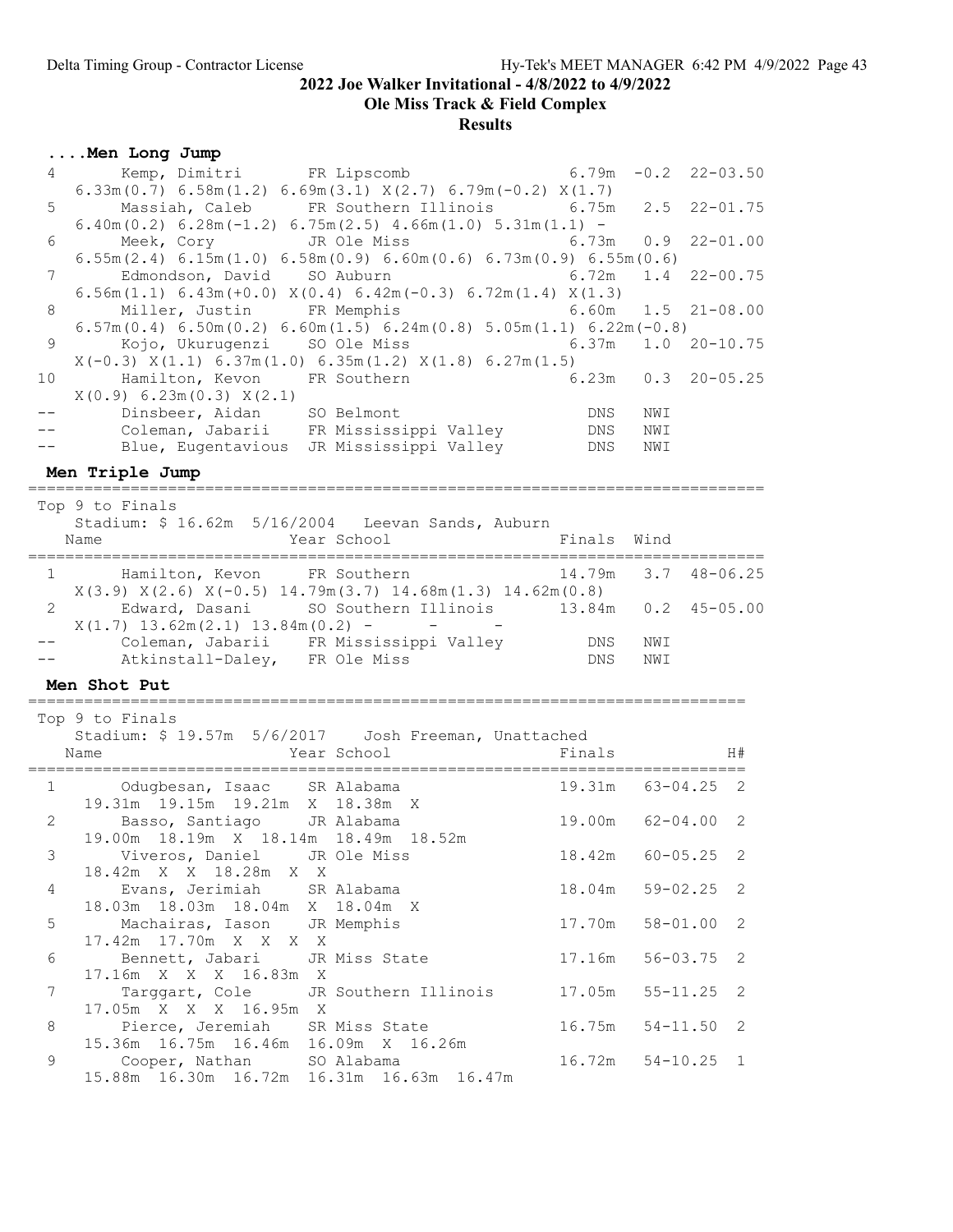Ole Miss Track & Field Complex

|                | Men Shot Put                                                                                         |                              |            |                   |              |
|----------------|------------------------------------------------------------------------------------------------------|------------------------------|------------|-------------------|--------------|
| 10             | Evans, Parker SR Memphis<br>15.61m  16.17m  15.85m                                                   |                              |            | 16.17m 53-00.75 2 |              |
| 11             | Widener, Cal                                                                                         | SR Belmont                   | 15.97m     | $52 - 04.75$ 1    |              |
| 12             | 15.75m 15.97m X<br>Watson, Robert                                                                    | SR Memphis                   | 15.57m     | $51 - 01.00$      | $\mathbf{1}$ |
| 13             | 15.57m X X<br>Roos, Mans                                                                             | NA Unattached                | 15.46m     | $50 - 08.75$      | $\mathbf{1}$ |
| 14             | 15.46m X 15.08m<br>Roseborough, Hunte SO Southern Illinois                                           |                              | 15.32m     | $50 - 03.25$      | $\mathbf{1}$ |
| 15             | 15.32m X 15.29m<br>Norris, Daniel FR Southern Illinois                                               |                              | 15.17m     | $49 - 09.25$      | $\mathbf{1}$ |
| 16             | X 15.17m X<br>Harry, Josiah SO Alabama                                                               |                              | 15.07m     | $49 - 05.50$      | 2            |
|                | 15.07m  14.93m  X                                                                                    |                              |            |                   |              |
| 17             | Kazimov, Ridvan SO Belmont<br>14.96m X X                                                             |                              | 14.96m     | $49 - 01.00$      | 2            |
| 18             | Wilson, Charvares SR Southern<br>14.10m  14.48m  14.15m                                              |                              | 14.48m     | $47 - 06.25$      | $\mathbf{1}$ |
| 19             | Smith, Kiion<br>X X 12.52m                                                                           | SR Mississippi Valley 12.52m |            | $41 - 01.00$      | $\mathbf{1}$ |
| 20             | Adolph, Calvin      SO Mississippi Valley       10.46m<br>9.93m 10.46m 10.44m                        |                              |            | $34 - 04.00$      | $\mathbf{1}$ |
| $ -$           | Gvero, Vojislav SR New Orleans<br>X X X                                                              |                              | FOUL       |                   | $\mathbf{1}$ |
| $- -$          | Evans, Spencer FR Memphis                                                                            |                              | DNS        |                   | 1            |
|                | McEvoy, Joseph FR UL-Monroe<br>Men Discus                                                            |                              | <b>DNS</b> |                   | $\mathbf{1}$ |
|                |                                                                                                      |                              |            |                   |              |
|                | Top 9 to Finals<br>Stadium: \$ 61.38m 5/6/2017   Brian Williams, Ole Miss                            |                              |            |                   |              |
|                | Name                                                                                                 | Year School                  | Finals     |                   | H#           |
|                | de Falchi, Alan SO Alabama<br>$1 \qquad \qquad$<br>55.55m X 58.42m X 55.93m X                        |                              | 58.42m     | $191 - 08$ 2      |              |
| $2^{\circ}$    | Evans, Jerimiah SR Alabama                                                                           |                              | 56.38m     | $185 - 00$ 2      |              |
|                | 56.38m 51.24m 53.62m X 51.98m 53.62m<br>$3 \left( \frac{1}{2} \right)$<br>Basso, Santiago JR Alabama |                              | 56.33m     | $184 - 10$ 2      |              |
| 4              | X 48.85m 56.33m X X X                                                                                |                              |            |                   |              |
|                | Pepper, Daniel JR Miss State                                                                         |                              | 50.88m     | $166 - 11$ 2      |              |
|                | 49.45m 50.02m X 50.88m X X                                                                           |                              |            |                   |              |
| 5              | Viveros, Daniel JR Ole Miss<br>49.98m X X 48.29m X<br>X                                              |                              | 49.98m     | $164 - 00$ 2      |              |
| 6              | Finley, Dylan JR Miss State<br>46.38m  49.27m  48.15m  48.37m  X  48.10m                             |                              | 49.27m     | $161 - 08$        | 2            |
| $\overline{7}$ | Taylor, Peyton SR Southern Illinois<br>X 47.37m 46.19m X X 48.71m                                    |                              | 48.71m     | $159 - 10$        | 2            |
| $\,8\,$        | Finnegan, Riley SR UL-Monroe<br>48.70m  48.46m  47.65m  47.26m  47.15m  45.38m                       |                              | 48.70m     | $159 - 09$        | 2            |
| $\mathsf 9$    | Roos, Mans                                                                                           | NA Unattached                | 48.05m     | $157 - 08$        | 1            |
| 10             | 46.71m X 48.05m X 46.35m X<br>Harry, Josiah                                                          | SO Alabama                   | 47.29m     | $155 - 02$ 2      |              |
| 11             | X 47.29m X<br>Watson, Robert SR Memphis<br>47.13m X X                                                |                              | 47.13m     | $154 - 07$ 2      |              |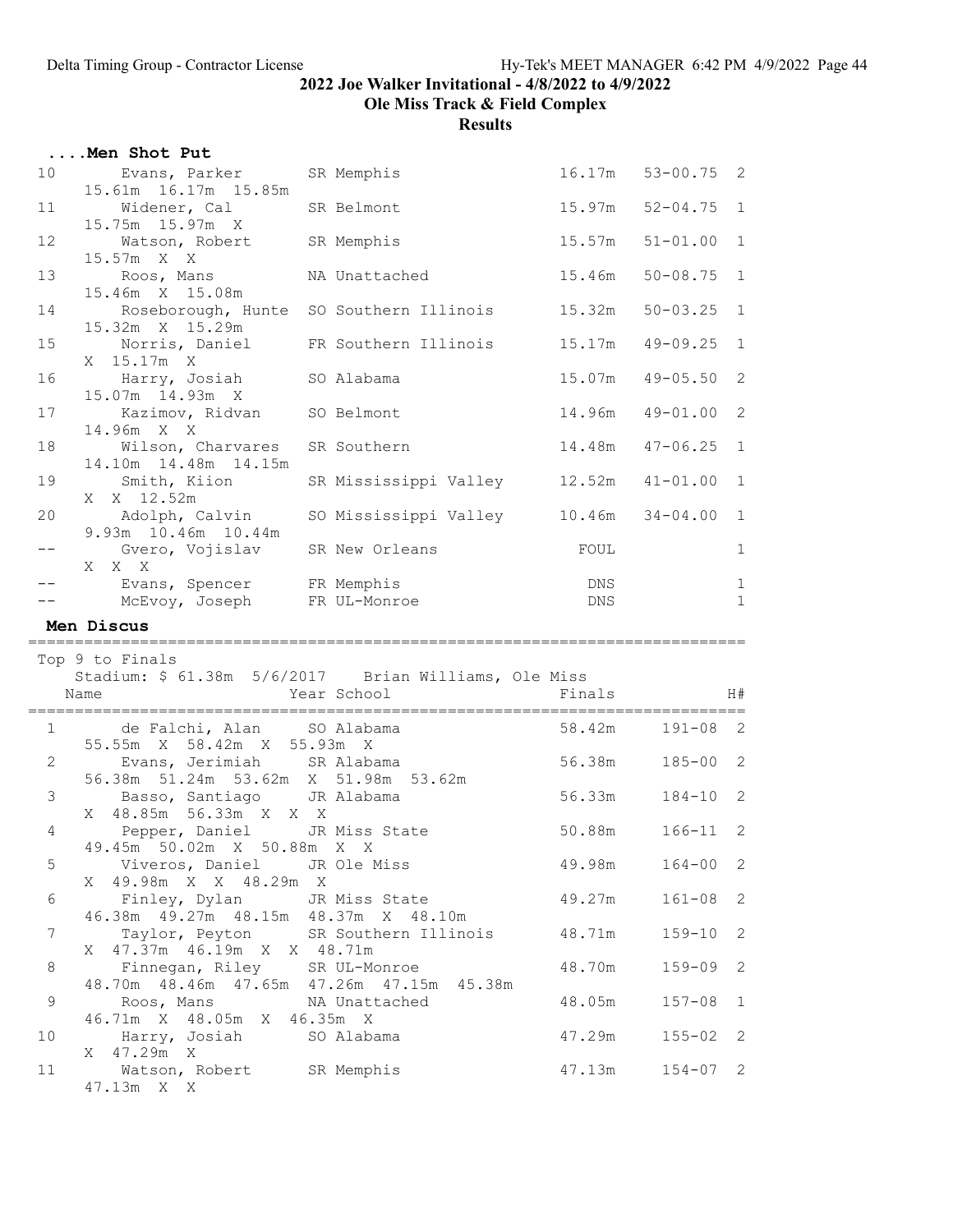Ole Miss Track & Field Complex

|             | Men Discus                                                                   |                                            |                 |              |              |
|-------------|------------------------------------------------------------------------------|--------------------------------------------|-----------------|--------------|--------------|
| 12          | 44.15m  46.51m  46.73m                                                       | Norris, Daniel FR Southern Illinois 46.73m |                 | $153 - 04$ 1 |              |
| 13          | Pierce, Jeremiah<br>42.42m 46.48m 42.50m                                     | SR Miss State                              | 46.48m          | $152 - 06$ 1 |              |
| 14          | Gvero, Vojislav<br>X 44.96m 46.40m                                           | SR New Orleans                             | 46.40m          | $152 - 03$   | $\mathbf{1}$ |
| 15          | Smith, Kiion<br>45.13m X 46.35m                                              | SR Mississippi Valley                      | 46.35m          | $152 - 01$   | $\mathbf{1}$ |
| 16          | Evans, Parker<br>X X 42.66m                                                  | SR Memphis                                 | 42.66m          | 139-11       | <sup>1</sup> |
| 17          | Kazimov, Ridvan<br>41.91m  41.01m  38.68m                                    | SO Belmont                                 | 41 <b>.</b> 91m | $137 - 06$   | $\mathbf{1}$ |
| 18          | Wilson, Charvares<br>40.92m  40.88m  41.39m                                  | SR Southern                                | 41.39m          | $135 - 09$ 1 |              |
| 19          | Lewis, London<br>26.41m 32.88m X                                             | SR Southern                                | 32.88m          | $107 - 10$ 1 |              |
| 20          | Adolph, Calvin<br>X X 29.82m                                                 | SO Mississippi Valley 29.82m 97-10         |                 |              | $\mathbf{1}$ |
| $- -$       | Evans, Spencer FR Memphis<br>X X X                                           |                                            | FOUL            |              | $\mathbf{1}$ |
|             | Targgart, Cole JR Southern Illinois<br>X X X                                 |                                            | FOUL            |              | 2            |
|             | Men Hammer                                                                   |                                            |                 |              |              |
|             | ==================                                                           |                                            |                 |              |              |
|             | Top 9 to Finals<br>Stadium: \$ 71.56m 5/6/2017 Alexander Young, SE Louisiana |                                            |                 |              |              |
|             |                                                                              |                                            |                 |              |              |
|             | Name                                                                         | Year School                                | Finals          |              | H#           |
|             |                                                                              |                                            |                 |              |              |
| 1           | Colantonio, Bobby JR Alabama<br>69.04m 69.87m 70.04m 68.75m 69.72m X         |                                            | 70.04m          | $229 - 09$ 2 |              |
| 2           | McKeag, Kieran<br>67.58m 69.15m 64.95m X 68.25m X                            | SR Alabama                                 | 69.15m          | $226 - 10$ 2 |              |
| 3           | Watson, Robert SR Memphis<br>65.75m  63.83m  63.80m  X  63.46m  64.88m       |                                            | 65.75m          | $215 - 08$ 2 |              |
| 4           | Gvero, Vojislav SR New Orleans                                               |                                            | 61.47m          | $201 - 08$ 2 |              |
| 5           | X 61.47m 59.64m X 60.40m X<br>Johnson, Montel SR Ole Miss                    |                                            | 61.24m          | $200 - 11$ 2 |              |
| 6           | 57.92m 61.24m 60.11m 58.13m 56.12m 59.81m<br>Tomann, Oliver NA Unattached    |                                            | 57.84m          | $189 - 09$ 2 |              |
| 7           | X 57.84m 55.19m X X<br>X<br>Beaird, Dylan                                    | JR Southern Illinois                       | 56.64m          | $185 - 10$   | 2            |
| $\,8\,$     | 55.71m 55.50m 56.56m X 55.53m<br>Kazimov, Ridvan                             | 56.64m<br>SO Belmont                       | 54.93m          | $180 - 02$   | 1            |
| $\mathsf 9$ | 52.79m 54.93m X<br>52.50m<br>Evans, Parker                                   | 54.35m<br>52.04m<br>SR Memphis             | 52.69m          | $172 - 10$   | 1            |
| 10          | 52.69m X 51.83m 51.14m<br>Lanham, Joseph                                     | 50.61m X<br>JR Ole Miss                    | 52.16m          | $171 - 01$   | 2            |
| 11          | 51.86m X 52.16m<br>Widener, Cal                                              | SR Belmont                                 | 50.39m          | $165 - 04$   | 1            |
| 12          | 50.39m  49.94m  50.16m<br>Campion, Costen<br>X 48.73m<br>X.                  | FR Ole Miss                                | 48.73m          | $159 - 10$   | 1            |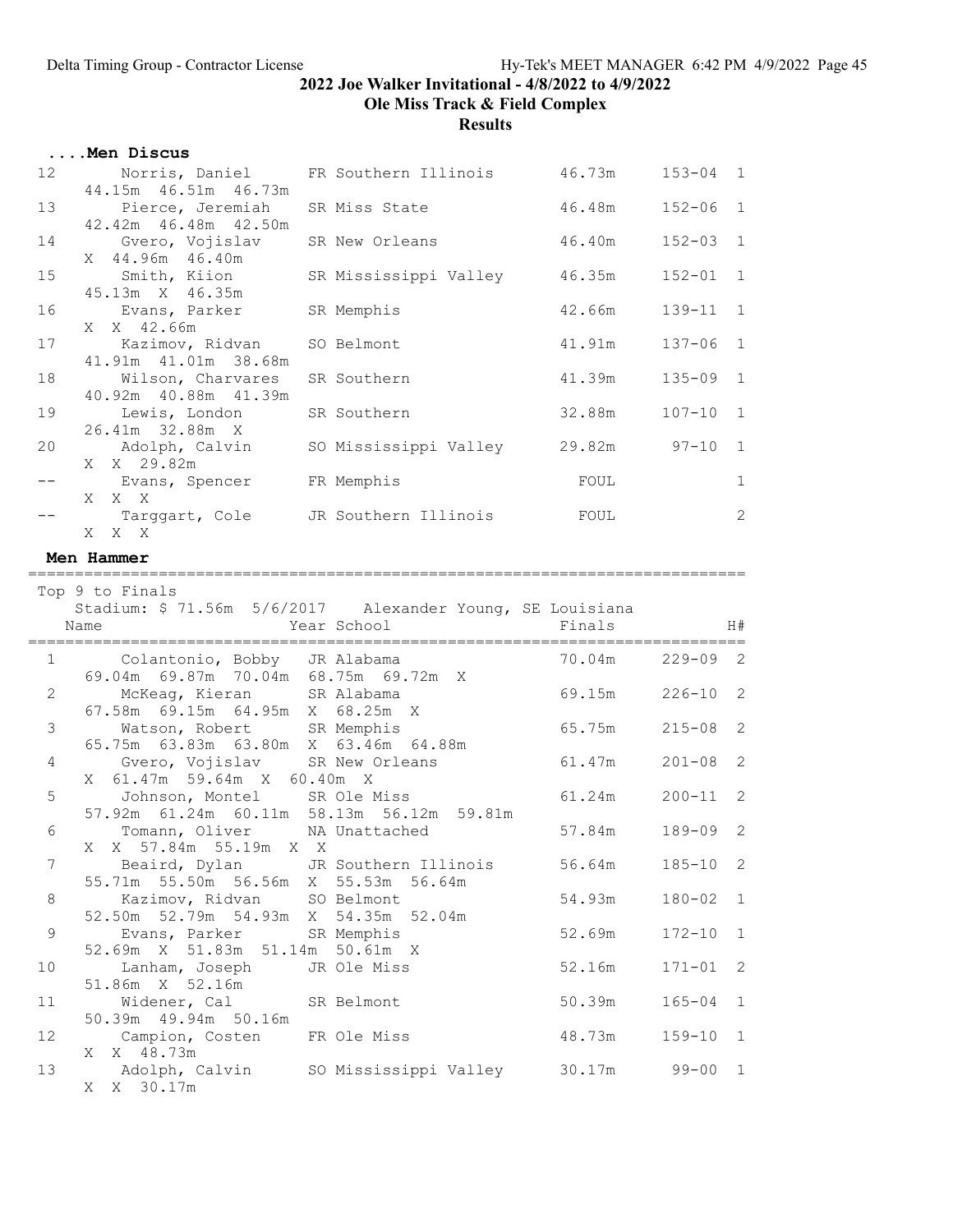Ole Miss Track & Field Complex

Results

| Men Hammer |
|------------|
|------------|

|  | Pepper, Daniel    | JR Miss State         | FOUL       |    |
|--|-------------------|-----------------------|------------|----|
|  | X X X             |                       |            |    |
|  | Norris, Daniel    | FR Southern Illinois  | FOUL       | 1. |
|  | X X X             |                       |            |    |
|  | Smith, Kiion      | SR Mississippi Valley | FOUL       | 1. |
|  | X X X             |                       |            |    |
|  | Benedetto, Joseph | SR Ole Miss           | <b>DNS</b> | 2  |
|  | Zelden, Trent     | JR Miss State         | <b>DNS</b> | 1. |
|  | Evans, Spencer    | FR Memphis            | <b>DNS</b> | 1. |

#### Men Javelin

==========================================================================

|                 | Top 9 to Finals                      |                                                       |               |               |
|-----------------|--------------------------------------|-------------------------------------------------------|---------------|---------------|
|                 |                                      | Stadium: \$78.60m 5/16/2004 Leigh Smith, Tennessee    |               |               |
|                 | Name                                 | Year School                                           | Finals        |               |
|                 |                                      | 1 Jonsson, DJ SO Miss State                           | 75.19m 246-08 |               |
|                 | $72.91m$ $75.19m$ $X - - -$          |                                                       |               |               |
| $\overline{2}$  |                                      | DiSanza, Franck SO Miss State                         | 68.63m 225-02 |               |
|                 | 61.91m  63.15m  X  X  X  68.63m      |                                                       |               |               |
| 3 <sup>7</sup>  | McKnight, Cole SR UL-Monroe          |                                                       |               | 66.37m 217-09 |
|                 | 66.37m 53.32m 56.84m X X -           |                                                       |               |               |
| $4 -$           | Murray, John SO Auburn               |                                                       | 56.61m        | $185 - 09$    |
|                 | $56.61m$ X - - - -                   |                                                       |               |               |
|                 | 5 Miller, Bo SR Belmont              |                                                       | 53.68m        | $176 - 01$    |
|                 | 53.68m 48.57m 48.28m 51.96m 50.87m - |                                                       |               |               |
|                 | 6 Pyron, Braden SO Alabama           |                                                       | 53.61m        | $175 - 11$    |
|                 | 53.61m 53.48m 53.11m X X 52.19m      |                                                       |               |               |
| 7               | McFadden, Bestor FR Alabama          |                                                       | 52.42m        | $172 - 00$    |
|                 | 50.90m 52.42m 48.57m 50.24m 50.46m X |                                                       |               |               |
| 8               | Zelden, Trent JR Miss State          |                                                       | 51.81m        | $170 - 00$    |
|                 | 51.81m 51.36m X X 49.44m 47.25m      |                                                       |               |               |
| 9               | Hodge, Griffin SR Belmont            |                                                       | 51.26m        | $168 - 02$    |
|                 |                                      | 51.26m  47.58m  48.82m  47.71m  48.25m  46.85m        |               |               |
| 10              | Holbert, Ulysses FR Memphis          |                                                       | 49.54m        | $162 - 06$    |
|                 | 49.54m  48.89m  X                    |                                                       |               |               |
| 11              | Corbo, Jose FR Unattached            |                                                       | 46.48m        | $152 - 06$    |
|                 | 39.17m 46.48m 46.21m                 |                                                       |               |               |
| 12 <sup>°</sup> | McEvoy, Joseph FR UL-Monroe          |                                                       | 45.44m        | $149 - 01$    |
|                 | 45.44m X 44.57m                      |                                                       |               |               |
| 13              | Yerty, Wes SO Memphis                |                                                       | 42.85m        | $140 - 07$    |
|                 | 42.85m X 41.64m                      |                                                       |               |               |
| 14              |                                      | Thompson, Trevor SR Southern Illinois 41.54m          |               | $136 - 03$    |
|                 | X 41.54m X                           |                                                       |               |               |
| 15              |                                      | Adolph, Calvin      SO Mississippi Valley      39.69m |               | $130 - 02$    |
|                 | 39.69m 37.73m 38.15m                 |                                                       |               |               |
|                 | Horsford, Tyriq JR Miss State        |                                                       | <b>DNS</b>    |               |
|                 | Favorov, Vitaliy                     | FR Memphis                                            | <b>DNS</b>    |               |

## Decathlon: #1 Men 100 M Decathlon

| Name |                                                 | Year School                 | Finals Wind Points    |            |
|------|-------------------------------------------------|-----------------------------|-----------------------|------------|
|      | 1 # 100 Couch, Bailey<br>2 # 103 Lowery, Peyton | FR UL-Monroe<br>JR Ole Miss | 11.17 3.8<br>11 19 38 | 823<br>819 |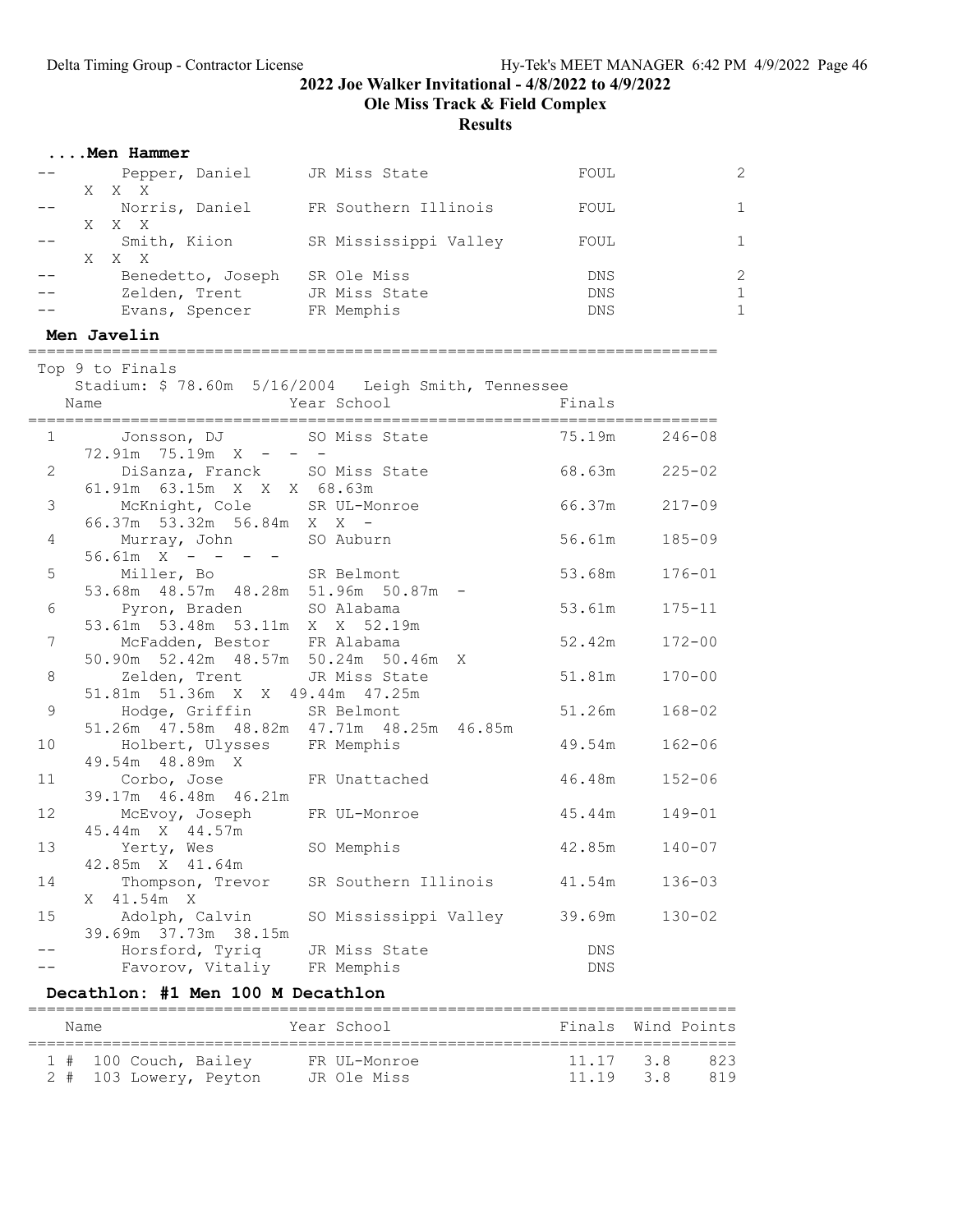Ole Miss Track & Field Complex

#### Results

....Decathlon: #1 Men 100 M Decathlon

| 3 # 102 Sorrels, Ethan               | FR Little Rock | 11.31 3.8 793 |
|--------------------------------------|----------------|---------------|
| 4 # 104 Genereux, Pierce JR Ole Miss |                | 11.47 3.8 759 |

## Decathlon: #5 Men 400 M Decathlon

| Name |                          | Year School    |       | Finals Points |
|------|--------------------------|----------------|-------|---------------|
|      | 1 # 100 Couch, Bailey    | FR UL-Monroe   | 53.08 | 678           |
|      | 2 # 102 Sorrels, Ethan   | FR Little Rock | 53.66 | 654           |
|      | 3 # 104 Genereux, Pierce | JR Ole Miss    | 54.33 | 626           |
|      | 4 # 103 Lowery, Peyton   | JR Ole Miss    | 55.87 | 564           |

## Decathlon: #10 Men 1500 M Decathlon

| Name                                 | Year School                                 | Finals Points                                   |     |  |
|--------------------------------------|---------------------------------------------|-------------------------------------------------|-----|--|
| 1 # 102 Sorrels, Ethan               | FR Little Rock                              | 4:43.02                                         | 661 |  |
|                                      | $52.961$ (52.961) $2:14.199$ (1:21.238)     | $3:34.991$ $(1:20.792)$ $4:43.019$ $(1:08.028)$ |     |  |
| 2 # 100 Couch, Bailey                | FR UL-Monroe                                | 4:43.81                                         | 656 |  |
|                                      | $52.698$ $(52.698)$ $2:14.004$ $(1:21.306)$ | $3:34.820$ $(1:20.816)$ $4:43.804$ $(1:08.984)$ |     |  |
| 3 # 103 Lowery, Peyton               | JR Ole Miss                                 | 5:14.46                                         | 479 |  |
|                                      | 52.479 (52.479) 2:15.632 (1:23.153)         | $3:50.118$ $(1:34.487)$ $5:14.456$ $(1:24.338)$ |     |  |
| 4 # 104 Genereux, Pierce JR Ole Miss |                                             | 5:15.29                                         | 475 |  |
|                                      | 54.105 (54.105) 2:18.033 (1:23.928)         | $3:50.866$ $(1:32.834)$ $5:15.289$ $(1:24.423)$ |     |  |

#### Decathlon: #6 Men 110 M Hurdles Decathlon

| Name |                          | Year School    | Finals Wind Points |     |     |
|------|--------------------------|----------------|--------------------|-----|-----|
|      | 1 # 102 Sorrels, Ethan   | FR Little Rock | $15.31$ $2.1$      |     | 812 |
|      | 2 # 104 Genereux, Pierce | JR Ole Miss    | 15.88              | 2.1 | 746 |
|      | 3 # 100 Couch, Bailey    | FR UL-Monroe   | 15.89              | 2.1 | 745 |
|      | 4 # 103 Lowery, Peyton   | JR Ole Miss    | 17 07 21           |     | 617 |

#### Decathlon: #4 Men High Jump Decathlon

| Name                                                                                                                                     | Year School                                                                                | Finals            | Points             |
|------------------------------------------------------------------------------------------------------------------------------------------|--------------------------------------------------------------------------------------------|-------------------|--------------------|
| 1 # 102 Sorrels, Ethan FR Little Rock<br>$\circ$                                                                                         | 1.65 1.68 1.71 1.74 1.77 1.80 1.83 1.86 1.89 1.92<br>$- XO$<br>XXX<br>$\circ$ 0<br>$\circ$ | $1.89m$ $6-02.25$ | 705                |
| 2 # 103 Lowery, Peyton JR Ole Miss<br>1.65 1.68 1.71 1.74 1.77 1.80 1.83<br>$\begin{matrix} 0 & 0 \end{matrix}$<br>$\overline{O}$<br>XO. | $\circ$<br>XXX                                                                             | 1.80m             | 627<br>$5 - 10.75$ |
| 3 # 100 Couch, Bailey FR UL-Monroe<br>1.65 1.68 1.71 1.74 1.77<br>O O XX<br>XO.<br>$\bigcirc$                                            |                                                                                            | 1.74m             | $5 - 08.50$<br>577 |
| 4 # 104 Genereux, Pierce JR Ole Miss<br>1.65 1.68 1.71<br>XXX                                                                            |                                                                                            | 1.68m             | 528<br>$5 - 06.00$ |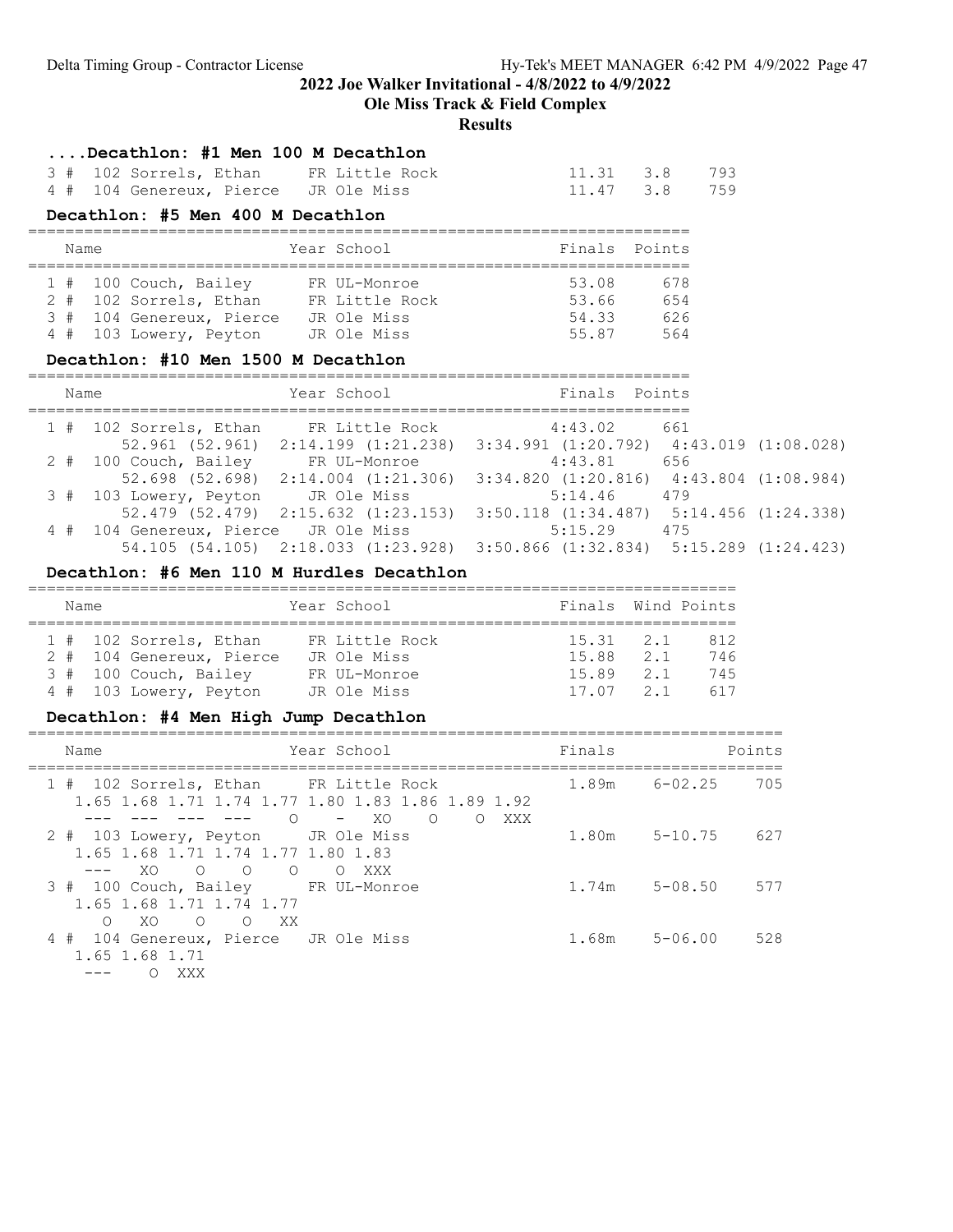## Ole Miss Track & Field Complex

#### **Results**

#### Decathlon: #8 Men Pole Vault Decathlon

| Name                                                                                                                             | Year School                 | Finals |              | Points |
|----------------------------------------------------------------------------------------------------------------------------------|-----------------------------|--------|--------------|--------|
| 1 # 104 Genereux, Pierce JR Ole Miss<br>4.30 4.40 4.50<br>$XXO$ --- $XXX$                                                        |                             | 4.30m  | $14 - 01.25$ | 702    |
| 2 # 102 Sorrels, Ethan FR Little Rock<br>3.60 3.70 3.80 3.90 4.00 4.10 4.20 4.30<br>$\circ$<br>$\circ$<br>$\Omega$<br>$XO$ $---$ | $\Omega$<br>XXX<br>$\Omega$ | 4.20m  | $13 - 09.25$ | 673    |
| 3 # 103 Lowery, Peyton<br>3.70 3.80 3.90<br>$\bigcirc$<br>O XXX                                                                  | JR Ole Miss                 | 3.80m  | $12 - 05.50$ | 562    |
| 4 # 100 Couch, Bailey<br>3.30 3.40 3.50<br>XO.<br>XXX X<br>$\circ$                                                               | FR UL-Monroe                | 3.40m  | $11 - 01.75$ | 457    |

#### Decathlon: #2 Men Long Jump Decathlon

| Name                                                                                       | Year School | Finals Wind |                          | Points |
|--------------------------------------------------------------------------------------------|-------------|-------------|--------------------------|--------|
| 1 # 100 Couch, Bailey FR UL-Monroe<br>$6.47m(2.5) 6.29m(-1.1) 6.45m(1.9)$                  |             |             | $6.47m$ $2.5$ $21-02.75$ | 691    |
| 2 # 102 Sorrels, Ethan FR Little Rock<br>$X(7.0) 6.31m(-0.1) X(1.9)$                       |             |             | $6.31m - 0.1$ 20-08.50   | 655    |
| 3 # 103 Lowery, Peyton JR Ole Miss<br>6.16m(0.1) 6.02m(0.9) 6.00m(2.7)                     |             |             | $6.16m$ $0.1$ $20-02.50$ | 621    |
| 4 # 104 Genereux, Pierce JR Ole Miss<br>$5.99$ m $(1.5)$ $5.93$ m $(1.5)$ $6.01$ m $(0.9)$ |             |             | $6.01m$ $0.9$ $19-08.75$ | 589    |

### Decathlon: #3 Men Shot Put Decathlon

| Name                                                         | Year School    | Finals |                     | Points |
|--------------------------------------------------------------|----------------|--------|---------------------|--------|
| 1 # 104 Genereux, Pierce JR Ole Miss<br>12.21m 11.61m 11.19m |                | 12.21m | 40-00.75            | 619    |
| 2 # 100 Couch, Bailey<br>$9.01m$ 10.00 $m$ 10.42 $m$         | FR UL-Monroe   |        | $10.42m$ $34-02.25$ | 511    |
| 3 # 103 Lowery, Peyton<br>X 9.39m 9.86m                      | JR Ole Miss    |        | $9.86m$ $32-04.25$  | 477    |
| 4 # 102 Sorrels, Ethan<br>9.40m 9.06m 9.53m                  | FR Little Rock | 9.53m  | $31 - 03.25$        | 457    |

#### Decathlon: #7 Men Discus Decathlon

| Name                                                         | Year School    | Finals            | Points            |
|--------------------------------------------------------------|----------------|-------------------|-------------------|
| 1 # 104 Genereux, Pierce JR Ole Miss<br>33.19m 34.46m 30.08m |                | $34.46m$ $113-01$ | 553               |
| 2 # 103 Lowery, Peyton<br>29.74m 32.18m 29.05m               | JR Ole Miss    | 32.18m            | 507<br>$105 - 07$ |
| 3 # 102 Sorrels, Ethan<br>24.88m X 30.17m                    | FR Little Rock | 30.17m            | 468<br>99-00      |
| 4 # 100 Couch, Bailey<br>X X 24.80m                          | FR UL-Monroe   | 24.80m            | 363<br>$81 - 04$  |